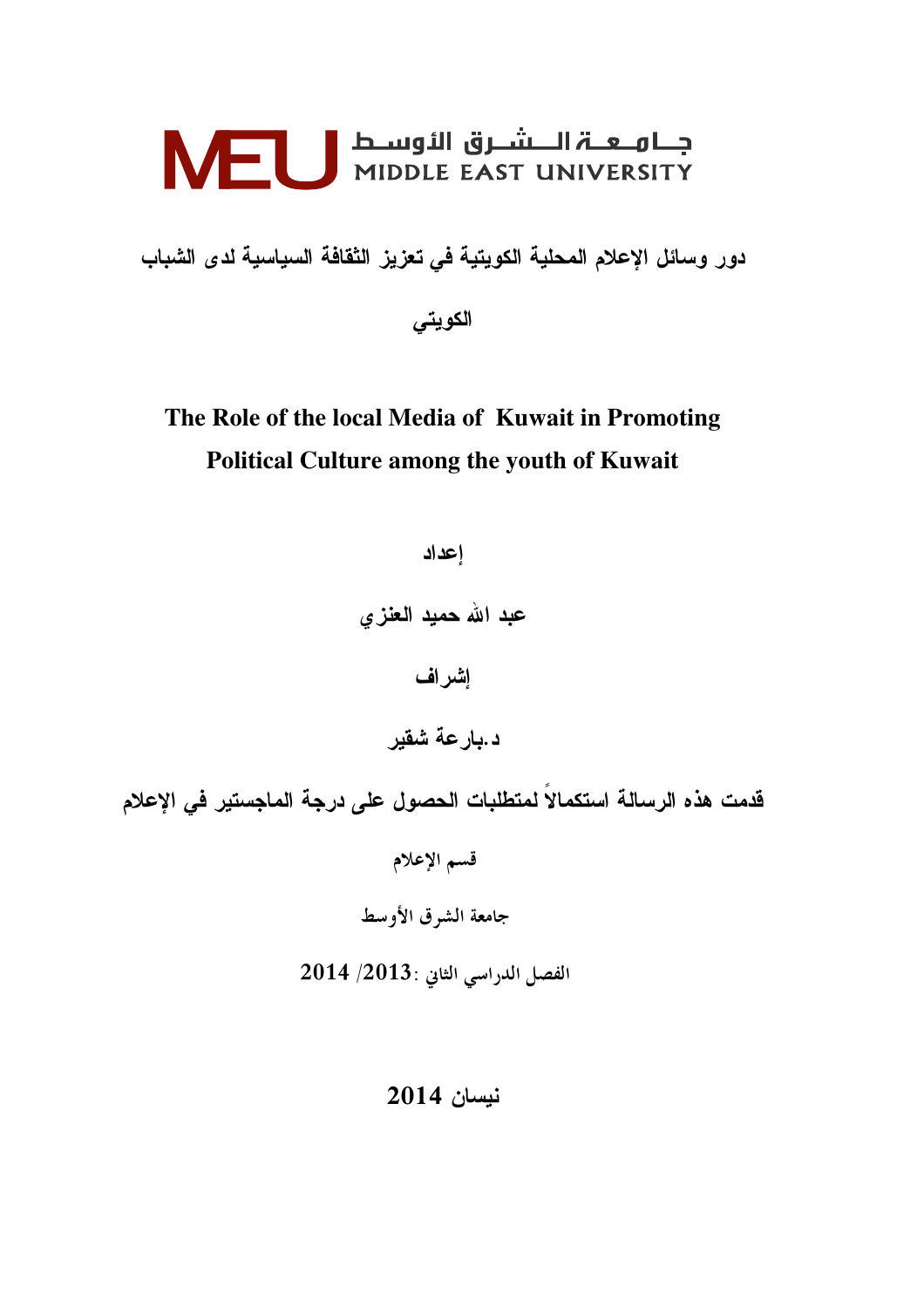تفويسض

أنا عبد الله حميد العنزي، أفوض جامعة الشرق الأوسط بتزويد نسخ من رسالتي ورقيًّا والكترونيًّا للمكتبات أو المنظمات أو الهيئات والمؤسسات المعنية بالأبحاث والدراسات العلمية عند طلبها.

الاســم : عبدالله حميد العنزي التاريخ : >> / 2014 م التوقيع : مسك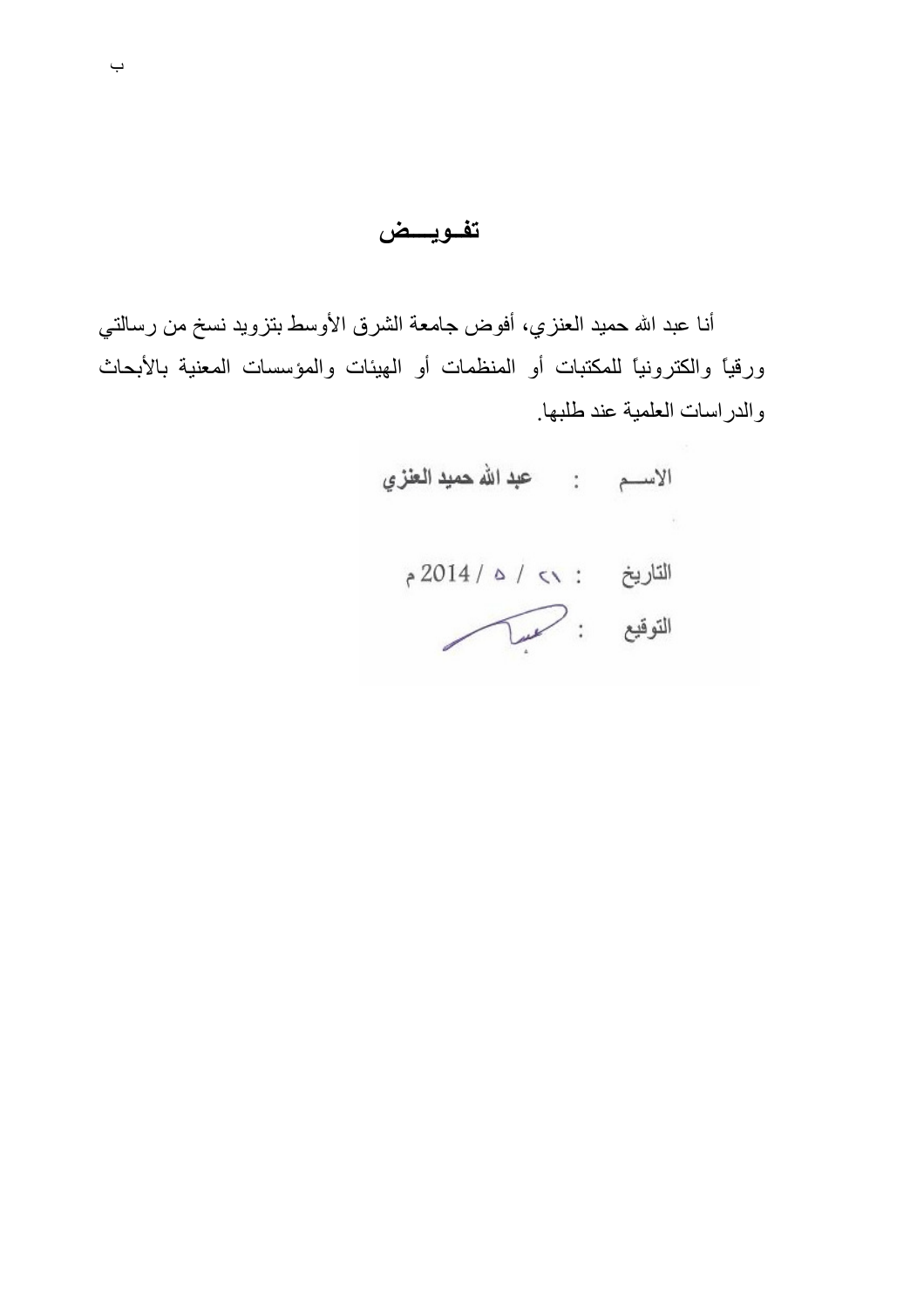# قرار لجنة المناقشة

نوقشت هذه الرسالة وعنوانها

(دور وسائل الإعلام المحلية الكويتية في تعزيز الثقافة السياسية لدى الشباب الكويتي)

وأجيزت بتاريخ: ٧٧ / 2014 م

التوقيع أعضاءلجنة المناقشة مشرفا رنيسا الدكتورة: بارعة شقير mumma  $\alpha$ عضوا داخليا الدكتور : يوسف أبو عيد Tu ممتحنا خارجيا الدكتور : زهير الطاهات  $500$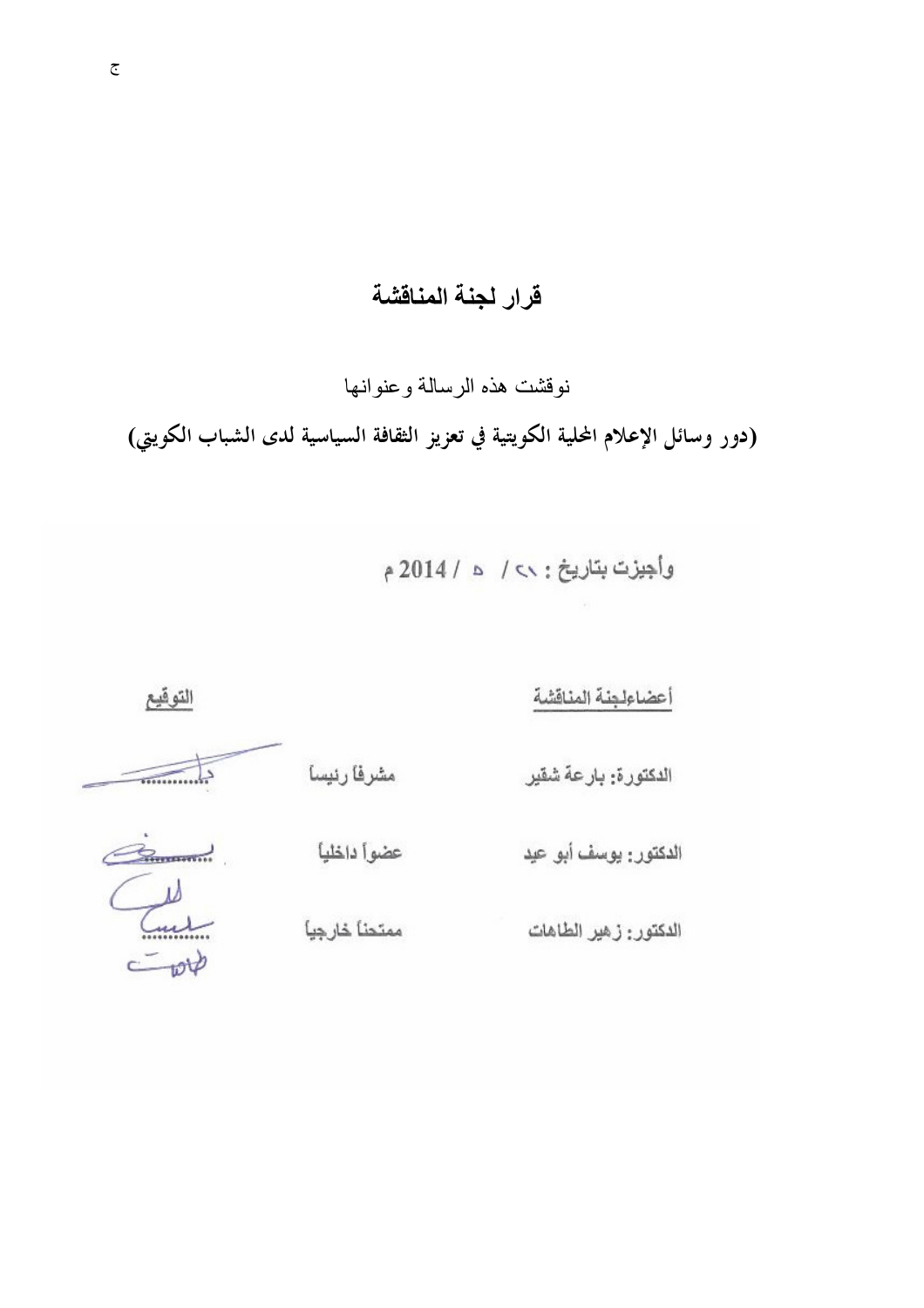أهدي عملي هذا إلى من غرس في قلبي حب العلم والعمل فكان نعم القدوة والسند إلى أستاذتى الفاضلة: " د.بارعة شقير " وإلى والدي ووالدتي حفظهما الله وإلى أخواني وأخواتي رعاهم الله وإلى أبنائي وزوجتي رعاهم الله وإلى كل من مد لي يد العون والمساعدة لإنجاز هذا العمل

 $\Delta$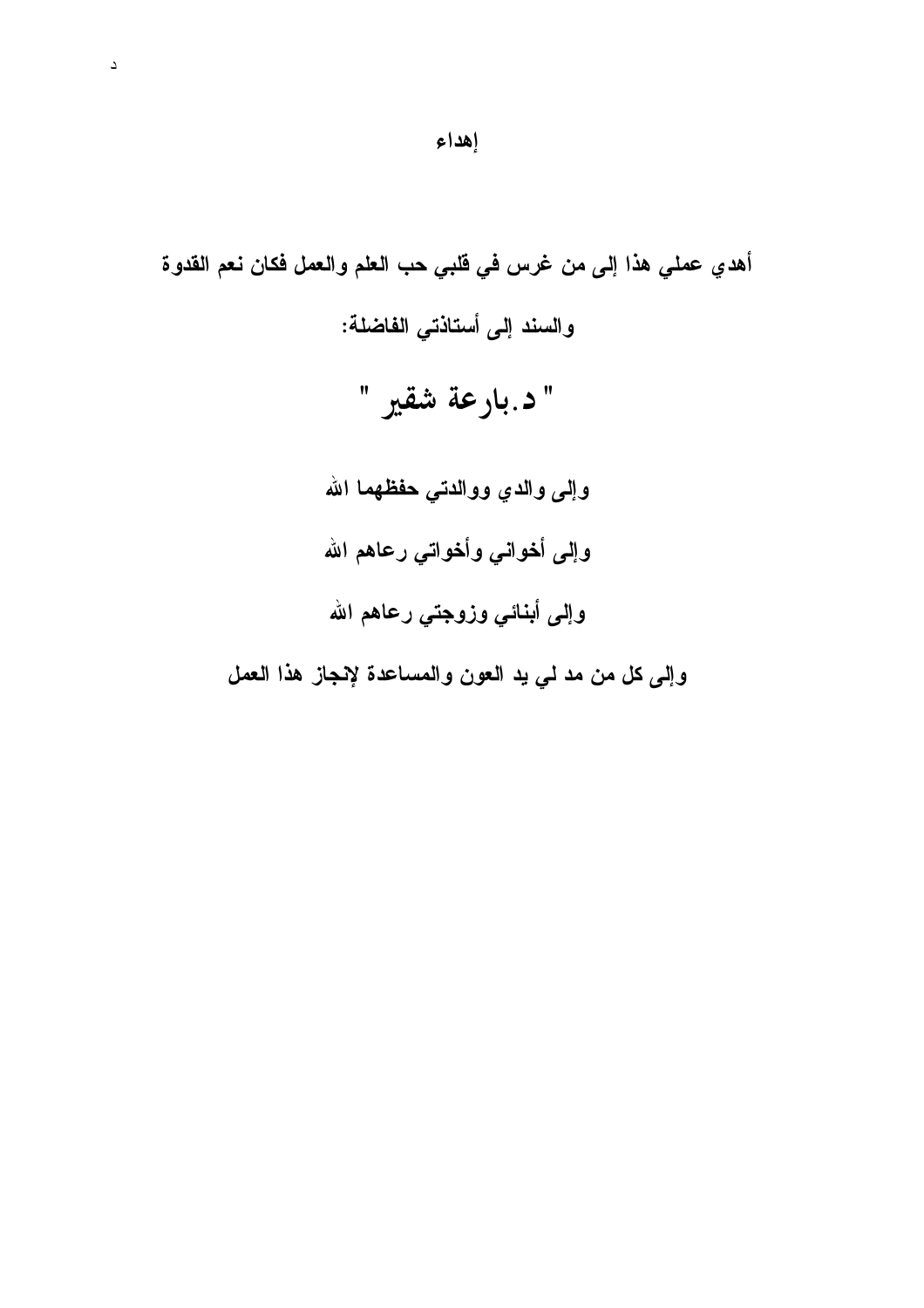شكر وتقدير

 $\circ$ 

الحمد لله رب العالمين والصلاة والسلام على أشرف الأنبياء و المرسلين، يسعدني أن أتقدّم بجزيل الشكر والامتنان إلى أستاذتي الفاضلة الدكتورة "

# "د .بار عة شقير "

لما قدمته لـى من عون فى إخراج هذا البحث إلى حيِّز الوجود، كما أتقدم بالشكر إلى الأساتذة الأفاضل أعضاء لجنة المناقشة لتفضلهم بالموافقة على مناقشة هذه الرسالة.

كما لا يسعني إلا أن أتقدم بجزيل الشكر لمحكمي أداة الدراسة.

وأخيراً أقدم خالص شكري لكل من مد لي يد العون ولم يتسع المقام لذكره.

فجزى الله الجميع عنى خير الجزاء.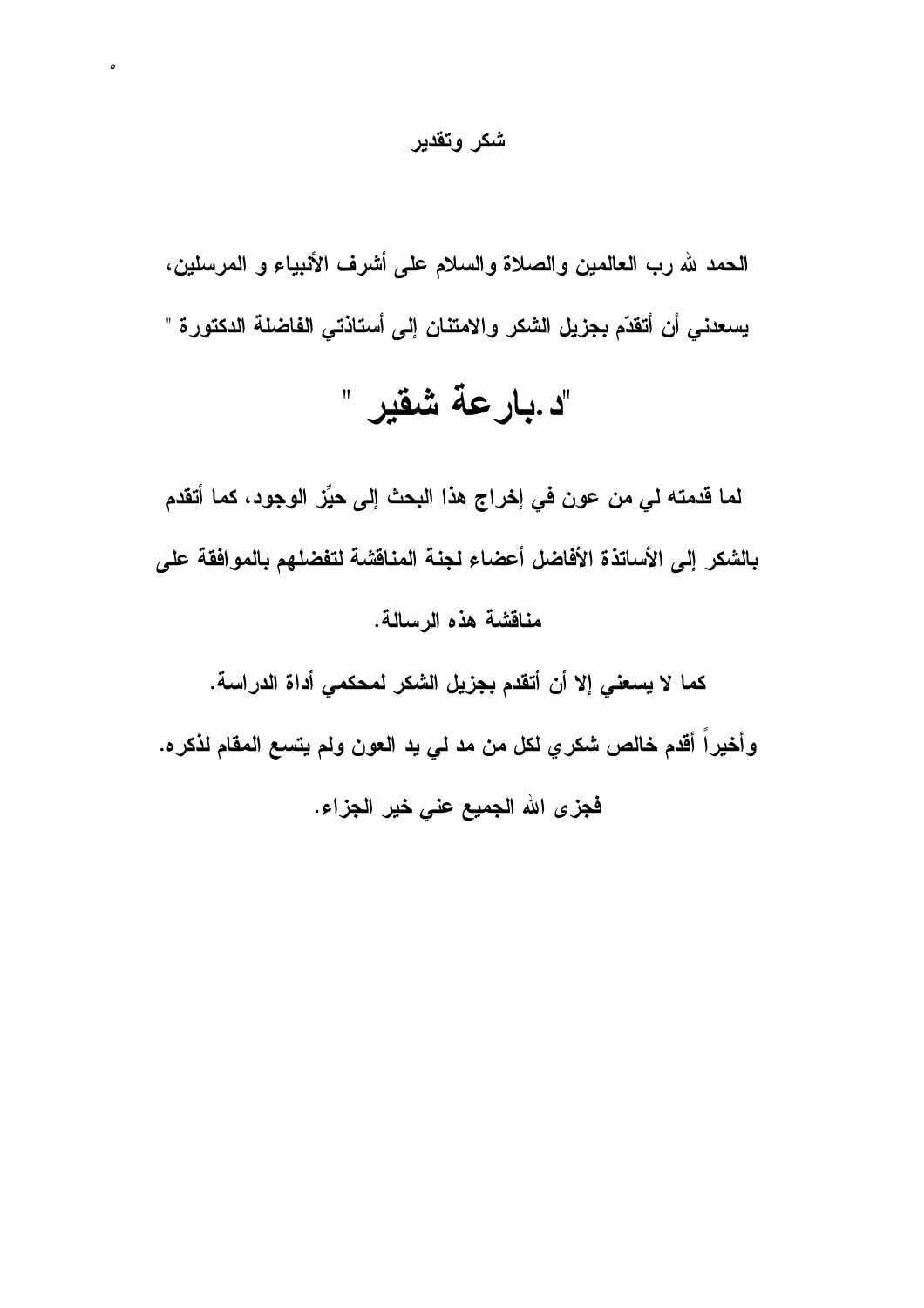فائمة المحتويات

| الصفحة                    | المحتوى                           |
|---------------------------|-----------------------------------|
| Ĵ                         | العنوان                           |
| $\ddot{\phantom{0}}$      | التفويض                           |
| $\overline{\mathfrak{C}}$ | قرار لجنة المناقشة                |
| د                         | الإهداء                           |
| هـ                        | شكر وتقدير                        |
| و                         | قائمة المحتويات                   |
| $\zeta$                   | قائمة الجداول                     |
| ط                         | قائمة الملحقات                    |
| ي                         | الملخص باللغة العربية             |
| ك                         | الملخص باللغة الانجليزية          |
| $\mathbf{1}$              | الفصل الأول<br>مقدمة عامة للدراسة |
| $\mathbf{1}$              | تمهيد                             |
| 5                         | مشكلة الدراسة                     |
| 5                         | هدف الدر اسة                      |
| 5                         | أهمية الدراسة                     |
| 6                         | أسئلة الدراسة                     |
| 6                         | فرضيات الدراسة                    |
| $\overline{7}$            | حدود الدراسة                      |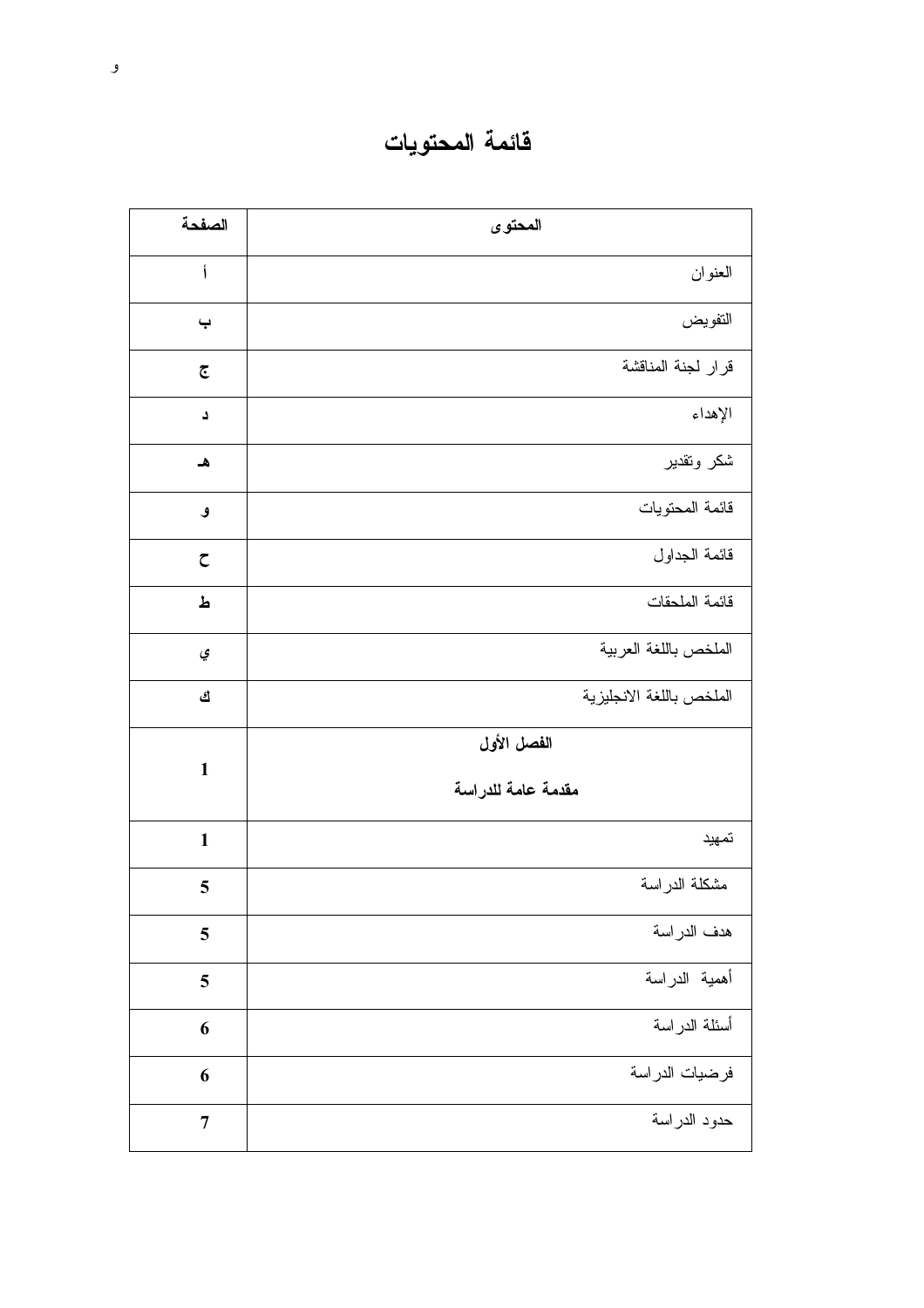| $\overline{7}$ | محددات الدر اسة                                      |
|----------------|------------------------------------------------------|
| $\overline{7}$ | مصطلحات الدراسة                                      |
| 9              | الفصل الثاني<br>الأدب النظري والدراسات السابقة       |
| 9              | الأدب النظري                                         |
| 29             | الدر اسات السابقة                                    |
| 38             | خلاصة الدراسات السابقة وموقع الدراسة الحالية منها    |
| 40             | الفصل الثالث<br>الطريقة والإجراءات                   |
| 40             | منهج البحث المستخدم                                  |
| 40             | مجتمع الدراسة                                        |
| 40             | عينة الدراسة                                         |
| 41             | أداة الدراسة                                         |
| 43             | متغيرات الدراسة                                      |
| 44             | إجراءات الدراسة                                      |
| 45             | المعالجة الإحصائية                                   |
| 46             | الفصل الرابع<br>نتائــــــــــــج الدراســـــــــــة |
| 71             | الفصل الخامس<br>مناقشة النتائج والتوصيات             |
| 74             | مناقشة النتائج                                       |
| 86             | التوصيات                                             |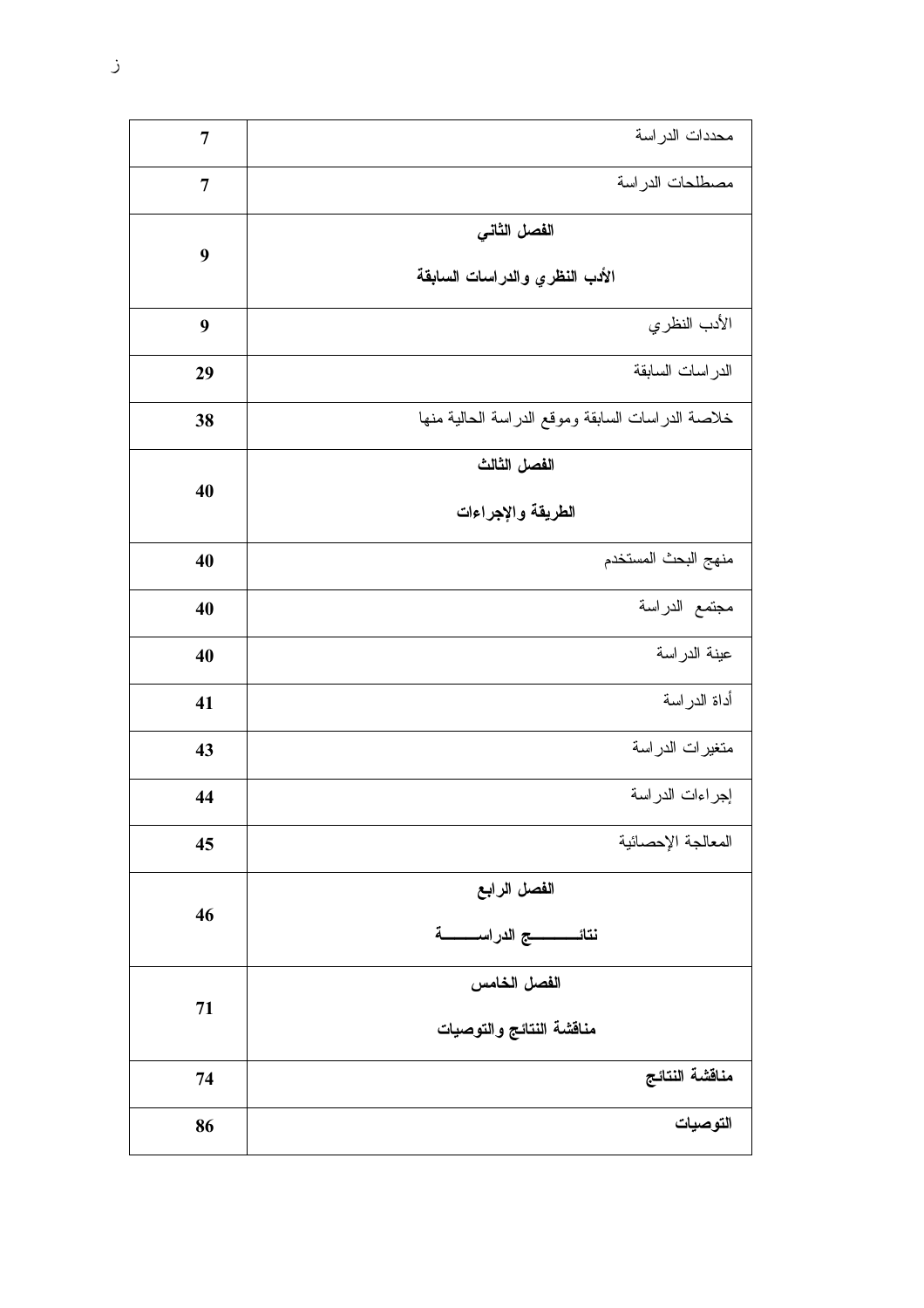| 88 | المراجع العربية  |
|----|------------------|
| 93 | المراجع الأجنبية |
| 95 | الملحقات         |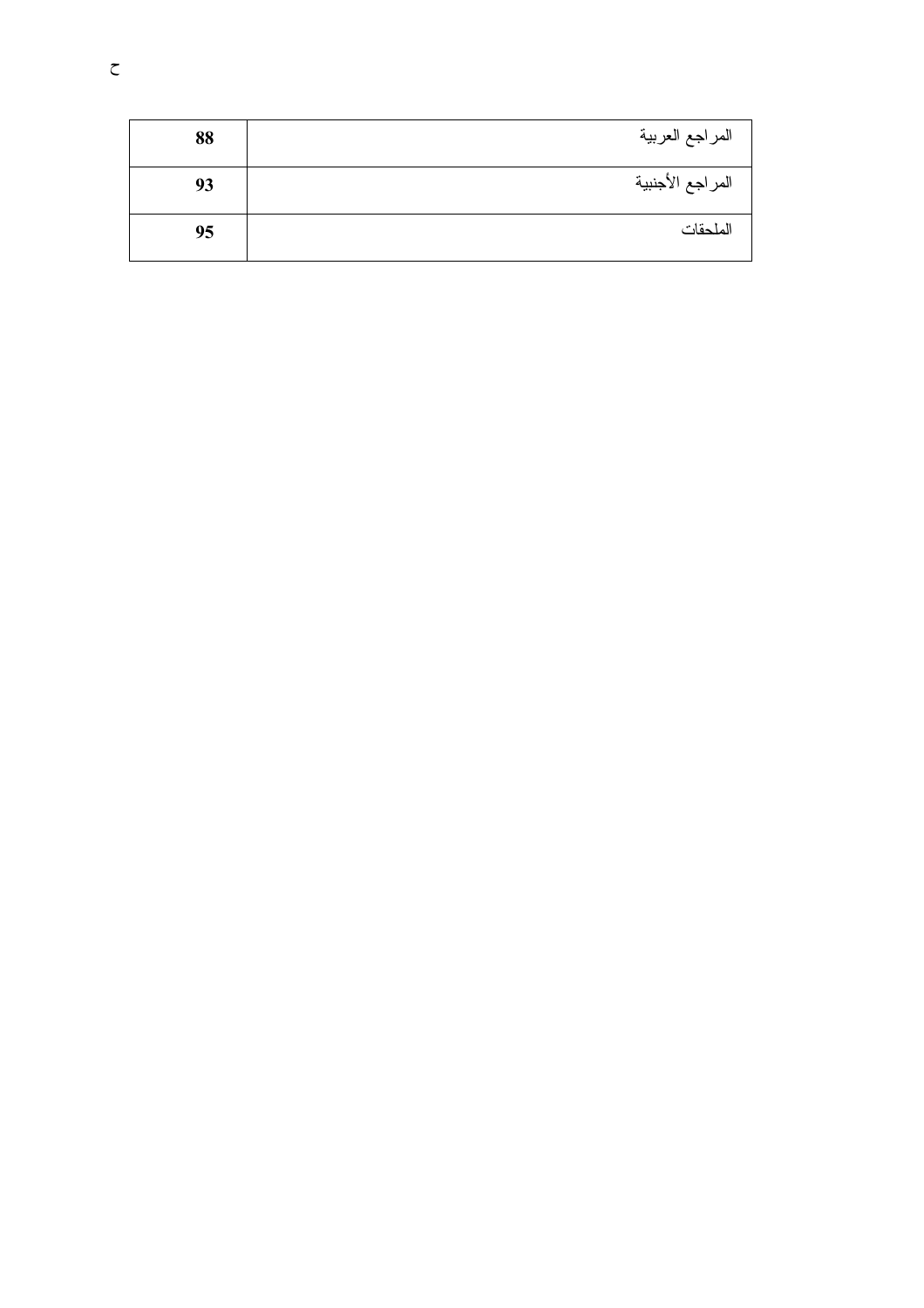فائمة الجداول

|        |                                                              | رقم     |
|--------|--------------------------------------------------------------|---------|
| الصفحة | المحتوى                                                      | الجدول– |
|        |                                                              | الفصل   |
| 41     | نوز ع أفراد عينة الدراسة على الجامعات وفق متغير الجنس.       | $3 - 1$ |
|        | معاملات الثبات لجميع مجالات الدراسة والأداة ككل لقياس دور    |         |
| 42     | وسائل الإعلام المحلية الكوينية في تعزيز الثقافة السياسية لدى | $3 - 2$ |
|        | الشباب الكويتي.                                              |         |
|        | النوزيع النسبي لمنوسط الوقت الذي يتعرض فيه المبحوثين لقنوات  |         |
| 46     | النلفزيون المحلية                                            | $4 - 3$ |
| 47     | النوزيع النسبي لمنوسط الوقت الذي يستمع فيه المبحوثين للإذاعة | $4 - 4$ |
|        | المحلية.                                                     |         |
| 48     | التوزيع النسبي لمنوسط قراءة الصحف المحلية لدى المبحوثين.     | $4 - 5$ |
| 49     | المنوسطات الحسابية والانحرافات المعيارية لجميع الفقرات التي  | $4 - 6$ |
|        | نقيس دور الصحافة المحلية في نعزيز الثقافة السياسية.          |         |
|        | نتائج تطبيق اختبار (ت) للعينات المنفردة ( One– Sample        |         |
| 51     | t.Test) على المنوسط العام لقياس دور الصحافة المحلية في تعزيز | $4 - 7$ |
|        | الثقافة السياسية لدى الطلبة.                                 |         |
| 52     | المنوسطات الحسابية والانحرافات المعيارية لجميع الفقرات التي  | $4 - 8$ |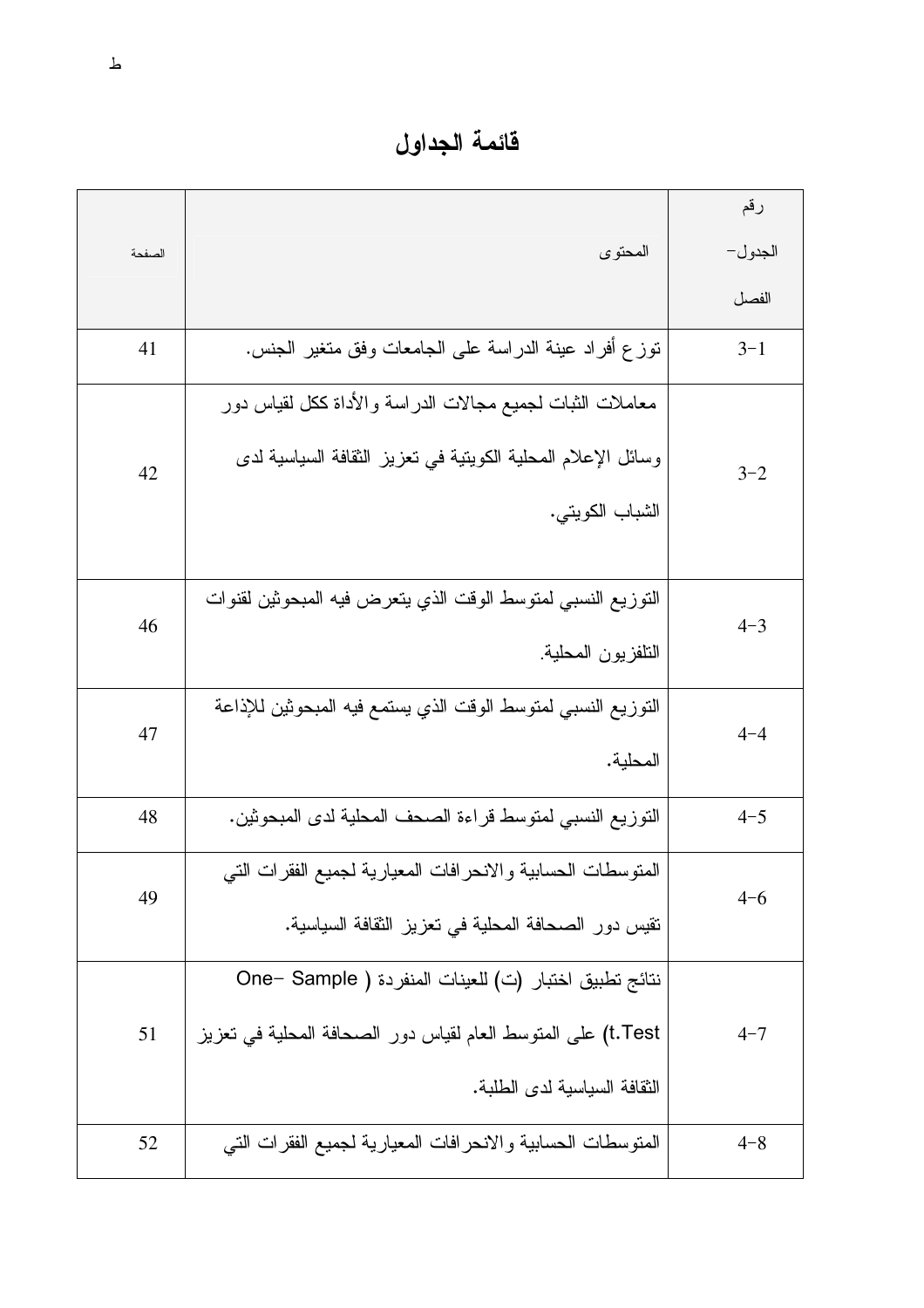|    | نقيس دور القنوات النلفزيونية في تعزيز الثقافة السياسية.       |          |
|----|---------------------------------------------------------------|----------|
|    | نتائج تطبيق اختبار (ت) للعينات المنفردة ( One– Sample         |          |
| 55 | t.Test) على المنوسط العام لقياس دور القنوات الفضائية في تعزيز | $4 - 9$  |
|    | النقافة السياسية لدى الطلبة.                                  |          |
| 56 | المتوسطات الحسابية والانحرافات المعيارية لجميع الفقرات التي   | $4 - 10$ |
|    | نقيس الإذاعة المحلية في تعزيز النقافة السياسية.               |          |
|    | نتائج تطبيق اختبار (ت) للعينات المنفردة ( One– Sample         |          |
| 58 | t.Test) على المنوسط العام لقياس دور الإذاعة المحلية في نعزيز  | $4 - 11$ |
|    | النقافة السياسية لدى الطلبة.                                  |          |
| 59 | المتوسطات الحسابية والانحرافات المعيارية للأداة بشكل عام ولكل | $4 - 12$ |
|    | مجال من مجالات الدر اسة .                                     |          |
|    | نتائج تطبيق اختبار (ت) للعينات المنفردة ( One– Sample         |          |
| 60 | t.Test) على المنوسط العام للأداة ككل لقياس دور وسائل الإعلام  | $4 - 13$ |
|    | المحلية بشكل عام في تعزيز الثقافة السياسية لدى الشباب الكويتي |          |
|    |                                                               |          |
|    | المنوسطات الحسابية والانحر افات المعيارية ونتيجة اختبار       |          |
| 61 | (T.test) لاختبار دلالة الفروق في مستوى التأثيرات الناتجة عن   | $4 - 14$ |
|    | النعرض لوسائل الإعلام المحلية نبعا لمنغير الجنس.              |          |
| 62 | المنوسطات الحسابية والانحر افات المعيارية في مستوى التأثيرات  | $4 - 15$ |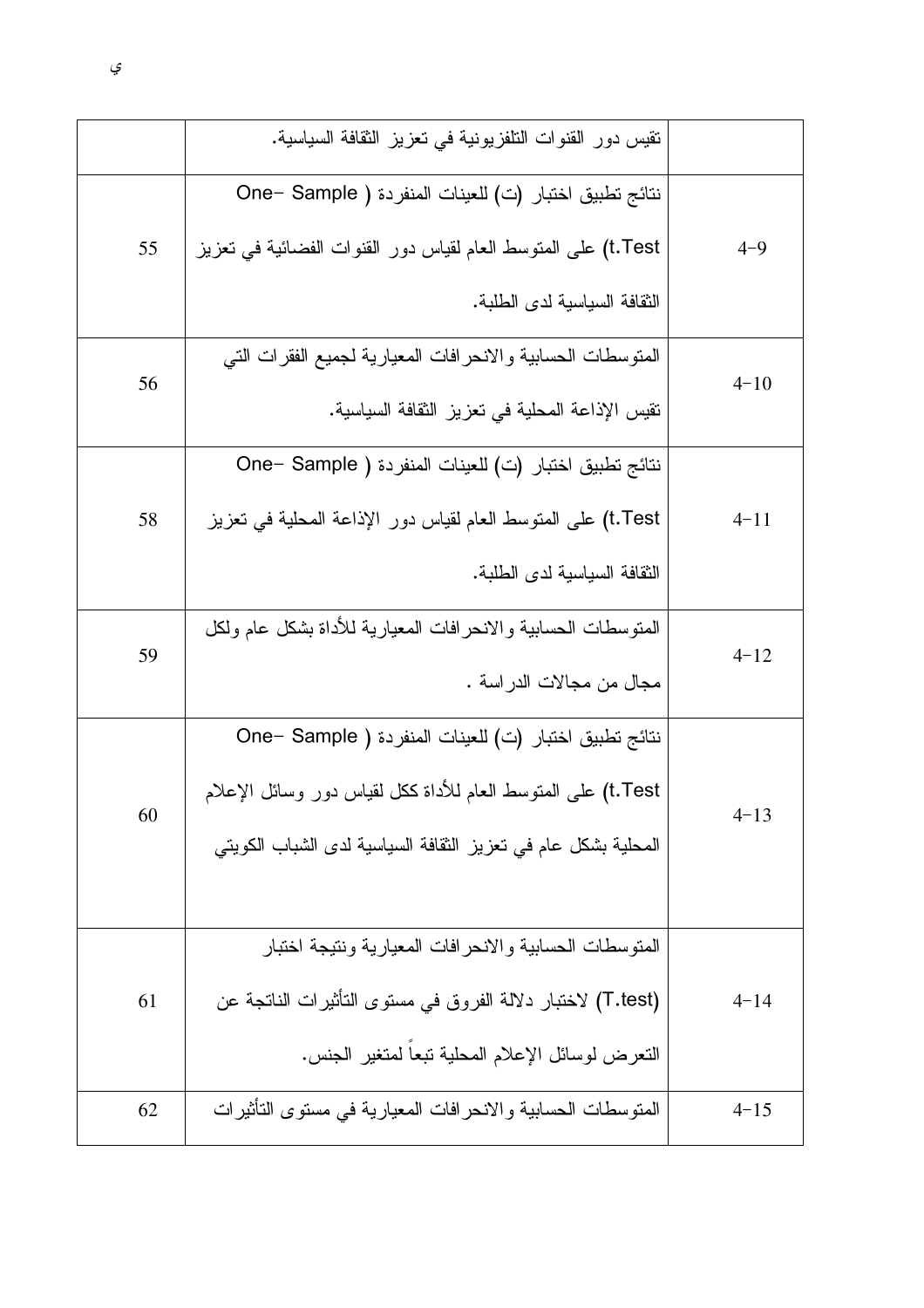|    | الناتجة عن النعرض لوسائل الإعلام المحلية، تبعا لمتغير العمر.        |          |
|----|---------------------------------------------------------------------|----------|
| 63 | تحليل النباين الأحادي لإيجاد دلالة الفروق في مستوى التأثيرات        | $4 - 16$ |
|    | الناتجة عن النعرض لوسائل الإعلام المحلية، تبعا لمتغير العمر .       |          |
| 64 | اختبار شيفيه لتحديد عائدية الفروق في مستوى التأثيرات الناتجة        | $4 - 17$ |
|    | عن النعرض لوسائل الإعلام المحلية، تبعا لمنغير العمر.                |          |
| 64 | المتوسطات الحسابية والانحرافات المعيارية في مستوى التأثيرات         | $4 - 18$ |
|    | الناتجة عن النعرض لوسائل الإعلام المحلية، نبعا لمتغير الجامعة       |          |
| 65 | تحليل النباين الأحادي لإيجاد دلالة الفروق في مستوى التأثيرات        | $4 - 19$ |
|    | الناتجة عن التعرض لوسائل الإعلام المحلية، تبعا لمتغير الجامعة.      |          |
|    | المنوسطات الحسابية والانحرافات المعيارية لمسنوى النأثر المعرفي      |          |
| 66 | لأفراد عينة الدراسة، تبعا لمتغير مدة التعرض لوسائل الإعلام          | $4 - 20$ |
|    | المحلية في اليوم.                                                   |          |
|    | تحليل النباين الأحادي لإيجاد دلالة الفروق لمستوى النأثر المعرفي     |          |
| 68 | لأفراد عينة الدراسة لكل مجال من مجالات الدراسة، تبعا لمتغير         | $4 - 21$ |
|    | مدة النعرض لوسائل الإعلام المحلية في اليوم .                        |          |
| 70 | نتائج اختبار شافييه للمقارنات البعدية لاختبار اثر مدة التعرض لوسائل | $4 - 22$ |
|    | الإعلام المحلية، في مستوى التأثر المعرفي لأفراد عينة الدراسة.       |          |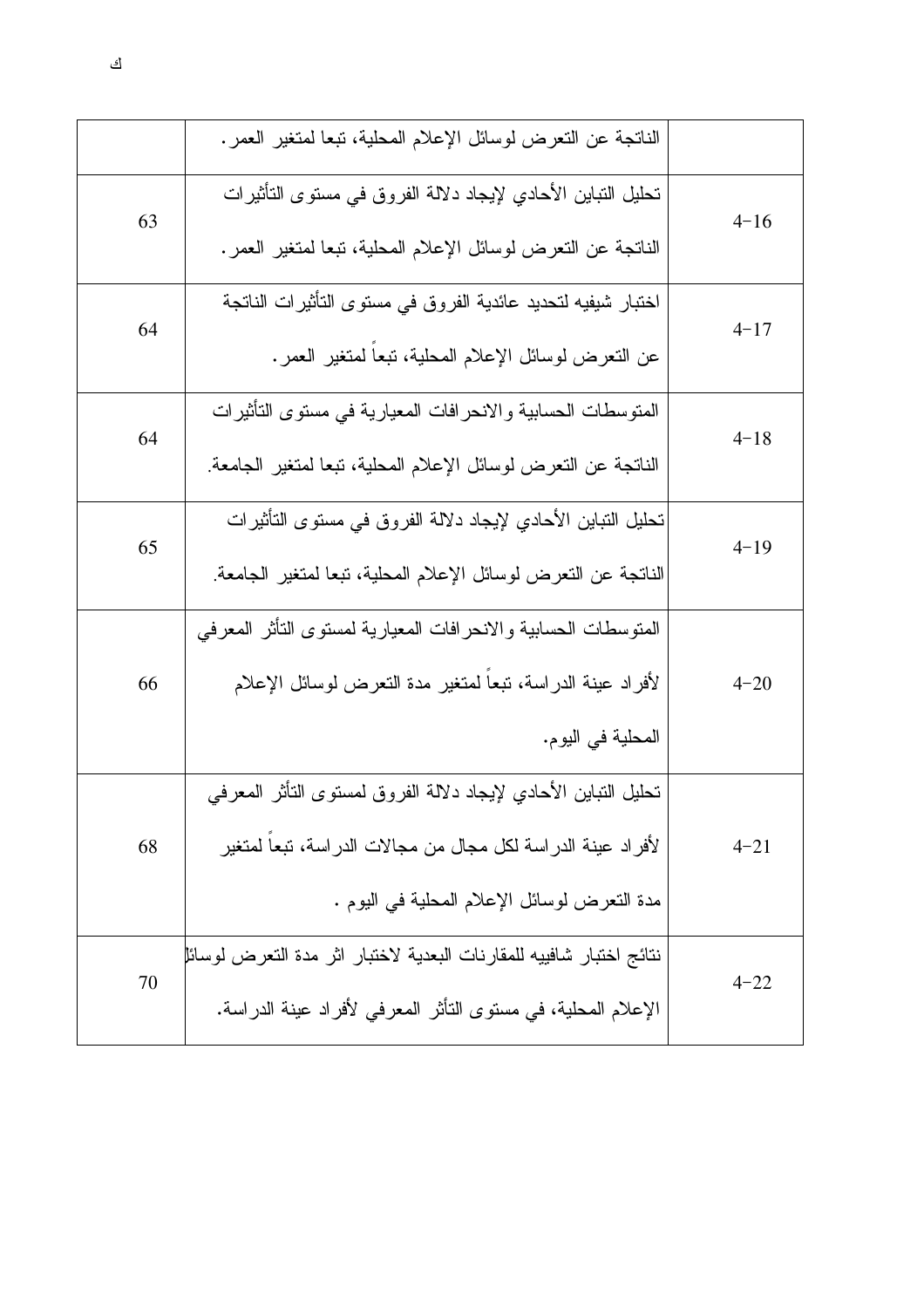| قائمة الملحقات |  |
|----------------|--|
|----------------|--|

| الصفحة | المحتوى                                                          | رقم    |
|--------|------------------------------------------------------------------|--------|
|        |                                                                  | الملحق |
| 95     | دور وسائل الإعلام المحلية الكويتية في تعزيز الثقافة السياسية لدى |        |
|        | الشباب الكويتي بصورتها الأولية.                                  |        |
| 100    | قائمة بأسماء المحكمين                                            |        |
|        | دور وسائل الإعلام المحلية الكويتية في تعزيز الثقافة السياسية لدى |        |
| 101    | الشباب الكويتي بصورتها النهائية.                                 |        |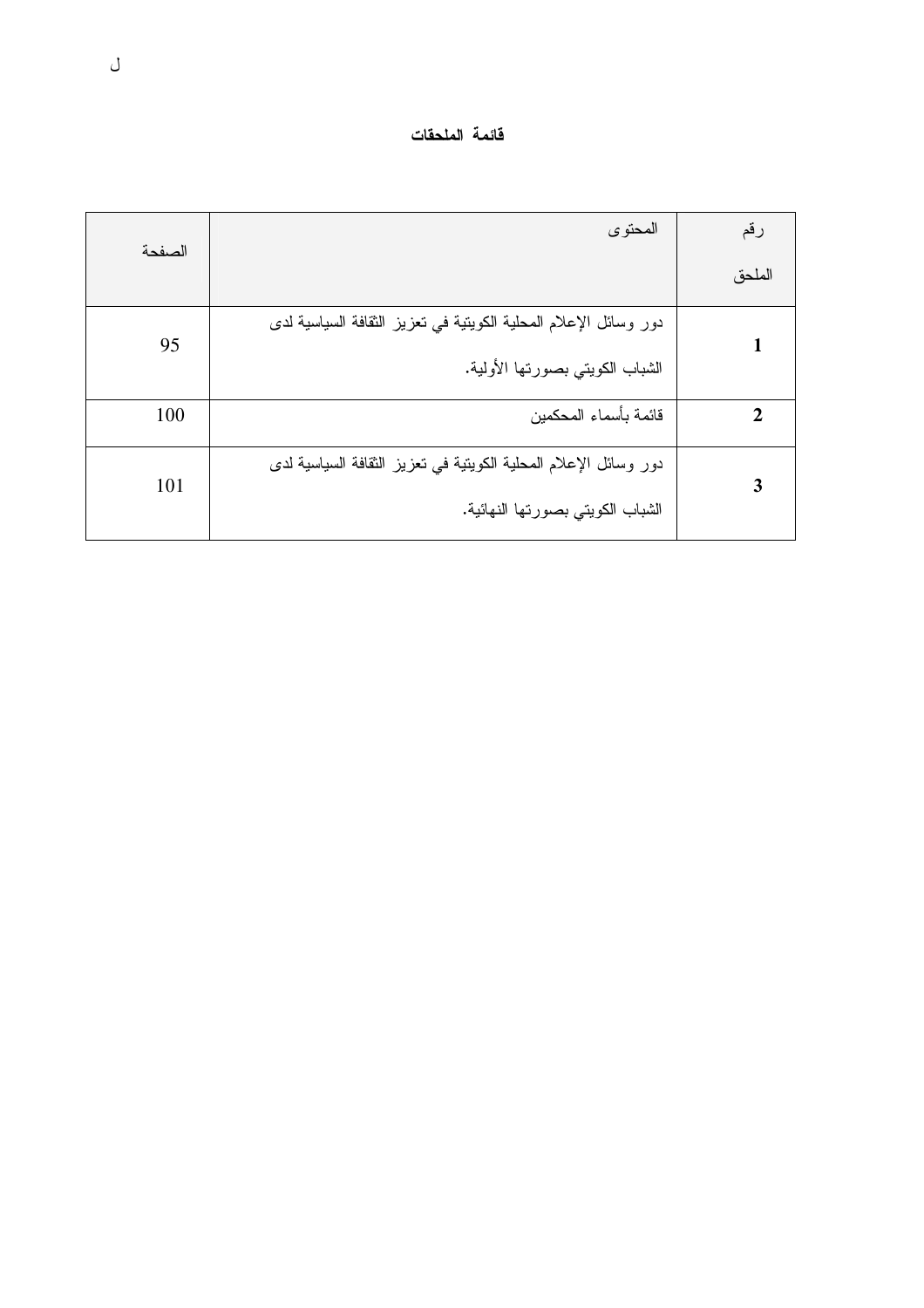دور وسائل الإعلام المحلية الكويتية في تعزيز الثقافة السياسية لدى الشباب الكويتي

إعداد عبد الله حمید العنزی إشراف د.بارعة شقير

#### الملخص

هدفت هذه الدراسة النعرف إلى دور وسائل الإعلام المحلية الكويتية في تعزيز الثقافة السياسية لدى الشباب الكويتي، ونكون مجتمع الدراسة من جميع طلبة جامعة الكويت، وجامعة الخليج للعلوم والتكنولوجيا، وكلية التربية الأساسية، وتم اختيار عينة طبقية عشوائية مقدارها (324) مديراً ومديرة، واستخدمت الاستبانة لجمع البيانات.

وأظهرت نتائج الدراسة أن متوسط قراءة الصحف لدى أغلب أفراد عينة الدراسة أقل من نصف ساعة في اليوم، وأن متوسط التعرض لقنوات التلفزيون المحلية لدى غالبية أفراد عينة أقل من ساعتين، كما أن متوسط الاستماع للإذاعة المحلية لدى غالبية أفراد عينة أقل من ساعتبن أبضا.

وأظهرت نتائج الدراسة أن دور وسائل الإعلام المحلية (الصحف، القنوات التلفزيونية، الإذاعة) في تعزيز ِ الثقافة السياسية لدى الطلبة بشكل عام جاء بدرجة متوسطة، و أظهرت النتائج وجود فروق ذات دلالة إحصائية عند مستوى الدلالة (@≤ 0.05) في اختلاف مستوى التأثير ات الناتجة عن التعرض لوسائل الإعلام المحلية تعزى لاختلاف كل من متغيري الجنس، العمر، بينما لم تظهر فروق نعزى لمتغير الجامعة.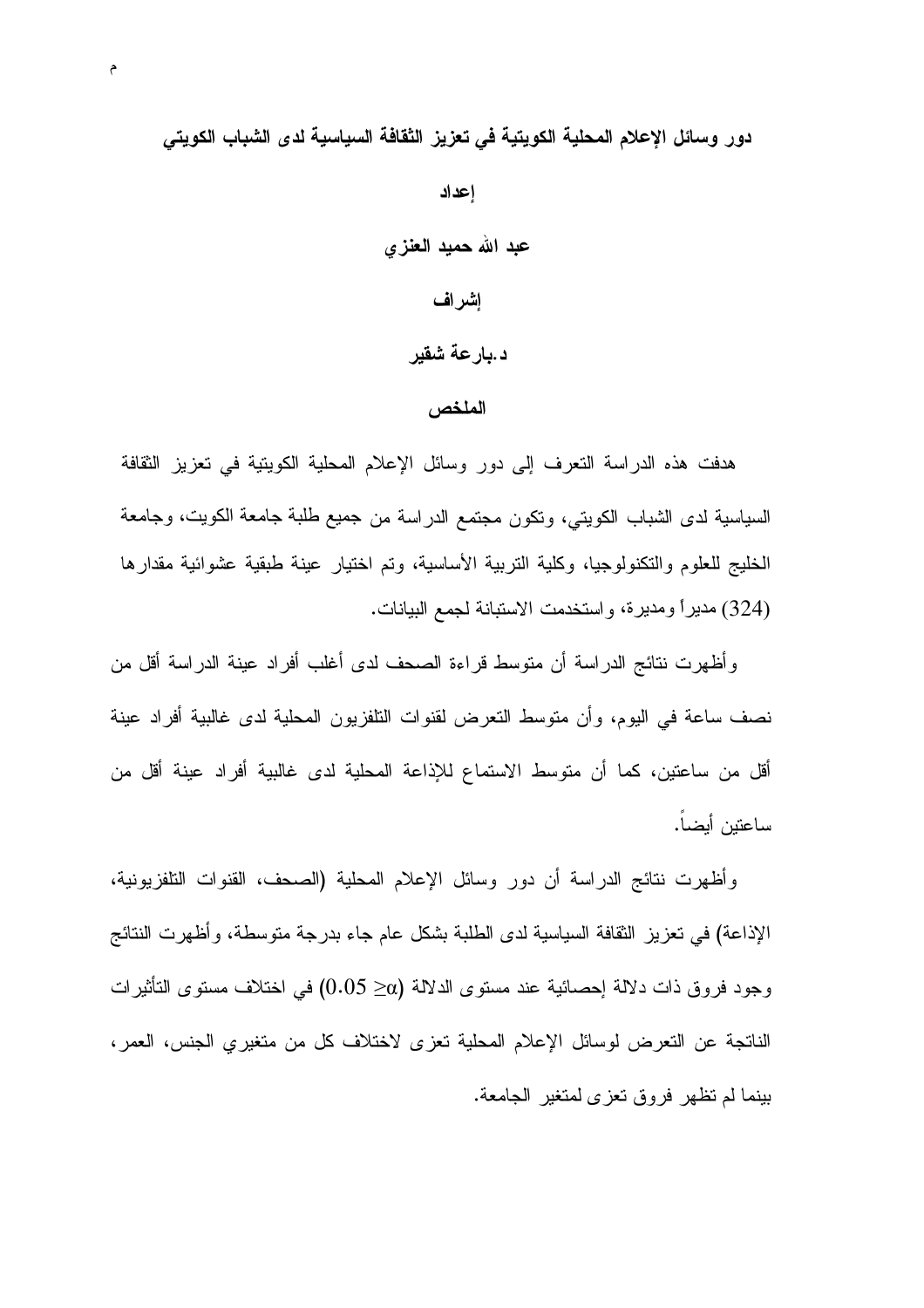وأظهرت النتائج وجود فروق ذات دلالة إحصائية عند مستوى (0.05  $\alpha \leq (\alpha \leq 0.5)$  في مستوى التأثيرات المعرفية الناتجة عن التعرض لوسائل الإعلام المحلية، تبعاً لمتغير "مدة التعرض لوسائل الاعلام المحلية في اليوم"، ولصالح مدة النعرض الأطول ولجميع المجالات.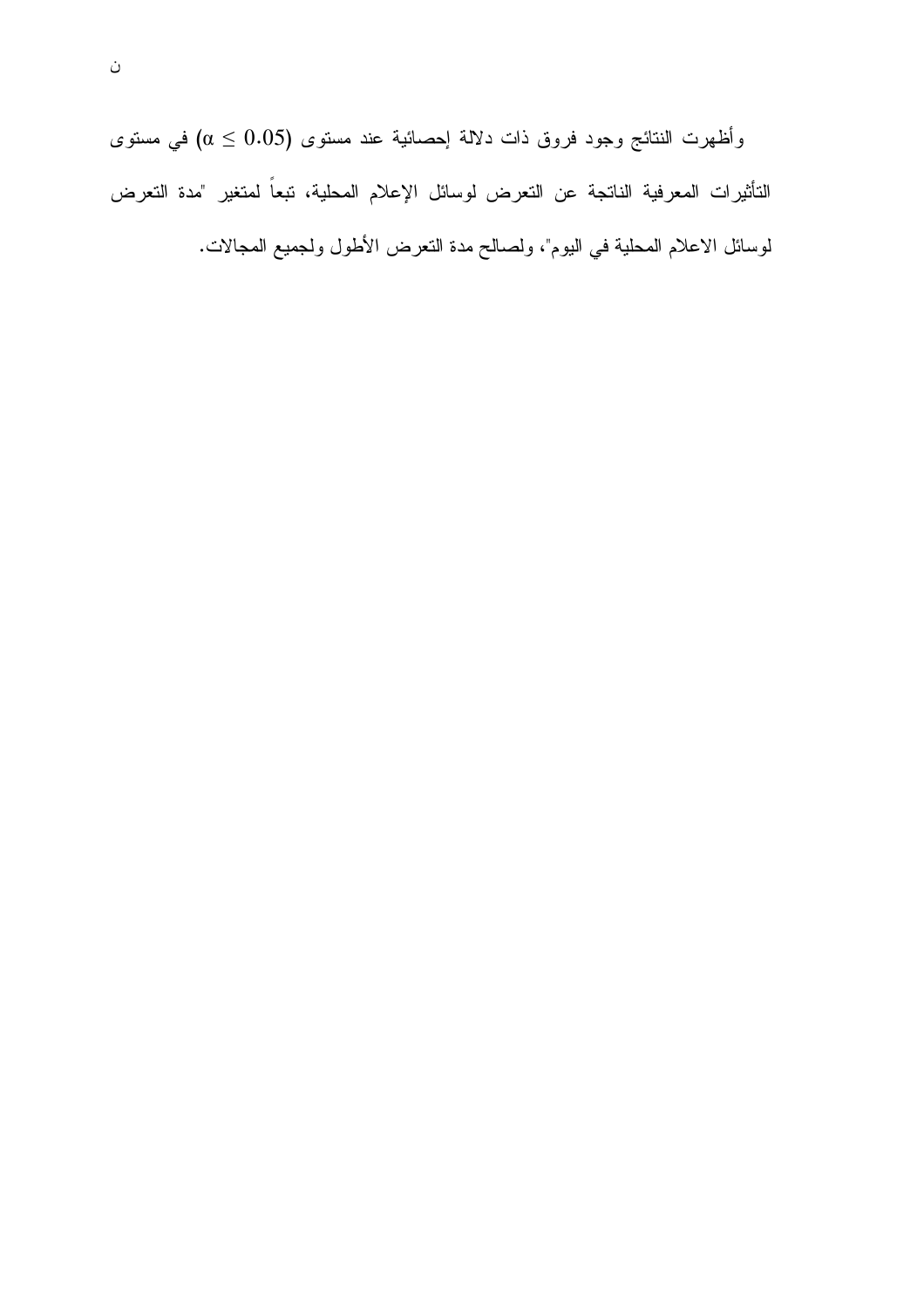## **The Role of the local Media of Kuwait in Promoting Political Culture among the youth of Kuwait**

 **Prepared by Abdullah Humid Al-Anzi Supervised by D. Bareah Shkair Abstract**

 This study aimed to identify the role of the local media of Kuwait in promoting political culture among the youth of Kuwait, The study population consisted of all students of the University of Kuwait, Gulf University for Science and Technology, and the College of Basic Education, and a stratified random sample of (324) male and female student was selected. For collecting data, a questionnaire was used.

 The study findings showed that the average of reading newspapers for the majority of the study sample was less than half an hour a day, and that the average of exposing to the local TV channels for the majority of the study sample was less than two hours, and the average of listening to the Local radio station for the majority of the sample was less than two hours.

 The study findings showed that the role of the local media (the newspapers, the television channels, the radio stations) in the promoting of political culture among students in general was medium.

 The findings showed also, that there are statistically significant differences at the level of significance ( $\alpha \leq 0.05$ ) in variation of the degree of effects resulting from exposing to local media attributed to the variation of each of the two variables: sex, age, while there was no differences attributed to the university variables.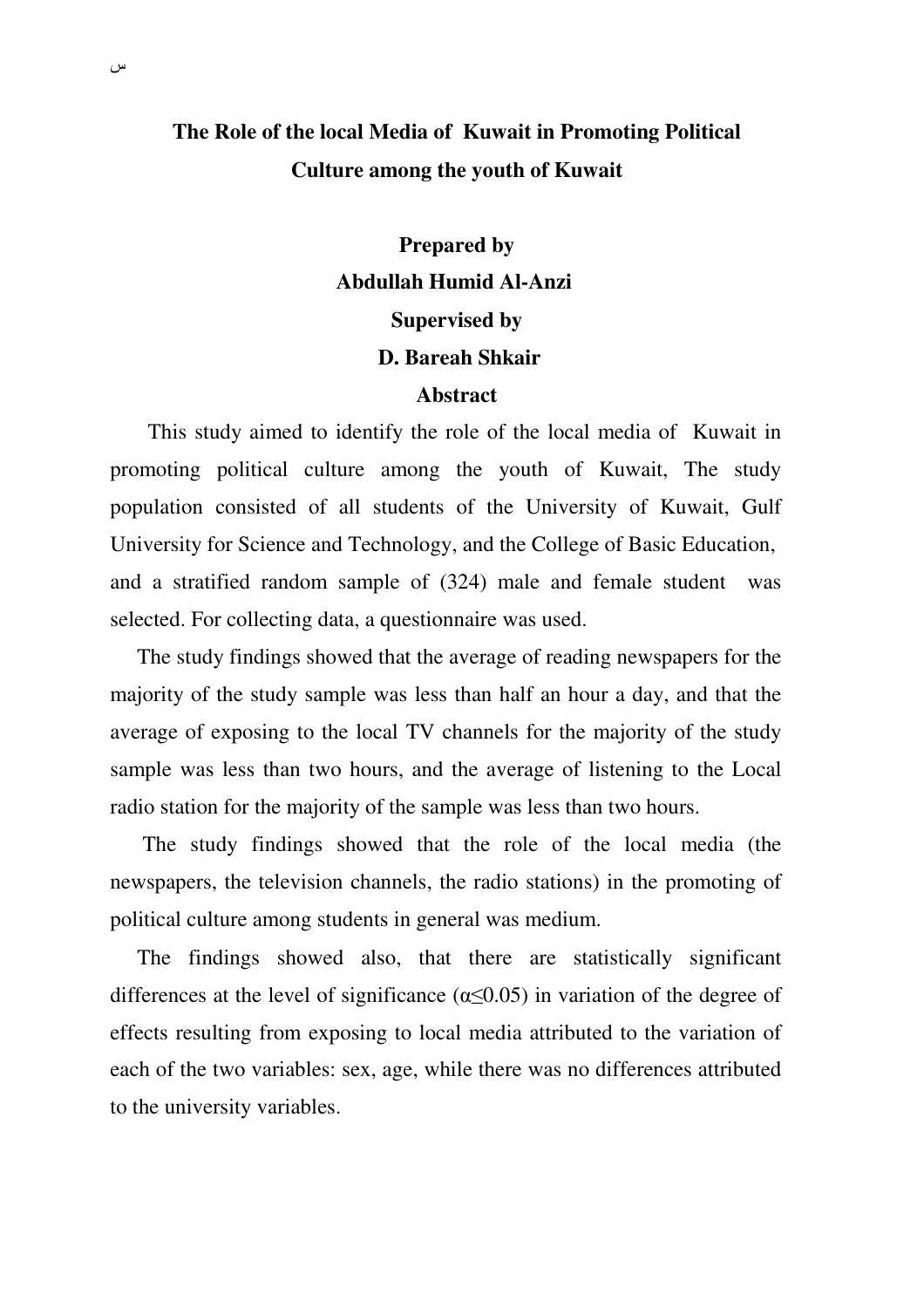The findings showed also, that there are statistically significant differences at the level of significance ( $\alpha \leq 0.05$ ) in the degree of effects resulting from exposing to local media attributed to the period of exposing to the local media in a day, and in favor of the longer period of exposing for the all fields of study.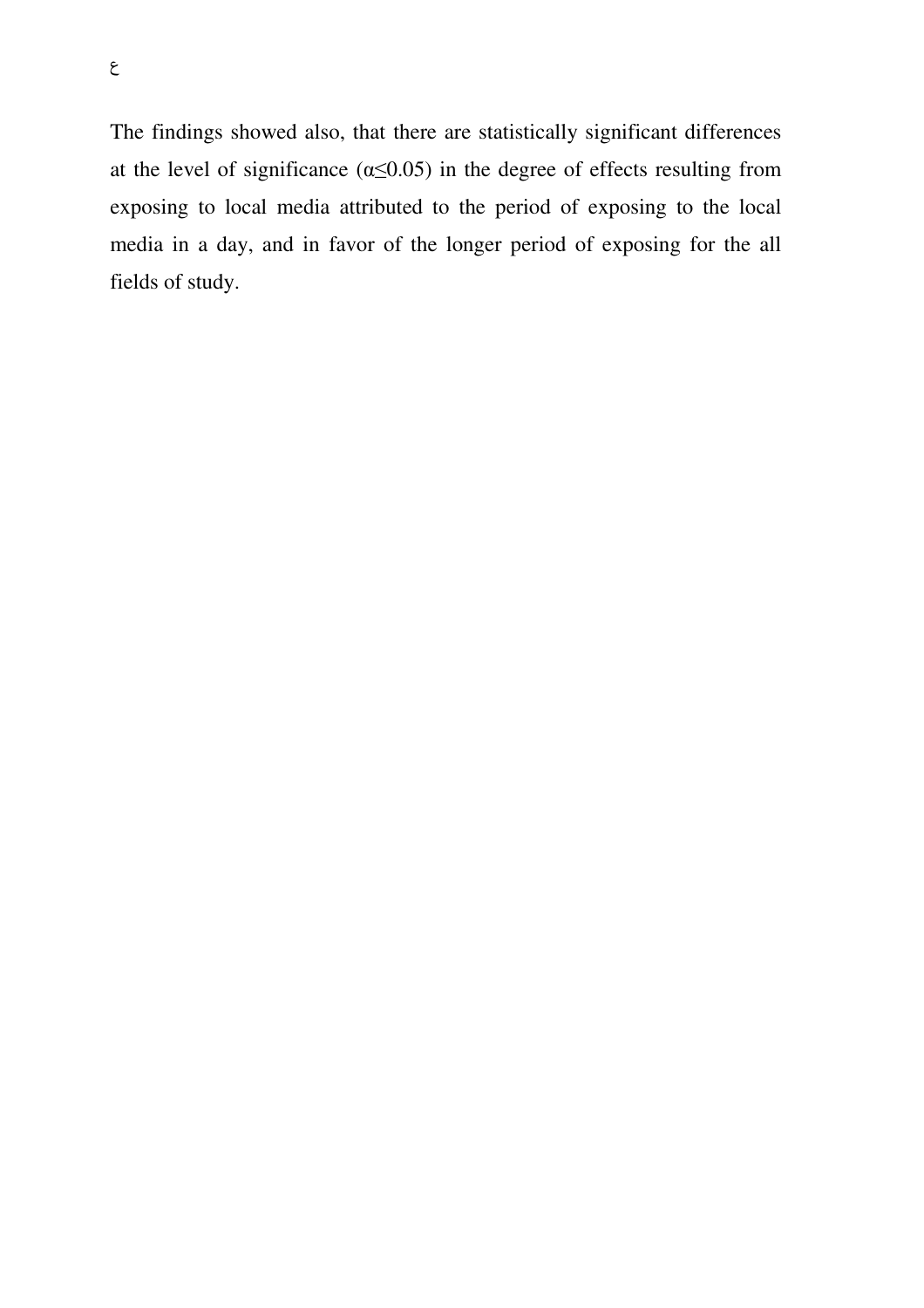#### الفصل الأول

#### مقدمة الدراسة

تمهيد

نقوم وسائل الاعلام بكافة أشكالها السمعية، والمرئية ، والمقروءة دوراً كبيراً في التأثير على الرأى العام و نشكيل نوجهانه وانجاهانه، أو نعبئنه بانجاه أهداف أو قضايا معينة، فتُعد وسائل الإعلام كأدوات مهمة في عمليات النغيير الاجتماعي و السياسي و الاقتصادي، لذا تستخدم كوسيلة للتأثير وتغيير الاتجاهات لدى الفئات المستهدفة.

كما نعدّ وسائل الإعلام المرئية والمسموعة والمقروءة مصدرًا مهمًا من مصادر النوجيه والتثقيف في أي مجتمع، وهي ذات تأثير كبير في جماهير المتلقين المختلفين باختلاف مستوياتهم العمرية والثقافية، المتباينين في اهتماماتهم وتوجهاتهم ومستوياتهم الفكرية والأكاديمية والاجتماعية، وشهدت الدول النامية مؤخراً نزايداً ضخماً في نشأة وكالات الأنباء المحلية والدولية، كما شهدت نطوراً فنياً وتكنولوجياً في سرعة استلام وتخزين وإرسال التدفق الهائل من الاخبار المصورة بسرعة لم يشهد لها مثيل، وهذا أدى الى جذب الجماهير وزيادة الاعتماد على وسائل الاعلام (الشنوفي، 1995).

ومع ظهور الفضائيات أصبح يقع على عانق الإعلام مخاطبة مشاهدين منتوعين في العادات والنقاليد والافكار والقيم والمعتقدات، فالبرامج السياسية التي نذيعها الفضائيات تهدف البي نغيير أراء جمهور المشاهدين واقناعهم بموقف معين نتبناه الجهة الاعلامية سواء كانت مؤسسة او دولة او حزباً وفي النهاية يكون الهدف هو الناأثير على سلوك الجمهور المستهدف، كما أن محاوٍ لات تغيير الاتجاهات هي جزءٍ من محاوِ لات الاقناع، لذا فان عملية تغيير الاتجاهات والاقناع يعنى عملية التأثير على الثقافة السياسية، فاذا كان الجمهور يؤمن بفكرة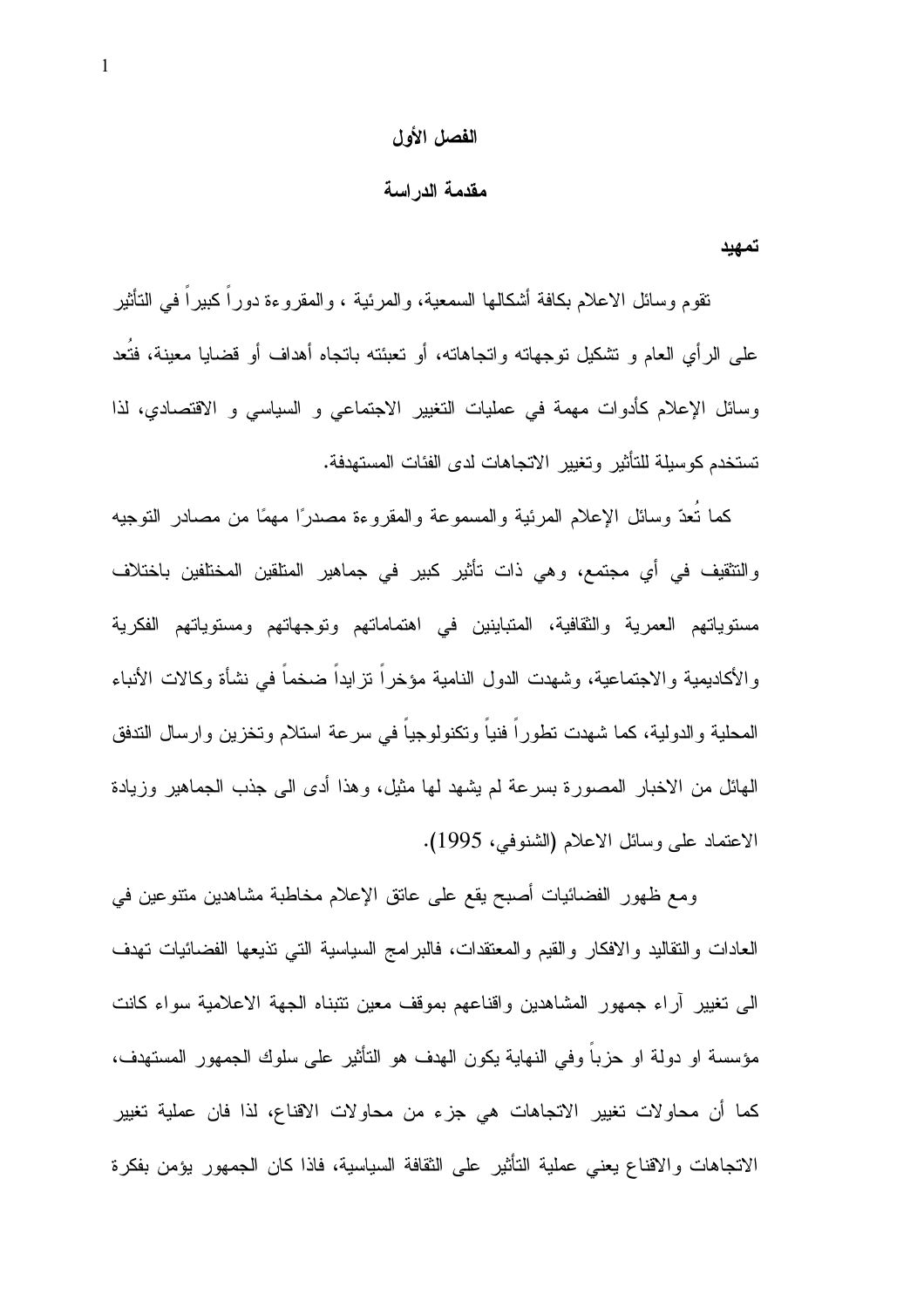معينة ويؤديها ولكن ليس منحازاً لمها وانت الرسالة الاعلامية لنقوى هذا التأييد بهذه الفكرة التي يؤمن بها الجمهور يكون قد حصل تغيير في الاتجاهات لدى الجمهور وتمت عملية اقناع ناجحة لذلك الجمهور ويدخل أيضا ضمن هذا المفهوم محاولات الرسالة الاعلامية لخلق اتجاه او رأي لدى المشاهدين للفضائية العربية ممن ليس لديهم رأي او موقف معين تجاه الفكرة المراد توصيلها للمشاهد(عطوان، 2008: 13).

وهذا ما يدعو إلى أهمية النوقف عند الوسائل الإعلامية التي لم نعد بسيطة كما كانت قبل ظهور الثورة التكنولوجية، فتخطت دورها في عصر التقنية كوسائل إعلامية ذات سلطة معنوية محددة لتصبح محرك للشعوب من اجل المطالبة بحقوقهم السياسية المشروعة، وأصبحت أيضا عاملا مؤرقا دائما للحكومات المستبدة والحكام الدكتاتوريين (عبد الحميد،  $. (122 \cdot 2013$ 

ولقد برزت بعض المتغيرات السياسية والاجتماعية والثقافية في الخليج العربي، ودخلت حياة الخليجين روافد جديدة ساعدت علىي نكوين الرأي العام وبروز نيارات نقافية وإصلاحية، فرضت تعزيز القطاع الإعلامي لمواجهة تحديات العصر أنذاك، لذا توجب على الدول الخليجية الاهتمام بالإعلام لما له من أثر كبير على الرأي العام ( الشايجي، 1989: 36).

والكويت كغيره من الدول نتبه إلى أهمية فطاع الإعلام على المستوى الشعبي والحكومي، وخاصة في ظل الثورات المعلومانية ونطور وسائل الانصال والانفناح العالمي، لان الإنسان يكون دائما بحاجة إلى معرفة الأحداث والوقائع المحيطة به، كي يتنبه للأخطار قبل وقوعها، لذا فهو بحاجة إلى وسائل الاتصال الحديثة فمنها الإذاعة والصحافة والتلفزيون، وقد يختلف تأثير هذه الوسائل بطبيعة تأثيرها على المتلقى، وكذلك يختلف تأثير هذه الوسائل على المنلقى على حسب اختلاف المجتمعات فبعض المجتمعات تكون الوسيلة المقروءة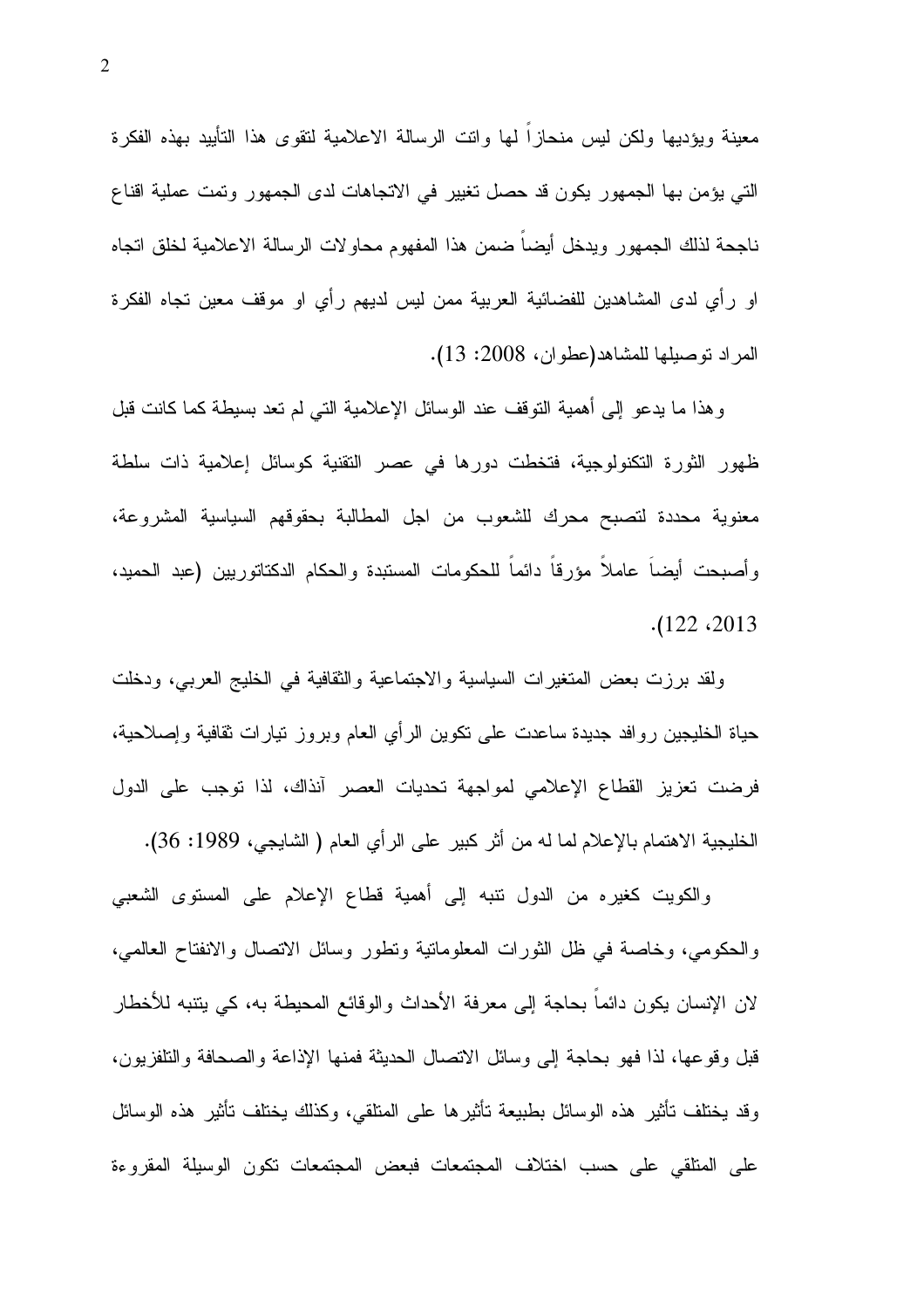كالصحافة أقوى نأثيراً من الوسيلة المسموعة والمرئية كالإذاعة والتلفزيون، واهتمت السياسة الإعلامية الكويتية في ضوء الإمكانات المتاحة بالإذاعة والصحافة والتلفزيون إدراكا منها لما لمهذه الأجهزة من أثر خطير في نشكيل الثقافة السياسية، وبالتالي نشكيل الرأى العام، وتحديد المواقف نجاه القضايا المطروحة بالمجتمع (الفريج، 2006، 38-39).

لاسيما أن الثقافة السياسية تُمثل موقف الجماهير في مجتمع معين من النظام السياسي القائم فيه والعناصر الاساسية التبي نتكون منها، وهي نعني كيفية نقييم جمـــاهير المـــواطنين لمؤسساتهم السياسية الرسمية والشعبية، أي ان النقافة السياسية نؤخذ على محمل كونها وسائل اندماج وتلاحم بين الافراد ضمن النظام، فائمة على اساس النوجهات الثقافية السياسية المتماثلة والمنتاسقة والملائمة بالنسبة الى المؤسسات السياسية، فالثقافة السياسية هي نلَّــك النوجهــات السياسية الجماهيرية عبر النظام السياسي مأخوذا بكليته (الخزرجي، 2013: 97).

وكون الهدف الاول لبعض الانظمة العربية هو استمر ار بقائها في الحكم؛ لذا تسعى إلـــي تشكيل نقافة سياسية لدى الشعوب بما يتوافق وتوجهاتها؛ ذلك باللجوء للإقناع الـــسياسي مـــن خلال وسائل النأثير المحلية وهي الصحافة والاذاعة والنلفزيون والوسائل الأخرى من فنسون الحرب النفسية، ولما كان هذا العصر هو عصر الاقناع والاعلام السياسي، وتحويل اتجاهات الرأي العام، فقد غدا السلاح الاعلامي اكثر أهمية في نقريره لمصير النظام السياسي والناس، باعتبار ه هو الوحيد القادر على خلق حالة من الولاء او الخضوع والخنوع بـــدلا مــــن حالــــة الرفض والنحرر والمطالبة بالكرامة الانسانية، ومما يساعد الانظمة الحاكمـــة علــــي حـــسن استخدامها لأجهزة الاعلام السياسي، الطبيعة السيكولوجية للناس إذ أن الانسان يكره العزلــــة وجبل على الحالة الاجتماعية والاختلاط مما يجعله معرضا بالتواصل والتأثير بالأخرين، وهذا هو سر النجاح الاول في الاقناع السياسي والتأثير على الرأى العام، إذ يعمل الحزب السياسي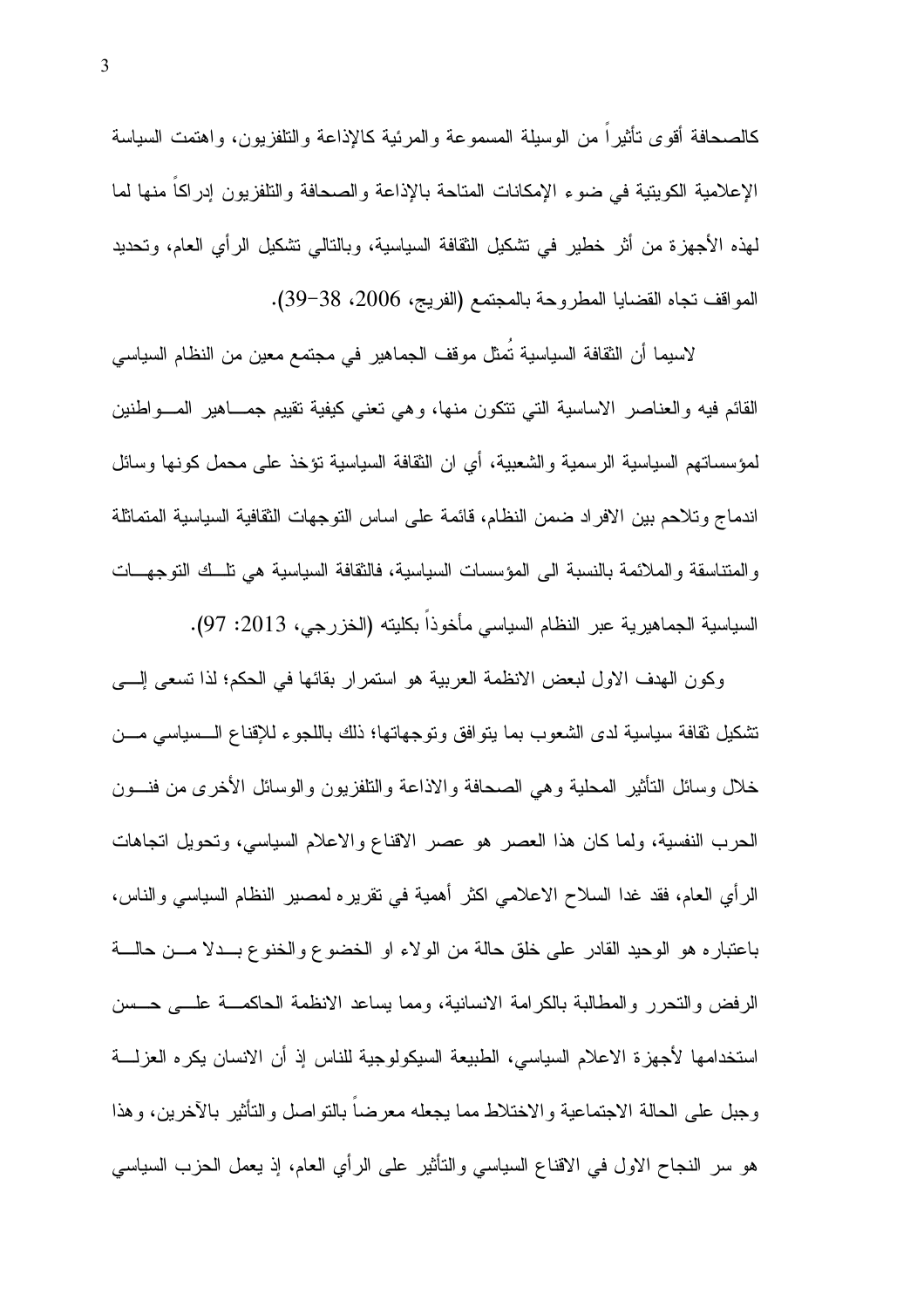او رئيس النظام الحاكم على الاستفادة من هذه الغرائز ، ليزرع افكاره السياسية، معتمدا علــــي استخدام فن ونكنولوجيا الاعلام لإبراز المنجزات التي حققها القائد السياسي ليرسم لهم الحلـــم الزاهي، الذي سيكون للشعب اذا ما انبعوا نوجيهانه واشارانه، وسيحققون مكاسب على لــــبس على المستوى المادي المالي فقط، بل علي مستوى الفلسفة والأداب والافكار والفنون، ومن هنا يكون النأنثير المباشر للإقناع السياسي باعتباره يخاطب الفكر والعقل لدى الرأي العام ويعمـــل على استقطاب اعضاء جدد للحركة الجماهيرية، وتعزز ثقافتهم السياسية بما يتفق وتوجهــات النظام (الكيلاني، 1993: 12–13).

وبالرغم من ذلك تمخضت النتائج التي افرزتها ثورات بعض الشعوب العربية ضد الأنظمة الحاكمة بعد عام 2011 عن ردود فعل عنيفة لبعض الحكومات العربية ضد الصحافة والاعلام، والتي لعبت دورًا في تغيير الثقافة السياسية للشباب دونما سيطرة مطلقة من الحكومات كما في السابق، مما جعلها نتدم ونتراجع عن مستوى الحريات التي منحتها لهذه المؤسسات، واعتبرت أن الفترة الماضية التي أخذ فيها الاعلام دوره يُعد بمثابة "جريمة" ارنكبت بحق المواطن، وقد حان الان وقت العقاب للإعلام على كل الافعال التي ارتكبت بحق الشعب، بعد ان حسب البعض ان الحكومات أصابها الوهن والضعف ويمكن ان نتهاوى بسرعة بفعل "التحريض الاعلامي".

فلم تنظر الحكومات العربية الى الحريات الاعلامية التي لا تؤمن بها في الاصل الا بنو ع من الانفلات الذي مارسته وسائل الاعلام التبي كانت تحرض على المظاهرات والمسيرات وتوجه الشباب للذهاب الى الشارع للمشاركة في الانشطة والحركات المختلفة التي ندعو الى التغيير ومحاسبة من ارتكبوا انتهاكات ضد الشعب، وحسبت الحكومة تدافع عن الفساد و المفسدين، و اعتبر ت الحكومات العربية أن وسائل الاعلام تثير الفتن، وتسهم في زيادة التباعد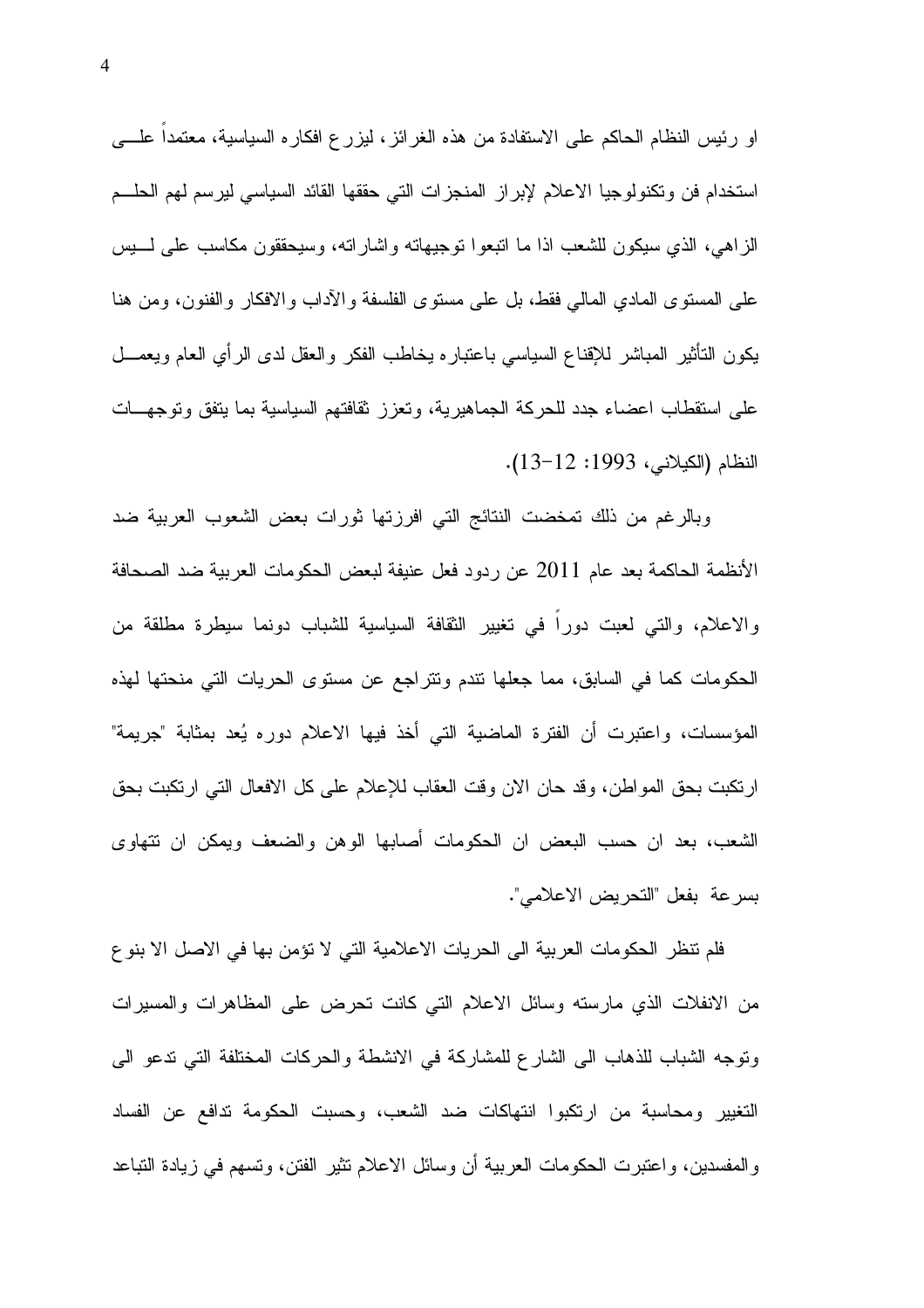بين ابناء المجتمع الواحد، وتغتال الشخصيات المهمة، مُعتقدة انها بحق جريمة لا تغتفر فقد وسعت في الحريات واصبحت وسائل الاعلام تشتم ونسب ونتناول الشؤون الخاصة للمسؤولين، وجعلت بعض فئات المجتمع وبالذات المهمشة نطالب بحقوق لا نستحقها، حيث وصلنا الى فترة اعتقدت الحكومات أن الحريات الاعلامية سبب تغيير ثقافي سياسي جلب لها المصائب، واحدثت ازمات سياسية واقتصادية واجتماعية، لذلك كان العقاب الانجح بالنسبة لها كسلطة نكميم هذه الافواه واسكاتها لان عليها ان نتمادى في مطالبها (الخالدي، 2012: .(139

وفي ضوء نظرية السلطة فان وسائل الاعلام المحلية غالبا ما نكون مسيسة لصالح الحكومة، فبسيطرة الدولة فقط يستطيع الفرد ان يكسب ويطور صفات الكائن المتحضر، ويجب على وسائل الاتصال بالجماهير ان ندعم الحكومة في السلطة لكي يستطيع المجتمع ان يتقدم والدولة ان نصل الى اهدافها، والصفوة "التي نحكم الدولة" نوجه العامة التي لا نعتبر مؤهلة لاتخاذ القرارات السياسية، إذ أن رجل واحد او رجال قليلون هم الذين يقودون، ومن واجباتهم ان يراقبوا وسائل الاعلام التبي تستخدم لدعم القيادة واهدافها، إن وسائل الاعلام على حسب هذه النظرية تعتبر تعليمية وموجهة ودعائية، وكذلك تعتبر ادوات للسيطرة، والشخص الذي يعمل بالصحافة يكون عمله هذا بمثابة امتياز خاص يمنح بواسطة القائد الوطني لذلك فهو مدين بالالتزام للقائد وحكومته، ان هذه الفلسفة الصحفية كانت وما زالت القاعدة او الأساس لكثير من أنظمة الصحافة في العالم، إذ أنها ندين بوجودها للحكومة وتعمل لدعم السلطة التي منحتها حق البقاء، ان حرية وسائل الاعلام في ظل هذه النظرية توجد بالقدر الذي نسمح به القيادة الوطنية (ميرل و لوينشتاين، 2012: 237).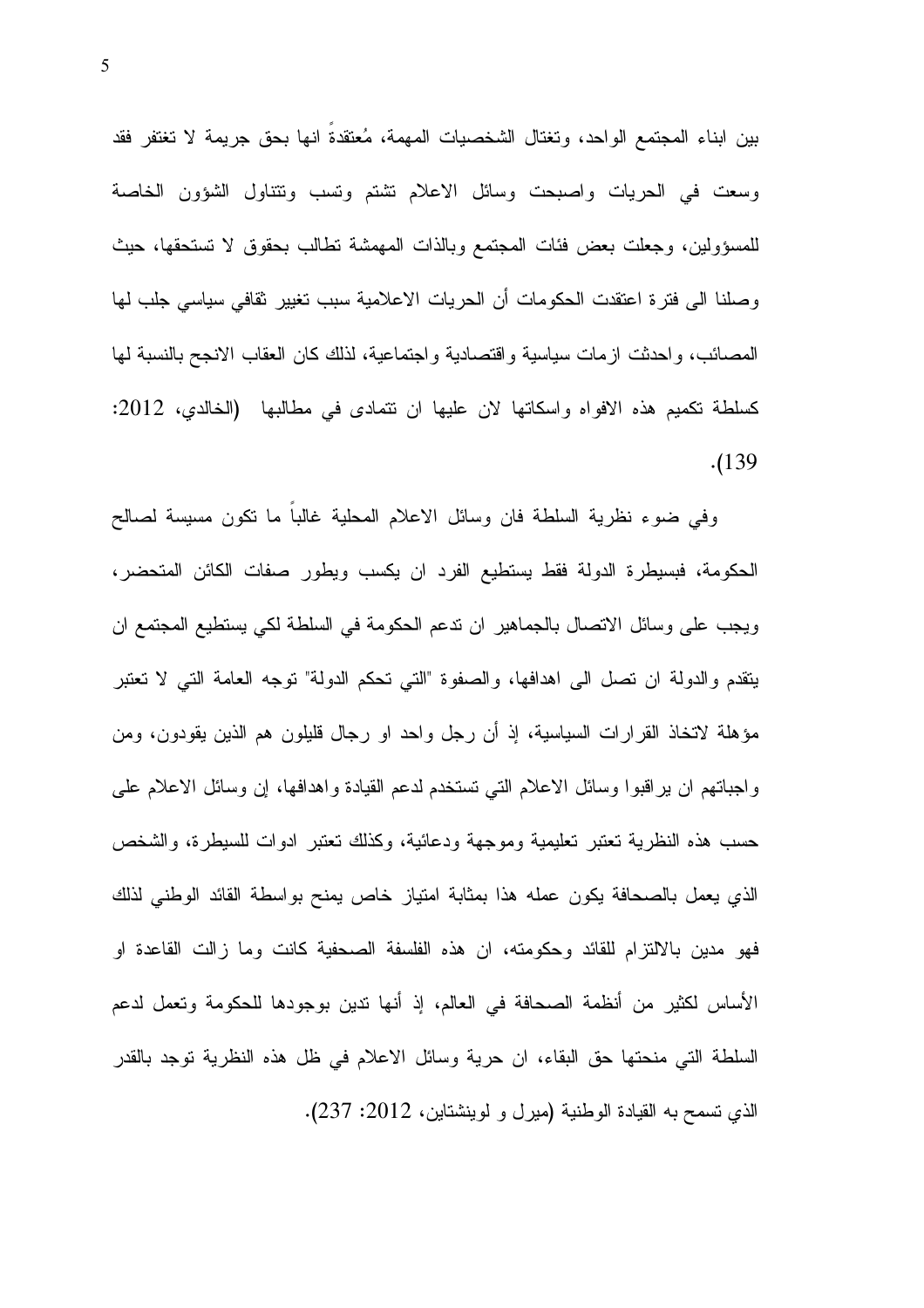لذا فإن انتشار وسائل الإعلام المحلية في الكويت على نطاق واسع، وظهور وسائل انصالية جديدة أكثر نطوراً جعل الكثيرون بتساءلون عن الدور الفعلي الذي نلعبه وسائل الاتصال في ولائها للدولة من ناحية، وفي تعزيز الثقافة السياسية للشباب من ناحية أخرى، وهذا ما تسعى الدراسة الحالية للإجابة عليه من خلال النحقق من أثر وسائل الإعلام المحلية الكويتية ( الصحف، والإذاعة، والنافزيون) في تشكيل الثقافة السياسية لدى الشباب الكويتي. مشكلة الدراسة

نتمثل مشكلة الدراسة الحالية في محاولة النعرف إلى دور وسائل الإعلام المحلية الكويتية في تعزيز الثقافة السياسية لدى الشباب الكويتي، وتتمثَّل مشكلة الدراسة في الإجابة عن السؤال التالي: ما دور وسائل الإعلام المحلية الكويتية ( القنوات التلفزيونية المحلية، الصحف المحلية، الإذاعة المحلية) في تعزيز الثقافة السياسية لدى الشباب الكويتي؟ هدف الدر اسة

تسعى الدراسة لتحقيق الأهدا**ف الآتية:** 

- 1. نعَّرُف مدى مشاهدة الشباب الكويتي للقنوات المحلية الكويتية.
- 2. نعَّرُف مدى استماع الشباب الكويتي للإذاعات المحلية الكويتية.
- 3. نعَّرُف مستوى قراءة الشباب الكويتي للصحف المحلية الكويتية.
- 4. نعَّرُف دور وسائل الإعلام المحلية الكويتية ( القنوات النلفزيونية المحلية، الصحف المحلية، الإذاعة المحلية) في تعزيز الثقافة السياسية لدى الشباب الكويتي؟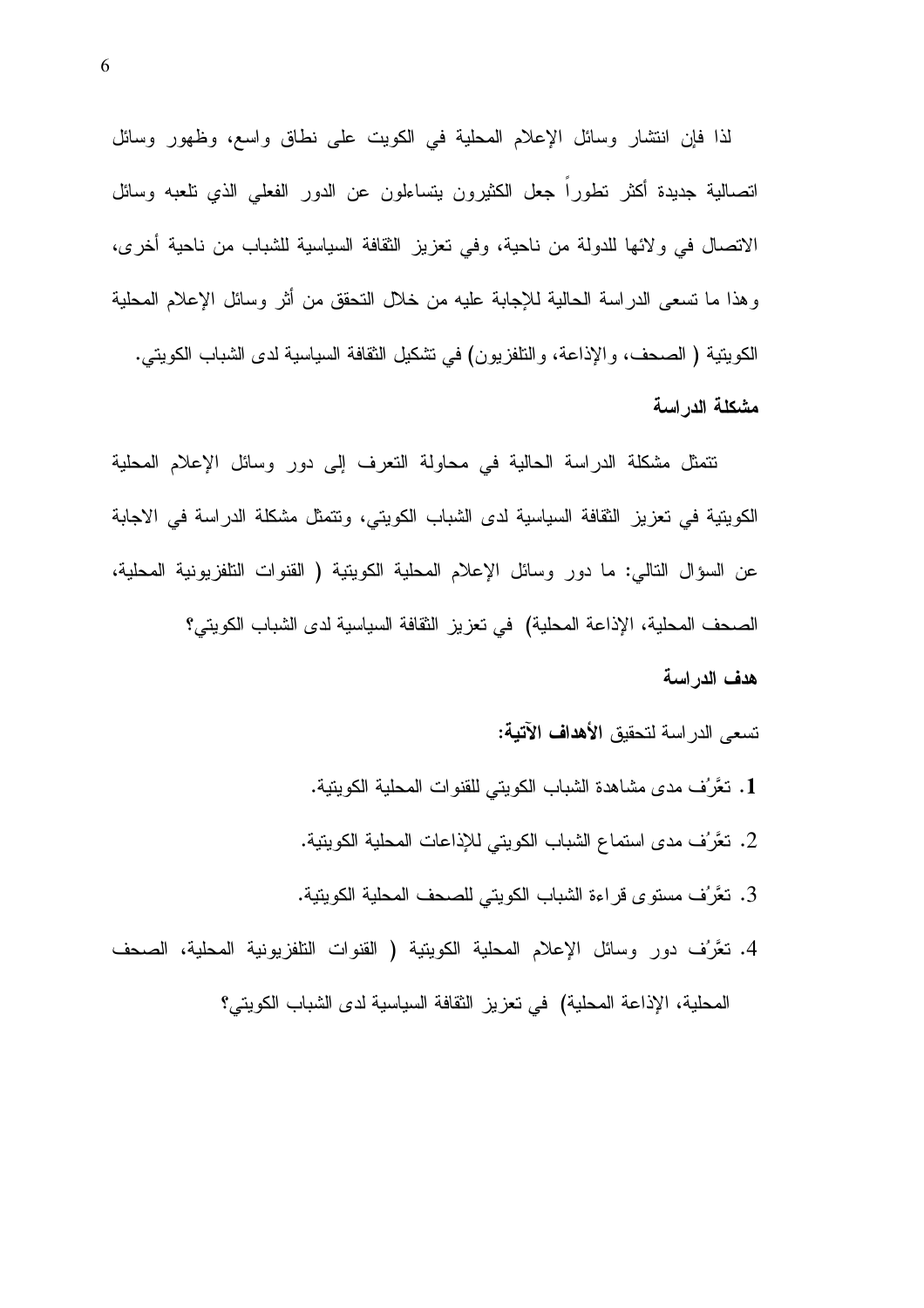أهمية الدراسة:

تَأْتَى أهمية هذه الدراسة من جملة اعتبارات نظرية وعملية منها: 1– أهمية النعرف على دور وسائل الإعلام المحلية الكوينية ( القنوات النلفزيونية المحلية، الصحف المحلية، الإذاعة المحلية) في تعزيز النقافة السياسية لدى الشباب الكويتي؟ 2– أهمية إثراء المكتبة العربية بالمزيد من الدراسات النظرية المتعلقة دور وسائل الإعلام المحلية الكويتية في تعزيز الثقافة السياسية لدى الشباب الكويتي.

3– النعرف الى مدى فاعلية وسائل الإعلام الكويتية المحلية في تعزيز الثقافة السياسية لدى الشباب الكويتي؛ ذلك لاتخاذ الإجراءات اللازمة لتطويرها بما يتوافق وحاجات الشباب الكويتي.

أسئلة الدر اسة

- 1. ما منوسط الوقت الذي يتعرض فيه المبحوثون للتلفزيون المحلي؟
	- 2. ما متوسط الوقت الذي يستمع فيه المبحوثون للإذاعة المحلية؟

3. ما متوسط قراءة الصحف المحلية لدى المبحوثين؟

4. هل يختلف دور وسائل الإعلام المحلية الكويتية في تعزيز الثقافة السياسية لدى الشباب الكويتي باختلاف نوع الوسيلة الإعلامية ( صحف، إذاعة، قنوات تلفزيونية)؟ 5. ما دور وسائل الإعلام المحلية الكويتية في تعزيز الثقافة السياسية لدى الشباب الكويتي؟

فرضيات الدراسة:

- 1. يختلف مستوى التأثير ات الناتجة عن التعرض لوسائل الإعلام المحلية باختلاف الجنس.
- 2. يختلف مستوى التأثيرات الناتجة عن التعرض لوسائل الإعلام المحلية باختلاف العمر .
- 3. يختلف مستوى التأثيرات الناتجة عن التعرض لوسائل الإعلام المحلية باختلاف الجامعة.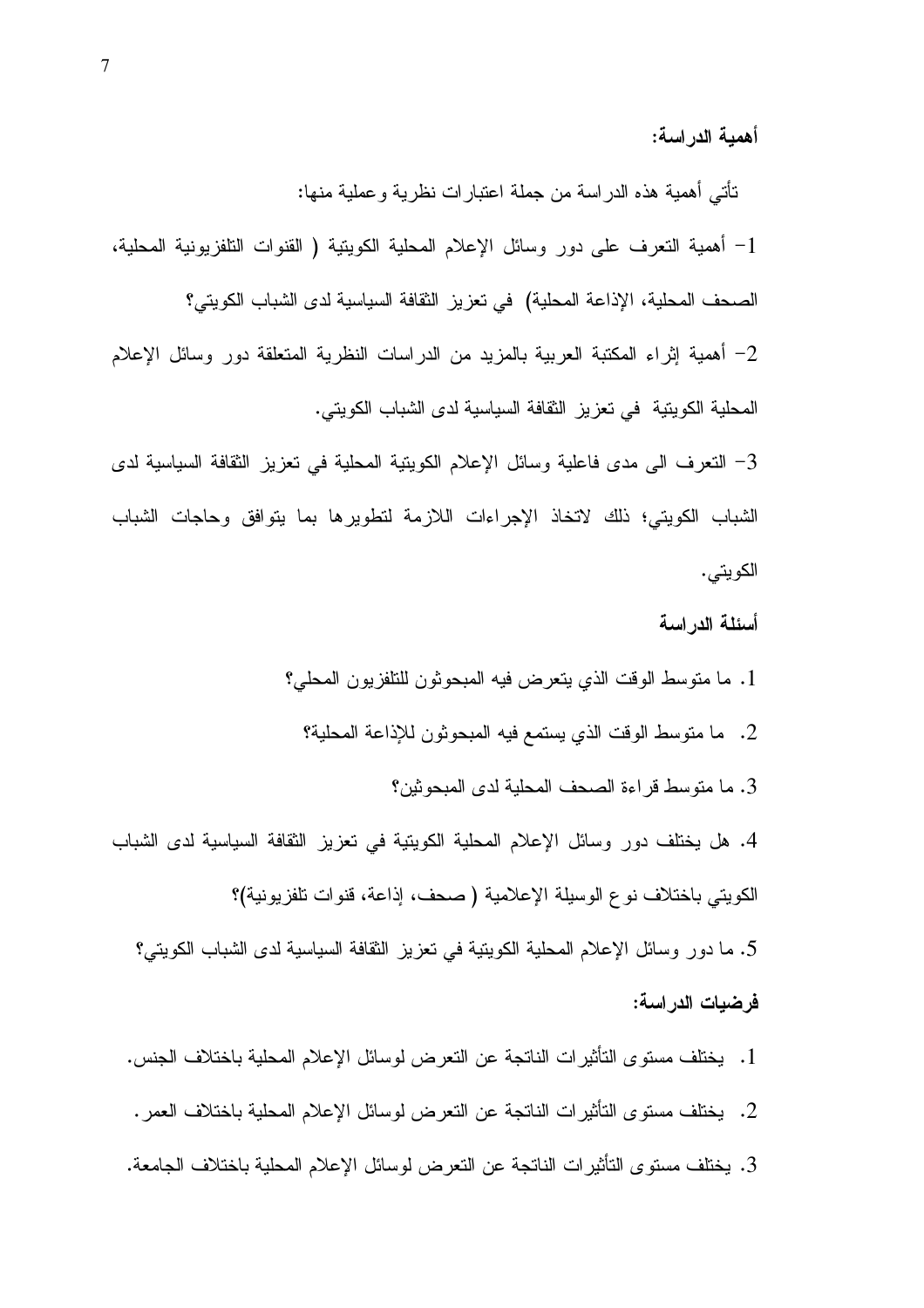4. نوجد علاقة ارتباطية بين مستوى النعرض لوسائل الإعلام المحلية وبين مستوى التأثير بهذه الأخبار معرفيا, حيث كلما زاد مستوى الإعتماد على وسائل الإعلام زادت التأثيرات المعرفية الناتجة عن هذا الإعتماد.

الحدود الزمنية: إمتدت حدود الدراسة الزمنية على فترة العام الدراسي 2014/2013، أي بين شهر كانون الأول وحزيران، حيث يُؤَمَّل في هذه الفترة ان يتم تطبيق أداة الدراسة الاستبانة على طلبة الجامعة.

الحدود المكانية: اقتصرت تطبيق الدراسة على طلبة جامعة الكويت وجامعة الخليج للعلوم و التكنو لو جيا.

الحدود البشرية: يضم مجتمع الدراسة الميدانية الشباب الكويتي من طلبة جامعتي الكويت وجامعة الخليج للعلوم والنكنولوجيا.

الحدود الموضوعية: انحصر موضوع الدراسة في تعَّرُف دور وسائل الإعلام المحلية الكويتية في تعزيز النقافة السياسية لدى الشباب الكويتي.

محددات الدر اسة

حدود الدراسة

تحددت الدراسة الحالية بدلالات الصدق والثبات لأداة الدراسة التي سيعدها الباحث لهذا الغرض, وبالنالي بمكن تعميم نتائجها على المجتمع ضمن العينة المسحوبة منه وعلى المجتمعات المماثلة.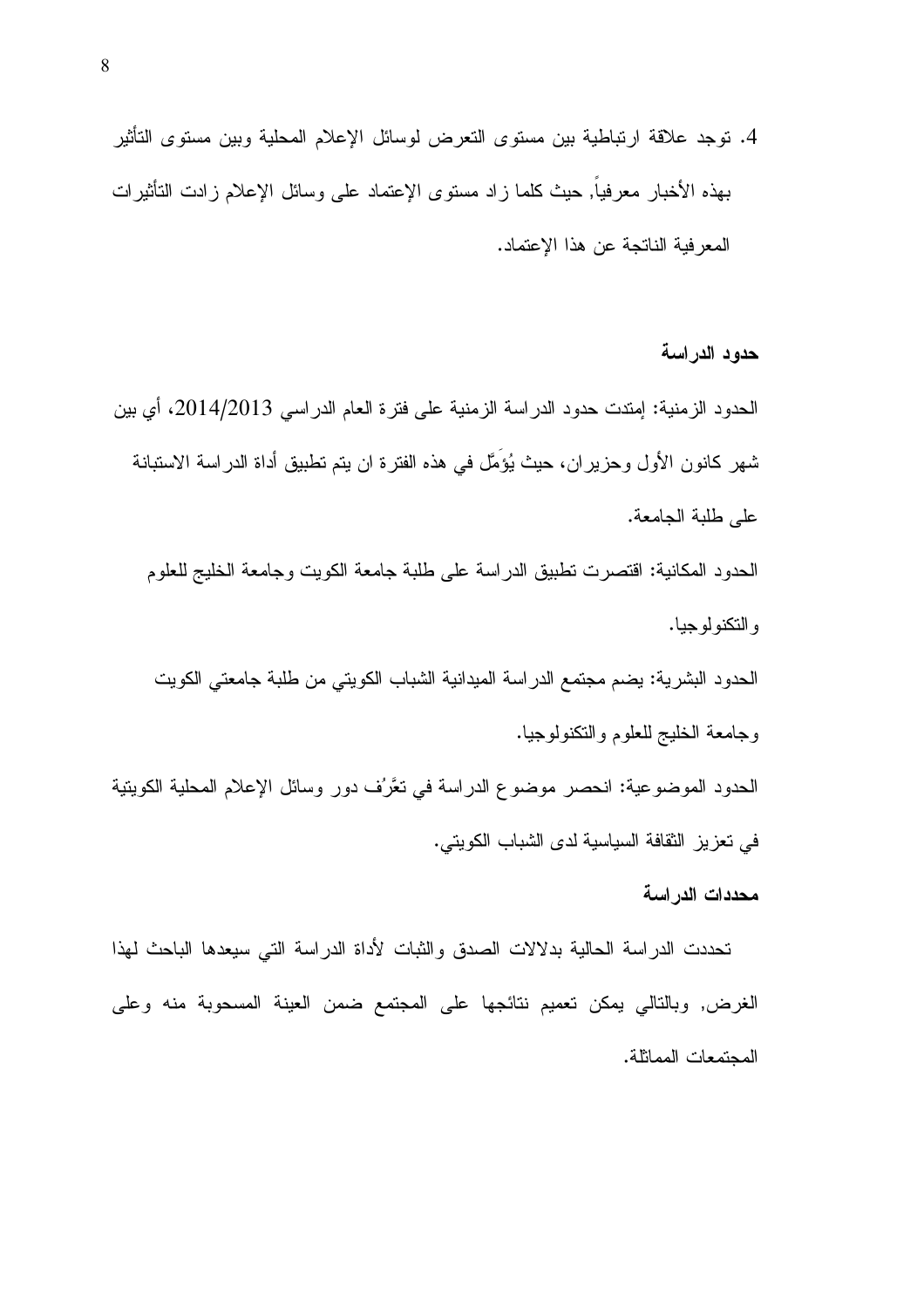مصطلحات الدراسة:

وسائل الإعلام: هي الوسائل التي يتم من خلالها الوصول للجماهير على اختلافهم واختلاف طر قهم المفضلة" (أبو عر قوب،2012، 27).

ونعرف إجرائيا في هذه الدراسة بالوسائل الإعلامية المحلية الكويتية وهي: (جريدة القبس، والرأي، والأنباء، والسياسة)، و(قناة الوطن، والرأي، والصباح، واليوم)، و(إذاعة الكويت أف إم، وكونا، والبرنامج الثاني، وإذاعة القرآن الكريم،)

دور وسائل الإعلام: "قدرة وسائل الإعلام على تحقيق أهداف معينة بالتأثير على الآراء و السلوك" (Graber, 1998, 36).

ونعرف إ**جرائيا** في هذه الدراسة بأنها درجة استجابة أفراد عينة الدراسة على الأداة المعدة لقياسها.

**الشباب الكويتي: ل**غايات هذه الدر اسة فان المقصود بمرحلة الشباب الكويتي الفئة العمرية بين 18– 30 سنة وهي الفترة التي يكون فيها الشباب على مقاعد الدراسة الجامعية. الثقافة السباسبة:

الثقافة السياسية هي: "مجموعة من التوجهات والأنساق والمواقف والتصورات السياسية التي يتبناها الأفراد في سياق علاقتهم بدولتهم ونظمهم السياسية" , Almond, G. &Verba ) .  $S.1963$ 

**وتعرف الثقافة السياسية إجرائياً** بأنها معرفة الفرد فيما يتعلق بالحكومة والديمقراطية والانتماء والاستقرار السياسي والنظام الحاكم.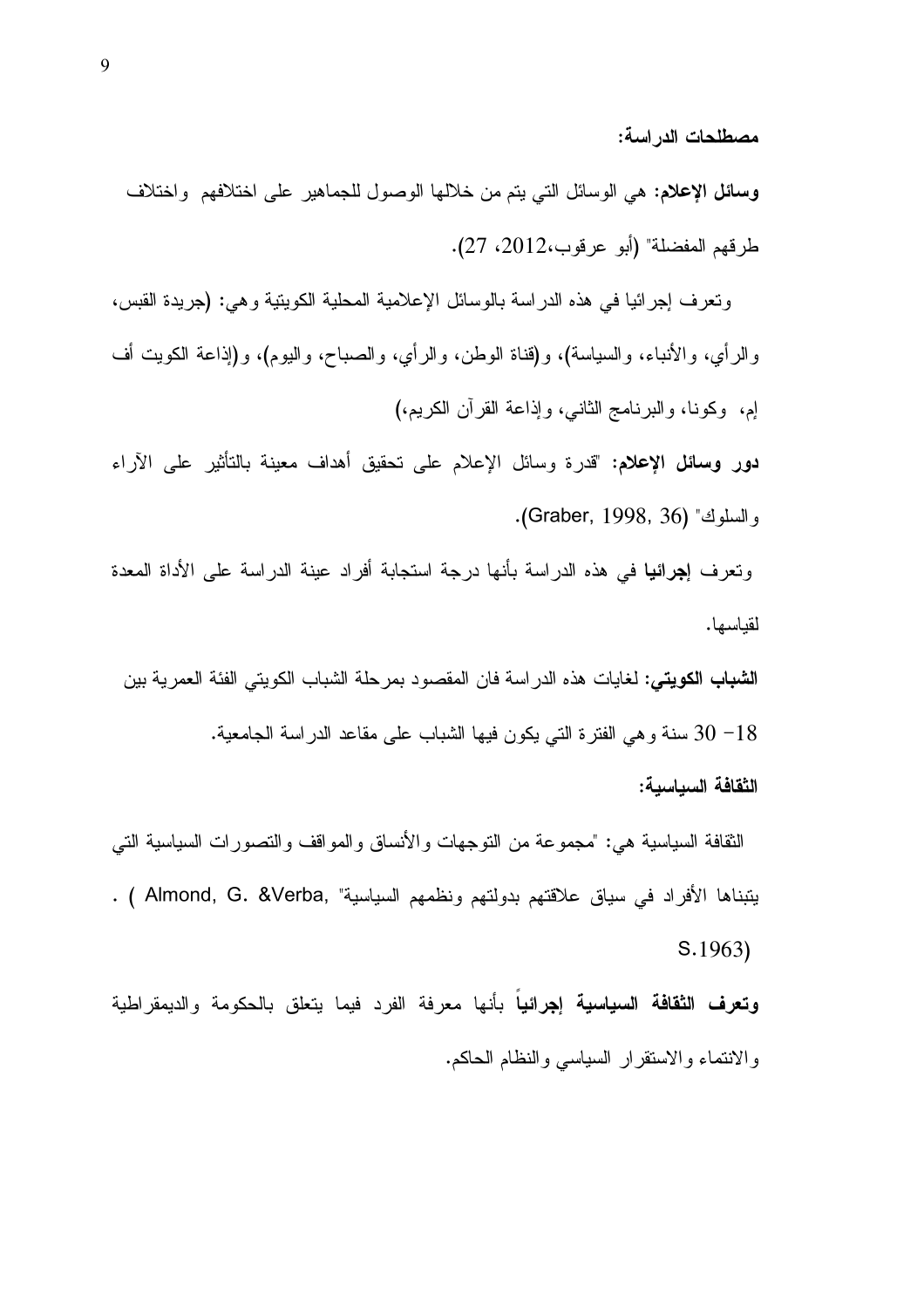#### الفصل الثاني

#### الإطار النظري

الأدب النظرى:

الاتصال الجماهير ي:

نعد الصحافة والإذاعة والتلفزيون من وسائل الانصال الجماهيرية والنبى نستهدف عمل اتصال منظم يقوم على إرسال رسائل علنية عامة صادرة عن مؤسسة إعلامية للاتصال الجماهيري عبر وسيلة اتصال جماهيرية إلى جمهور عريض من الناس بقصد النأثير في سلوكاتهم، أو اتجاهاتهم أو معلوماتهم ومادة الاتصال الجماهيري نتكون من الأفكار وهي المعلومات الشخصية والمعتقدات والخبرات الخاصة، وتنظيمها لتناسب الموضوع الذي يتم النقاش فيه عن طريق الاتصال الجماهيري، واللغة الوسيلة اللازمة حتى يقوم بنقل هذه الأفكار (أبو شنب، 2006، 153).

وسائل الإعلام:

الإذاعة: تعد الإذاعة من أهم الوسائل الإعلامية المؤثرة في تغيير التوجهات السياسية، والتي لخص نأثيرها ما جاء على لسان أدولف هنلر في كنابه "كفاحي" حينما وصفها بأنها سلاح مخيف إذا تحكمت بها أيدى قادرة تجيد استخدامها" وهو وصف ينطبق اليوم على الصحف والقنوات الفضائية التي بدأت ملامحها نتشكل منذ حرب الخليج الثانية ( عبد الحميد، 2013، ص11).

والإذاعة نمثل أداة للانصال الجماهيري، لأنها باستطاعتها اجتياز الحواجز الجغرافية والثقافية والسياسية، وتمتاز بالسبق الإخباري، وبالرغم من أن الكلمة المكتوبة نتمتع بصدى قوي، الا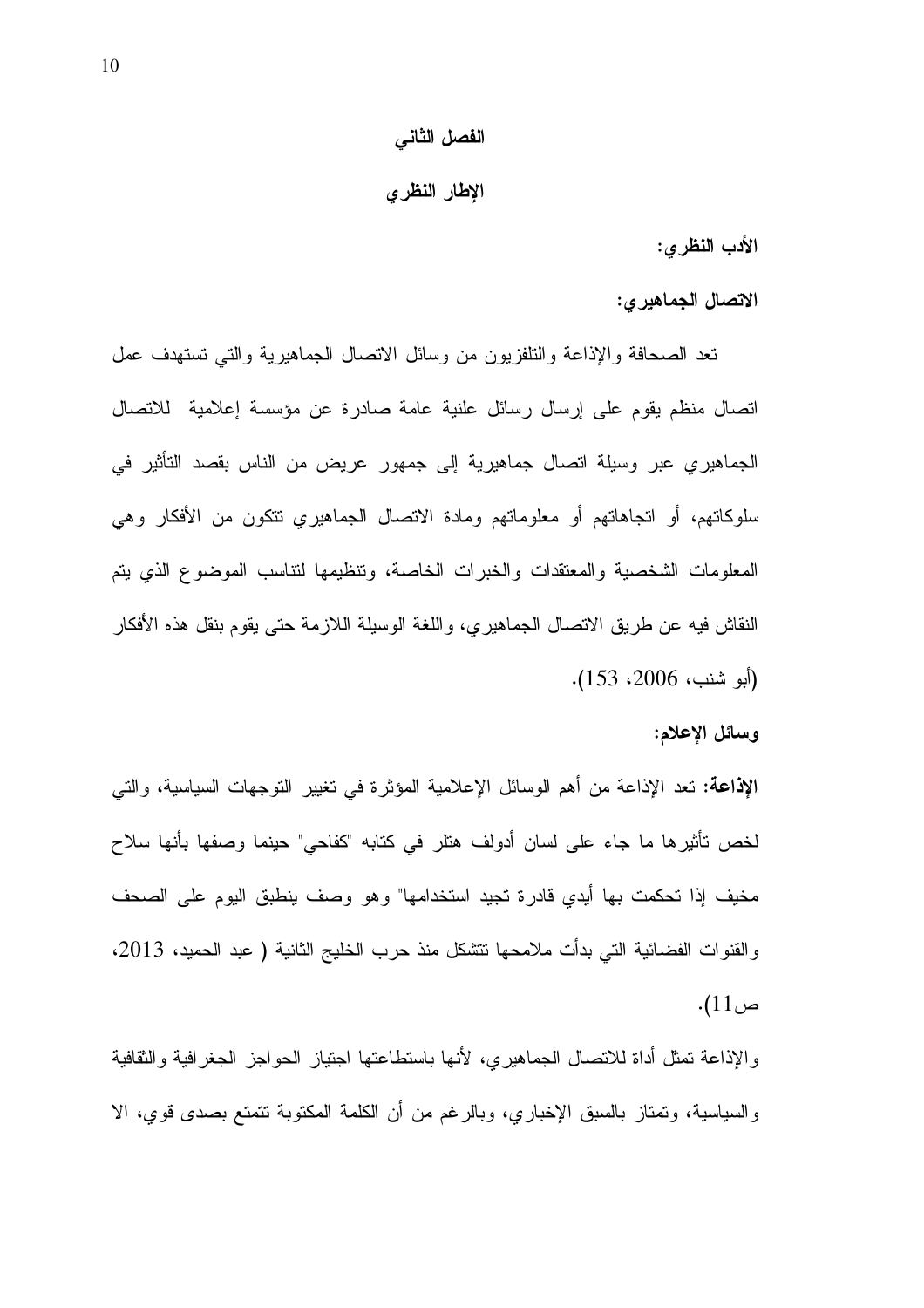انها سهلة المراقبة، لذا فالإذاعة ذات قوة في التأثير على سلوك الناس وتوجهاتهم (الشنوفي وأخرون، 1995، ص 183).

وأدرِكت دولة الكويت أهمية الإذاعة في تشكيل ثقافة الأمة، لذا بدأ البث الإذاعي في الكويت عام 1951 لمدة ساعتين يومياً وأطلقت في السنة ذاتها عبارة " هنا الكويت"، أما في العصر الحاضر فقد نتوعت الإذاعات الكويتية واختلفت باختلاف أهدافها ومنها إذاعة البرنامج العام وهي الإذاعة الرئيسية، وتهتم بالنشرات الإخبارية والبرامج السياسية، وإذاعة البرنامج الثاني وتستهدف ربط المستمع المحلي والنواصل معه، إذ تستخدم اللهجة المحلية، وتخاطب بلغة بسيطة، وإذاعة القرآن الكريم وتستهدف التوعية الدينية، وإذاعة (FM) وتهتم بالإعلانات والبرامج الترفيهية، وإذاعة البرنامج الانجليزي، وتهتم بالنشرات الإخبارية والبرامج الدرامية والسلسلات (الفريج، 2006، 41-43).

**الصحافة:** إن الصحافة وظيفة سامية تهدف لتوجيه وإرشاد المجتمع عن طريق وسائل النشر المختلفة سواء النقليدية أو الحديثة، تتتاول مواضيع مختلفة لا تقتصر على نشر الأخبار فقط، وإنما نتحدى ذلك في مكملات الأخبار، فتغطى كافة المبادين والمجالات التي تهم الناس على اختلاف فئاتهم ( أبو عرقوب، 2012، 27).

أما الصحافة الكويتية فتتمتع بصناعة صحفية متقدمة، بالمقارنة مع الفسحة الزمنية لعمر الصحافة فيها، وبالقياس إلى مستوى الصناعة الصحفية في لدول المجاورة، وهي التي سبقت الكويت بسنين، في ولو ج هذا الميدان، ومن أهم أسباب النهوض الصحافي في الكويت، المناخ الديمقر اطـي الذي لو لاه لمـا عرفت الصـحافة الكويتية هذا الاز دهار (عبد الله، 1985، 361).

ونحتل الصحافة اليوم المركز والمكانة المرموقة، كون الصحافة تُعد أداة نأثير على الرأي العام لأنها نستمد قوتها منه، فإذا كان التلفزيون يسرد الأخبار المصورة، نرى أن الصحيفة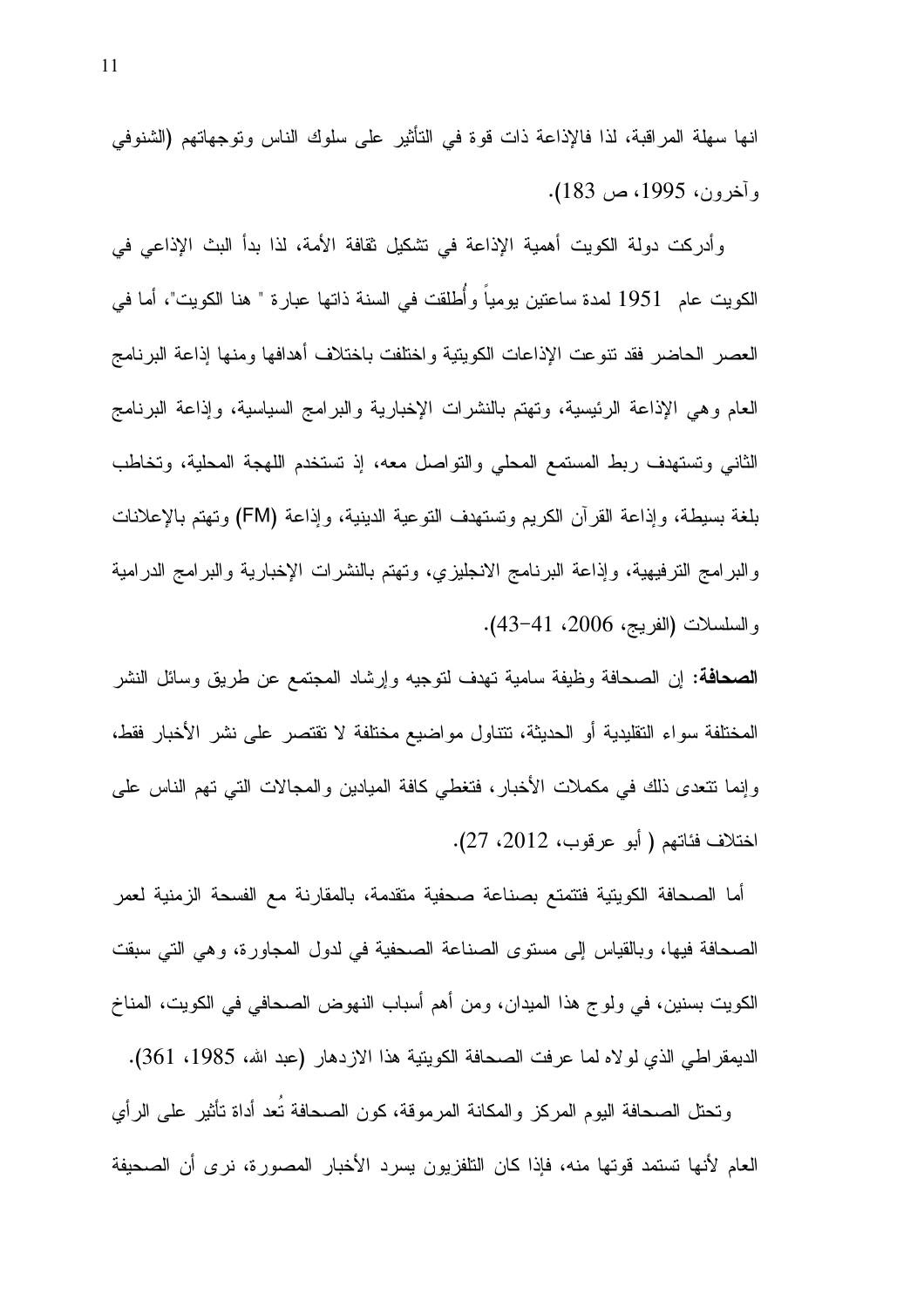تحاول تحليل الخبر الصحفي لمعرفة أسباب حدوثه ونتائجه وتأثيره والعوامل التي يمكن دراستها لتجنب وقوعه مرة أخرى، وتحضى الناحية السياسية بتركيز كبير من الصحف حت ظهر ما سمى بالصحف السياسية والتي تعنى بتغطية الأخبار السياسية، وتشكيل الثقافة السياسية وتوجيهها، تدعى في بعض الأحيان " بصحف الرأى" أو " صحف الخبر"، ولقد عرفت الكويت الصحافة مع صدور أول مجلة هي "مجلة الكويت" عام 1928، وتمتاز الكويت بنواجد العديد من الصحف مثل: صحيفة القبس، وصحيفة السياسة التي تتبعها جريدة الهدف الأسبوعية، وصحيفة الرأى العام، وصحيفة الوطن، وصحيفة الأنباء، إلى جانب صحيفتين باللغة الانجليزية هما ( Kuwait Times و Arab Times )، وتعتبر مجلة العربي من أرقى المجلات الشهرية العربية (الشنوفي وأخرون، 1995، ص 109–124).

ومن أهم الصحف والمجلات الكويتية التبي عُنيت بمتابعة الأخبار السياسية وتشكيل الوعبي والثقافة السياسية الكويتية بغض النظر عن توجهها المعارض أو الموالي للحكومة صحيفة الهدف التي نصدر عن مؤسسة دار السياسة للطباعة والصحافة والنشر، وهي مجلة أسبوعية سياسية نطبع في مطابع السياسة، والرأي العام وهي أول جريدة في ناريخ الصحافة الكوينية، واجهت عقوبة التعطيل والغرامات أكثر من مرة بسبب الافتتاحيات ورسوم الكاريكاتير، وصوت الخليج وهي مجلة سياسية جامعة تصدر أسبوعياً، وصحيفة الوطن وتصدر عن دار الوطن للصحافة والسياسة والنشر− بومية سياسية، وصحيفة الطليعة وهي صحيفة أسبوعية جامعة لـها شخصيتها المحددة الثابتة من حين ظهور ها إلى اليوم، وصحيفة السياسة تصدر عن دار السياسية للطباعة، ومجلَّة النَّهضة وهي مجلَّة أسبوعية سياسية مصورة، ومرأَّة الأمة وهي مجلَّة سياسية اجتماعية، وجريدة القبس وهي جريدة يومية سياسية تصدر عن دار القبس،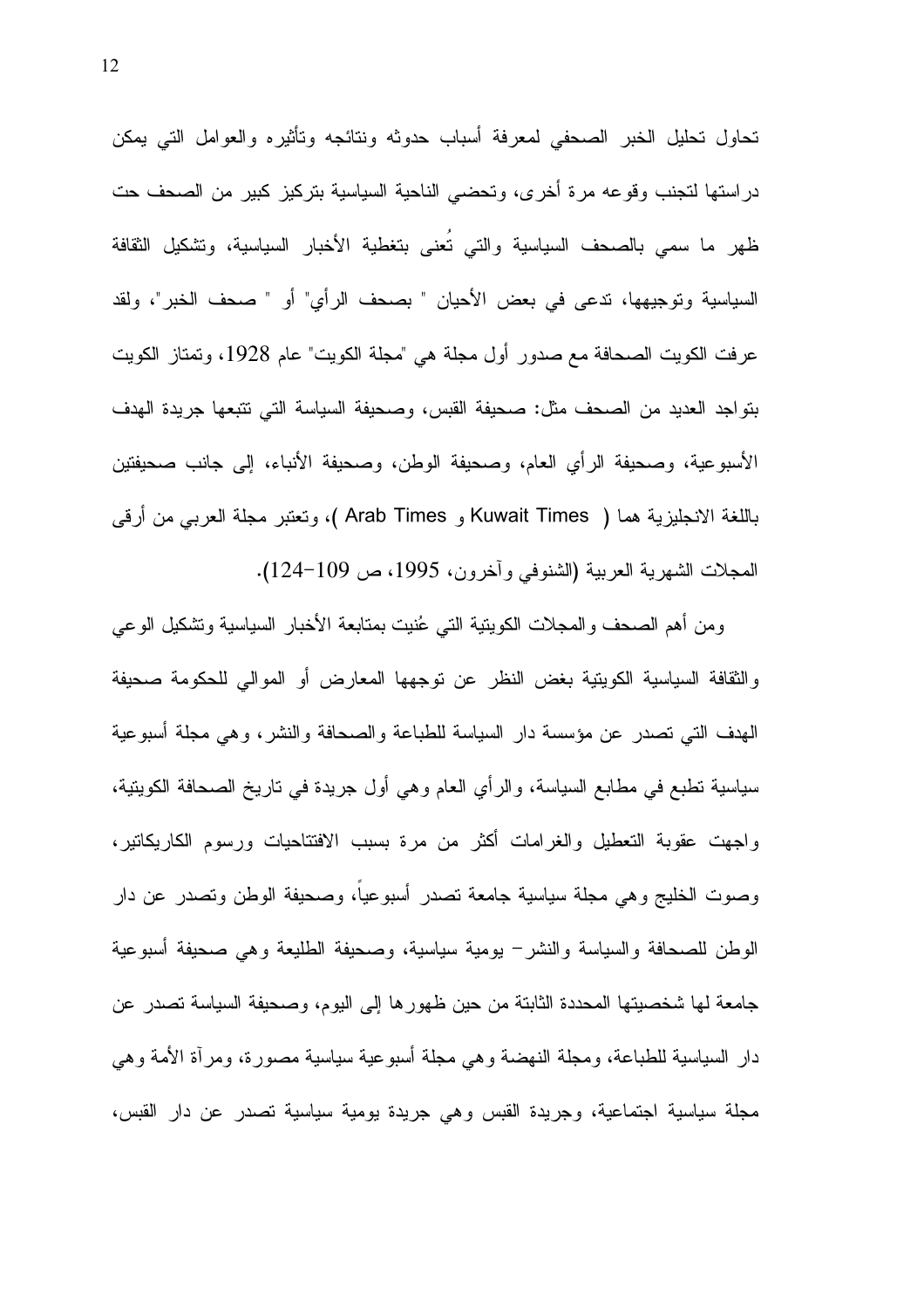وجريدة الأنباء وهي جريدة يومية سياسية تصدر عن دار الكويت للصحافة ( عبد الله، 1986،  $. (40 - 27)$ 

**التلفزيون:** يعد النلفزيون أقوى وسيلة إعلام قادرة على شد انتباه الجمهور وإبهارهم والتأثير عليهم، فهو يحمل بين طياته مزايا الإذاعة الصونية ( الراديو) ومزايا السينما من حيث الصورة واللون ومزايا المسرح منن حيث الحركة والحيوية التبي يتمتع بها، كما أن الفرق بين الإذاعة والتلفزيون أن الراديو يعتمد على النصوص المكتوبة والتي نتم قراءتها، بينما النلفزيون يعتمد على سلسلة من الحوارات بالإضافة للصورة التي يعرضها، كم أن النلفزيون يتعدى عتبة الأمية فمن فالذي لا يقرًا ولا يكتب يستطيع أن يتابع ما يتم بثه بكل سهولة، لذا اهتمت الحكومات والقطاعات المختلفة بالنلفزيون كأحد الوسائل الإعلامية التي يمكن بواسطتها التأثير في سلوكات واتجاهات الجمهور (أبو عرفوب، 2012، 50−53).

أما بالنسبة للنلفزيون الكويتي فقد نوسع الإرسال ليشمل نغطية جميع مناطق الكويت عام 1964، وبعدها أنشئت المحطة الأرضية للانصال عبر الأقمار الصناعية، وبعد عام 1991 اتسعت التغطية التلفزيونية للكويت لنتعدى الحدود لتشمل معظم دول الخليج، ولقد تعددت القنوات التلفزيونية وتميزت ببرامجها المقدمة لتحقق أهدافا مختلفة، إذ اضطلعت القنوات النلفزيونية الكويتية بدوراً محورياً كبيراً في تشكيل النقافة السياسية للشباب الكويتي بعد حرب خليج، إذ مثلت حاجة وطنية ملحة، ومن أهم القنوات النلفزيونية الكوينية: القناة الأولى وهي قناة إخبارية وثقافية ترفيهية نتموية، القناة الثانية ونبث برامج عربية وأجنبية منوعة، والقناة الرياضية وهي ذات طابع رياضيي بحت، والقناة الرابعة وهي قناة ترفيهية تعني ببث الأفلام والمسلسلات، والقناة الفضائية وتستهدف ليصال صوت الكويت إلى دول العالم ذات الأهمية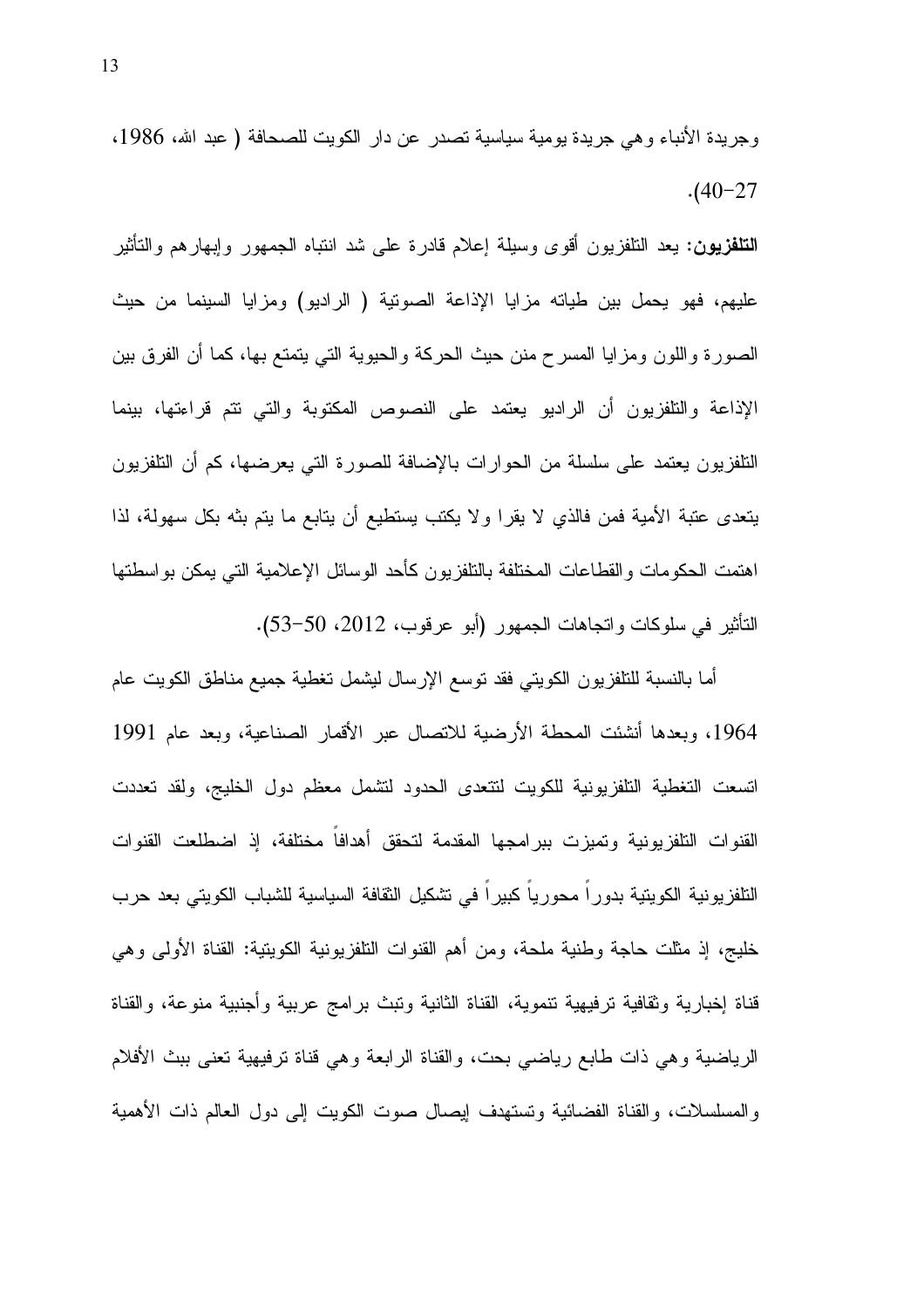الاستراتيجية، وكويت فاكس، وهي الصحيفة الإخبارية المقروءة والتي نبث على شاشة التلفزيون بالغتين العربية والانجليزية ( الفريج، 2006، 43–45).

و انتشرت القنوات الفضائية التلفزيونية في كافة انحاء العالم سواء مملوكة لأفراد او مؤسسات او للدول والفضائيات تعتبر من افضل انواع الاتصال مع الجماهير محليا وعالميا وإوسعها انتشارا .

فلم يعد الجمهور يعتمد على محطة بث نلفزيوني واحدة او اكثر قليلا بل اصبح لديه القدرة بوسائل التكنولوجيا المنطورة ان يشاهد معظم محطات العالم الفضائية ان لم يكن كلها واصبح هناك منافسة عالمية بين الفضائيات من اجل تقديم الرسالة الاعلامية المنشودة الى الجماهير والشعوب والدول والتأثير في سلوكها في سياساتها الداخلية وسياساتها الخارجية ومن هنا اصبح يقع على عاتق الفضائيات العربية المهمات الصعبة في منافسة المحطات الفضائية الاخر ي من اجل التأثير في الجماهير وتوصيل الرسالة الاعلامية والتأثير في الرأى العام المحلَّى والعربي والعالمي فهل استطاعت الفضائيات العربية ان نقوم بدورها الاعلامي كما يجب (عطوان، 2008:7).

#### النظريات الإعلامية:

فرضت النطورات المذهلة في نقنيات الاتصال الرقمية الالكترونية خلال العقدين الأخيرين تغييرات عديدة في عناصر العملية الاتصالية التي نشمل( المرسل والرسالة ، والوسيلة، والمتلقى ، ورد الفعل) كما ان اختراع اية وسيلة اتصالية لا بد ان يفرض تغييرا في طبيعة المضمون او المعنى الذي نقوم نلك الوسيلة بإيصاله الى المنلقى ومن ثم نكون النأثيرات وردود الافعال مختلفة ايضا، ويمكن ان نلتمس هذه الحقيقة بوضوح في ظل المنافسة الشديدة بين المطبوع والمسموع والمرئي وازدحام المشهد الاتصالي بأدوات ووسائل جديدة ومتنوعة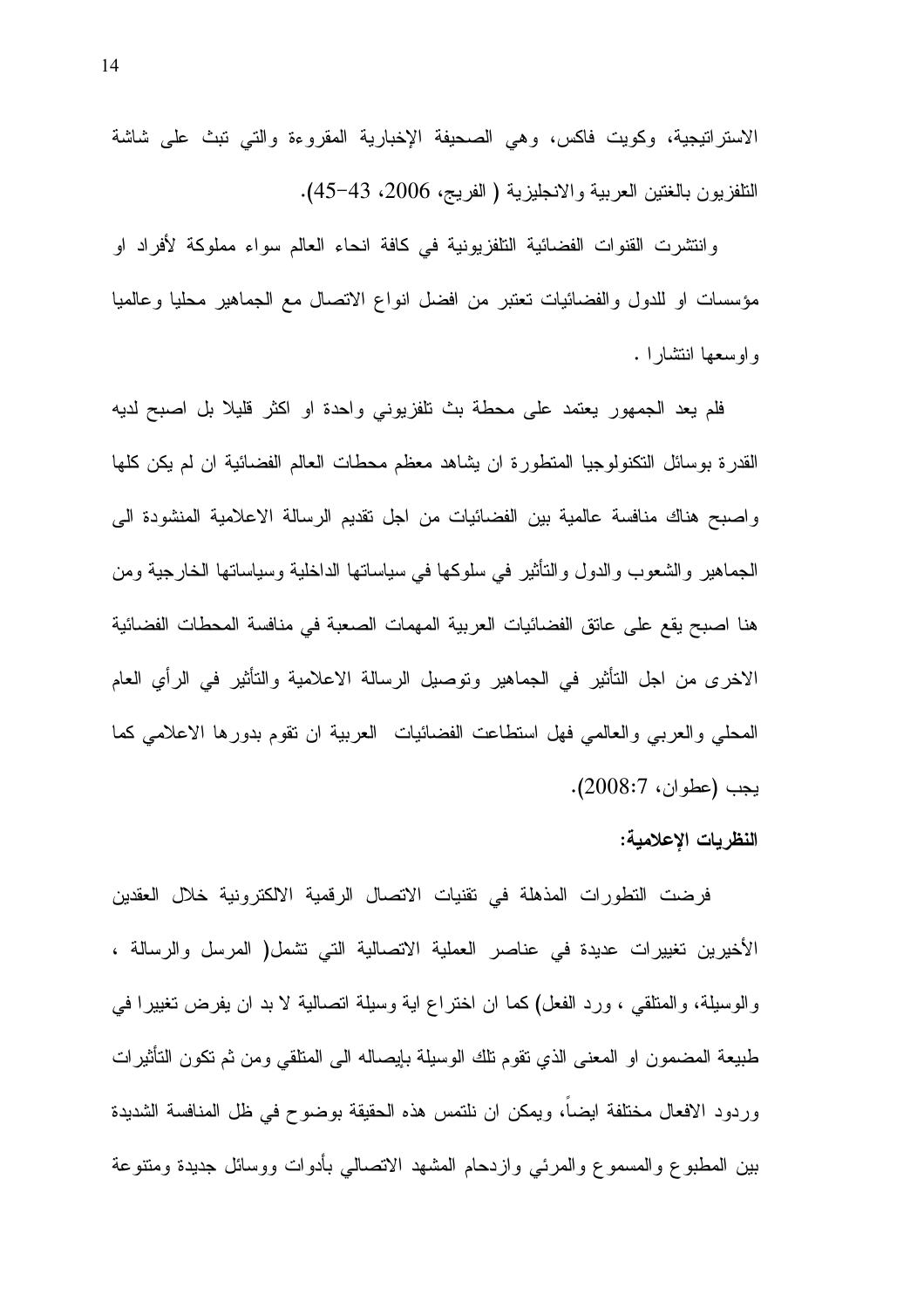تخاطب حواس ومدركاته العقلية عبر ما يسمى الوسائط المتعددة التبي تفرض انماطا من الانفعال والاستيعاب والسلوكيات والاستجابات المتباينة، واليوم يزدحم الفضاء بموجات المحطات النلفزيونية التي نتقل عبر الاقمار الاصطناعية وتخترق الحواجز والحدود والقيود فتصل الى غرفة الجلوس في كل بيت وقد اصبح التلفزيون أهم وسيلة مؤثرة في الرأى العام (الصيفي، 2009: 339).

ولقد تطورت نظريات الإعلام تطوراً كبيراً سواء ً في تعددها أو نتوعها بحيث أتاحت للباحثين أطراً فكرية مقننة تمكنهم من فهم وتفسير الظواهر الإعلامية المختلفة، أو من خلال التطبيقات البحثية التي اختبرت افتر اضات هذه النظريات، وكذلك بالنظر إلى تطور ها المستمر وهو ما يتجسد في النيارات المعاصرة والمستقبلية مما جعل النظريات نتصف بصفتي المرونة والملائمة ً لما يستجد على المستويين المجتمعي والسياق العام، والإعلامي (أحمد، 2012،  $(10)$ 

كما ونؤثر وسائل الإعلام على سلوك ونوجهات الناس الثقافية والسياسية والاقتصادية والاجتماعية بطرق مختلفة، وقد ظهرت عدة نظريات نفسر هذا النأثير ومن أهمها: أ. نظريات التأثير لوسائل الإعلام وهي (أبو إصبع، 2005، 17−40): 1– نظرية التأثير المباشر لوسائل الإعلام نظرية (إطلاق الرصاصة): وتنظر هذه النظرية إلى الناس على أنهم مخلوقات سلبية بمكن النأثير عليها بمجرد حقنها بالرسائل الإعلامية، ومن ثم فان القائم بالاتصال بستطيع أن يحقق أهدافه بمجرد إرسال رسالته الإعلامية. 2– نظرية التأثير المحدود لوسائل الإعلام: وتعتمد هذه النظرية على نموذج ندفق الاتصال على مرحلتين، وعلى نموذج ندفق الانصال على عدة مراحل.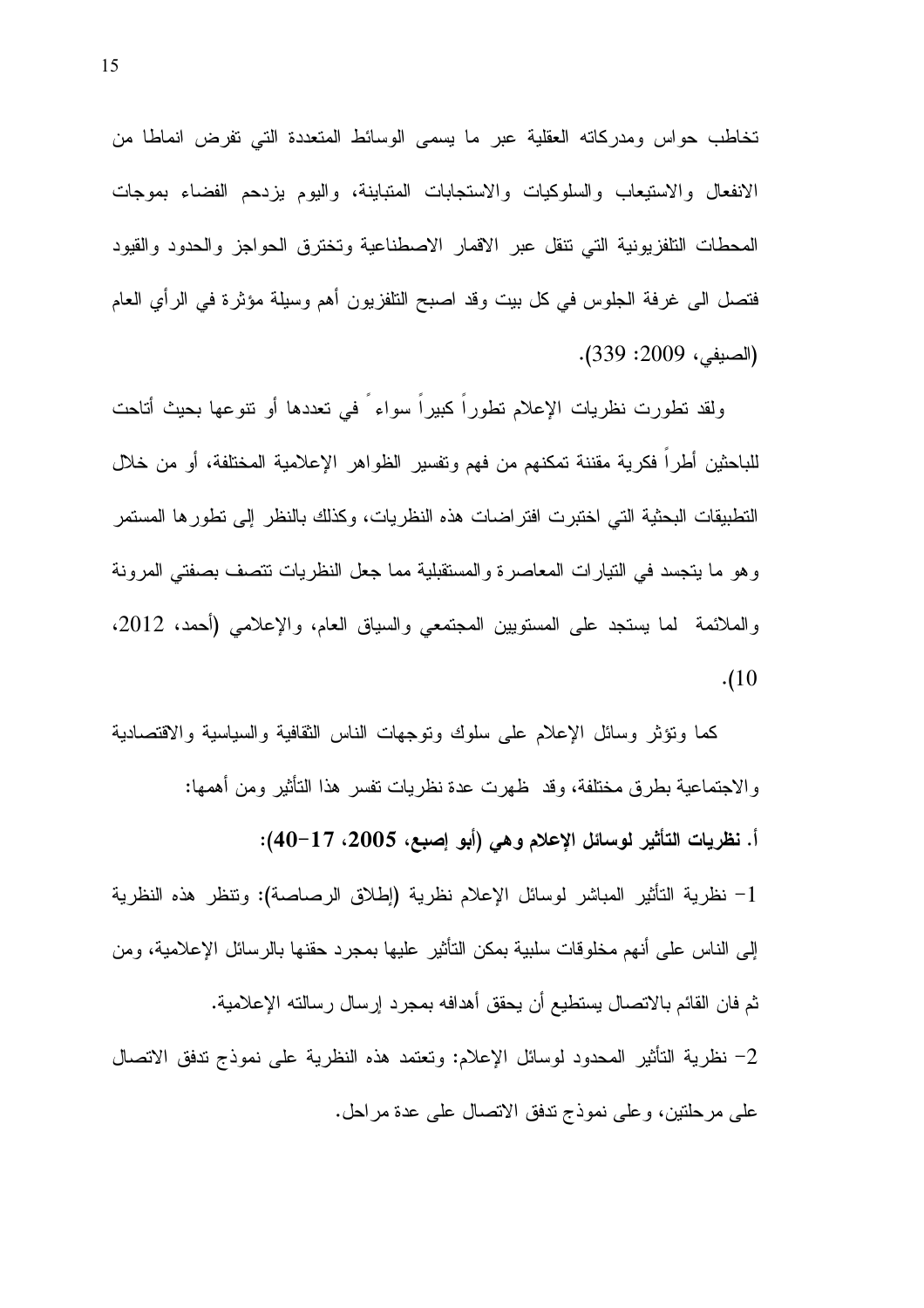خظرية التأثير المعتدل لوسائل الإعلام: وتعتمد هذه النظرية على نموذج طلب أو التمس " - " المعلومات، وعلى نموذج الاستعمال والإشباع، وعلى نموذج وظيفة نرنيب الأولويات ( وضع الأجندة)، وعلى نموذج النبعية ( الانكال على وسائل الإعلام). 4– نظرية وتحديد الأهداف بعناية لإنتاج رسائل منسجمة مع الأهداف التأثير القوي لوسائل

الإعلام: وتعتمد على إعادة إرسال الرسائل الإعلامية بشكل متكرر، والنركيز على جمهور

معين تستهدفه الرسالة الإعلامية.

ونتضمن التأثيرات المعرفية لوسائل الإعلام عدة أثار مثل الغموض الناتج عن نتاقض المعلومات التي يتعرض لمها الأفراد أو نقصها لفهم الأحداث بشكل جلي، ونزيد نسبة الغموض عادة عندما نحصل أحداث غير متوقعة، ومن أثارها ايضا نشكيل الانجاه، إذ نلعب وسائل الإعلام دورا هاما في تشكيل اتجاهات الأفراد نحو القضايا الاجتماعية مثل الفساد السياسي والاداري، وتتشكل الاتجاهات الجديدة بشكل أكبر كلما ازداد اكتساب الأفراد المعلومات العامة من خلال وسائل الإعلام، ومن أثارها أيضاً نرتيب الأولويات فتلعب وسائل الأعلام دوراً مهماً في نرتيب أولويات الجمهور تجاه القضايا البارزة دون غيرها ويقوم الجمهور بتصنيف اهتماماته نحو هذه القضايا وفق حاجاته واهتماماته، ومن أثارها أيضا انساع المعتقدات، كون الناس بنعلمون أشياء جديدة عديدة من وسائل الإعلام، ومن أثارها أيضاً النرويج والحفاظ على القيم، مثل قيم: الحرية، والمساواة، والتسامح (ميلر ولوينشتاين، 2012: 112)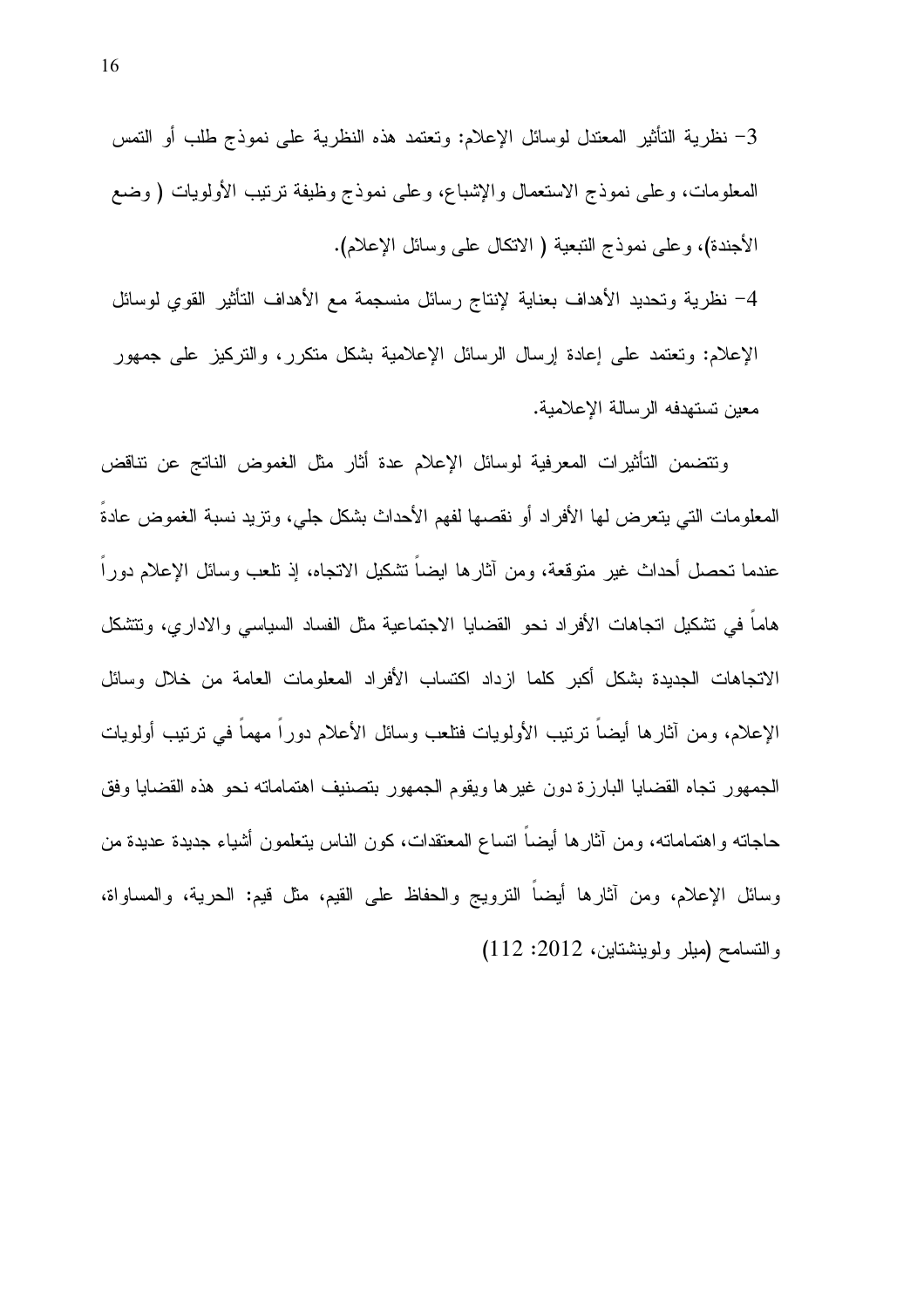ب. نظرية الاعتماد:

اتخذت الدراسة الحالية نظرية الاعتماد على وسائل الإعلام مرتكزاً نظرياً لمها باعتبارها تركز على الوسيلة وأهميتها النسبية لدى الفرد في نلقي المعلومات؛ أي أن مقدار نأثير وسائل الإعلام في الناس يتوقف على الدرجة التي يعتمدون على المعلومات التي تقدمها نلك الوسائل ( أبو إصبع، 2005).

وتفترض هذه النظرية انه كلما اشبع الفرد حاجاته من وسائل الإعلام أصبحت هذه الوسائل نشكل دورًا مهما في حيانه، ومن ثم يكون لمها نأثير كبير عليه، وكلما ازداد الناس الذين يعتمدون على وسائل الإعلام، فانه بزداد نأثير العام، ودورها في المجتمع بصبح مركزيا، وهكذا توجد علاقة مباشر بين مقدار الاعتماد على وسائل الإعلام وبين درجة تأثير هذه الوسائل على وأهميتها في فنرة معينة (Stanley & Baran, 2006)

ونعتمد فكرة هذه النظرية على أن استخدامنا لوسائل الإعلام لا يتم بمعزل عن تأثير المحتمع الذي نعيش داخله، على أن قدرة وسائل الإعلام على التأثير نزداد عندما نقوم هذه الوسائل بوظيفة نقل المعلومات بشكل مميز ومكثف (الجبور، 2010، 130).

ونتحدد مجالات التأثير لمهذه النظرية بحسب ( إسماعيل، 2003: 280) بالآتي: 1. التأثير المعرفي: إزالة الغموض الناتج عن افتقاد المعلومات الكافية لتصور الأحداث وفهمها، والتأثير بالجمهور بحسب الأهمية النسبية لبعض القضايا. 2. التأثير الوجدانية: وهي تحاكي مشاعر الجمهور وأحاسيسهم، مثل زيادة المخاوف تجاه

العنف.

3. التأثيرات السلوكية: المتمثلة في الحركة أو الفعل، الذي يظهر في سلوك علني، وهذه الناثيرات ناتجة عن الناثيرات المعرفية والناثيرات الوجدانية.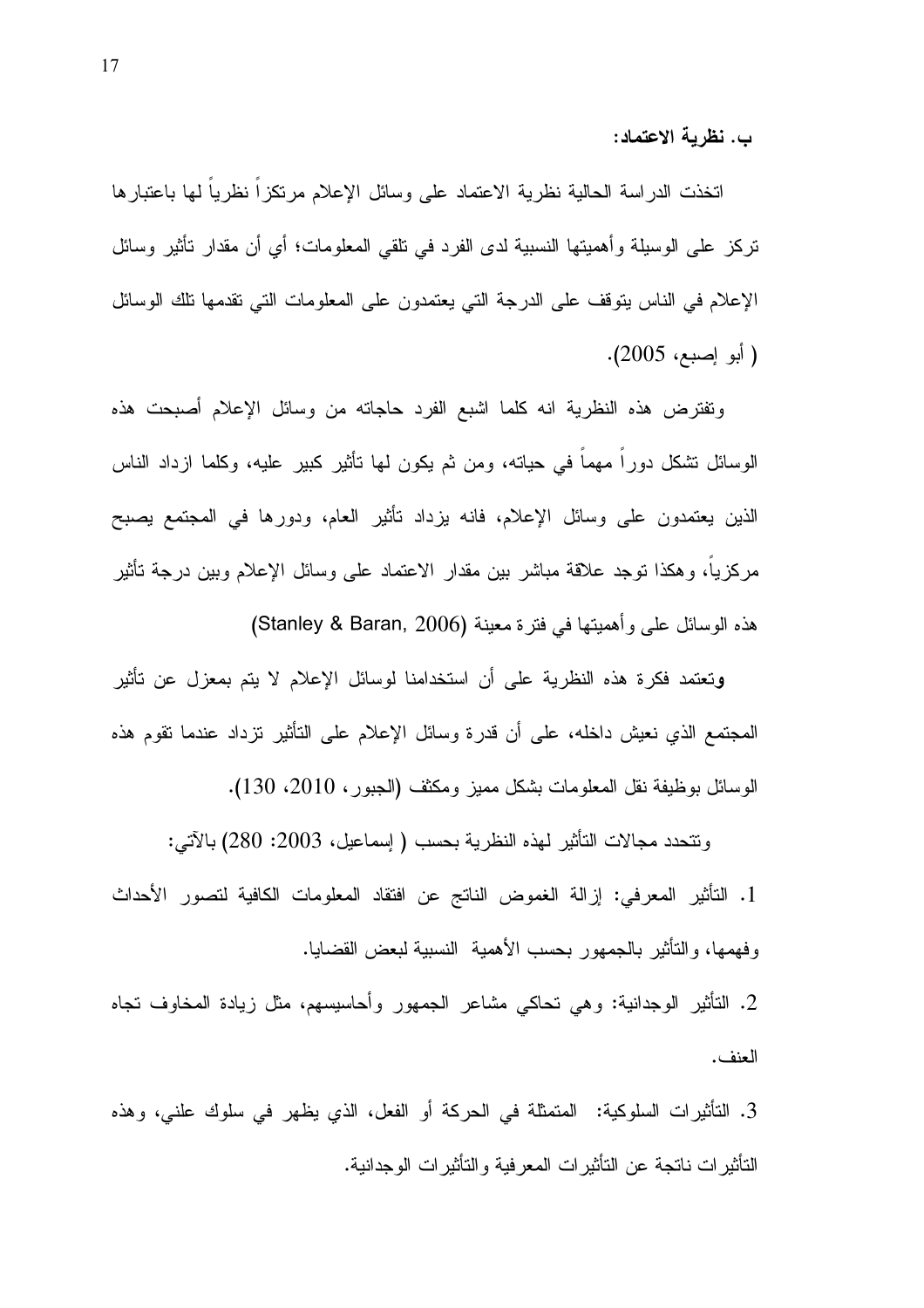ويختلف الجمهور من حيث اعتماده على وسائل الإعلام, فمثلا نجد أن النخب الاجتماعية أو ما يسموه بالصفوة تملك رقابة أكثر على وسائل الإعلام, وهي في نفس الوقت أكثر ۖ إمكانية للوصول إلى وسائل الإعلام المختلفة, وبالتالي فهم أكثر احتمالاً لان يعتمدوا على مصـادر أخرى وقنوات بديلة أكثر خبرة في المعلومات, أما غير النخب فسوف يزيد اعتمادهم على وسائل الإعلام وعلى مصادر منواضعة للحصول على المعلومات ( ,Ball & Defleurs  $. (1993)$ 

ويمكن أن نصنف نوعين من الدراسات التي تجرى في إطار نموذج الاعتماد على وسائل العلام وهي الدراسات التي نرنكز على علاقة وسائل الإعلام بالجمهور وتهتم بدراسة دور الاعتماد على وسائل الإعلام كمتغير جوهري في فهم تأثيرات المعلومات على أعضاء الجمهور، والدراسات النبي نرنكز على علاقة وسائل الإعلام بالنظام الاجتماعي ونركز أساسا على العلاقة بين النظام الاجتماعي ودور وسائل الإعلام في ذلك النظام الاجتماعي، ومهام نتوعت الدراسات او الابحاث ببقى النظام السياسي معتمدا على نظرية الاعتماد في تحقى أهدافه الرامية الى غرس وندعيم القيم والمعابير السياسية مثل الحرية والمساواة والنصويت، وحفظ النظام والولاء للدولة، و تعبئة المواطنين لتبني الانشطة الضرورية، والسيطرة على الصر اعات التي تظهر بين القوى السياسية أو كسبها أو تلك التي تظهر بين النظام السياسي والنظم الاجتماعية الاخرى ( Donald & Thomas, 1983).

لذا فقد لقد تمكن الدارسون والباحثون في تحديد الطرق المختلفة التي نترك وسائل الاعلام اثارها على الرأي العام وهذه الطرق هي: تمكين الناس من الاحاطة بما يجري في العالم (اسلوب النعلم) ونحديد القضايا والاحداث السياسية الهامة او مشاكل الساعة (اسلوب تربّيب الاحدث) او لعب دور تأثيري في تحديد مَنْمِنْ السياسيين ينبغي لومه او مكافاته بشان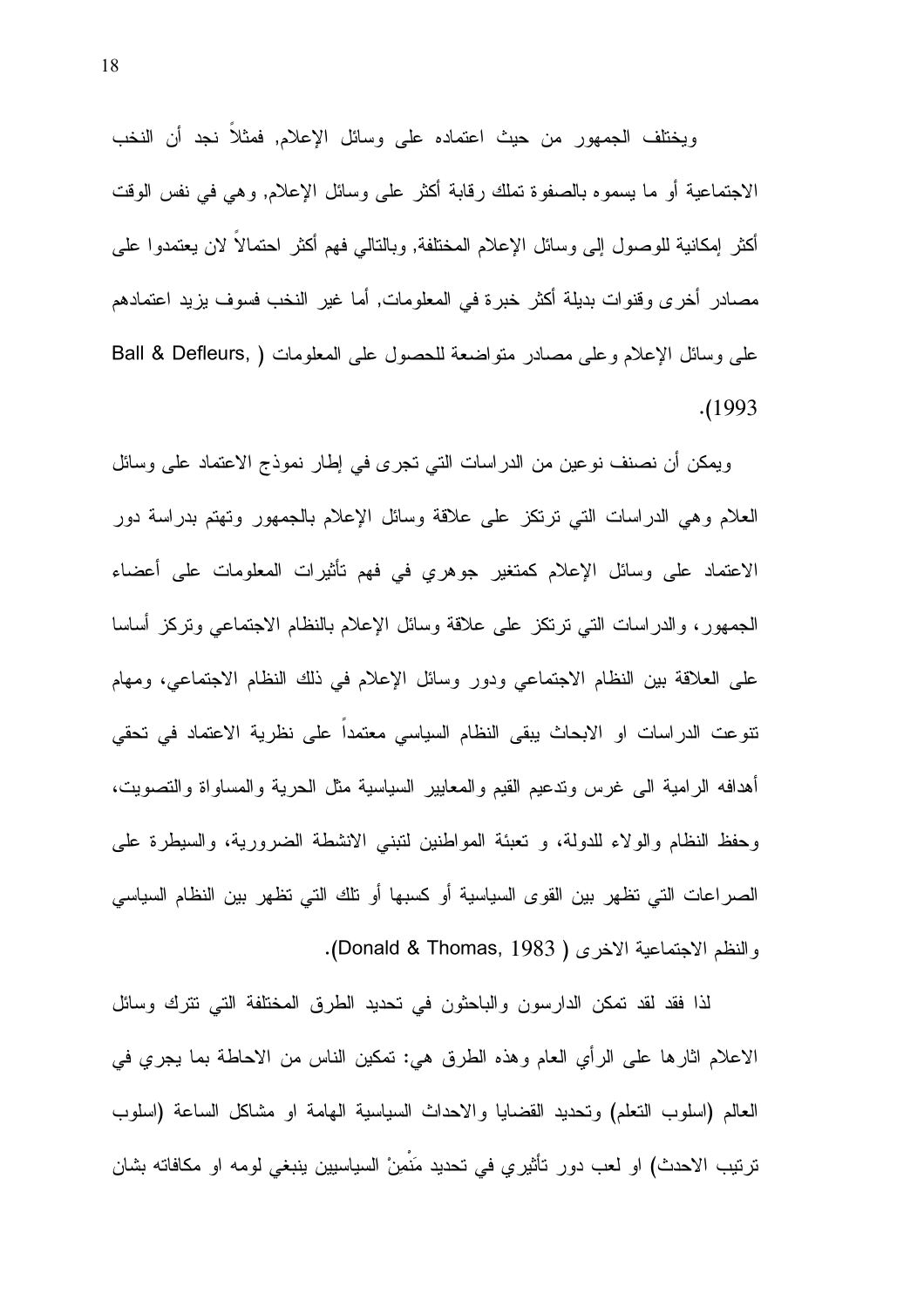المواضيع والاحداث النبي نوردها الاخبار (نحديد المسؤولية) واخيرا هناك اسلوب النأثير علىي الخيارات والمبول السياسية للناس (الاقناع) (الـهاشمـي، 2009: 62).

ولا يمكن أن نتغاضبي وسائل الاعلام عن وجود جمهور لـــــه رأي حــــول الموضـــــو ع او القضية الواردة في الخبر السياسي، لذا تحاول وسائل الاعلام التأثير في المتلقى باتباع الآتـــي  $(15:2008:1)$ :

– استخدام الكلمات او الصفات السلبية لوصف المواقف للدول او الاشخاص الذين نريد مـــن المشاهد ان يتخذ منهم موقف سلبيا، واستخدام الكلمات او الصفات الايجابية لوصف المواقــف للدول او الاشخاص الذين نريد من المشاهد ان يتخذ منهم موقفا ايجابيا منهم.

استعمال شهادات ذوي الخبرة في المادة المطروحة فمثلاً كأن يقال بان خبراء من البنك الدولمى اطلعوا على خطط النتمية في الدولة واشادوا بها.

– الايحاء بان جميع الناس او غالبيتهم يؤيدون وجهة النظر المطروحة من قبــل الفــضائية العربية .

– يلزم ربط وجهة النظر في القضية المطروحة مع بعض الاتجاهات القوية مثل الاتجاهـــات الو طنبة و الدبنبة.

لذا فإن نظرية الاعتماد نرتكز على العلاقات بين وسائل الإعلام والجمهــور والنظـــام الاجتماعي، حيث يعتمد الجمهور على وسائل الإعلام كنظام من ناحية لفهم نظام أخــــر فــــي محبطهم من ناحية ثانية، وبذلك نعد وسائل الإعلام كمصادر أساسية يعتمد عليها الجمهور في الحصول على المعلومات، ونتزايد درجة الاعتماد بنزايد نعرض المجتمع لحالـــة مـــن عـــدم الاستقرار والتحول الديمقراطي والصراعات على السلطة والنفوذ، مما يدفع أفراد الجمهـــور للبحث عن المزيد من المعلومات من وسائل الإعلام لفهم ما يدور حولهم، ويمكـــن نلخــــيص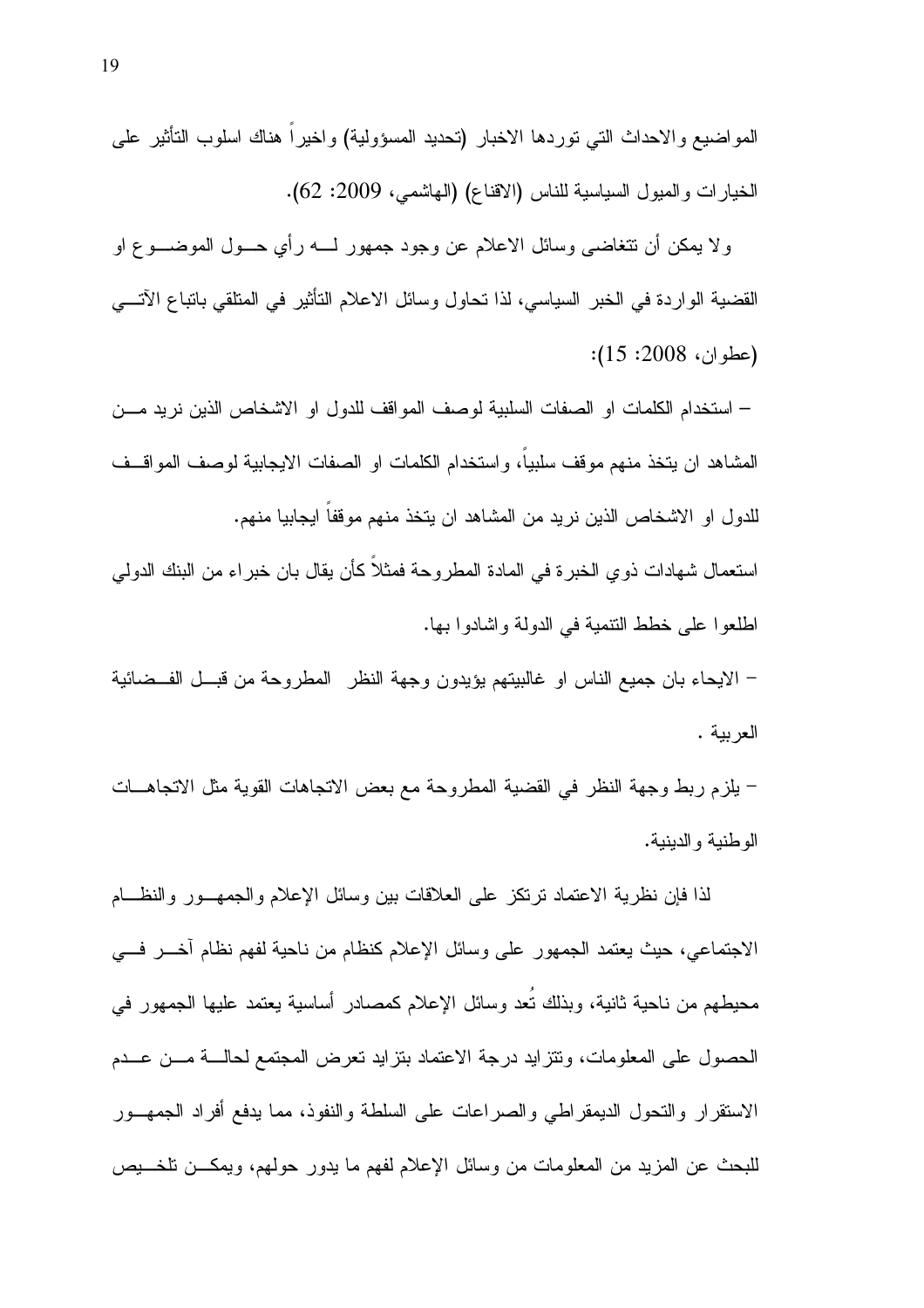الفكرة الأساسية لنظرية الاعتماد على أن قدرة وسائل الاعلام على تحقيق قدر أكبر من التأثير المعرفي والعاطفي والسلوكي ، سوف بزداد عندما نقوم هذه الوسائل بوظائف نقل المعلومات بشكل متميز ومكثف، وهذا الاحتمال سوف نزيد قوته في حالة تواجــد عــدم اســـنقرار فـــي المجتمع بسبب الصراع والتغيير . بالإضافة إلى ذلك فإن فكرة تغيير سلوك ومعارف ووجدان الجمهور بمكن أن تصبح تأثيراً مرنداً لتغيير كل من المجتمع ووسائل الاتصال ، وهــذا هـــو معنى العلاقة الثلاثية بين وسائل الاتصال والجمهور والمجتمع (Bernard, 1998: 124).

#### الإعلام والسياسة:

 $\ddot{\phantom{0}}$ 

ان وسائل الاعلام بالطبع ترتبط بعلاقة وثيقة بأنواع الحكومات التي تعمل في ظلهـــا، فهي في الوقع نعكس وندعم فلسفة الحكم، ونحن نعتقد على الاقل ان نلك هي الحالة الــشائعة، واذا لم نكن كذلك في دولة من الدول فان من المحتم ان تقوم ثورة وطنيـــة يـــساهم النظـــام الإعلامي في التعجيل بقيامها، وبناءً على ذلك فإننا نعتقد ان انظمة الإعسلام تسدعم الفلسسفة السياسية ولا نوجهها، واننا بالتأكيد لا نستطيع ان نسقط من حساباننا عملية النأثير المتبادل بين الدولة ووسائل الاعلام، ومن الواضح ان وسائل الاعلام لها اثر في ديناميكية الدولــــة، لكــــن اثر ها يجب ان يكون في حدود الفلسفة السياسية القائمة في الدولة، ولكي تؤثِّر وسائل الإعلام لا بد ان يكون هذا التأثير متمشيا مع سياسة النظام، وبذلك نكون هذه الوسائل جزءا من النظام لا اكثر ولا اقل، ونظريا فإنها مسئولة لدى الدولة وعاكسة لأرائها، ومن هذا المنظور نستطيع ان نقول ان جميع انظمة الصحافة مستعبدة ومرتبطة بفلسفة الدولة، ومجبرة على العمل مـــن خلال ضوابط ايدولوجية وقومية معينة، وعلى ذلك من الممكــن ان نقــول ان كــل انظمـــة الصحافة تعمل تحت رقابة الدولة (ميرل و لوينشتاين، 2012: 229).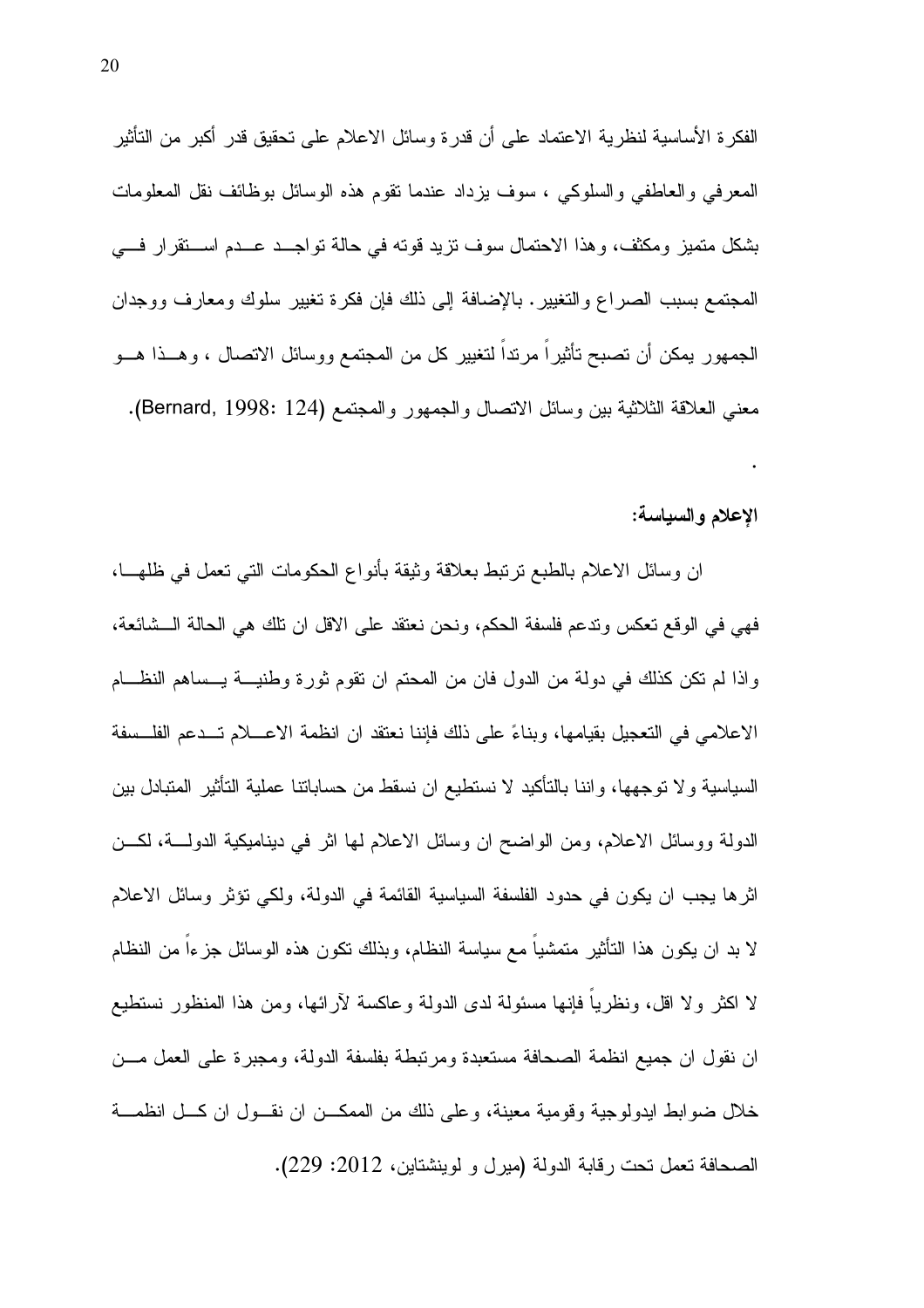ونعمل وسائل الاعلام علىي النلاعب المباشر بالعملية السياسية فقد يكون غرض بعــض الاخبار السياسية اثارة ردود الافعال العامة وخلق مطاليب سياسية جديدة، او قد يكون الهدف هو اثار ة النخبة السياسية الحاكمة من اجل القيام ببعض الاصلاحات، وقد يكون الهـــدف هـــو التعاون بين موظفى الحكومة الاداريين والصحفيين لإثارة موضوع من الموضوعات العامـــة (المهاشمي، 2009: 75-76).

ونلعب وسائل الاعلام الاخبارية دور الخادم المخلص في اوقــات الازمـــات الوطنيـــة والحروب، وخصوصاً في المراحل الاولى من الصرعات، ونعتمد وسائل الاعلام في مثل هذه الحالات بشكل حصر ي على المصادر الرسمية للحصول على المعلومـــات حـــول الـــصر اع الدائر ، ويكون هناك عادة تعاون وثيق بين مـــسؤولي الحكومـــة والـــصـحفيين، إذ يعــــرض الصحفيون وطنيتهم من خلال مساندة الدولة ضد اعدائها، وغالبًا ما يكون هؤلاء الاعداء دولًا خارجية، او معارضين للسلطة نكون افعالهم او اهدافهم منتهكة للقيم والانماط الرئيسية السائدة ضمن المجتمع، ومن الامثلة الظاهرة على مثل هذه الجماعات المعارضــــة هـــي الجماعـــات والمنظمات التي نوصف على انها منظمات ارهابية (السرور والألوسي، 2012: 119).

وهنا تجدر الاشارة الى أنه اصبح التأثير على الرأي العام في العصر الحديث يتخــذ بعدا جديدا، وفي عالمنا العربي فقد اعتمد الاقناع السياسي أسلوب النأثير على الرأي العام من خلال الصحفية اولا، ثم من خلال الاذاعة ثم من خلال النلفزيون، وبناء على ذلك فان الدعاية السياسية كمؤثر حاسم في نوجيه الرأى العام نستند الى السيكولوجية فهما ونحكما وارادة، والى الاجتماعية كغريزة أساسية عند الانسان والبي حب البقاء وتجنب الخوف وتمجيد القوة، وهــذه كلَّها وسائل تستخدم في الاقناع السياسي وزيادة عدد المناصرين وتحييد المناوئين والتركيــز على القطاع الأوسط الأعم الأشمل (الكيلاني، 1993: 7-16).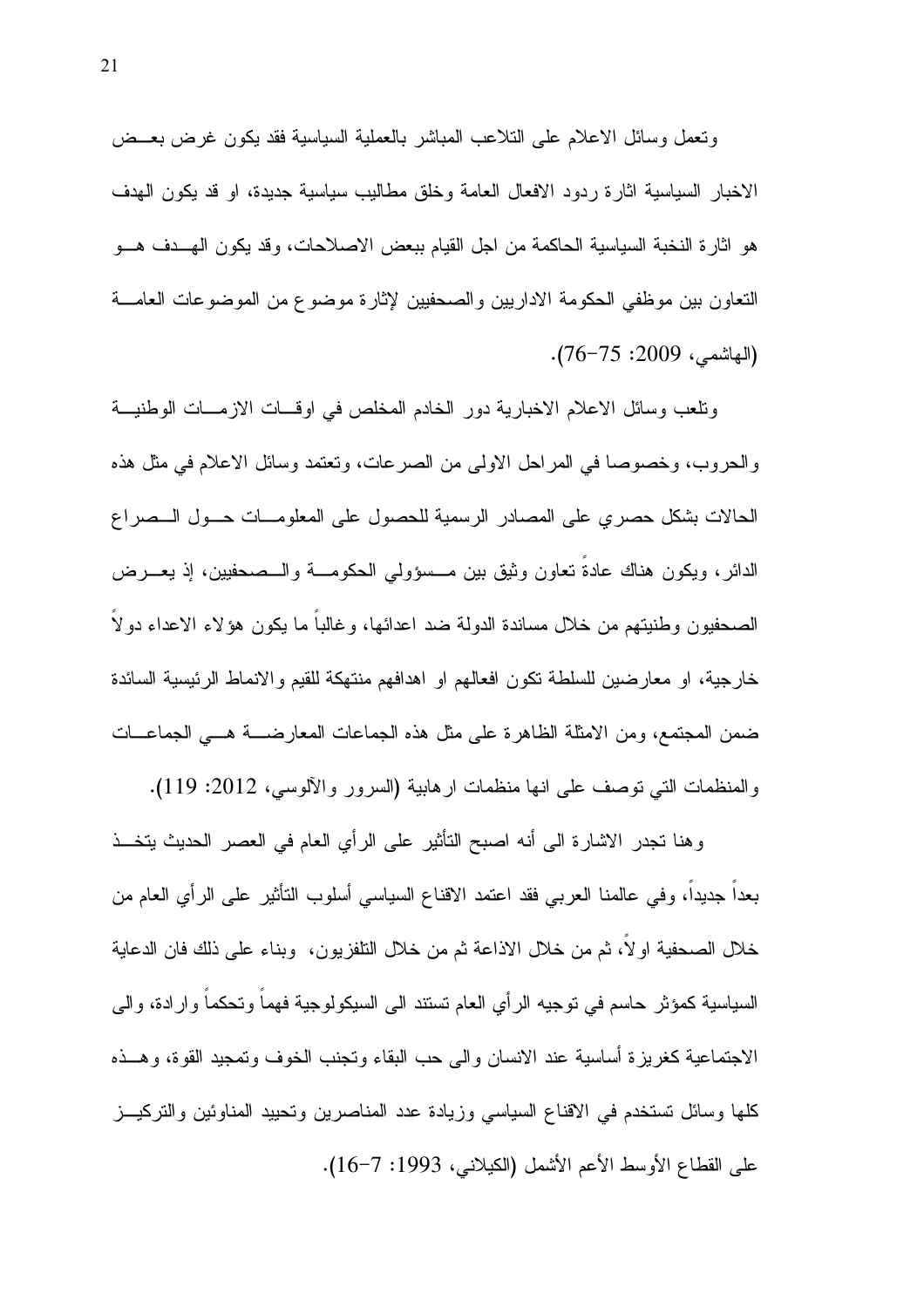الثقافة السباسبة

لقد أشار إليها (لاسويل ) في نظرياته اذ يقول ان النتشئة السياسية هي العملية التي يمكن بو اسطتها تشكيل الثقافة السياسية او المحافظة عليها او تغيير ها والسمة الاساسية السياسية انها عملية مستمرة على مدى حياة الانسان (Gabrial & Bringham, 1981: 83) اما الثقافة السياسية فيمكن ان نعرفها (مجموعة القيم والافكار والمعتقدات التبي نتبلـــور فــــي مجتمع يتميز في ضوئها على المجتمعات الاخرى، وهي العامل الذي يؤثر في الافراد مــن خلال القيم لبناء سلوك سياسي نجاه السلطة السياسية مع التأثير في انجاهات الـــسلطة نحـــو الافر اد ، و تر تبط الثقافة السياسية بأداة مهمة اخر ي من أدوات التنمية السياسية هــــى التنـــشئة السياسية التي تعني اكساب الانسان للأفكار والقيم بفعل تكوينه وترتيبه لتحمل موقف اجتماعي معين ، فالتتشئة والثقافة ادوات متفاعلة لبناء سلوك سياسي نجاه السلطة السياسية بأداة مهمة اخر ي من ادوات النتمية السياسية هي النتشئة السياسية التي تعني اكساب الانـــسان للأفكــــار والقيم بفعل نكوينه وترببيته لتحمل موقف اجتماعي معين فالتتشئة والثقافة وادوات متفاعلة لبناء السلوك السياسي في اطار النتمية السياسية (الهاشمي، 2009: 76 ).

وتختلف نظرة المجتمع لمختلف أجهزة الدولة وفق ثقافته السياسية، أي هي طريقة تعاطى المجتمع مع النظام السياسي، وهي بحسب نعريف دائرة المعارف الدولية للعلوم الاجتماعية "مجموعة الاتجاهات والقيم التي نتظم وتعطي معنى للنظام السياسي" أي أنها التوجه النقليدي لمواطني الأمة نحو السياسة والتي نؤثر على نصوراتهم للشرعية السياسية، لذا فالنقافة السياسية تتعلق بتعاطى المجتمع مع نظامه السياسي، وبذلك فان مفهوم الثقافة السياسية يختلف عن مفهوم الوعي السياسي الذي يتعلق بشكل حصري بمعرفة المواطن لحقوقه السياسية وواجباته، لذا فالثقافة السياسية هي افراز للوعي السياسي، ومنتج تراكمي له، تتكون عبر فترة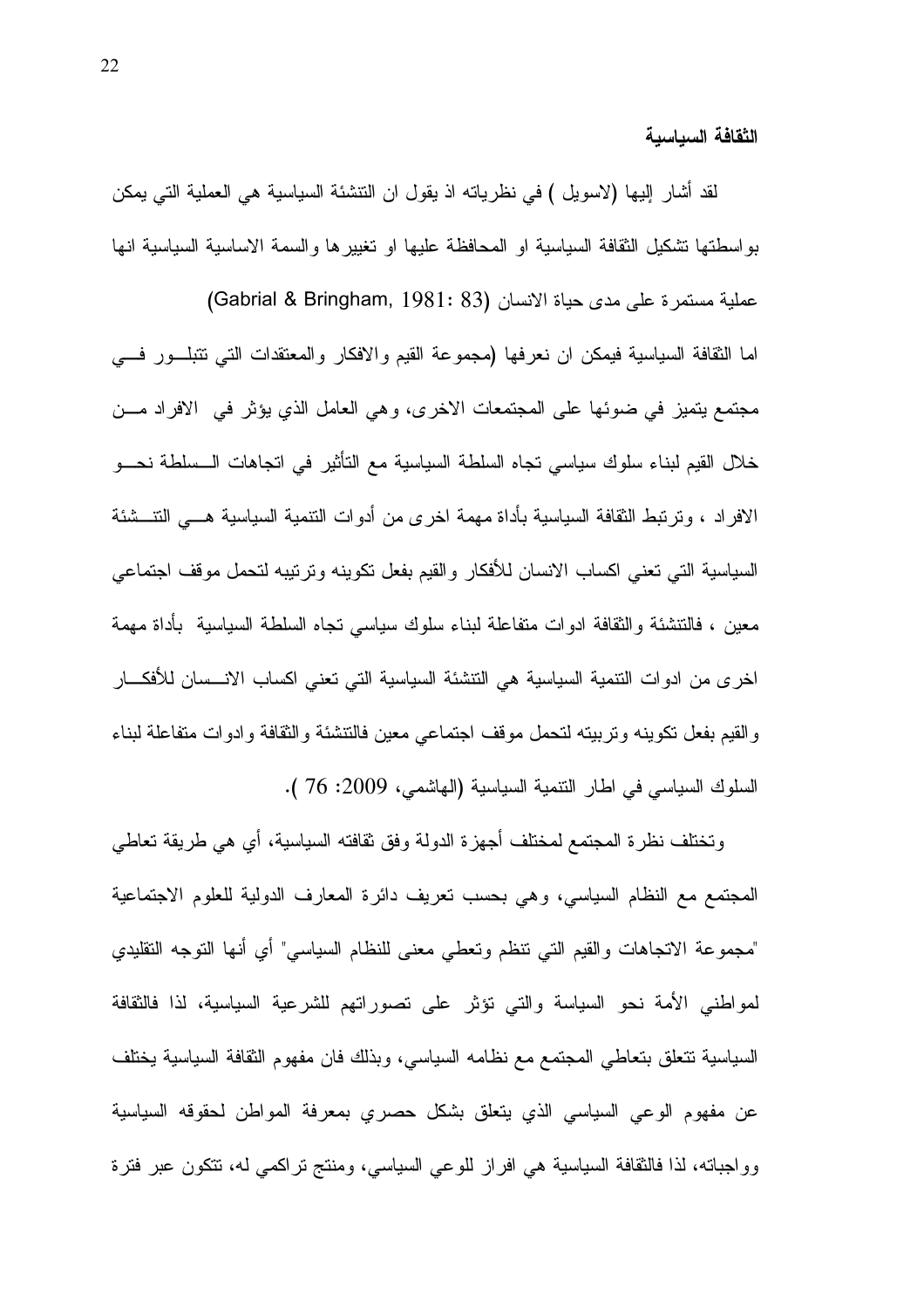زمنية طويلة نسبياً، وتختلف الثقافة السياسية من مجتمع الى آخر، فمثلاً الثقافة السياسية في الخليج تختلف عنها في المغرب العربي، وفقا للمرجعية الفكرية والاجتماعية للمجتمع، لذا يتبين ان مصطلح الثقافة السياسية يدور حول تصور المجتمع للسلطة السياسية في البلاد، وحول قناعات الأفراد إزاء شرعية النظام السياسي، ومدى أحقيته في البقاء في الحكم، وآراء الأفراد تجاه السلطة التي تدير شؤونهم، لذا تسعى معظم الأنظمة السياسية إلى على صياغة النصورات والرؤى السياسية للأفراد، وما يتناسب وأولوياتها، كما أن إعادة تشكيل الحقائق من اجل نقديمها للاستهلاك الجماهيري هي مهمة مديري النقافة السياسية في كل المجتمعات، وتسعى الأنظمة إلى نكوين ثقافة سياسية محددة من خلال أدلجة النخب مع الإبقاء على عامة الشعب في حالة مبعثرة ومهمشين ويزودون بما يلزم من الأوهام الضرورية بصيغ مبسطة ( العليوي، 2012).

الثقافة السياسية وايديولوجية النظام السياسي:

عندما يتبنى النظام السياسي ايديولوجية معينة يتوجه الىي الجماهير من خــــلال مفاهيمــــه و افكار م و قيمه الإبدبو لو جية.

ويقوم بذلك بالنزويج لمبادئه والنأنثير على اكبر عدد ممكن من الافراد وكسبهم وجعلهــم يتبنونها، وهو ما يهدف الى دفعهم للتفاعل الايجابي مع النظام ومساندته، الامر الذي يـــسهل فعالية عمل النظام السياسي، ويساعد على استمراره، غير ان الايديولوجية في التحليل النهائي هي احد ادوات سيطرة النظام السياسي والثقافة السياسية التي نتبعث عنهــا حاملـــة طبيعتهـــا وسماتها التي تواجه نقافات سياسية مضادة؛ هذه النقافات التي قد تتبعث عن قوى اخرى خارج السلطة او ايديولوجيات مغايره او منافسة لأيديولوجية النظام السياسي او عن هيئات اجتماعية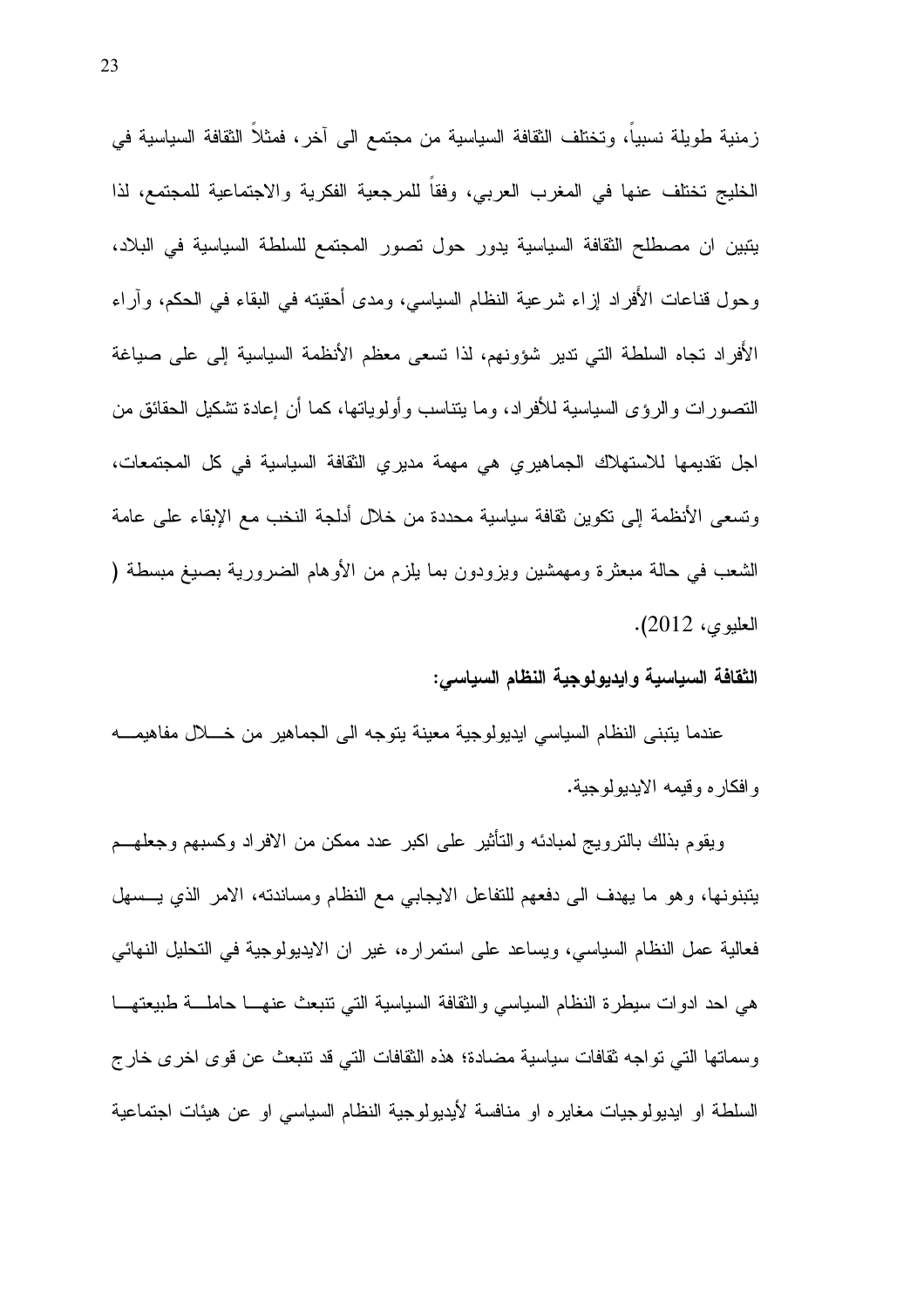مختلفة نتمسك بثقافات فرعية، مما يعقد المشكلة حول كيفية احكام سيطرة النظام السياسي عبر الصراعات الثقافية وخلالها (الخزرجي، 2013: 100).

و في هذا الصدد يمكن تصور ِ احتمالين اولهما ان تستخدم القوى السياسية المحركة للنظام جهاز الدولة، بفرضها نقافة وطنية بصورة رسمية، بمعنى انها قد نلجأ الى الاجبار والقـــسر عند مخالفة العناصر للنظام، وتعزز ذلك في اغلب الاحيان بالنتشئة الاجتماعية السياسية تحت شعارات بناء المواطن، اما الاحتمال الثاني فهو اللجوء الى استخدام وسائل اخرى غير الدولة وذلك بشتمل على مجموع الهيئات الخاصة التي نتوافق مع وظيفة الهيمنــــة التــــى تمارســــها الجماعة الاجتماعية المسيطرة على كل مجتمع، او بعبارة اخرى الآليات التسى تـــسعى الــــي ترويج قيم ومبادئ وافكار القوة السياسية التي تحرك السلطة، ونشرها في الاوساط المختلفة بواسطة وسائل الاعلام المختلفة والنوادي والهيئات والمنظمات الشعبية وغيرهـــا، واذا كــــان عنصر الاجبار بارزاً في الاحتمال الأول فان عنصر الاقناع هو المتحكم في الاحتمال الثـــاني ولا ريب ان العمل على المستويين يسير وكأنهما متر ابطـــان بـــصورة وثيقـــة ( Ronald, )  $. (1991: 239)$ 

كما يستخدم النظام السياسي وسائل الاعلام للتثقيف السياسي؛ إذ تحرص انظمـــة الحكـــم وعلى الخصوص الشمولية منها التي تخضع لسلطة مركزية (حكم فردي او حكومات الحزب الواحد) على الاستعمال المكثف لوسائل الاعلام، من اجل نتشئة جماهيرها الوطنيـــة سياســـياً بـهدف خلق و عـي سياسـي لديـها بشأن قضـيـة مـعينـه قد تكون ايدلوجيـة اقتصـاديـة او عقيدة سياسية او سياسات اصلاحية معينة (Jan, 1989).

لذا نعتمد انظمة الحكم على استخدام وسائل الاتصال من اجل نشكيل ثقافة سياسية مساندة لسياستها وبرامجها السياسية والاقتصادية والاجتماعية ومحاولة إضعاف ظاهرة الرفض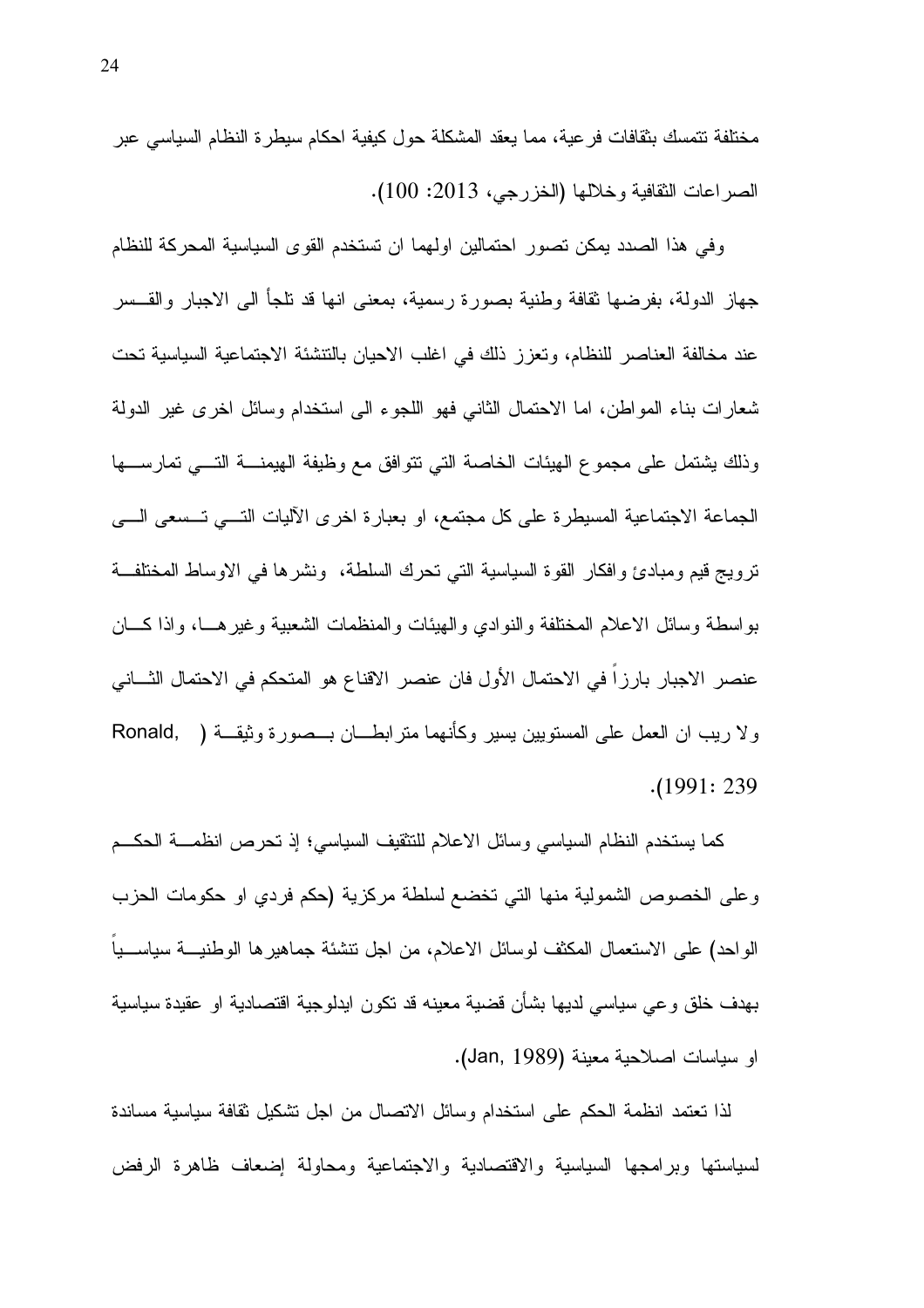والمعارضة لهذه السياسات، ونهتم أيضاً بعملية النسويق السياسي، وهو محاولة عرض الافكار والمواقف على الجمهور المتلقى عبر وسائل الاعلام بهدف نسويقها والتسليم بها وهنا، ولا بد من التأكيد على ان مقدرة السياسيين في عرض افكار هم ومواقفهم هي التي تحكم مدى النجاح او الاخفاق في قبول الجمهور، بما يطرح عليه ويستخدم النسويق السياسي عادة في الحملات الانتخابية للمواقع السياسية كالرئاسة والمجالس النيابية او البلدية، وتلجأ الاحزاب السياسية والمرشحون لهذه المواقع القيادية الى الاستعانة بمكانب متخصصة في مجال الاعلام والدعاية السياسية لتصميم برنامجها الانتخابي بصورة نكفل نجاح العملية الاتصالية والنفاذ الىي نفوس المتلقين وهم جمهور الناخبين وضمان تأييدهم السياسي، ولقد انْبِتت معظم الدر اسات العلمية الحديثة في مجال الاعلام السياسي ان لوسائل الاعلام قوة مستقلة في المجتمع وانها نلعب أدوارا سياسية من خلال ما نقدمة من وسائل اعلامية كما انها نلعب دورا مؤثرا في عملية صنع القرار السياسي (المهاشمي، 2009: 71).

وفضلا عن ما نقدم ، يعتمد الاستقرار السياسي والانسجام الاجتماعي جزئيا على الثقافة السياسية فالتجانس الثقافي والنوافق بين ثقافة النخبة والجمـــاهير يعـــززان مـــن الاســــتقرار ويدعمانه، اما النباين الثقافي والاختلاف بين عقلية الصفوة وعقلية الجماهير يعكس بدرجة او بأخر ي مصدر تهديد لاستقرار النظام السياسي .

إن الثقافة السياسية بهذا المعنى نؤثر بلا ريب في الحياة السياسية بصورة عامة وعلـــي النظام السياسي القائم بصورة خاصة، ولكن القوى السياسية لا نقف مكتوفة البدين إزاء انتظار رد الفعل لدى الجماهير الواسعة، فالعفوية والنلقائية غير مقبولة في هــذه الاحـــوال، وعلــــي مستوى آخر فإن القوى السياسية بما فيها قوى النظام السياسي نعمل على نحريــك وصــــباغة مو اقف الجماهير ِ انطلاقاً من المعطيات الثقافية السائدة في المجتمع، و مدى تأثير ها في ســـلو ك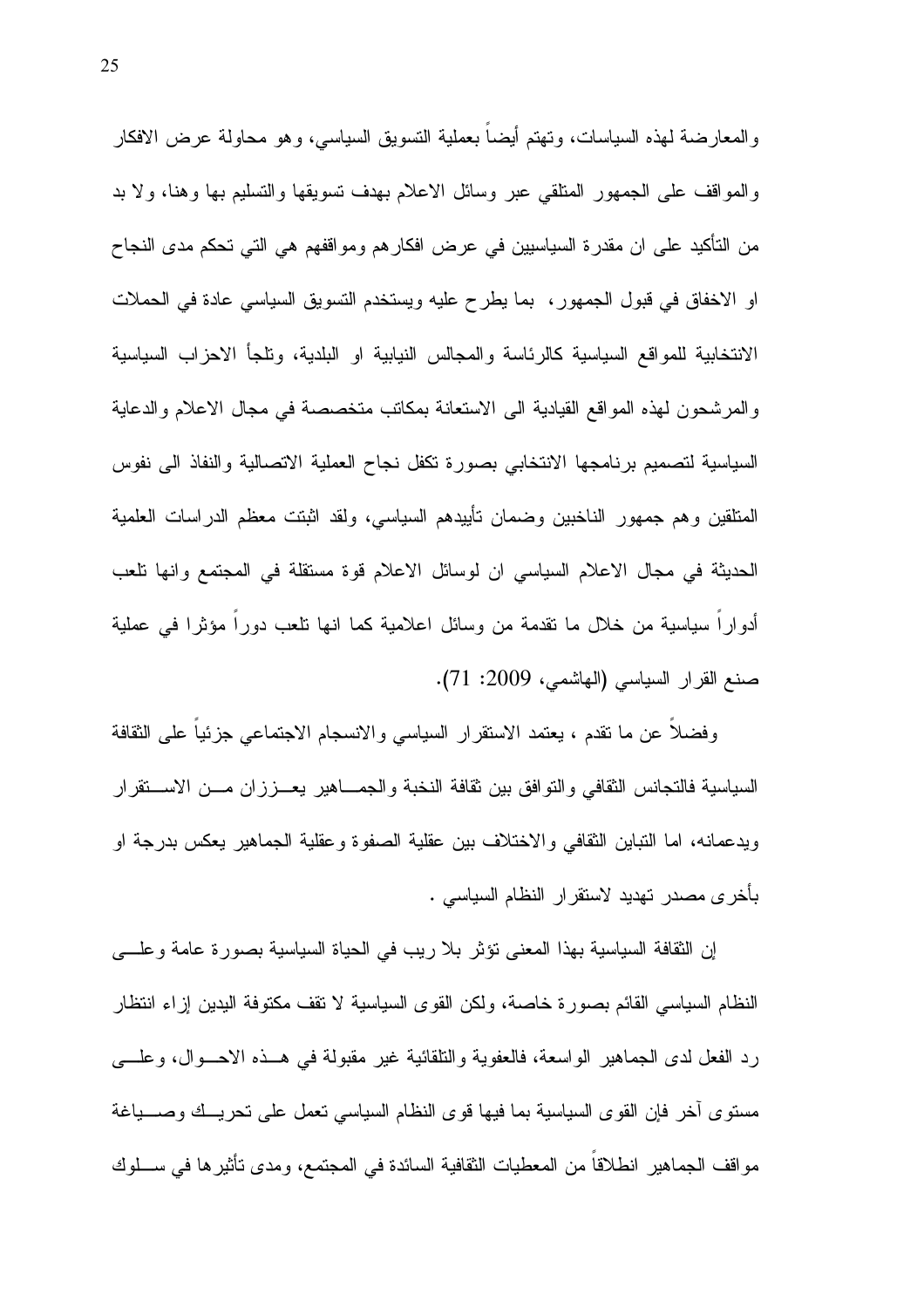الافراد والجماعات كما أن القوى السياسية المختلفة تسعى الى تصعيد الوعي لدى جماهير هـــا اولاً ثم بلورته بشكل اراء ومواقف نتسجم مع انجاهاتها واهدافها السياسية، ومن هذه الناحيـــة يأتي ارتباط الثقافة السياسية بالتتشئة السياسية (الخزرجي، 2013: 103).

### دور وسائل الإعلام في تعزيز الثقافة السياسية:

تُعد وسائل الاعلام احدى الوكالات الدولية للتتشئة الــسياسية، لان الكــم الكبيــــر مــــن المعلومات التي يحصل عليها الجمهور عن طبيعة عالم السياسة يأتي من خلال نلك الوســـائل وهي نصلهم مباشرة من خلال نعرضهم الاختياري للوسائل الاعلامية التي نبثها، لـــذا فـــان نأثيرات الاعلام الثقافية تستطيع ان نتسع ونكون مقياساً كافياً لخلق الروابط القومية للثقافـــات الفرعية، خاصة في المجتمعات القبلية، وقد وُجِدَ ان النعرض لوسائل الاعلام يعــد مــصدر ا للمواقف السياسية، كما أن وسائل الاعلام تستطيع ان نلعب دورًا هاما في النتشئة السياسية من خلال الندعيم للعقائد المكتسبة، او من خلال زيادة التركيز على قيمة معينة من القيم الانسانية (المهاشمي، 2009: 76 ).

لذا أدركت الحكومات العربية أن وسائل الإعلام نؤثر ليس على الآراء السياسية للفرد فقط بل وعلى الطريقة التي ندار بها السياسة وعلى طريقة نتظيم نشاطاتها الرئيسية، وبالنالي فهي تسهم في تشكيل الثقافة السياسية (Graber, 1998, 37).

ولهذا السبب تهتم الدول بمختلف توجهاتها بالثقافة السياسية لشبابها، وتحاول تشكيلها وتوجيهها، من خلال توعية الناس بحقوقهم وواجباتها، ونشر التعليم، لان الرأي العام ببقى مؤثرًا في تحريك القضايا السياسية وحتى في الأنظمة الدكتاتورية تسعى الدول إلى كسب الرأى العام السياسي الذي يُفترض انه بنبي على نقافة سياسية نابعة من وعي الجمهور  $(5:2010:5)$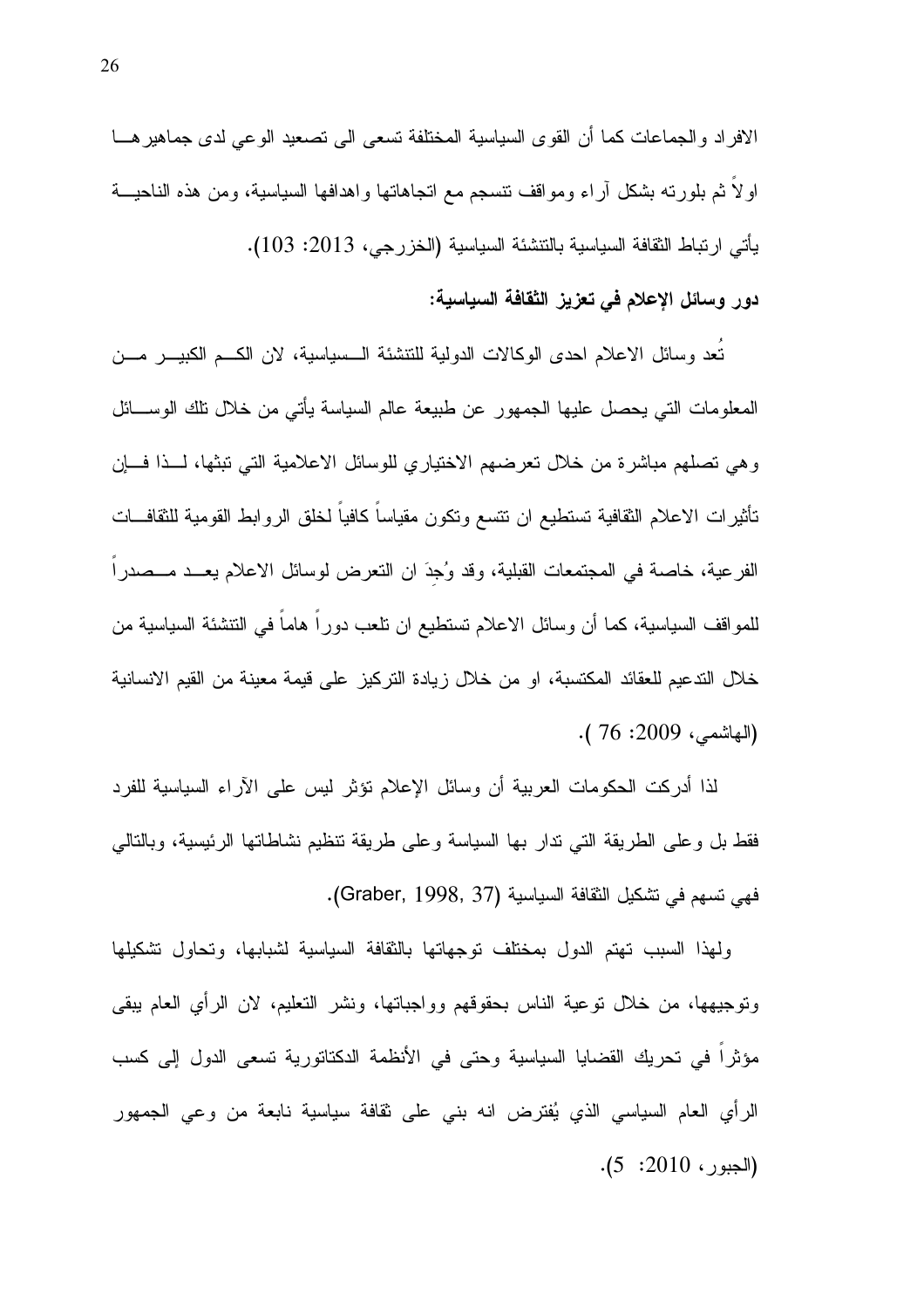ذلك لان الأفراد والجماعات والحكومات نعمل على الانسجام مع الرأي العام، ويعمل الجميع على أن يتسق سلوكهم معه، فالأفراد والجماعات يرغبون في ۖ أن يكونوا مثل الجميع، ولا يفضلون أن يظهروا وكأنهم خارجون عن الركب، وتسعى الحكومات على أن تكون قراراتها منسجمة مع الرأى العام لان ذلك سيوفر لسياساتها النجاح، لذا تسعى الحكومات جاهدة لتشكيل ثقافة سياسية شعبية متسقة مع توجهاتها (أبو إصبع، 2012، 77).

فعندما نقوم وسائل الإعلام الجماهيرية بتصوير مشاهد نعنى بحقوق الإنسان، أو الطفل، أو المرأة، فإنها نسهم في رسم جملة من القيم والمعايير والقواعد التي نـجبر الفرد علـي الالتزام بها والإقرار بوجودها وإلا نلفظه الجماعة، والحقيقة أن هذه القيم بمجملها تمثل جزاء من الثقافة السياسية لذلك الجمهور (روان، 2007، 147).

وفي ذات السياق نبين من دراسة ميدانية أجرتها وزارة الإعلام الكوينية على (104) من الشباب أن 40% منهم ذكروا أن النلفزيون يزيد معلوماتهم ويسهم في ثقافتهم، لذا تُعد وسائل الإعلام الجماهيرية من إذاعة ونلفزيون وصحف أفضل الوسائل التبي يتعين إنباعها لنوعية الرأى العام نوعية شاملة، ونعزيز نقافتهم السياسية بفكرة الديمقراطية وحقوق الإنسان، ذلك لان وسائل الإعلام نمتاز بخصائص عدة أهمها النغطية لمساحات وواسعة من البلاد، كما تمتلك الإذاعة والتلفزيون والصحافة العديد من الأساليب الفنية التي تمكنها من تقديم الرسالة الإعلامية حول فكرة الديمقراطية وحقوق الإنسان بأشكال متنوعة وبقوالب مشوقة مما بزيد من الإقناع بأهدافها الإعلامية والتثقيفية (العبد، 2006، ص 15، 160).

لذا سعت الحكومات إلى أن تبقى الصحافة تحت سيطرتها ولا تسمح لهـــا مجـــددا مـــن الانطلاق والاستقلالية متناسية أن حرية الاعلام أساس النقدم لأى دولة في هذا العصر، وهذا الامر لا يعني معظم دول العالم الثالث و لا يهمها أي نطور اعلامي، وليس في نفكير هـــا ان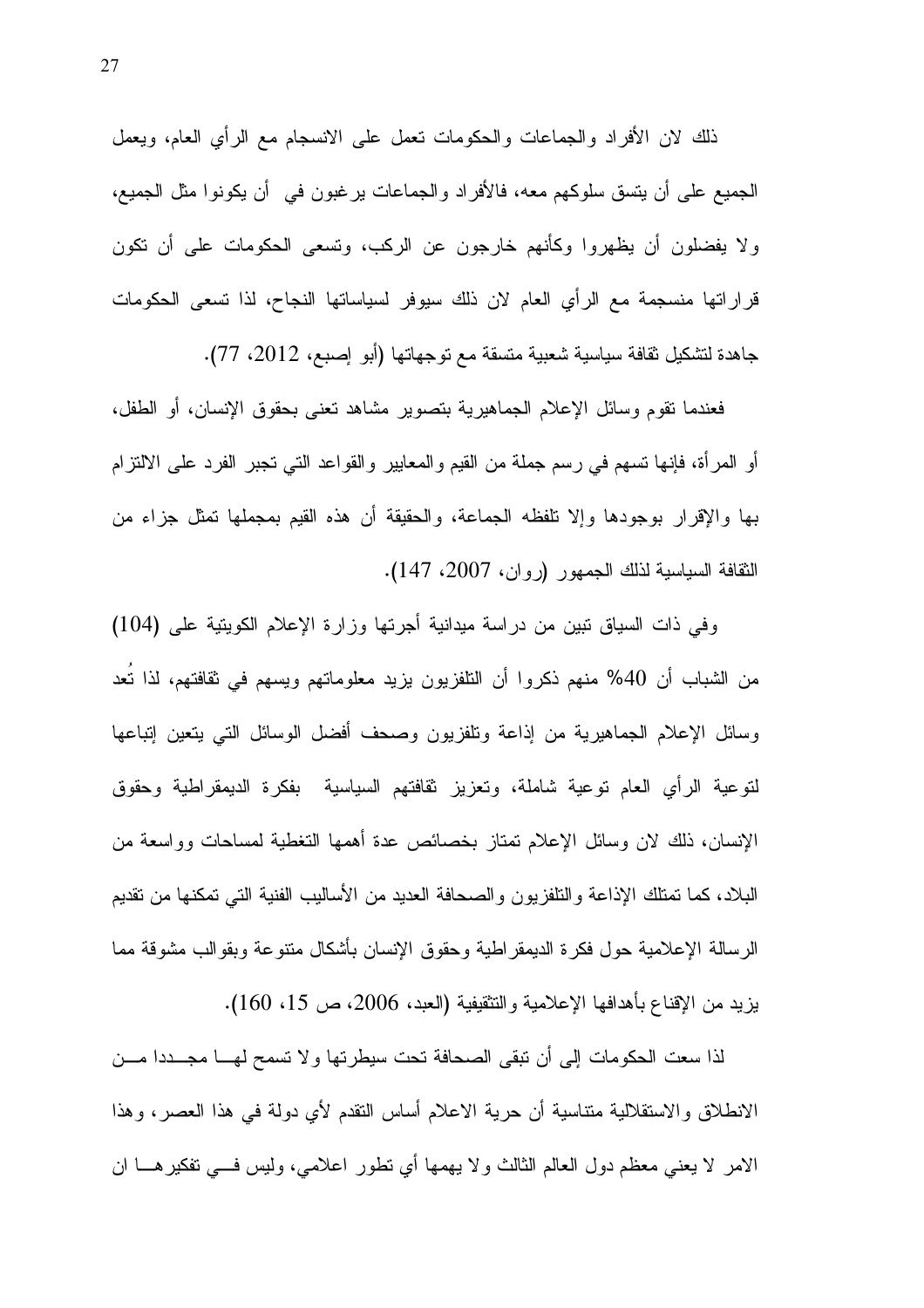نواكب النطورات الاعلامية في العالم، لذلك فهي نقول لكل الاعلاميين الذين تجاوزا حدودهم الان حان وقت الحساب ويكفيكم ما قدمتم للتعبير عن الكبت الذي تعتقدون ان الاجهزة مارسته بحقكم فالجريمة التي ارتكبتموها تستحق العقاب، ولقد حسبت الحكومة العربية ان الاعلام هو "المذنب الحقيقي" في كل ما حصل في العالم العربي وسبب الخراب، لقدرته على تغيير الثقافة السياسية وخاصة لدى الشباب، لذلك لابد من تقييده وتحجيمه ومعاودة السيطرة عليه، كسى لا يفلت مجددًا ويحسب نفسه السلطة الاولى في البلدان، وعليه ان يبتعد عن هذا الـــوهم، لـــذلك بدأت نظهر أزمة جديدة في عالم الصحافة ۖ والاعلام نعم معظم الدول العربية، وبالذات الدول التي شهدت فيها حالات تغيير سواء على مستوى القادة، او تغيير ات اقل قليلا مـــن مـــستوى القوانين والانظمة والتشريعات والاصلاحات في بعض الجوانب، فالصورة تكاد نكون واضحة ومتشابهة في العالم العربي من حركة الاحتجاجات المضادة للإجراءات الحكوميـــة المقيـــدة للحريات الصحفية، لدورها في تغير الثقافة السياسية للشباب (الخالدي، 2012: 142).

وأُخيرًا فإن قدرة وسائل الاعلام على تغيير الثقافة السياسية للشباب لم تأتي من فراغ، بل جاءت من الدور الكبير الذي لعبته وسائل الاعلام في امداد الشباب العربي بالمعلومات، إذ نبين من عدة دراسات عربية الدور الذي لعبته وسائل الاعلام في امداد الشباب بالمعلومات منها(العبد، 1999: 245–246):

- تبين من در اسة ميدانية أجريت في لبنان على عينة قوامها 381 من الشباب اللبناني من طلاب المدارس الثانوية والمنوسطة والنكميلية والجامعة اللذين نتراوح اعمارهم ما بين 11 و 18 سنة ان مشاهدتهم للتلفزيون نزيد من معلوماتهم السياسية (67) % والادبية والتاريخيـــة (59%) والنفسية والتربوية (56%) والطبيعيـــة (51%) والعـــسكرية (6.5%) والاقتـــصـادية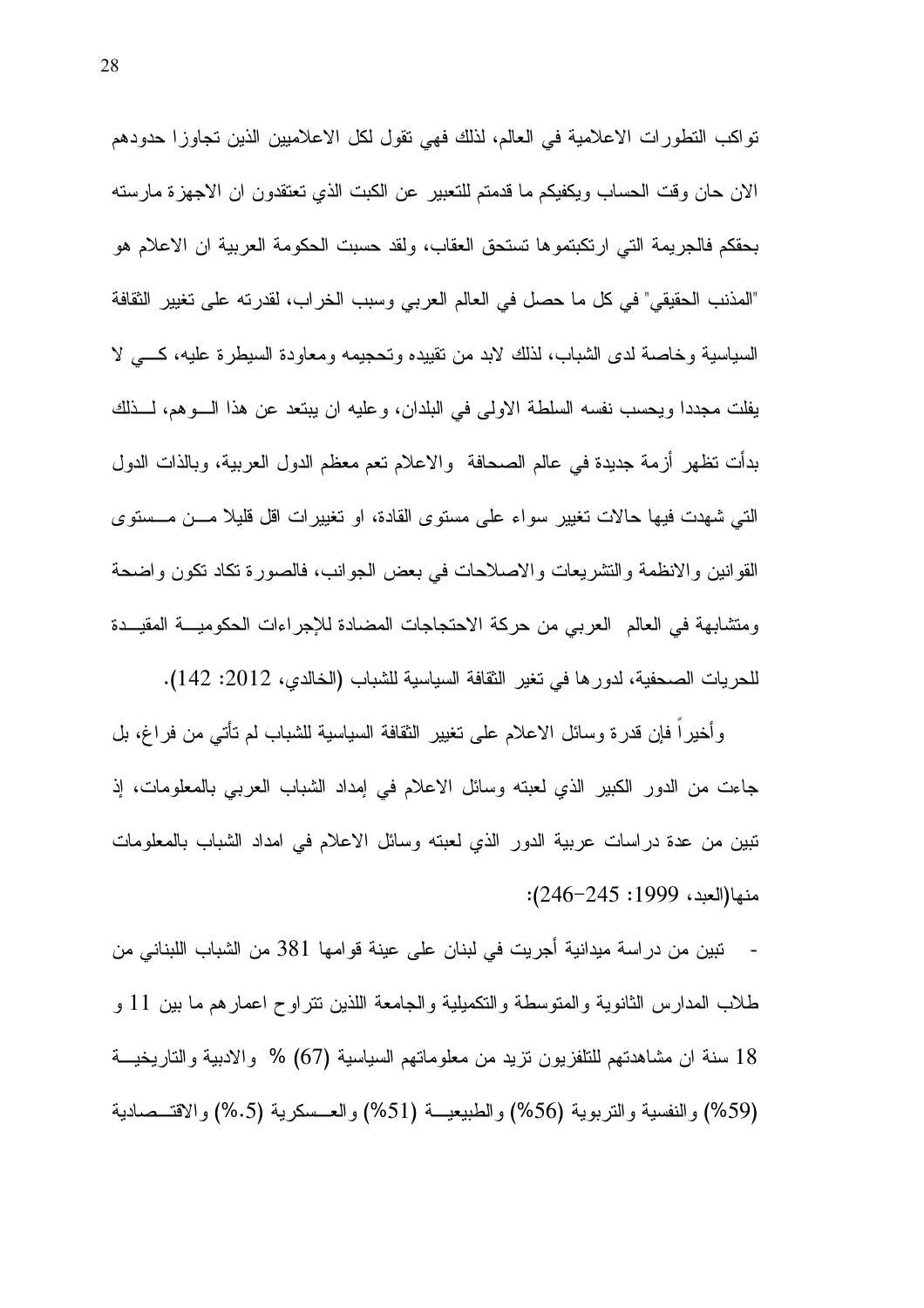(48%) ونلعب كذلك مشاهدتهم لبرامج النلفزيون دورا في فهم العـــالم (77%) والـــشعور بالقرب من مل انحائه وزيادة شعورهم الدينبي.

ونبين من دراسة ميدانية اجراها اتحاد الاذاعة والتلفزيون المصري على الف من الشباب الذين نتر او ح اعمار هم بين 15 – 3. سنه أيا كانت ادوار هم في المجتمع في اربع مدن هـــي: القاهرة ، الاسكندرية، الزقازيق ، المنيا، أن الاذاعة هي المــصدر الاول لمعرفـــة 5ر59 % بالمعلومات العامة بليها الصحف (9ر 27%) فالناس (9ر6%) فالتلفزيون (7ر 5 %). ثانيا: الدراسات السابقة:

ناليا عرض للدراسات السابقة المتعلقة بالاعتماد على وسائل الإعلام، ذات الصلة بموضوع الدراسة، إذ تم ترتيبها حسب التسلسل الزمني من الأقدم إلى الأحدث، وكالآتي: أولا الدراسات العربية:

1. دراسة إسماعيل (1991) بعنوان " نشرات الأخبار في التلفزيون المصري والتنشئة **السياسية للمراهقين** " والتي هدفت التعرف إلى دور نشرات الأخبار في التتشئة السياسية, واستخدمت الدراسة المنهج الوصفى, وتكونت عينة الدراسة من عينة من نشرات أخبار التليفزيون وبلغ عدد النشرات (40) نشرة شملت (818) خبر ا, ومن عينة من النلاميذ المطبق عليهم الدراسة بلغت (500) تلميذا من تلاميذ المدارس الإعدادية بمحافظتي القاهرة والشرقية, ونَمثلت الأداة في استبانة طورها الباحث, وأظهرت نتائج الدراسة أن الأخبار الخارجية جاءت في مقدمة الأخبار التي ركزت عليها النشرات الإخبارية في التلفزيون مما يشير إلى أن نشرات الأخبار نقود المشاهد إلى ثقافة خارجية على حساب الثقافة المحلية, وأظهرت النتائج أيضا أن الأخبار السياسية احتلت المربّبة الأولى بين الموضوعات المختلفة للأخبار مما يدعم نشرات الأخبار السياسية, ومن نتائج الدراسة أن النشرات ركزت على الشخصيات غير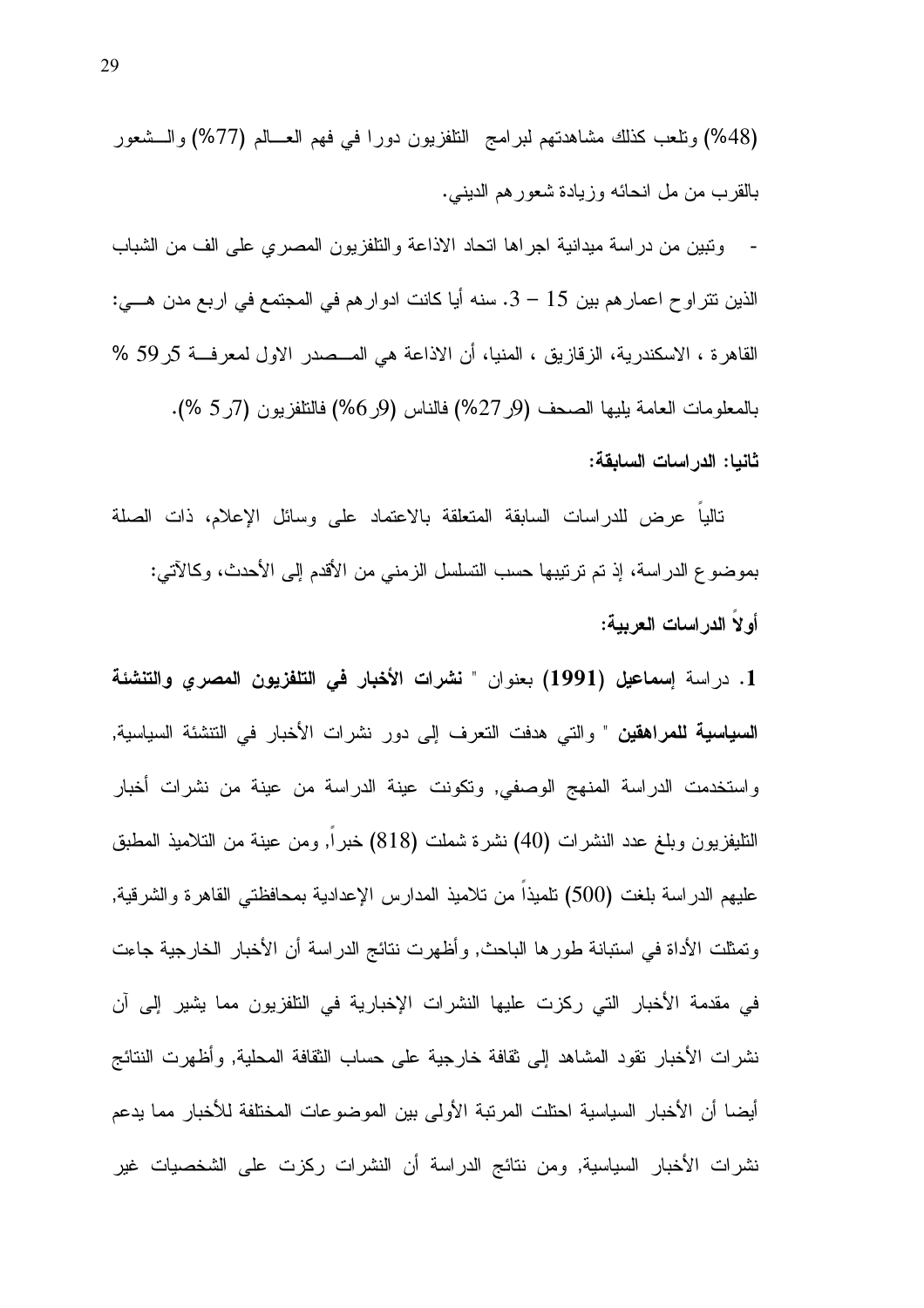المصرية أكثر من الشخصيات المصرية, وجاءت نشرة أخبار التاسعة في مقدمة نشرات النلفزيون التي يفضل أفراد العينة مشاهدتها, نلتها النشرة الرياضية, وأظهرت النتائج أيضا أن النلفزيون هو المصدر الأول للمعلومات السياسية للمراهقين, وأظهرت نتائج الدراسة أن هناك ارتباطا موجباً بين مشاهدة المراهق لنشرة الأخبار، وتعرضه للأخبار والموضوعات السياسية في الوسائل الإعلامية الأخرى, ومن النتائج أن منوسط درجات أفراد العينة الذين يشاهدون نشرات أخبار النلفزيون على مقياس النتشئة السياسية أعلى من متوسط درجات أفراد العينة الذين لا يشاهدون نشرات أخبار النافزيون, ومن النتائج أيضاً أن الذكور أكثر معرفة من الإناث بالمعلومات السياسية.

2. دراسة إبراهيم (2002) بعنوان" دور نشرات الأخبار والمواد الإخبارية في التلفزيون **المحلي في التنشئة السياسية للمراهقين**" والتي هدفت التعرف إلى دور نشرات الأخبار والمواد الإخبارية في التلفزيون المحلي في التتشئة السياسية, واستخدمت الدراسة المنهج الوصفى المسحى, ونكونت عينة الدراسة من المراهقين الواقعين ما بين (12–15) سنة وأخذت هذه العينة من إقليم شمال الصعيد وعددها (400) مفردة طالبا وطالبة, ونمثلت أداة الدراسة في استبانة طورها الباحث, وأظهرت نتائج الدراسة وجود اثر لنشرات الأخبار والمواد الإخبارية على التتشئة السياسية للمراهقين وخاصة فيما يتعلق بالوعى والثقافة السياسية, وأظهرت نتائج الدراسة أيضاً عدم وجود فروق تعزى لمتغير الجنس في هذا المجال .

3. دراسة أمين (2003) بعنوان" دور الإذاعة والصحافة المحلية في التنشئة السياسية **للمراهقين**" والتي هدفت التعرف إلى دور الإذاعة والصحافة المحلية في التتشئة السياسية, واستخدمت الدراسة المنهج الوصفى, والاستبانة كأداة للدراسة، وتكونت عينة الدراسة من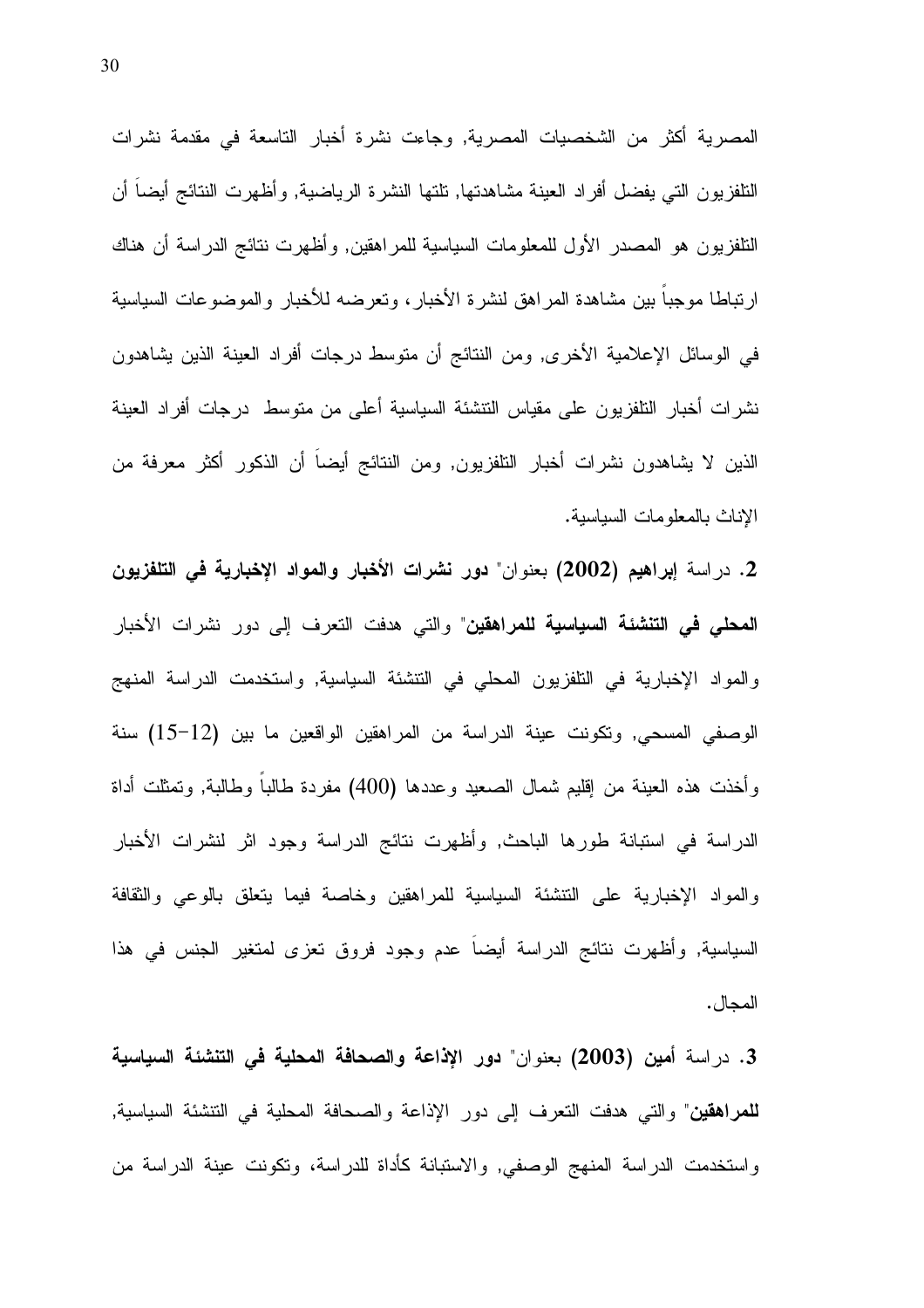(400) مفردة من الذكور والإناث في الريف والحضر في إقليم شمال الصعيد, وتم اختيار عينة عشوائية طبقية, وأظهرت نتائج الدراسة أن ارتفاع معدل استماع أفراد العينة للراديو, فقد حظيت إذاعة الصعيد بنسبة استماع عالية, تليها إذاعة القران الكريم ثم إذاعة الشباب والرياضة, ثم القاهرة الكبرى, تليها البرنامج العام, وأخيرا إذاعة صوت العرب, وأظهرت النتائج أيضاً أن ارتفاع معدل استماع أفراد العينة لإذاعة شمال الصعيد, وان مراهقي الريف أكثر استماعا للإذاعة من مراهقي الحضر, وان الإناث أكثر استماعا من الذكور, ومن نتائج الدراسة أن المساحة الزمنية للبرامج السياسية في إذاعة شمال الصعيد (84)ساعة و(20) دقيقة, وأظهرت نتائج أن الموضوعات السياسية الداخلية (الحكومات والوزارات, رئاسة الجمهورية, الانتخابات) في صحف الدراسة جاءت في المرتبة الأولى, تليها الموضوعات السياسية الإقليمية (الانتفاضة الفلسطينية, الشؤون العربية) وأخيرا الموضوعات السياسية الدولية (الولايات المتحدة الأمريكية, إسرائيل, وروسيا), وأظهرت نتائج إن زيادة تطلعات المراهقين للمشاركة في الحياة السياسية مستقبلا, فقد جاء الذكور أكثر تطلعا من الإناث للمشاركة في الحياة السياسية مستقبلا عندما يصلون إلى مرحلة الشباب.

4. دراسة العاطي (2004) بعنوان"دور الراديو والتلفزيون في التنشئة السياسية " والتي هدفت النعرف إلى دور الراديو والنافزيون في النتشئة السياسية في مصر, واستخدمت الدراسة المنهج المسحى, وتمثَّلت أداة الدراسة في استبانة أعدها الباحث, وتم اختبار عينة من طلبة المدارس من الذكور والاناث بعدد (450) طالباً وطالبة، وأظهرت نتائج الدراسة وجود اثر للراديو والتلفزيون على النتشئة السياسية للمراهقين وخاصة فيما يتعلق بالوعى والثقافة السياسية.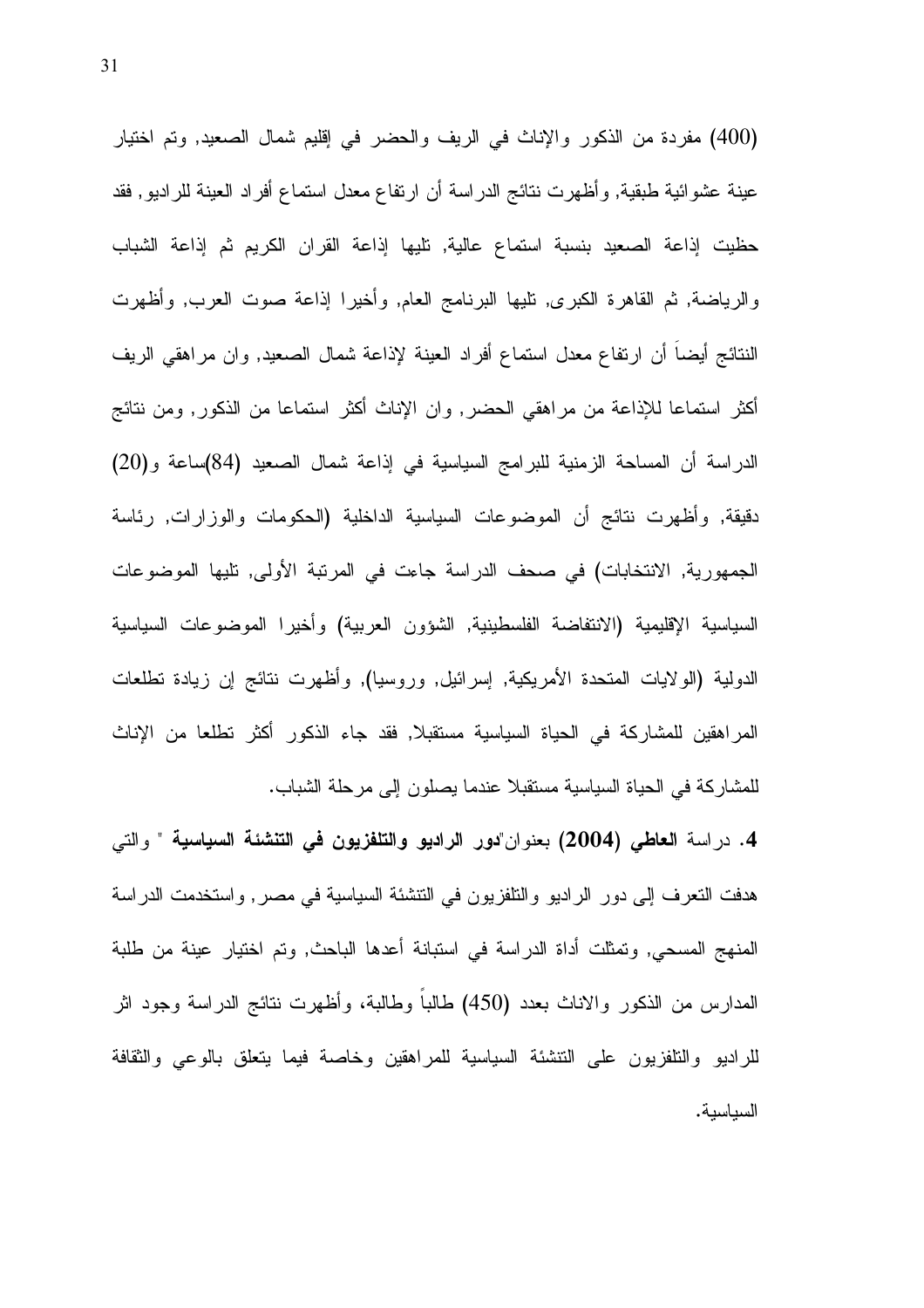5. دراسة خليفة (2004) بعنوان" دور المقال المنشور في الصحف الحزبية في التنشئة **السياسية** " والتي هدفت التعرف إلى دور المقال المنشور في الصحف الحزبية في التتشئة السياسية, واستخدمت الدراسة المنهج الوصفى المسحى, وتم اختيار عينة عشوائية منتظمة نكونت من (20) طالباً وطالبة من كل كلية بواقع (10) ذكور و (10) إناث, ونمثلت أداة الدراسة في أدانين هما " تحليل المضمون والاستبيان", وأظهرت نتائج الدراسة أن كل من الصحف عامة والصحف الحزبية خاصة دوراً كبيراً في التوجيه والإرشاد والتثقيف ونقل الأخبار المختلفة الاقتصادية والاجتماعية والسياسية وغيرها, فالمقال الصحفى بما يشمله من وجهات نظر الكاتب في الموضوعات بسهم في زيادة التتشئة السياسية لفئة هامة وهي المر اهقين كفئة أساسية من القر اء.

6. دراسة عريقات (2008) بعنوان"دور التلفزيون الأردنى فى توعية الشباب أثناء الانتخابات البرلمانية لعام (2007)" والتي هدفت النعرف إلى دور النلفزيون الأردني في نوعية الشباب أثناء الانتخابات البرلمانية, واستخدمت الدراسة المنهج المسحى لجمهور الشباب في الأردن وتم اختيار العينة بالطريقة العرضية من جميع محافظات المملكة الاثنتا عشر ووزعت العينة على الأقاليم الثلاثة (300) مفردة لإقليم الوسط, و(150) لإقليم الشمال, و(150) لإقليم الجنوب, وتم اختيار عينة عمديه تمثلت في برنامجي (صوتك وطن, وصوتنا) وتمثَّلت العينة من (12) حلقة تلفزيونية تم تسجيلها من كافة محافظات المملكة, وأظهرت نتائج الدر اسة أن أكثر الوسائل الاتصالية التي تعرض لها الشباب اثنا الحملة الإعلامية كانت لصالح المهرجانات الانتخابية وجاء التعرض للتلفزيون الأردنبي جاء في الترنيب السابع, وأظهرت نتائج الدر اسة أيضا النلفزيون الأردني كان له دورا ضعيفا في توعية الشباب أثناء الانتخابات البرلمانية, فقد جاءت درجة اعتماد على التلفزيون الرسمي في معرفة الشأن المحلي متوسطة,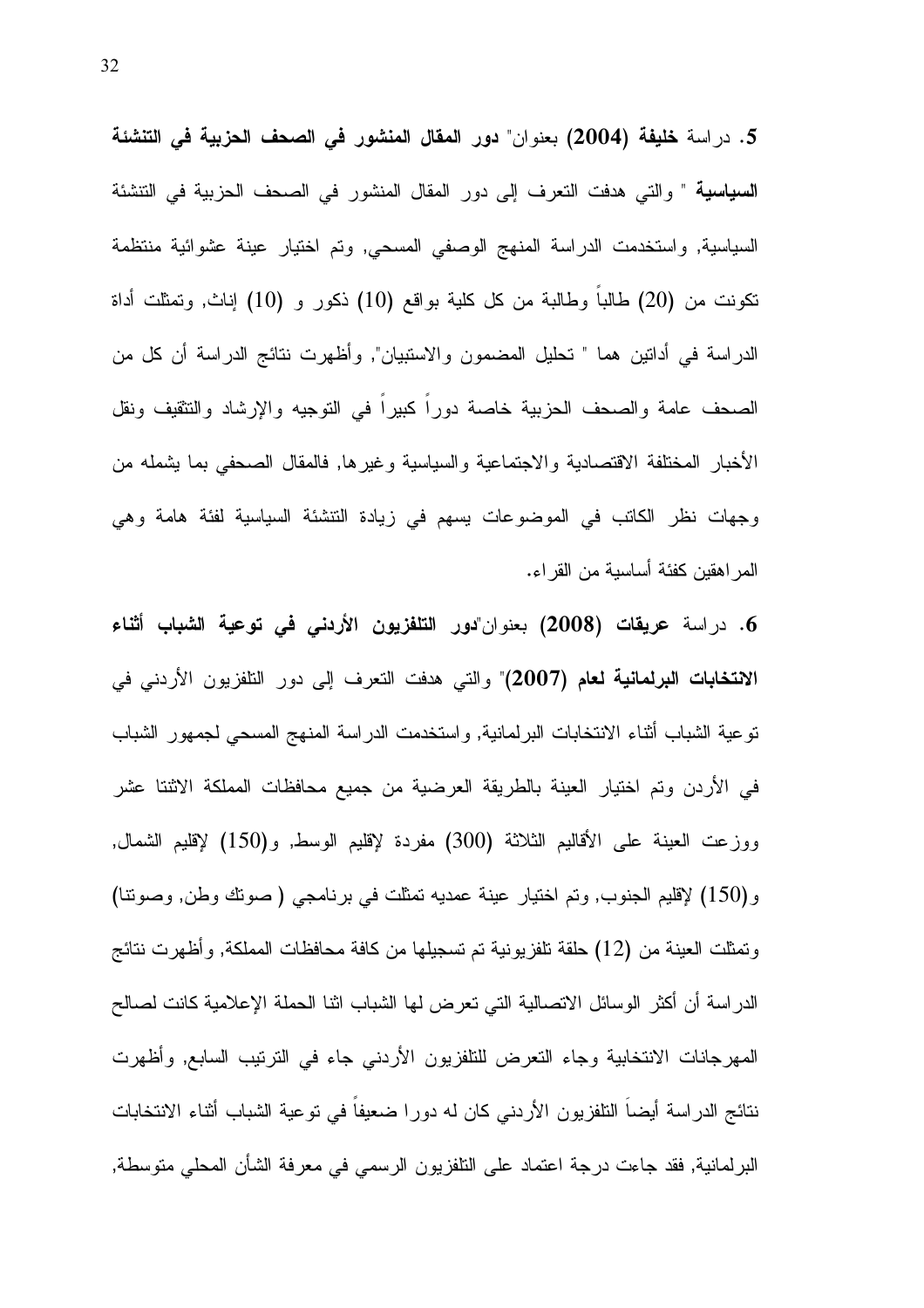أما الدوافع المعرفية عند الشباب الناتجة عن متابعتهم للبرنامجين كان المتوسط الحسابي بدرجة متوسطة, وأظهرت نتائج الدراسة أيضا أن النلفزيون الأردنبي لم يكن مصدرا للمعرفة لدى فئة شباب عينة الدراسة, وأظهرت نتائج الدراسة أيضاً أن نتائج تحليل المضمون لبرنامج ( صوتك وطن) أن أكثر الأفكار وروداً في سياق الجمل هي فقرة (الاختيار على أسس خدماتي محلِّي أي تقديم خدمات لمنطقته الانتخابية.

7. دراسة العزعزى (2009) بعنوان" دور وسائل الإعلام في تشكيل الوعى السياسي **للشباب اليمني**" والتي هدفت التعرف إلى دور وسائل الإعلام في تشكيل الوعي السياسي للشباب, واستخدمت الدراسة المنهج الوصفي المسحي, ونكون مجتمع الدراسة من طلبة الجامعات الحكومية اليمنية وعددها سبع جامعات من الذكور والإناث, ونم اختيار العينة بطريقة عشوائية نكونت من (600) طالباً وطالبة من التخصص الدراسي (علمي, وأنساني), وتمثَّلت أداة الدراسة في استبانة أعدها الباحث واشتملت الاستبانة على (30) سؤالاً, وأظهرت نتائج الدراسة عدم وجود فروق ذات دلالة إحصائية بين معدل الاعتماد على وسائل الإعلام المختلفة ومعدل حجم المشاركة السياسية ومعدل مستوى المعرفة السياسية للشباب الجامعي, وأظهرت نتائج الدراسة أيضاً أن مستوى الوعى السياسي لدى الشباب الجامعي كان متوسطاً, وان حجم اعتماد الشباب الجامعي على وسائل الإعلام كان مرتفعاً, وأظهرت نتائج الدراسة أيضا أن مستوى المعرفة السياسية لدى الشباب الجامعي كان ضعيفا بشكل ملحوظ, وأظهرت نتائج الدراسة أيضاً أن القنوات الفضائية العربية جاءت في المرتبة الأولى في قائمة المصادر التي يعتمد عليها الشباب الجامعي في الحصول على المعلومات السياسية, وأظهرت نتائج الدر اسة أيضاً أن الشباب الجامعي يعتقدون أن الأحزاب السياسية يجب أن تهتم بمجموعة من القضايا في مقدمتها : قضية التعليم, وقضية البطالة, والوضع الاقتصادي, والفقر, والفساد,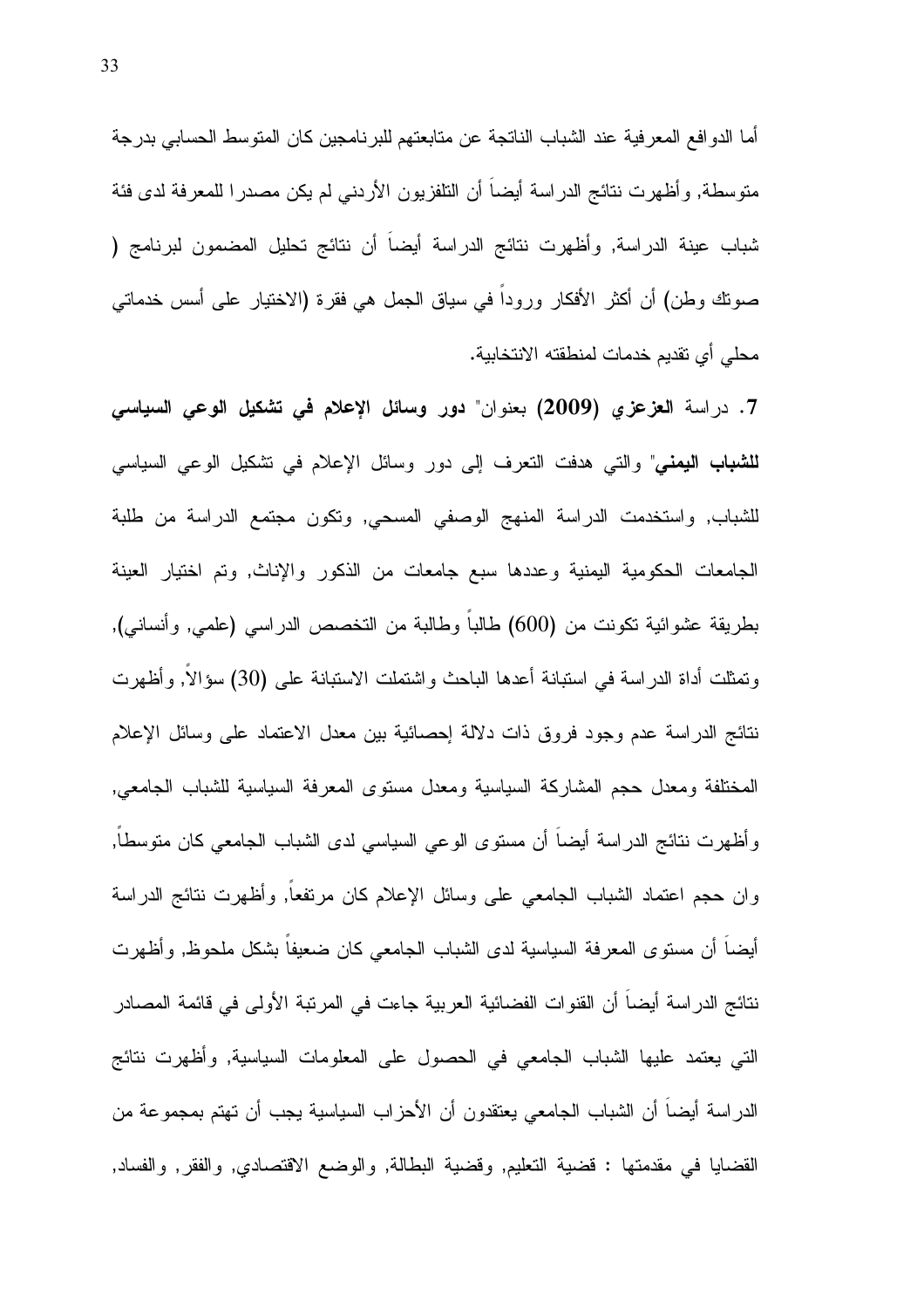وأظهرت نتائج الدراسة أيضاً عدم وجود علاقة ارتباطيه بين متغيرات النوع والتخصص والانتماء للأحزاب ومستوى المعرفة السياسية, فيما توجد علاقة بين متغير مكان الجامعة ومستوى المعرفة السياسية.

8. دراسة الفضلي (2010) بعنوان" دور القنوات الفضائية الكويتية الخاصة في تشكيل **الرأي السياسي للمواطن الكويتي**" والتي هدفت التعرف إلى دور القنوات الفضائية الكويتية الخاصة في نشكيل الرأي السياسي, واستخدمت الدراسة المنهج الوصفي, ونكون مجتمع الدراسة من جميع المواطنين الكويتيين الذين يبلغون من العمر عشرين سنة فأكثر, أما عينة الدراسة نكونت من (1124) مفردة موزعة على جميع محافظات الكويت الست, وأظهرت نتائج الدراسة أن قناة الوطن جاءت في المرتبة الأولى من حيث المشاهدة, تلتها قناة الرأى في المرتبة الثانية, وحلت قناة سكوب تي في المرتبة الأخيرة, وأظهرت نتائج الدراسة أن قناة الوطن جاءت في المرتبة الأولى في القنوات التي يفضلها المواطن الكويتي, ثم قناة الرأي وفي المرتبة الأخيرة قناة سكوب تي, وأظهرت نتائج الدراسة أيضاً أن المواطنين الكويتيين يعتمدون على القنوات الفضائية لإشباع رغبانهم والوصول إلى أهدافهم, وان الاعتماد على قناة فضائية بعينها يزيد والإشاعات المتحققة للمواطن الكويتي, وأظهرت نتائج الدراسة أيضا أن اعتماد المواطن الكويتي على قناته الفضائية المفضلة في أوقات الأزمات مثل : حل مجلس الأمة, والانتخابات البرلمانية أكثر منها في الأوقات العادية, وأظهرت نتائج الدراسة أيضا أن للفروق الفردية مثل المحافظة التي يسكنها المواطن, ونوع الجنس, والعمر, والمسنوى النعليمي, والانتماء السياسي, دور مهم في دفع المواطن الكويتي للنعرض لقناة فضائية معينة, وأظهرت نتائج الدراسة أيضا أن القنوات الفضائية الكويتية الخاصة لعبت دورا مهما وكبيرا في نشكيل الرأي السياسي للمواطن الكويني حول القضايا المحلية.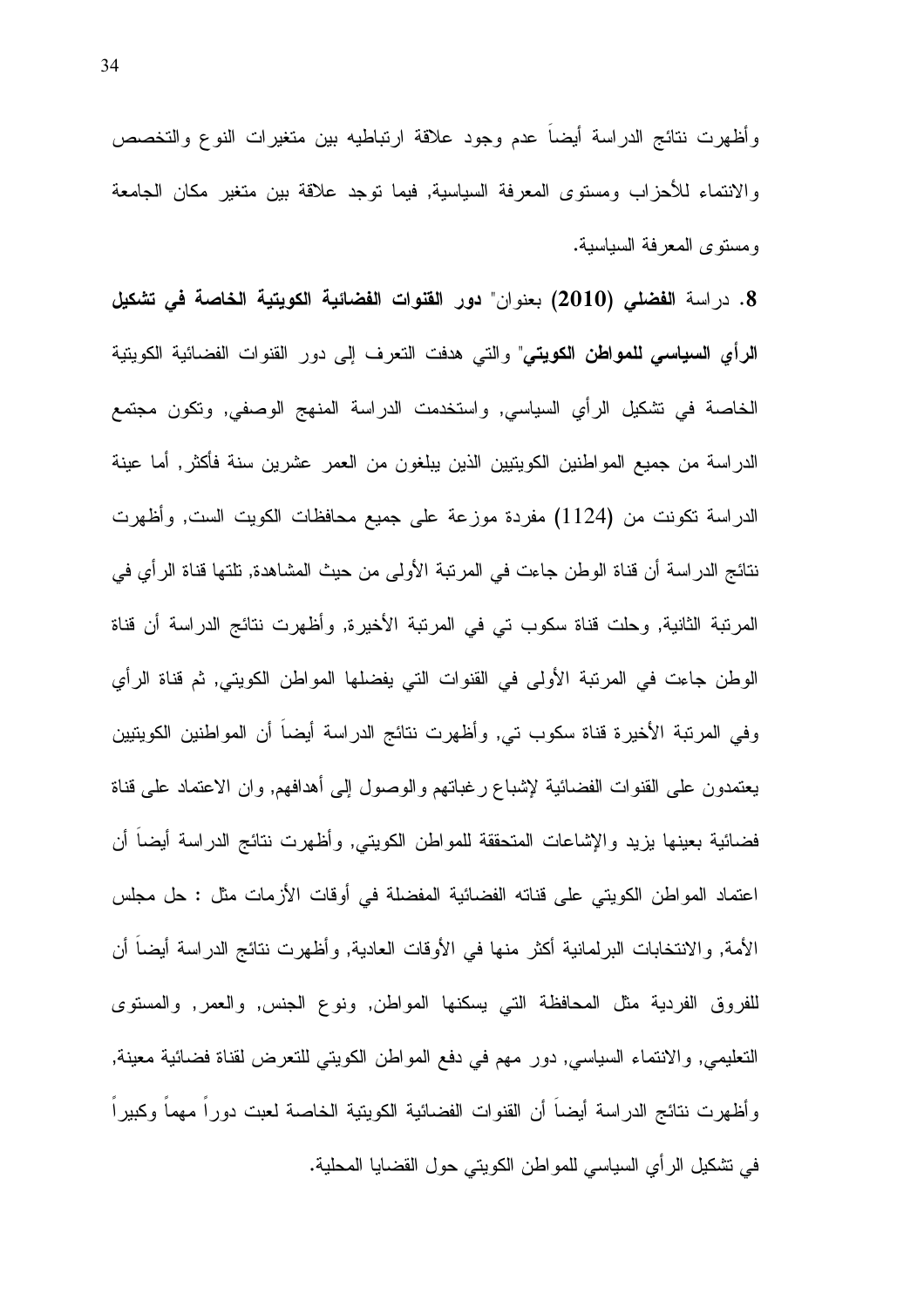9. دراسة الحسبان (2010) بعنوان" التنمية السياسية والإعلام في الأردن " والتي هدفت النعرف الى النتمية السياسية والإعلام، واستخدمت الدراسة المنهج الوصفي، ونم اختيار عينة من أعضاء نقابة الصحفيين الأردنيين, ونمثلت أداة الدراسة في استبانة مكونة من (24) فقرة تتضمن أسئلة حول وسائل الإعلام, وأظهرت نتائج الدراسة أن وسائل الإعلام الأردنية أثرت بشكل متباين فهناك فجوة بين فاعلية الإعلام في تعزيز النتمية السياسية لوجود إعلام حكومة لا إعلام دولة.

10. دراسة النعيمات (2010) بعنوان" دور الصحافة الأردنية في التنمية السياسية " والتي هدفت التعرف إلى دور الصحافة الأردنية في التتمية السياسية, واستخدمت الدراسة منهج تحليل المضمون, وتكون مجتمع الدراسة من أعداد صحيفة الرأى وصحيفة العرب اليوم, وتم اختيار عينة عشوائية والبالغ عددهم (730) عدداً, وتمثلت أداة الدراسة في أداة أعدها الباحث لتحليل المضمون, وأظهرت نتائج الدراسة أن اهتمام الصحافة الأردنية في التتمية السياسية من خلال المقالات الصحفية قليل مقارنة بحجم المقالات المنشورة, ودل ذلك على أن الصحافة الأردنية لا تقوم بنشر المقالات الصحفية عن موضوعات النتمية السياسية إلا في حال وجود أحداث لها صلة بالنتمية كالانتخابات النيابية وصدور نقارير الأمم المتحدة حول حقوق الإنسان في الأردن وما شابهه إشارة إلى أن هذه الصحف لا نضع موضوعات النتمية السياسية في أجندتها, وأظهرت أيضا عدم وجود اهتمام بوزارة النتمية السياسية من خلال عدد المقالات ومن خلال عدم ربط مقالات النتمية السياسية بها, وأظهرت أيضاً أن الصحافة الأردنية تعتمد في مقالاتها حول ما تمت كتابته عن موضوعات النتمية السياسية على أسلوب طرح الأفكار ووسائل الإقناع العلمية في الطرح.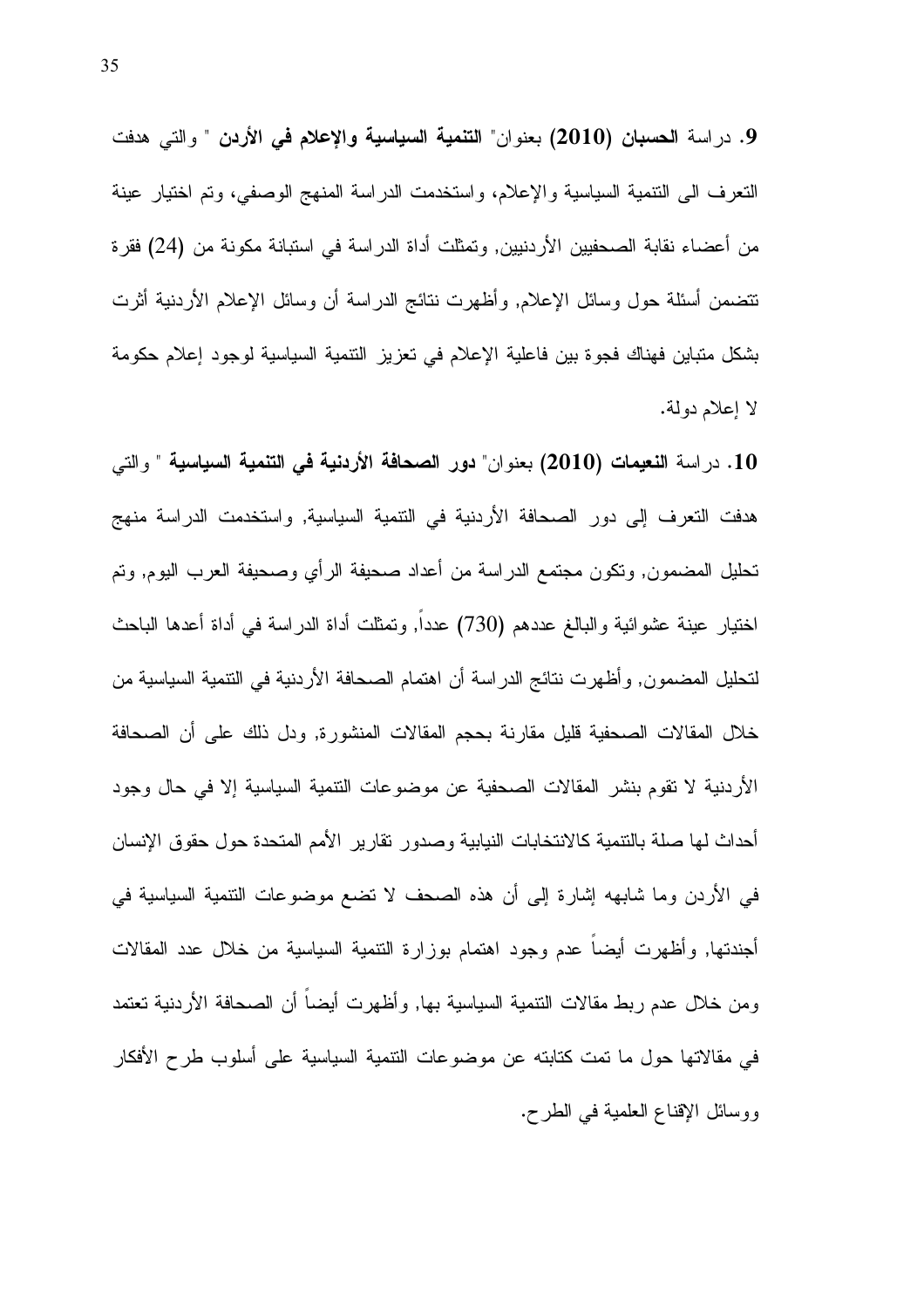11. دراسة حمايل (2011) بعنوان" دور إذاعة" امن اف ام" في تعزيز الانتماء الوطني لدى **الطلبة الجامعيين**" والتي هدفت التعرف إلى دور إذاعة" امن اف ام" في تعزيز الانتماء الوطني لدى الطلبة الجامعيين, واستخدمت الدراسة المنهج الوصفي, وتكونت عينة الدراسة من (308) طالبا وطالبة, وتم اختيار العينة بالطريقة العنقودية, وتمثلت أداة الدراسة في استبانة طورها الباحث, وأظهرت نتائج الدراسة وجود فروق ذات دلالة إحصائية بين تقديرات أفراد عينة الدراسة حول دور إذاعة امن اف ام في تعزيز الانتماء الوطني لدى الطلبة الجامعيين في جامعة الشرق الأوسط نعزى لمتغير الجنس, وأظهرت نتائج الدراسة عدم وجود فروق ذات دلالة إحصائية بين نقديرات أفراد عينة الدراسة حول دور إذاعة امن اف ام في تعزيز الانتماء الوطني لدى الطلبة الجامعيين في جامعة الشرق الأوسط تعزى لمتغير المستوى الدراسي, وأظهرت نتائج الدراسة عدم وجود فروق ذات دلالة إحصائية بين نقديرات أفراد عينة الدراسة حول دور إذاعة امن اف ام في تعزيز الانتماء الوطني لدى الطلبة الجامعيين في جامعة الشرق الأوسط نعزى لمتغير الكلية, وأظهرت نتائج الدراسة وجود فروق ذات دلالة إحصائية بين تقديرات أفراد عينة الدراسة حول دور إذاعة امن اف ام في تعزيز الانتماء الوطني لدى الطلبة الجامعيين في جامعة الشرق الأوسط طبقا لفئات متغير الاستماع مما يكشف الدلالة بوجود الفروق تعزى إلى مدى الاستماع لإذاعة امن اف ام أحيانا وهي أعلى درجة, وأظهرت نتائج الدراسة عدم وجود فروق ذات دلالة إحصائية بين نقديرات أفراد عينة الدراسة حول دور إذاعة امن اف ام في نعزيز الانتماء الوطني لدى الطلبة الجامعيين في جامعة الشرق الأوسط نعزى لمتغير مدى الاستماع لإذاعة امن اف ام طبقا لعامل الوقت أو ساعات الاستماع اليومي.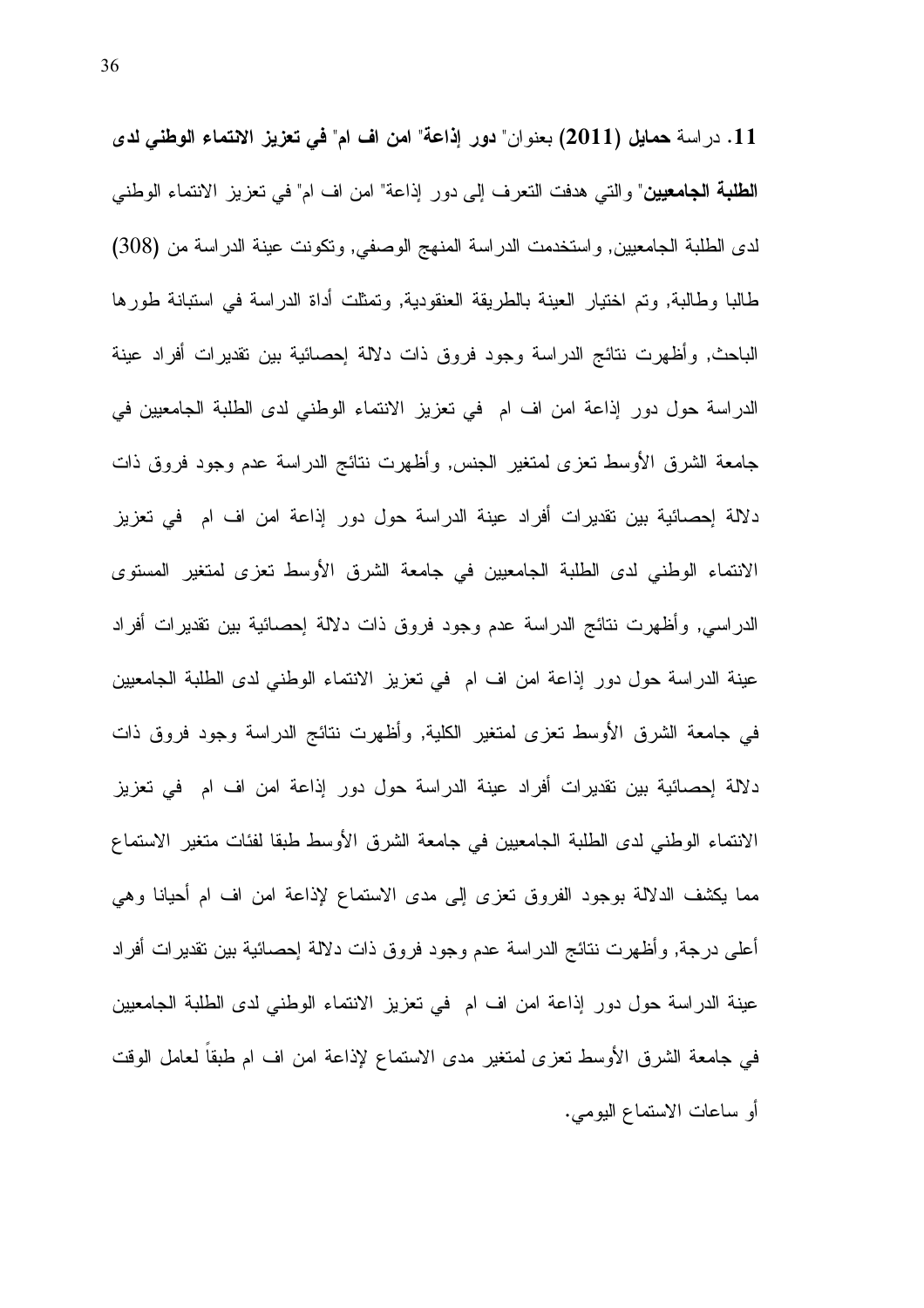ثانيا الدراسات الأجنبية:

1. در اسة كايناك (Kaynak, 2006) بعنو ان" استكشاف العلاقة ما بين الثقافة السياسية **ووسائل الاعلام في أسيا**" والتي هدفت النعرف الى العلاقة ما بين الثقافة السياسية ووسائل الاعلام، وقد اعتمدت الدراسة على بيانات بعض الدراسات السابقة، وعلى المقابلات لشريحة واسعة من الشباب في سنغافورة، وحاولت الدراسة النعرف الى كيفية نأثير وسائل الاعلام المختلفة في الثقافة والفاعلية السياسية للشباب، ومعرفة اثر وسائل الاعلام في الدافعية الذانية للفرد في المشاركة السياسية، وأظهرت نتائج الدراسة ان وسائل الاعلام تؤثر على الثقافة السياسية للشباب، ونؤثر في نشكيل قيمهم السياسية، كما نؤثر وسائل الاعلام بالفاعلية السياسية لدى الشباب.

2. در اسة لان ( Lane, 2008) بعنوان" **دور وسائل الاعلام في حث الأفراد على المشاركة السياسية** " والتي هدفت التعرف إلى دور وسائل الاعلام في حث الأفراد على المشاركة السياسية، واستخدمت منهج المسح من خلال دراسة ميدانية طبقت على عينة من الأفراد، ودراسة تحليلية طبقت على عينة من وسائل الاعلام ( الراديو والصحف والتلفزيون والمجلات)، وأظهرت نتائج الدراسة وجود دور قوي لوسائل الاعلام في المشركة السياسية، ووجود فروق ذات دلالة احصائية في مستوى تعرض الأفراد لوسائل الاعلام ووعيهم بالقضايا السياسية.

  
,  " - (Alam, 2013 ) N\_ % .3 **لدى الشباب في باكستان**" والتي هدفت الى النعرف الى دور وسائل الاعلام في تشكيل الوعبي السياسي لدى الشباب، واظهرت نتائج الدراسة وجود أثر لوسائل الاعلام في زيادة الفعالية السياسية لدى الشباب، وتقدم لمهم المعرفة التي نزيد وعيهم نجاه القضايا السياسية،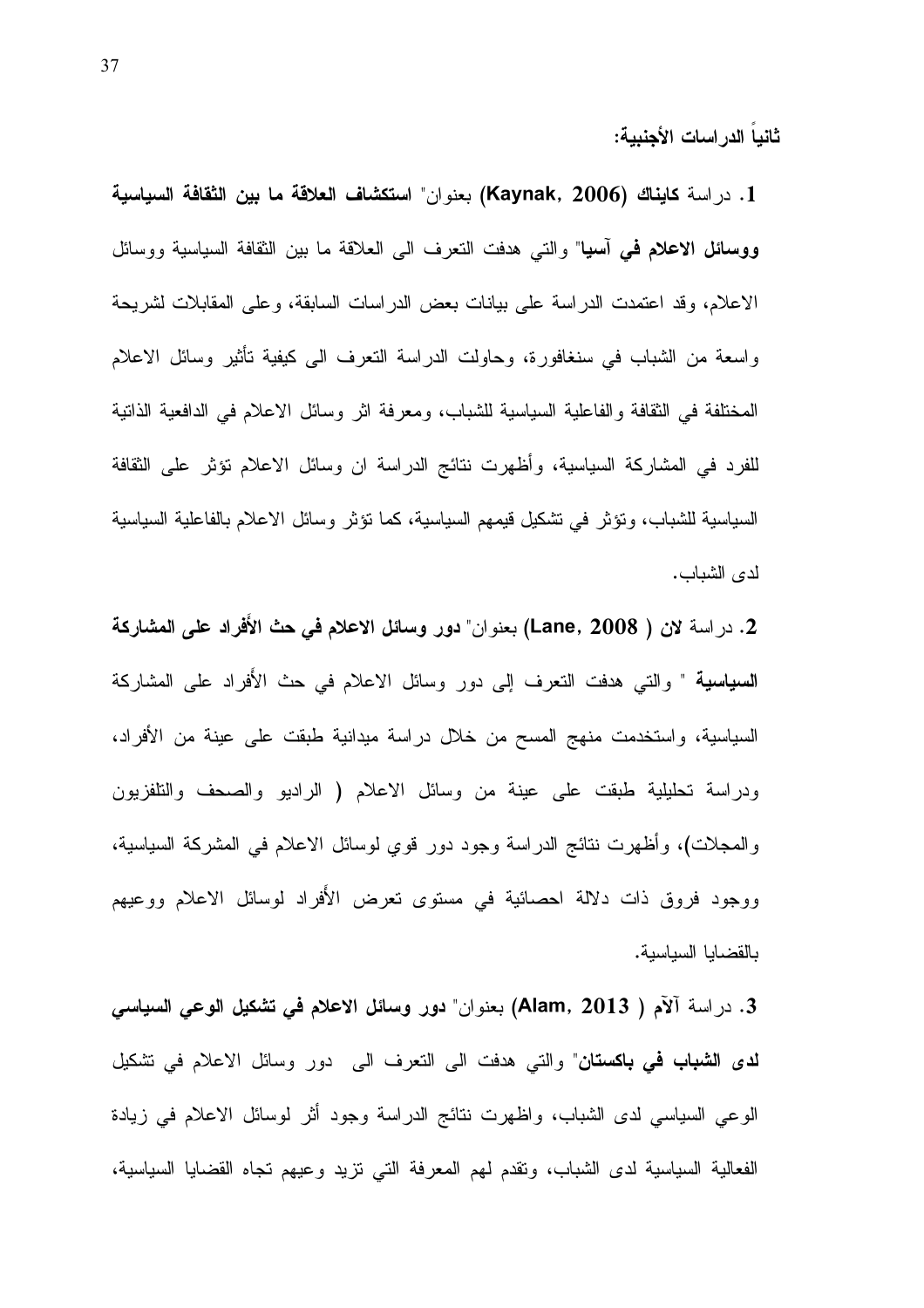ونسمح لمهم بالنعبير عن افكارهم وأرائهم نجاه القضايا السياسية كمواطنين مسؤولين، وكما أظهرت النتائج الدراسة وجود اثر كبير لموسائل الاعلام في رفع الوعبي السياسي لدى الشباب. 4. در اسة وجسيسزاك وسميث (Wojcieszak& Smith, 2014) بعنوان" هل يمكن لوسائل الاعلام ان تنطق؟" وحاولت النعرف الى دور وسائل الاعلام الجديدة المستخدمة من قبل الشباب الايراني لعام 2011 في دعم الثورات، وبينت الدراسة أن الانتفاضات بعد الانتخابات الايرانية عام (2009) ولدت جدلاً حول إمكانية تأثير وسائل الاعلام الجديدة على النوجهات السياسية للشباب في الدول التي تخضع لأنظمة حكم مستبدة، لذا جاءت هذه الدراسة للنعرف الى نأثير وسائل الاعلام على النوجهات السياسية للشباب وما الوسائل الاعلامية النبي يعتمدون عليها في معرفة الاخبار السياسية، وفي سبيل تحقيق هدف الدراسة تم أخذ عينة تكونت من (2800) من الشباب الايرانيين الذكور والاناث المتعلمين، من العاصمة في ايران، وجاءت نتائج الدراسة مشككة في قدرة وسائل الاعلام على دعم الثورات، وتغير قيم الشباب السياسية، وأن وسائل الاعلام وخاصة النلفاز مُسيس لصىالح الحكومة.

#### خلاصة الدراسات السابقة وموقع الدراسة الحالية منها:

يتضح من خلال استعر اض الدر اسات السابقة العربية منها والأجنبية ما يلي: أولاً: اقتصر الباحث في در استه الحالية على عرض للدر اسات السابقة المتعلقة بالاعتماد على وسائل الإعلام، ويلاحظ من خلال عرض الدراسات السابقة أنها نتاولت مجتمعات عربية وأجنبية مختلفة، بينما نتفرد الدراسة الحالية بتناولها دور وسائل الإعلام المحلية الكويتية في تعزيز الثقافة السياسية لدى الشباب الكويتي.

**ثانيا:** استخدمت هذه الدراسة عينة من طلبة الجامعات وهي نشبه دراسات عدة من حيث نوع العينة مثل دراسة خليفة (2004)، ودراسة العزعزى (2009)، ودراسة حمايل (2011).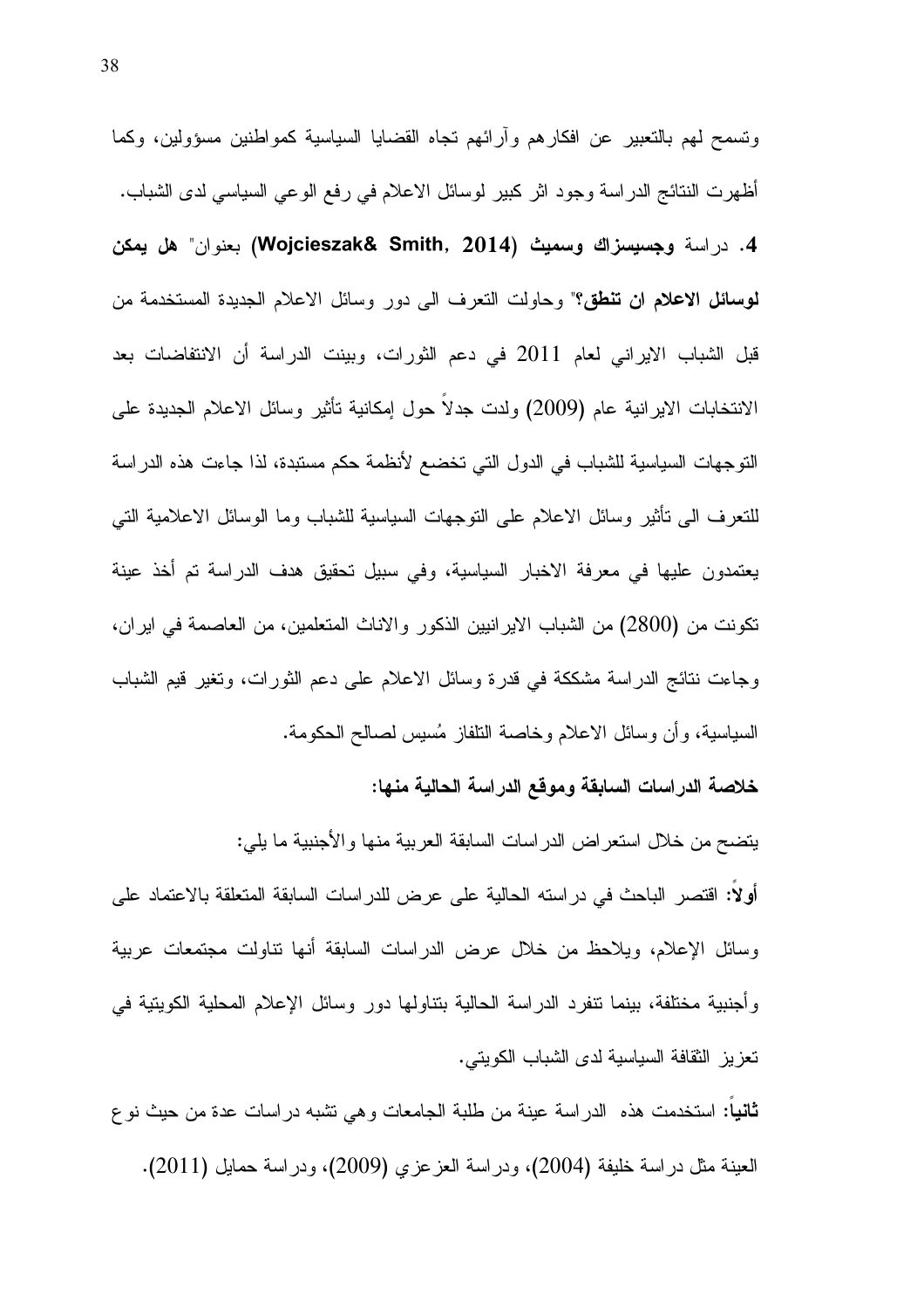دراسة إسماعيل (1991)، ودراسة إبراهيم (2002)، ودراسة أمين (2003)، ودراسة العاطي (2004).

را**بعا**: تراوحت احجام العينات من قبل الدراسات المشابهة التي اجريت على طلبة الجامعات والتي استخدمت الاستبانة كأداة للدراسة بين (308) طالبا وطالبة في دراسة حمايل (2011). و (600) طالبا وطالبة في دراسة العز عزي (2009)، في حين كان حجم عينة الدراسة الحالية (324) طالباً وطالبة.

**خامسا**: استخدمت الدراسة الحالية المنهج الوصفي المسحي، والاستبانة كأداة للدراسة ونتشابه في ذلك مع بعض الدراسات مثل دراسة ابراهيم (2002)، ودراسة العاطي (2004)، دراسة خليفة (2004)، و دراسة أمين (2003)، و دراسة عريقات (2008)، و لان ( .Lane 2008)، ودراسة العزعزي (2009)، ودراسة الفضلي (2010)، ودراسة الحسبان (2010) **سادسا:** اختلفت هذه الدراسة مع دراسات اخرى استخدمت الاستبانة وتحليل المضمون كأداة للدراسة مثل دراسة إسماعيل (1991)، و دراسة خليفة (2004).

**سابعا**: اختلفت هذه الدراسة مع دراسات اخرى استخدمت تحليل المضمون كأداة للدراسة مثل در اسة النعيمات (2010).

ثامنـا: مدى الاستفادة من الدراسات السابقة:

– استفاد الباحث من بعض الأدوات التي تم استخدامها في الدراسات السابقة، في تطوير اداة الدر اسة الحالية.

– إستنار الباحث بمراجع الدراسات السابقة في كتابة الاطار النظري. – استفاد الباحث من الدر اسات السابقة في استخدام الأساليب الإحصائية المناسبة للدر اسة.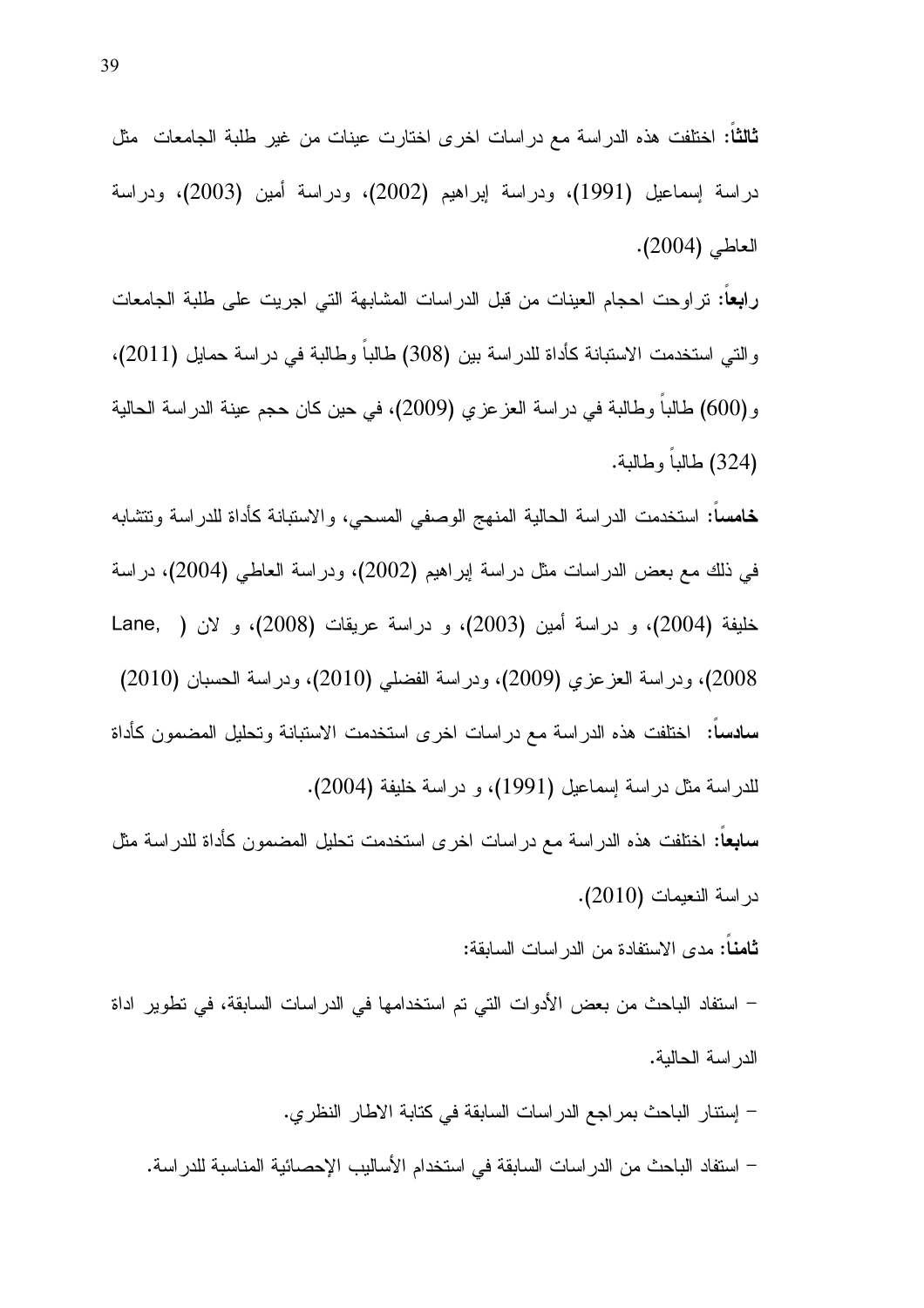#### الفصل الثالث

#### الطريقة والإجراءات

يتضمن هذا الفصل عرضا لمنهج البحث المستخدم ومجتمع الدراسة وعينتها ووصفا لأداة الدراسة وكيفية لِيجاد صدقها وثباتها، فضلا عن إجراءات الدراسة، والمعالجة الإحصائية التي استخدمت في تحليل البيانات.

#### منهج البحث المستخدم:

تم استخدام منهج البحث الوصفي المسحي بوصفه المنهج الأكثر ملائمة لهذه الدراسة كونها ندرس دور وسائل الإعلام المحلية الكويتية في تعزيز الثقافة السياسية لدى الشباب الكويتي، وتم استخدام استبانة لغرض جمع بيانات الدراسة.

#### مجتمع الدراسة:

نكون مجتمع البحث من جميع طلبة جامعة الكويت وجامعة الخليج للعلوم والنكنولوجيا، وكلية التربية الأساسية من الجنسين الذكور والإناث ممن هم على مقاعد الدراسة للعام الدراسي 2013 / 2014، والبالغ عددهم (33212)، وفق الإحصائية الصادرة عن وزارة النعليم العالي الكويتي للعام 2013/2012.

#### عينة الدراسة:

اختيرت عينة عشوائية نسبية تبعاً للجامعة باستخدام جدول بارنلت وكونرلك وهيجنز (Bartlett, Kotrlik & Higgins, 2001) لتحديد حجم العينة من جحم المجتمع وبلغ عدد افرادها (324) طالبا وطالبة. وجدول (1) يبين نوزع أفراد العينة.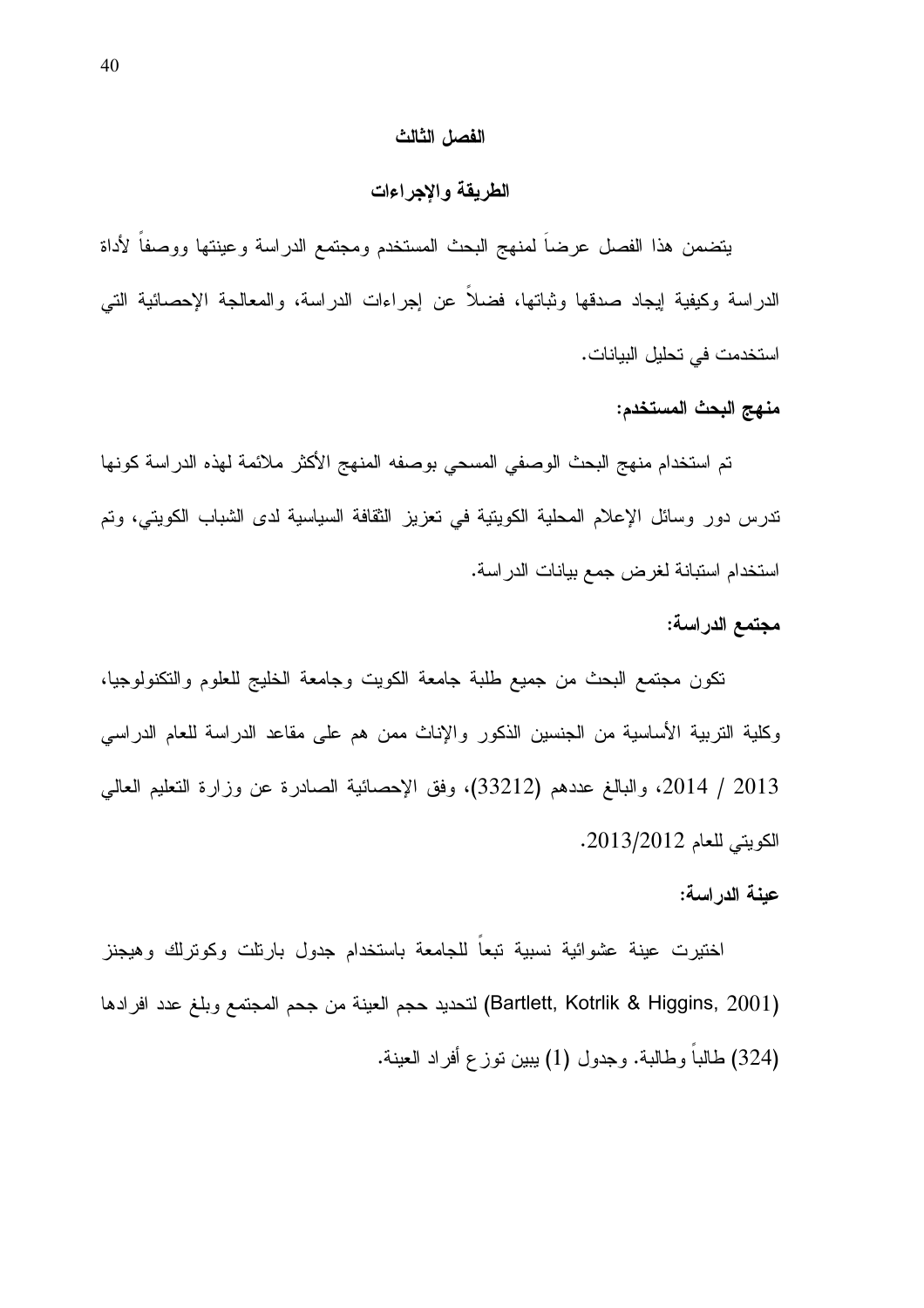### الجدول (1)

| المجموع | عدد إناث | عدد ذكور | الجامعة               |
|---------|----------|----------|-----------------------|
| 108     | 60       | 48       | جامعة الكويت          |
| 108     | 60       | 48       | جامعة الخليج          |
| 108     | 60       | 48       | كلية التربية الاساسية |
| 324     | 180      | 144      | المجموع               |

توزع أفراد عينة الدراسة على الجامعات وفق متغير الجنس

أداة الدراسة:

طور الباحث أداة لجمع البيانات الخاصة بالدراسة, ذلك للتعرف الى دور وسائل الإعلام المحلية الكويتية في تعزيز الثقافة السياسية لدى الشباب الكويتي، وقد تمت الاستعانة بالأدب النظري والدراسات السابقة ذات العلاقة بموضوع وسائل الاعلام، ونظرية الاعتماد، والثقافة السياسية، مثل دراسة وجسيسزاك وسميث (Wojcieszak& Smith, 2014)، ودراسة ألأم ( Alam, 2013)، ودراسة حمايل (2011)، ودراسة النعيمات (2010)، ودراسة الفضلي (2010)، ودراسة لان ( Lane, 2008)، وملحق (1) يبين الإستبانة بصورتها الأولية.

صدق أداة الدراسة: للتحقق من صدق الإستبانة تم التحقق من الصدق الظاهري لها، وذلك بعرضها على مجموعة من المحكمين من ذوي الاختصاص والخبرة في الاعلام والعلوم السياسية، والملحق (2) يبين ذلك، وقد عدت موافقة (80%) من المحكمين على محتوى كل فقرة مؤشرا على صدقها، وبذلك نم الإبقاء عليها، هذا وقد أبدى بعض المحكمين اقتراحاتهم بتعديل بعض الفقرات وإعادة صباغتها وقد تم الأخذ بها، وقد تم إلغاء (4) فقرات لأنها لم تحصل على نسبة موافقة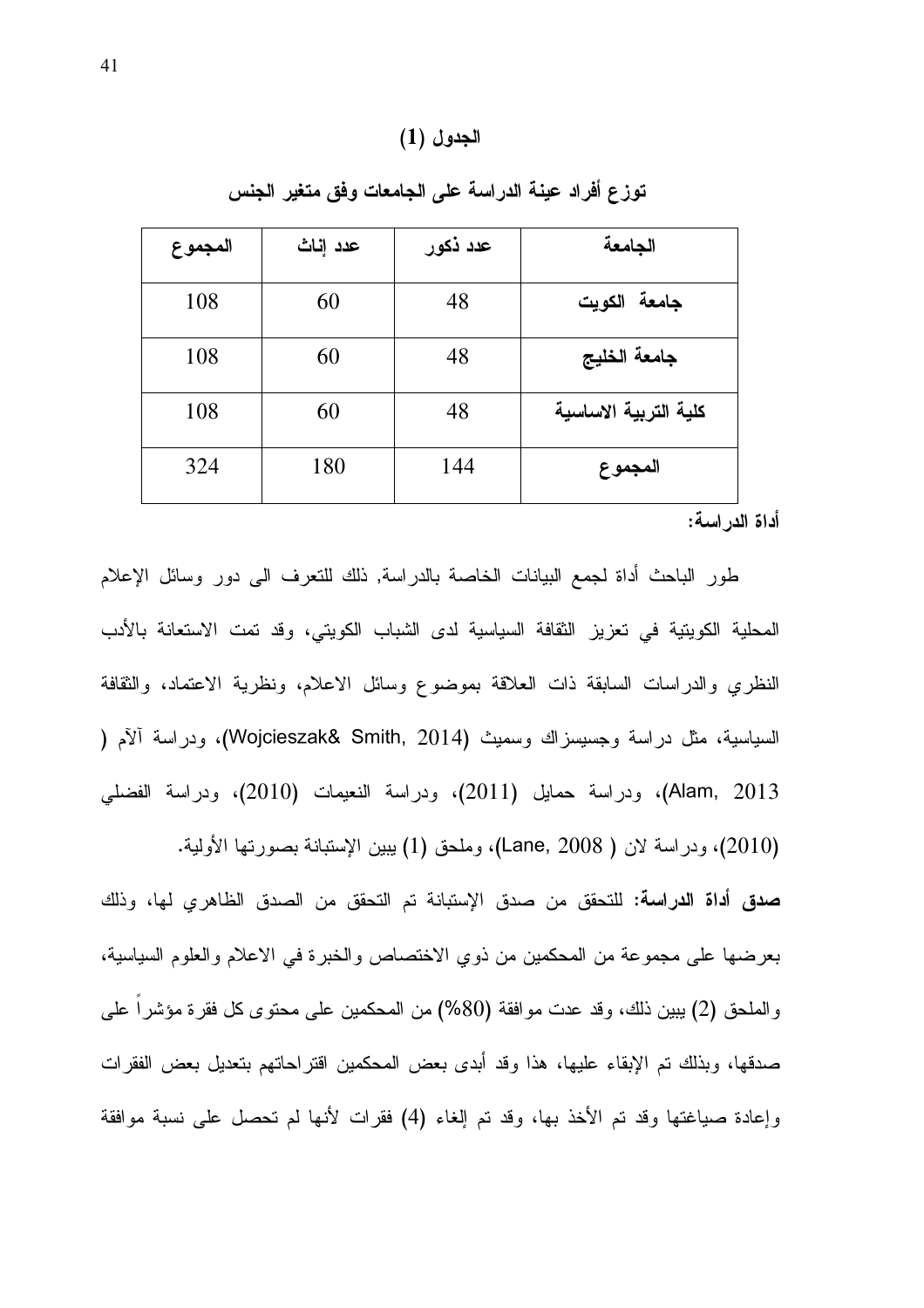(Test- retest)، وذلك بتطبيقها على عينة من خارج عينة الدراسة بلغ عدد أفرادها (40) طالباً، وتم حساب معامل ثبات الاختبار باستخدام معامل ارتباط بيرسون وقد بلغت قيمة معامل الثبات للأداة ككل (0.89)، ونعد هذه القيمة مقبولة لغايات الدراسة.

كما تم التحقق من ثبات أداة الدراسة بطريقة الاتساق الداخلي باستخدام معادلة كرومباخ ألفا فبلغت قيمة معامل الثبات للأداة ككل (0.87)، ونعد هذه القيمة مقبولة لغايات هذه الدراسة، كما تم احتساب معامل الثبات لجميع مجالات أداة الدراسة، وجدول(2) بوضح ذلك.

## جدول (2)

معاملات الثبات لجميع مجالات الدراسة والأداة ككل لقياس دور وسائل الإعلام المحلية الكويتية

| معامل  | معامل كرونباخ | المجال                                         | الرقم          |
|--------|---------------|------------------------------------------------|----------------|
| ارتباط | ألفا          |                                                |                |
| بيرسون |               |                                                |                |
| 0.85   | 0.76          | دور الصحافة المحلية في تعزيز الثقافة السياسية  | 1              |
| 0.89   | 0.86          | دور القنوات الفضائية في تعزيز الثقافة السياسية | $\overline{2}$ |
| 0.90   | 0.92          | دور الإذاعة المحلية ًفي تعزيز الثقافة السياسية | 3              |
| 0.91   | 0.87          | المقياس ككل                                    |                |

### في تعزيز الثقافة السياسية لدى الشباب الكويتي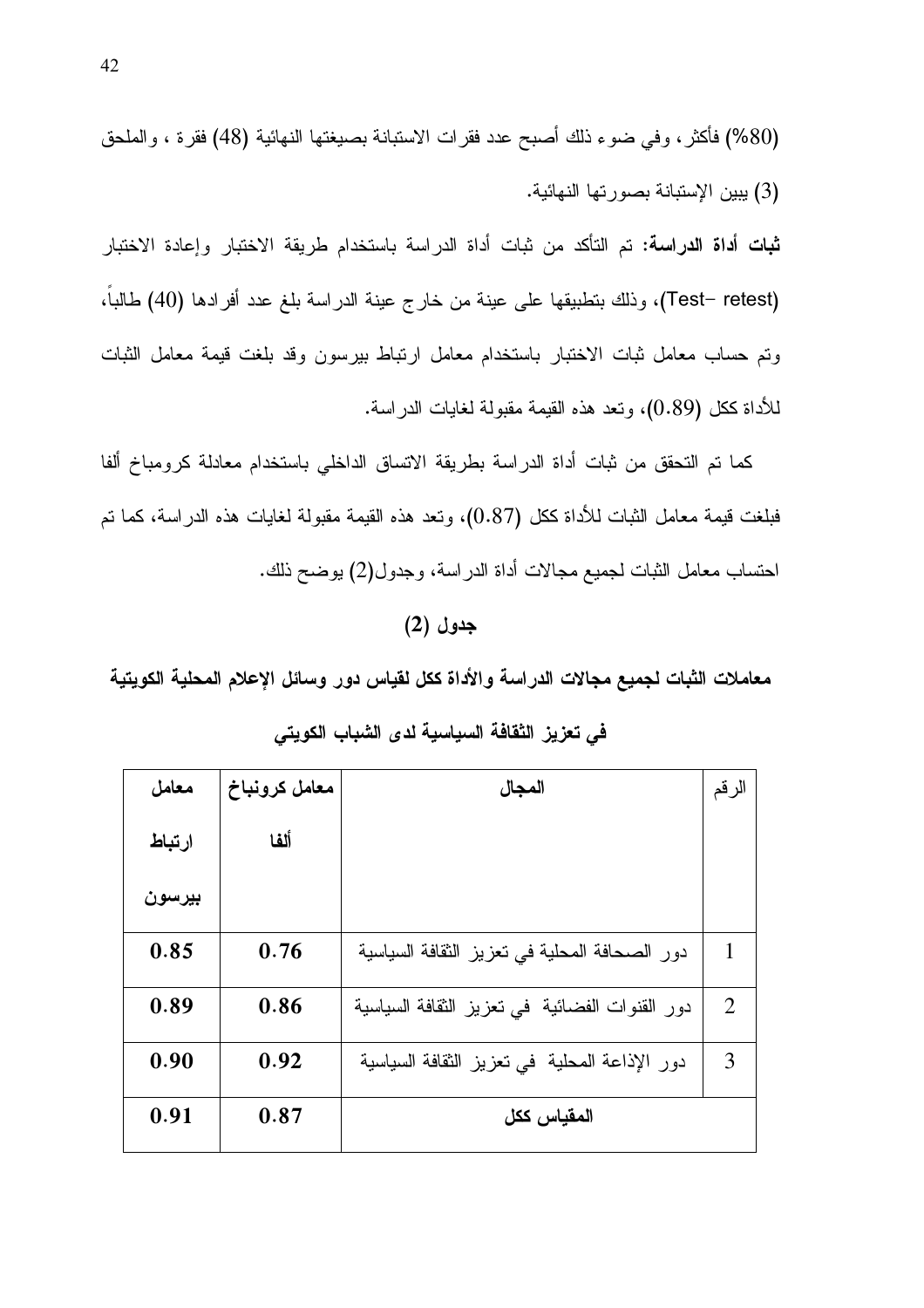يظهر من جدول (2) أن معاملات الثبات لمجالات أداة الدراسة بطريقة كونباخ ألفا نراوحت بين (0.76–0.92) كان أعلاها لمجال " دور الإذاعة المحلية في تعزيز الثقافة السياسية " وأدناها لمجال " دور الصحافة المحلية في تعزيز الثقافة السياسية "، كما بلغ معامل الثبات للأداة ككل (0.87)، أما أبرز قيم ثبات الاعادة بلغت (0.90) وكانت لمجال " دور الإذاعة المحلية في تعزيز النِّقافة السياسية " وأدناها لمجال " دور الصحافة المحلية في تعزيز النِّقافة السياسية " وبلغت (0.85)، أما المقياس ككل بلغ (0.91) وهي قيم مرتفعة ومقبولة لأغراض نطبيق الدراسة. متغيرات الدراسة: اشتملت الدراسة على المتغيرات الآتية:

- أ– المتغبر ات التابعة:
- دور وسائل الإعلام المحلية الكويتية في تعزيز الثقافة السياسية لدى الشباب الكويتي.
	- ب– المتغير ات الوسيطة:
	- النوع الإجتماعي، وله مستويان: (ذكر، أنثـي).
- الجامعة، ولَّها ثلاثة مستويات: (جامعة الكويت، جامعة التكنولوجيا، كلَّية التربية الأساسية). ج- المتغيرات المستقلة: – معدل قراءة الصحف المحلية، ولها ثلاثة مستويات: (أقل من نصف ساعة، من نصف ساعة
- إلى ساعة، أكثر من ساعة).
- معدل مشاهدة القنوات النلفزيونية المحلية، ولها ثلاثة مستويات: (أقل من ساعة، من 2–3 ساعات، أكثر من 3 ساعات).
	- معدل سماع الإذاعات المحلية، أقل من ساعة، من 2–3 ساعات، أكثر من 3 ساعات).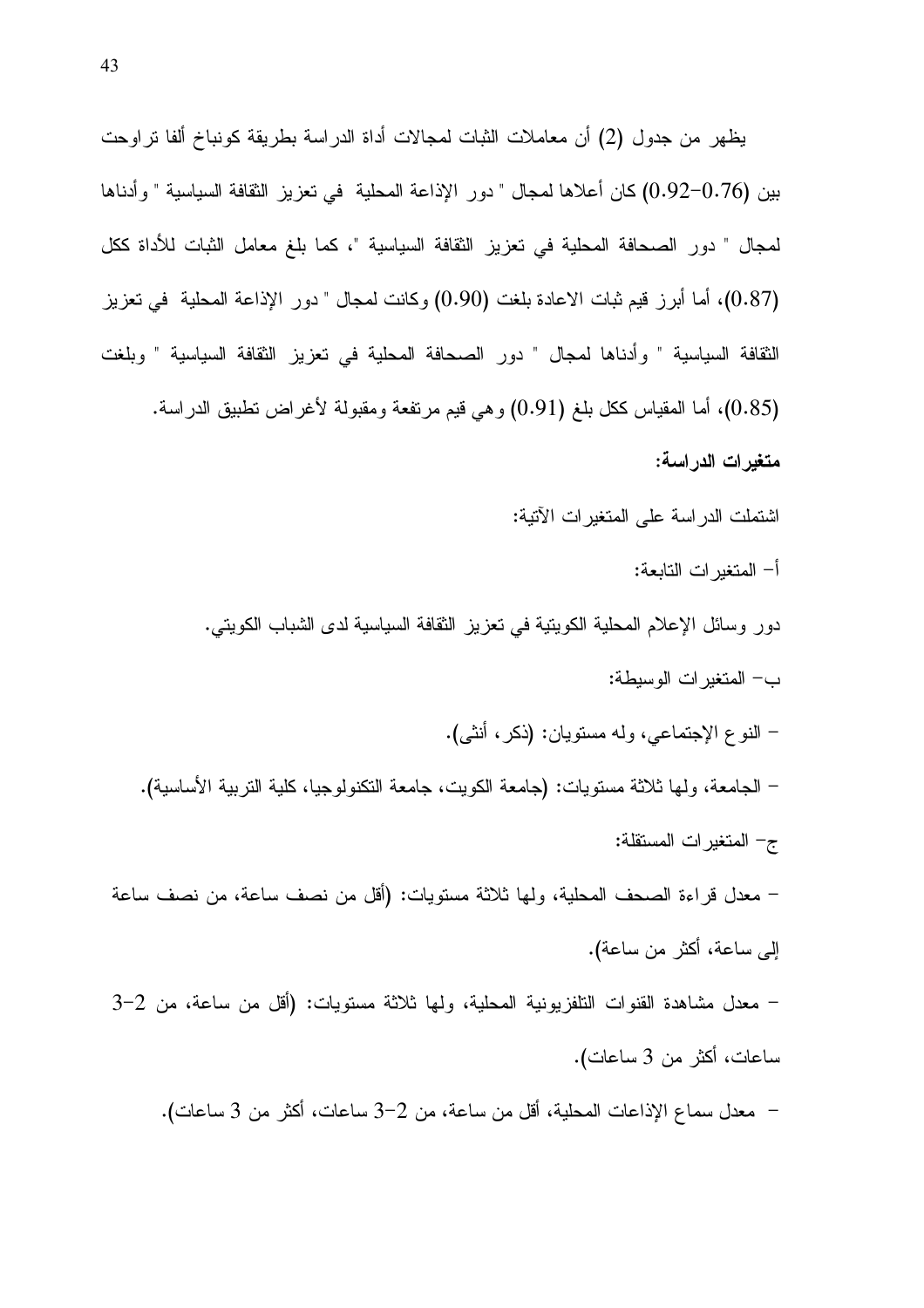إجراءات الدراسة:

1. التأكد من صدق أداتي الدراسة وثباتهما، وتحديد مجتمع الدراسة وعينتها.

2. تم توزيع الاستبانات على أفراد عينة الدراسة الذين اختيروا بالطريقة العشوائية النسبية من مجتمع الدراسة، وقد أرفق مع كل استبانة كتاب تغطية تضمن التعليمات اللازمة لتعبئة الاستبانة، كما تم نوضيح أهمية الدراسة وأهدافها، وأن الاجابات ستعامل بسرية نامة، وأنها سترصد لغايات البحث العلمي فقط.

3. بعد جمع الاستبانات والتأكد من تعبئة المستجيبين لمها واستبعاد غير الصىالح منها، تم الحصول على العدد المطلوب وهو (324) اِستبانة.

4. تحديد دور وسائل الإعلام المحلية الكويتية في تعزيز الثقافة السياسية لدى الشباب الكويتي:

تم تصميم الإجابة على فقرات الاستبانة وفق سلم ليكرت (Likert) الخماسي، بإعطاء وزن مندرج للبدائل؛ فقد أعطيت خمس درجات للإجابة عن البديل (دائما)، وأربع درجات للإجابة عن البديل (غالبا)، وثلاث درجات للإجابة عن البديل (أحيانا)، ودرجتان للإجابة عن البديل (نادر ا)، ودرجة واحدة للإجابة عن البديل (أبدا)، وقد حدد دور وسائل الإعلام المحلية الكويتية في تعزيز الثقافة السياسية لدى الشباب الكويتي بتقسيم درجات التقدير إلى ثلاثة مستويات (مرتفع، متوسط، منخفض) بالاعتماد على المعادلة التالية و هي معيار التصحيح:

1.33 = 
$$
1-5
$$
 =  $1-33$  =  $1-5$  =  $1-33$  =  $3$ 

 $2.33 = 1.33 + 1$  درجة منخفضة: 1  $3.67 - 2.34$  درجة متوسطة:  $5 - 3.68$  درجة مرتفعة: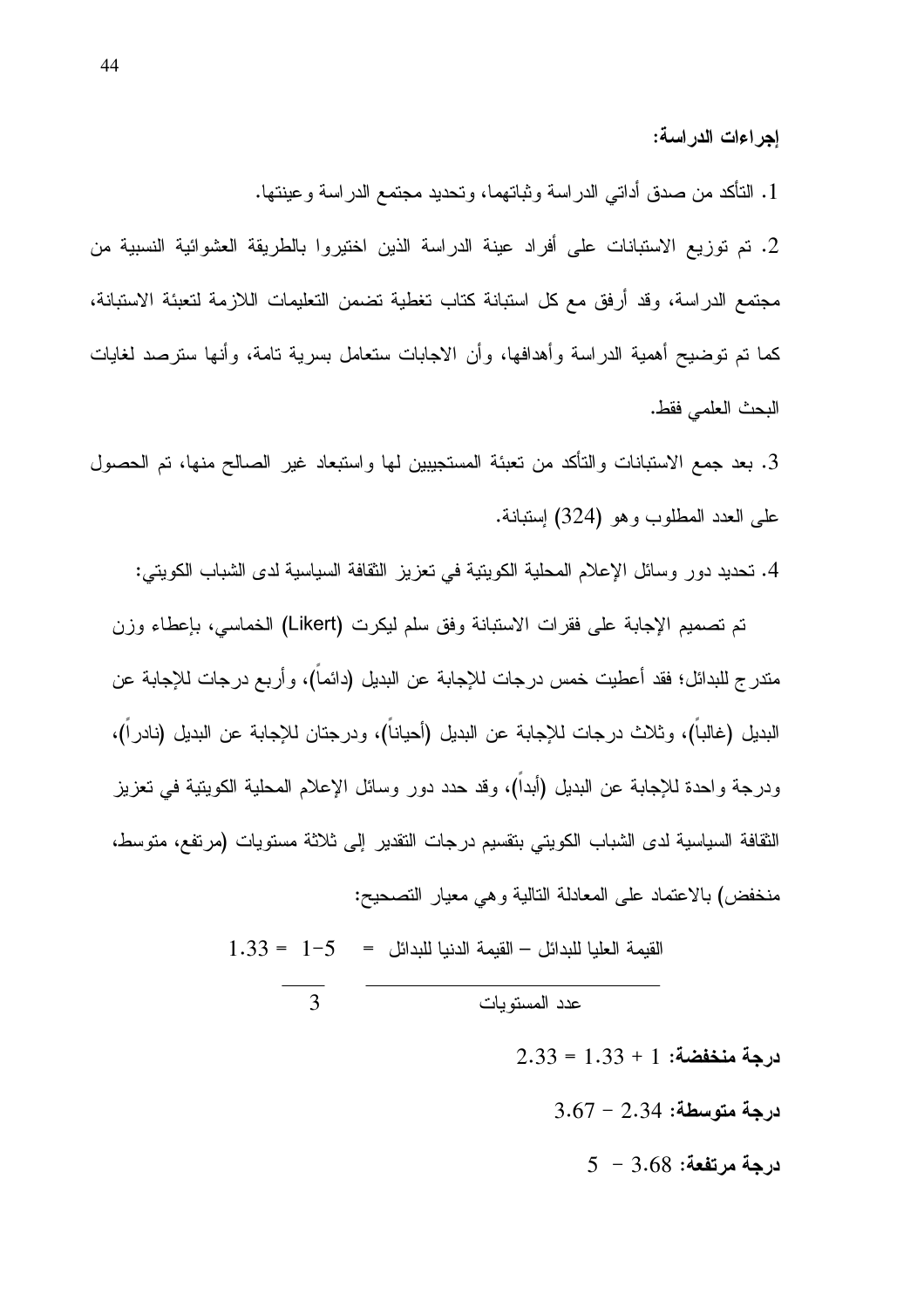المعالجة الإحصائية:

– للإجابة على السؤال الأول والسؤال الثانبي والسؤال الثالث نم إيجاد إيجاد النكر ارات والأهمية النسبية وترتيبها نتازليا حسب درجة أهميتها.

– للإجابة عن السؤال الرابع تم استخراج المتوسطات الحسابية والانحرافات المعيارية والرنب لجميع فقرات مجالات الدراسة، كما تم تطبيق اختبار (ت) للعينات المنفردة ( One– Sample t.Test) على المتوسط العام لفقرات كل مجال من مجالات أداة الدراسة.

– للإجابة عن السؤال الخامس للإجابة عن السؤال تم استخراج المتوسطات الحسابية و الانحر افات المعيارية للأداة بشكل عام ولكل مجال من مجالات الدر اسة، كما تم تطبيق اختبار (ت) للعينات المنفردة (One– Sample t.Test)، على المتوسط العام للأداة ككل.

– لاختبار صحة الفرضية الأولى تم استخدام المتوسطات الحسابية والانحرافات المعيارية، كما تم تطبيق اختبار (t–test).

– لاختبار صحة الفرضية الثانية والفرضية الثالثة والفرضية الرابعة تم استخدام المتوسطات الحسابية والانحرافات المعيارية، كما تم تطبيق تم تطبيق تحليل التباين الأحادي ( One Way .(ANOA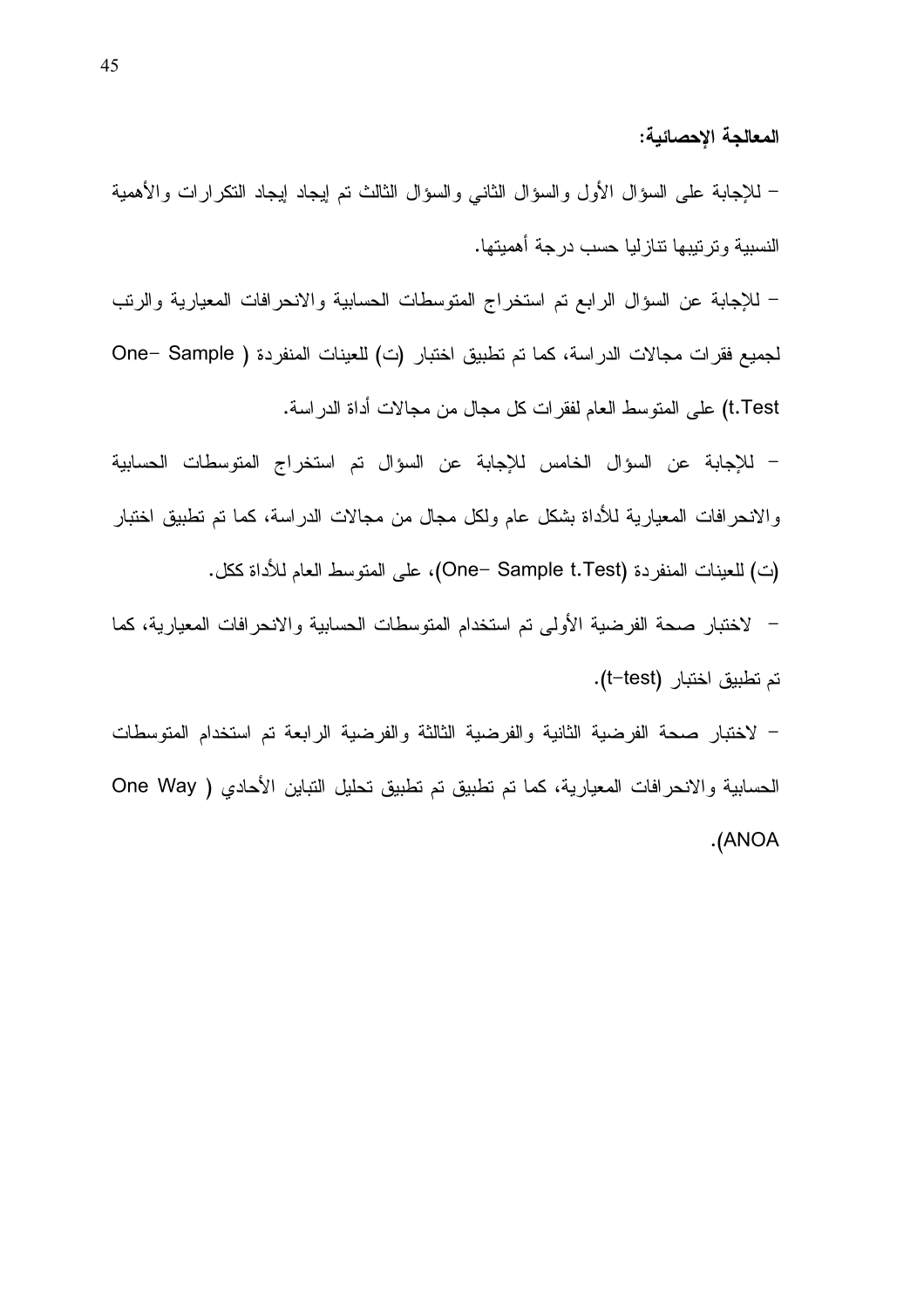## الفصل الرابع

## نتائـــــــج الدراســـــــة

يتضمن هذا الفصل عرضاً للنتائج التي توصلت إليها هذه الدراسة من خلال الإجابة عن أســئلتها، وعلى النحو الأتبي:

السؤال الأول: ما متوسط الوقت الذي يتعرض فيه المبحوثين لقنوات التلفزيون المحلية؟

للإجابة على هذا السؤال تم إيجاد النكرارات والأهمية النسبية ونرتيبها نتازليا حــسب درجـــة أهميتها، وجدول (3) ببين ذلك.

جدول (3)

التوزيع النسبي لمتوسط الوقت الذي يتعرض فيه المبحوثين لقنوات التلفزيون المحلية

| النسبة | التكر ار | متوسط الوقت                                                                            | الرتبة                              |
|--------|----------|----------------------------------------------------------------------------------------|-------------------------------------|
| ( %)   | ( শ্ৰ)   |                                                                                        |                                     |
| 0.47   | 152      | أقل من ساعتين                                                                          | 1                                   |
| 0.38   | 122      | من 2-3 ساعات                                                                           | $\mathcal{D}_{\mathcal{L}}$         |
| 0.15   | 50       | أكثر من ثلاث ساعات                                                                     | 3                                   |
| %100   | 324      |                                                                                        | المجمو ع                            |
|        |          | يبين الجدول (3) متوسط الوقت الذي يتعرض فيه المبحوثين لقنوات التلفزيون المحلية بـــشكل  |                                     |
|        |          | بومي، إذ أن اغلبهم يتعرضون أقل من ساعتين يوميا وبنسبة (0.47)، في حين يتعرض ما نسبته    |                                     |
|        |          | (0.38) من أفراد العينة من 2–3 ساعات يوميا ، وأخير يتعرض ما نسبته (0.15) مـــن أفـــراد |                                     |
|        |          |                                                                                        | العينة أكثر من ثلاث ساعات في اليوم. |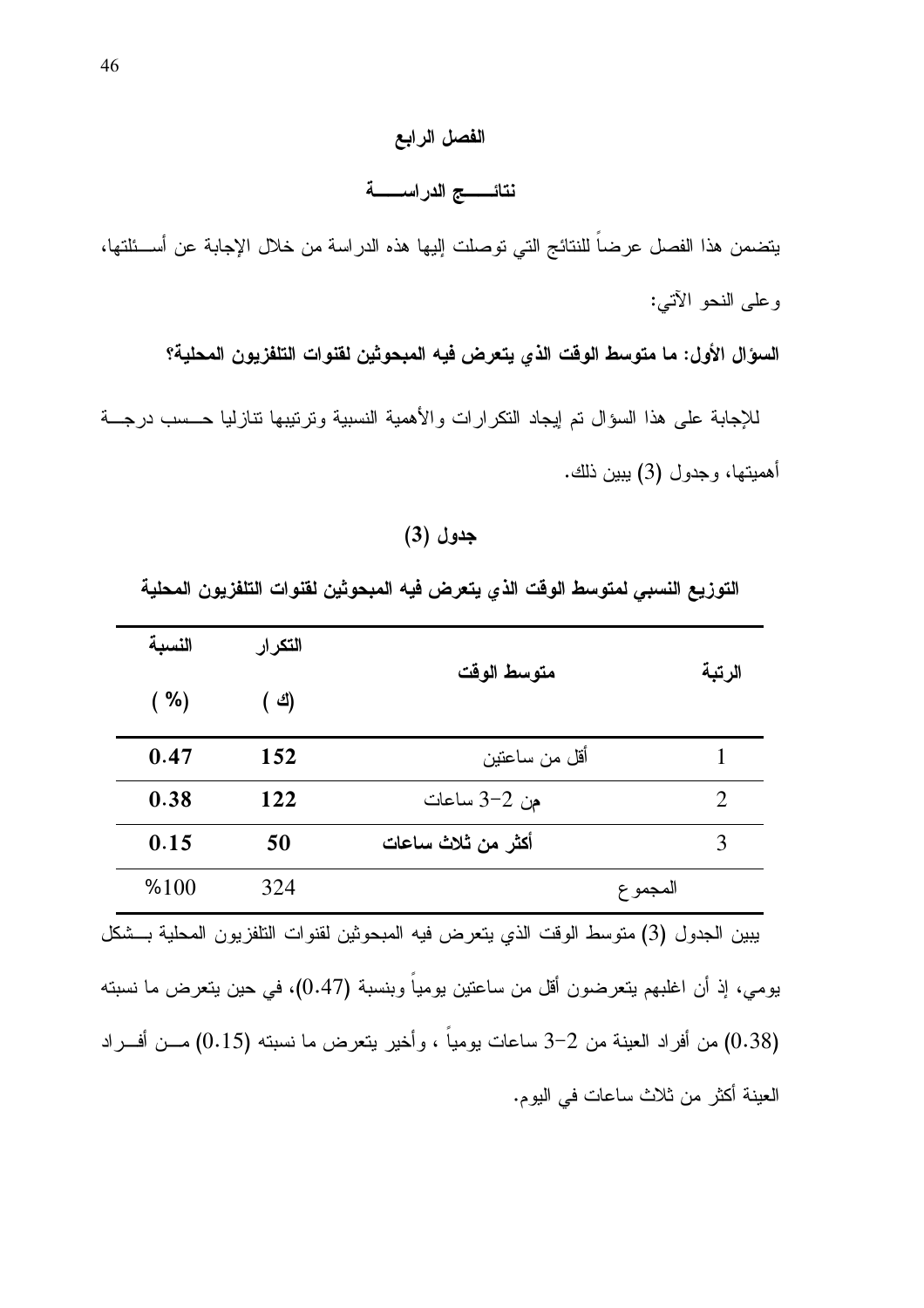السؤال الثاني: ما متوسط الوقت الذي يستمع فيه المبحوثين للإذاعة المحلية ؟

للإجابة على هذا السؤال تم إيجاد النكرارات والأهمية النسبية وترتيبها نتازليا حــسب درجــة أهميتها، وجدول (4) يبين ذلك.

## جدول (4)

التوزيع النسبي لمتوسط الوقت الذي يستمع فيه المبحوثين للإذاعة المحلية

| النسبة | التكر ار |                                                                                              |                |
|--------|----------|----------------------------------------------------------------------------------------------|----------------|
| ( %)   | ( শ্ৰ)   | متوسط الوقت                                                                                  | الرتبة         |
| 0.71   | 230      | أقل من ساعتين                                                                                | 1              |
| 0.19   | 62       | من 2–3 ساعات                                                                                 | $\mathfrak{D}$ |
| 0.10   | 32       | أكثر من ثلاث ساعات                                                                           | 3              |
| %100   | 324      |                                                                                              | المجموع        |
|        |          | يبين الجدول (4) متوسط الوقت الذي يستمع فيه المبحوثين للإذاعة المحلية بشكل يومي، إذ أن        |                |
|        |          | اغلبهم يستمعون أقل من ساعتين يوميا وبنسبة (0.71)، في حين يستمع ما نــــسبته (0.19) مــــن    |                |
|        |          | أفراد العينة من 2–3 ساعات بومياً ، وأخير يستمع ما نسبته (0.10) من أفراد العينة أكثـــر مـــن |                |
|        |          |                                                                                              | ثلاث ساعات.    |

السؤال الثالث: ما متوسط قراءة الصحف المحلية لدى المبحوثين؟

للإجابة على هذا السؤال تم إيجاد النكرارات والأهمية النسبية وترتيبها نتازليا حسب درجة أهميتها، وجدول (5) يبين ذلك.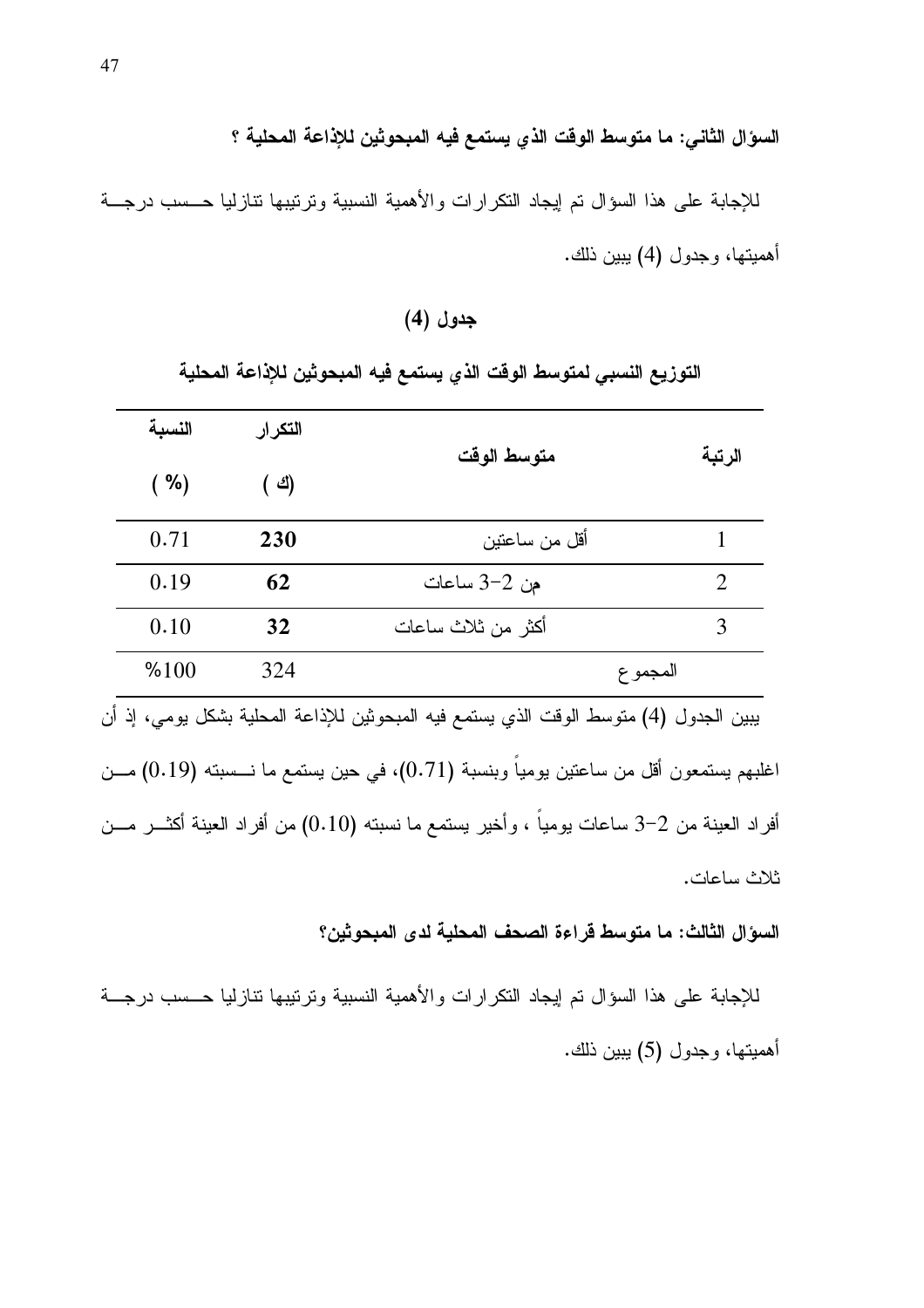## جدول (5)

| النسبة | التكرار | متوسط الوقت                                                                                 | الرتبة         |
|--------|---------|---------------------------------------------------------------------------------------------|----------------|
| ( %)   | ( শ্ৰ)  |                                                                                             |                |
| 0.56   | 180     | أقل من نصف ساعة                                                                             | 1              |
| 0.38   | 124     | من نصف ساعة الى ساعة                                                                        | $\overline{2}$ |
| 0.06   | 20      | أكثر من ساعة                                                                                | 3              |
| %100   | 324     | المجموع                                                                                     |                |
|        |         | يبين الجدول (5) متوسط الوقت الذي يقرا فيه المبحوثين الصحف المحلية بشكل يـــومي، إذ أن       |                |
|        |         | اغلبهم يقرأون أقل من نصف ساعة يومياً وبنسبة (0.56)، في حين يقرأ ما نسبته (0.38) مـــن       |                |
|        |         | أفراد العينة من نصف ساعة الى ساعة بومياً ، وأخير يقرأ ما نسبته (0.06) من أفراد العينة أكثر  |                |
|        |         |                                                                                             | من ساعة يوميا. |
|        |         | السؤال الرابع: هل يختلف دور وسائل الإعلام المحلية الكويتية في تعزيز الثقافة السياسية لـــدى |                |

التوزيع النسبي لمتوسط قراءة الصحف المحلية لدى المبحوثين

الشباب الكويتي باختلاف نوع الوسيلة التعليمية (صحف، إذاعة، فنوات تلفزيونية)؟ للإجابة عن هذا السؤال تم استخراج المتوسطات الحسابية والانحرافات المعيارية لجميع فقرات مجالات الدراسة: مجال "دور الصحافة المحلية في تعزيز الثقافة السياسية"، مجال "دور القنوات الفضائية في تعزيز الثقافة السياسية"، مجال ": دور الإذاعة المحلية في تعزيز الثقافة السياسية"، ونطبيق اختبار (ت) للعينات المنفردة (Independent Sample t.Test)، وكالآتي: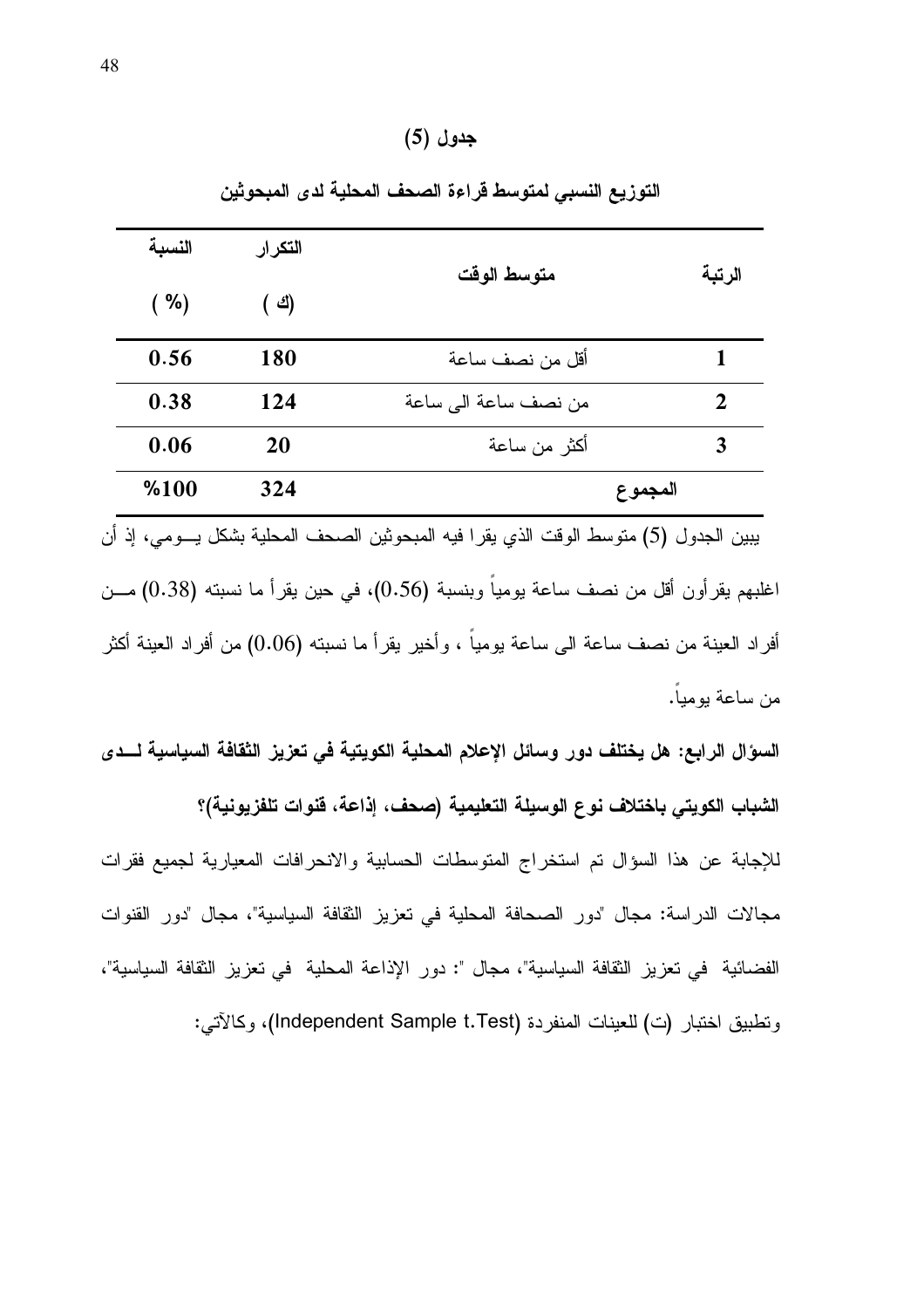أ. مجال دور الصحافة المحلية في تعزيز الثقافة السياسية:

تم حساب المتوسطات الحسابية والانحرافات المعيارية لجميع فقرات مجال دور الصحافة المحلية في تعزيز الثقافة السياسية، وجدول (6) يوضح ذلك، كما تم تطبيق اختبار (ت) للعينات المنفردة One– Sample t.Test)، على المتوسط العام للفقرات التي نقيس دور الصحافة المحلية في نعزيز الثقافة السياسية، وجدول (7) يوضح ذلك.

#### $(6)$  جدول

المتوسطات الحسابية والانحرافات المعيارية لجميع الفقرات التي تقيس دور الصحافة المحلية في

| الدرجة | الرتبة                  | الانحراف  | المتوسط | الفقرة                                               | الرقم          |
|--------|-------------------------|-----------|---------|------------------------------------------------------|----------------|
|        |                         | المعيار ي | الحسابي |                                                      |                |
| مرتفعة | $\mathbf{1}$            | 0.97      | 3.93    | تؤكد الصحافة المحلية على سيادة القانون.              | 15             |
| مرتفعة | $\overline{2}$          | 0.85      | 3.72    | تؤكد الصحافة المحلية على الانتماء للوطن والأمة       | 11             |
|        |                         |           |         | العربية والإسلامية.                                  |                |
| مرتفعة | 3                       | 0.93      | 3.71    | تؤكد الصحافة المحلية على الاهتمام بعناصر ومقومات     | 10             |
|        |                         |           |         | الوحدة الوطنية                                       |                |
| متوسطة | $\overline{\mathbf{4}}$ | 0.79      | 3.59    | تحرص الصحافة المحلية على تعزيز الوعي السياسي         | 16             |
|        |                         |           |         | بالقضايا المحلية والعالمية.                          |                |
| متوسطة | 5                       | 0.99      | 3.49    | تعزز الصحافة المحلية أهمية التمثيل الديمقراطى الحر . | 9              |
| متوسطة | 6                       | 1.17      | 3.42    | تعزز الصحافة المحلية المساواة بالمشاركة السياسية.    | $\overline{2}$ |
| متوسطة | $\overline{7}$          | 1.10      | 3.38    | تحاول الصحافة المحلية تأكيد أن النظام الحاكم لم يعد  | 12             |

تعزيز الثقافة السياسية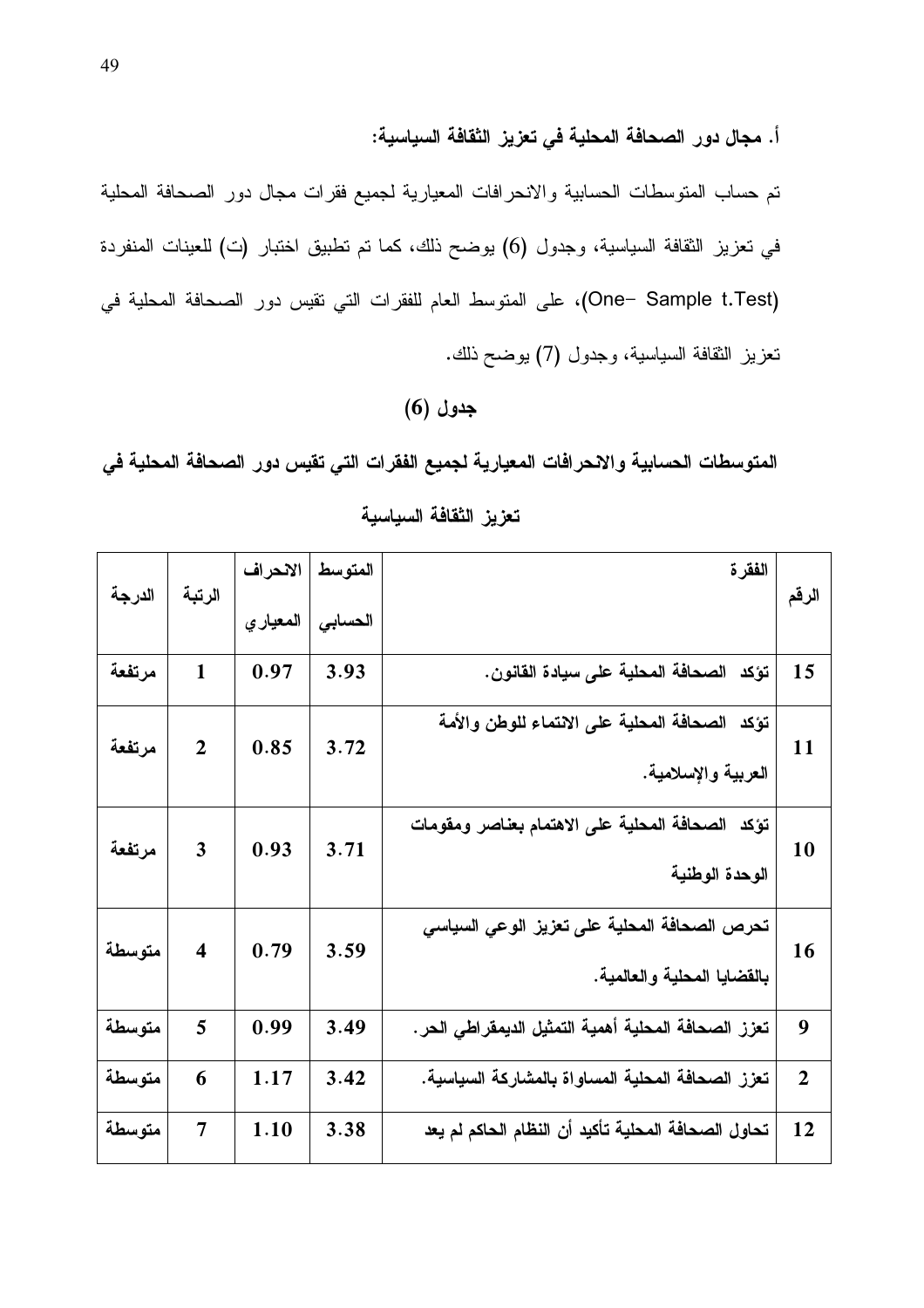|        |    |      |      | المسيطر الوحيد على الحياة السياسية.                                |                         |
|--------|----|------|------|--------------------------------------------------------------------|-------------------------|
| متوسطة | 8  | 1.10 | 3.38 | تقدم الصحافة المحلية معلومات عن دور المجلس<br>التشريعي أو النيابي. | 14                      |
| متوسطة | 8  | 0.93 | 3.36 | تؤكد الصحافة المحلية على الوصول للسلطة من خلال<br>صناديق الاقتراع. | $\overline{\mathbf{4}}$ |
| متوسطة | 10 | 1.21 | 3.35 | تؤكد الصحافة المحلية على مبدأ انتخاب برلمان رقابى لا<br>خدمى.      | $\overline{\mathbf{3}}$ |
| متوسطة | 10 | 0.85 | 3.35 | تؤكد الصحافة المحلية على ضرورة وجود أحزاب في<br>الحياة السياسية.   | 8                       |
| متوسطة | 12 | 1.24 | 3.34 | تؤكد الصحافة المحلية على حرية التعبير عن الرأي.                    | $\mathbf{1}$            |
| متوسطة | 13 | 1.08 | 3.26 | تؤكد  الصحافة المحلية رفض السلطة المطلقة.                          | 13                      |
| متوسطة | 14 | 1.14 | 3.24 | تؤكد الصحافة المحلية على حقوق المواطن السياسية.                    | 6                       |
| متوسطة | 15 | 0.94 | 3.23 | تنتقد الصحافة المحلية السيادة القومية للدولة.                      | 5                       |
| متوسطة | 16 | 1.06 | 2.77 | تعزز الصحافة المحلية أهمية دور منظمات حقوق<br>الإنسان .            | $\overline{7}$          |
| متوسطة |    | 0.50 | 3.41 | المتوسط العام                                                      |                         |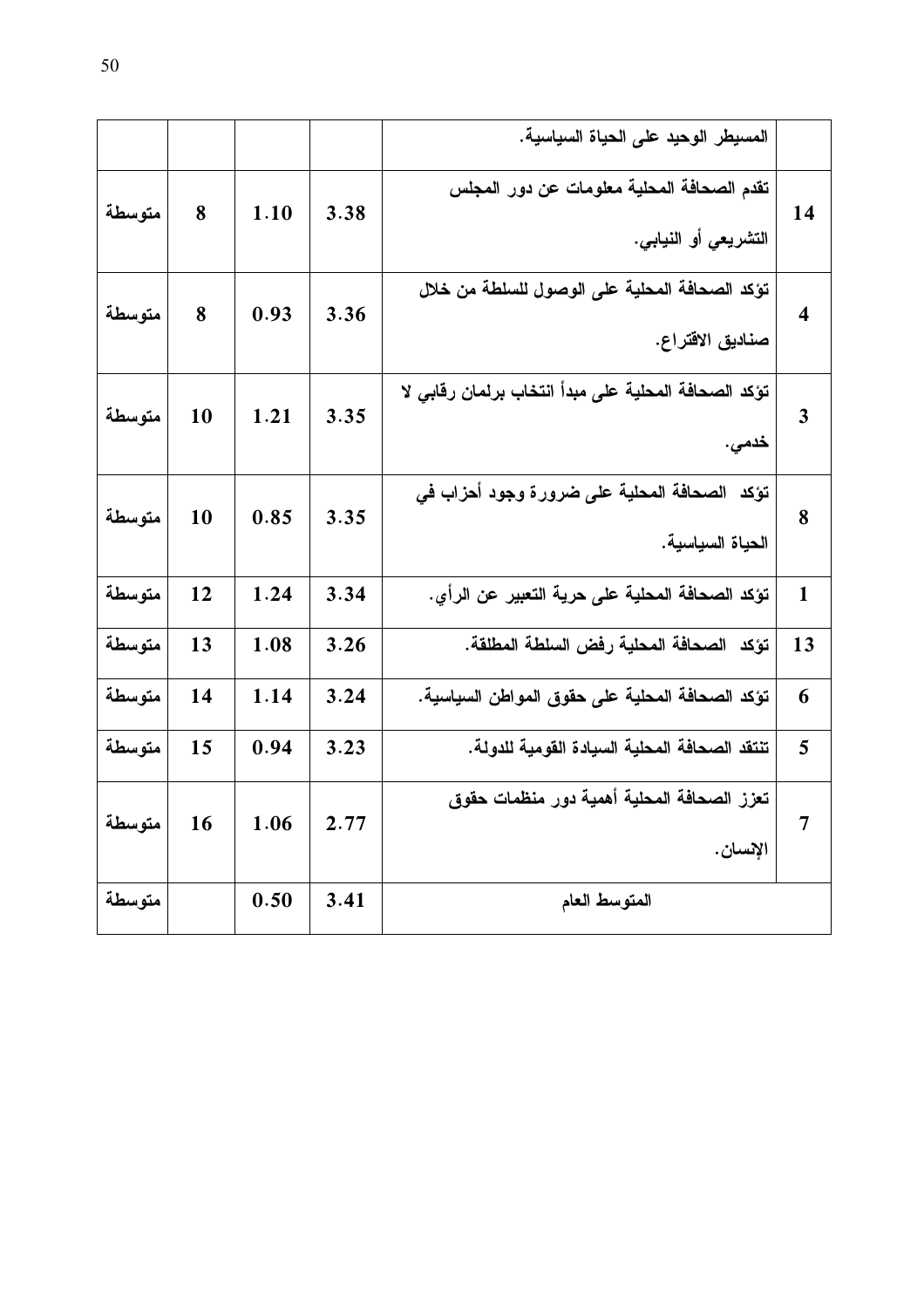يلاحظ من الجدول (6) أن دور الصحافة المحلية في تعزيز الثقافة السياسية لدى الطلبة بشكل عام كانت متوسطة، إذ بلغ المتوسط الحسابي (3.41) وانحراف معياري (0.50)، وجاءت جميع الفقرات في الدرجتين المرتفعة والمتوسطة، إذ تراوحت المتوسطات الحسابية بين (3.93– 2.77)، وجاءت بالرتبة الأولى الفقرة (15) التي نتص على " نؤكد الصحافة المحلية على سيادة القانون" بمنوسط حسابي (3.72) وانحراف معياري (0.85) وبدرجة مرتفعة، وجاءت في الرنبة الثانية الفقرة (11) التي نتص على " نؤكد الصحافة المحلية على الانتماء للوطن والأمة العربية والإسلامية " بمتوسط حسابي (4.07) وانحراف معياري (0.97) وبدرجة مرتفعة، وجاءت في الرتبة قبل الأخيرة الفقرة (5) التي تتص على " تتتقد الصحافة المحلية السيادة القومية للدولة" بمتوسط حسابي (3.23) وانحراف معياري (0.94) وبدرجة متوسطة، وجاءت في الرنبة الأخيرة الفقرة (7) التي نتص على " تعزز الصحافة المحلية أهمية دور منظمات حقوق الإنسان " بمتوسط حسابي (2.77) و انحر اف معياري (1.06) وبدرجة متوسطة.

جدول (7*)* 

نتائج تطبيق اختبار (ت) للعينات المنفردة (One– Sample t.Test) على المتوسط العام

| الدلالة   |          | درجات  | الانحراف | المتوسط |                            |  |
|-----------|----------|--------|----------|---------|----------------------------|--|
| الإحصائية | قيمة (ت) | الحرية | المعياري | الحسابى | المجال                     |  |
|           |          |        |          |         | دور الصحافة المحلية في     |  |
| 0.000     | 123.45   | 323    | 0.50     | 3.41    | تعزيز الثقافة السياسية لدى |  |
|           |          |        |          |         | الطلبة                     |  |

لقياس دور الصحافة المحلية فى تعزيز الثقافة السياسية لدى الطلبة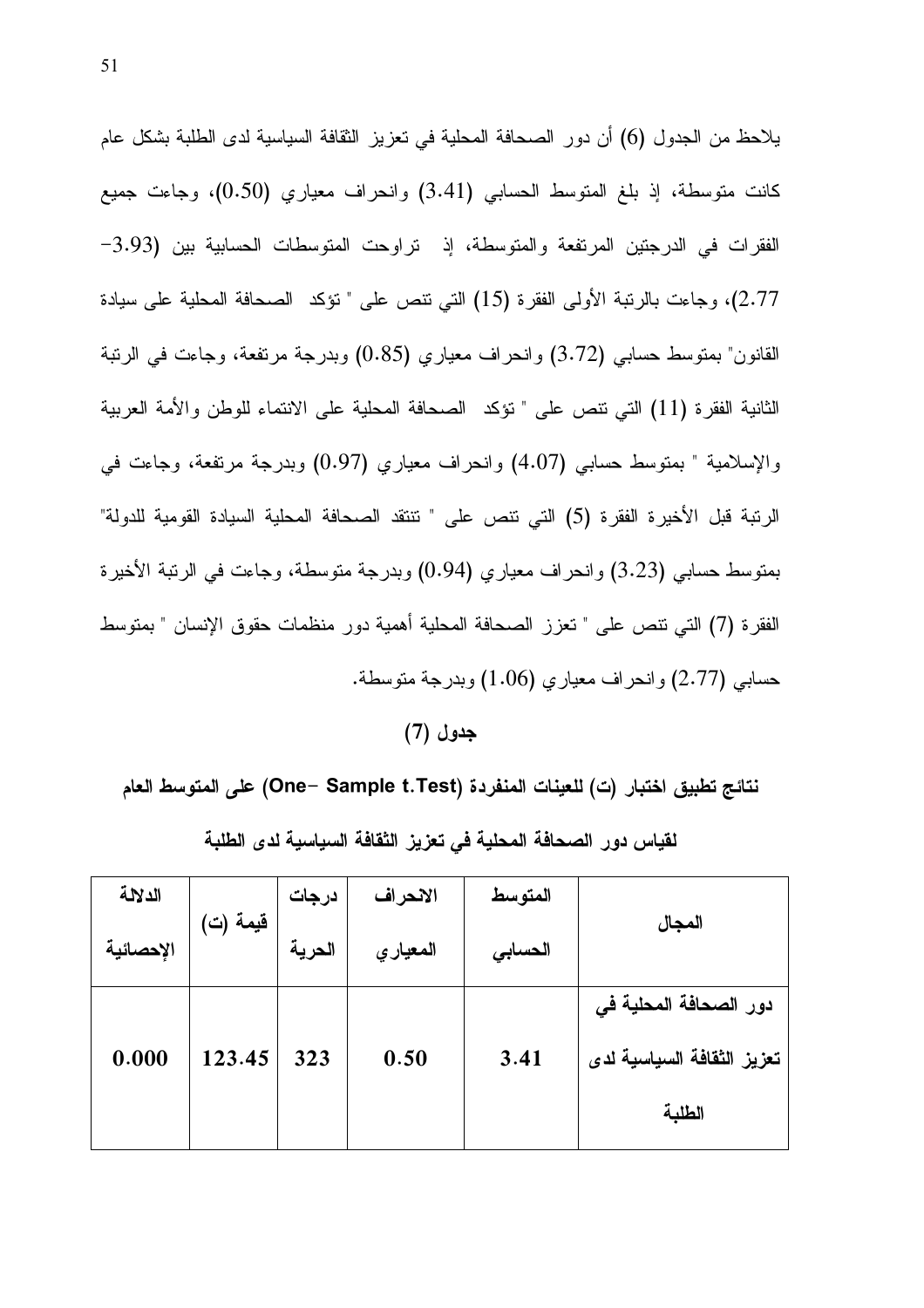يظهر من الجدول (7) أن قيمة (ت) بلغت (123.45) وبدلالة إحصائية (0.00)، ووجود درجة متوسطة ودالة اٍحصائياً عند مستوى الدلالة (α− 0.05)، وهذا بدل على وجود دور متوسط للصحافة المحلية في تعزيز الثقافة السياسية لدى الطلبة.

ب. مجال دور القنوات التلفزيونية المحلية في تعزيز الثقافة السياسية:

تم حساب المتوسطات الحسابية والانحرافات المعيارية لجميع فقرات مجال دور القنوات التلفزيونية المحلية في تعزيز الثقافة السياسية، وجدول (8) يوضح ذلك، كما تم تطبيق اختبار (ت) للعينات المنفردة (One- Sample t.Test) على المتوسط العام للفقرات التي نقيس دور القنوات الفضائية في تعزيز الثقافة السياسية، وجدول (9) يوضح ذلك.

### جدول (8)

المتوسطات الحسابية والانحرافات المعيارية لجميع الفقرات التي تقيس دور القنوات التلفزيونية

|        |                | الانحراف | المتوسط | الفقر ة                                     |       |
|--------|----------------|----------|---------|---------------------------------------------|-------|
| الدرجة | الرتبة         | المعياري | الحسابي |                                             | الرقم |
|        |                |          |         | تهتم القنوات الفضائية المحلية بالتعريف      |       |
| متوسطة |                | 0.79     | 3.59    | بالمؤسسات والشخصيات السياسية الكويتية.      | 18    |
| متوسطة |                |          |         | تحرص القنوات الفضائية المحلية على غرس       |       |
|        | $\overline{2}$ |          |         | مفهوم "التغليب للمصلحة العامة على المصالح   |       |
|        |                | 0.88     | 3.58    | الخاصة".                                    | 30    |
| متوسطة | 3              | 1.06     | 3.46    | تؤكد القنوات الفضائية المحلية على بناء سلطة | 28    |

| في تعزيز الثقافة السياسية |  |  |
|---------------------------|--|--|
|                           |  |  |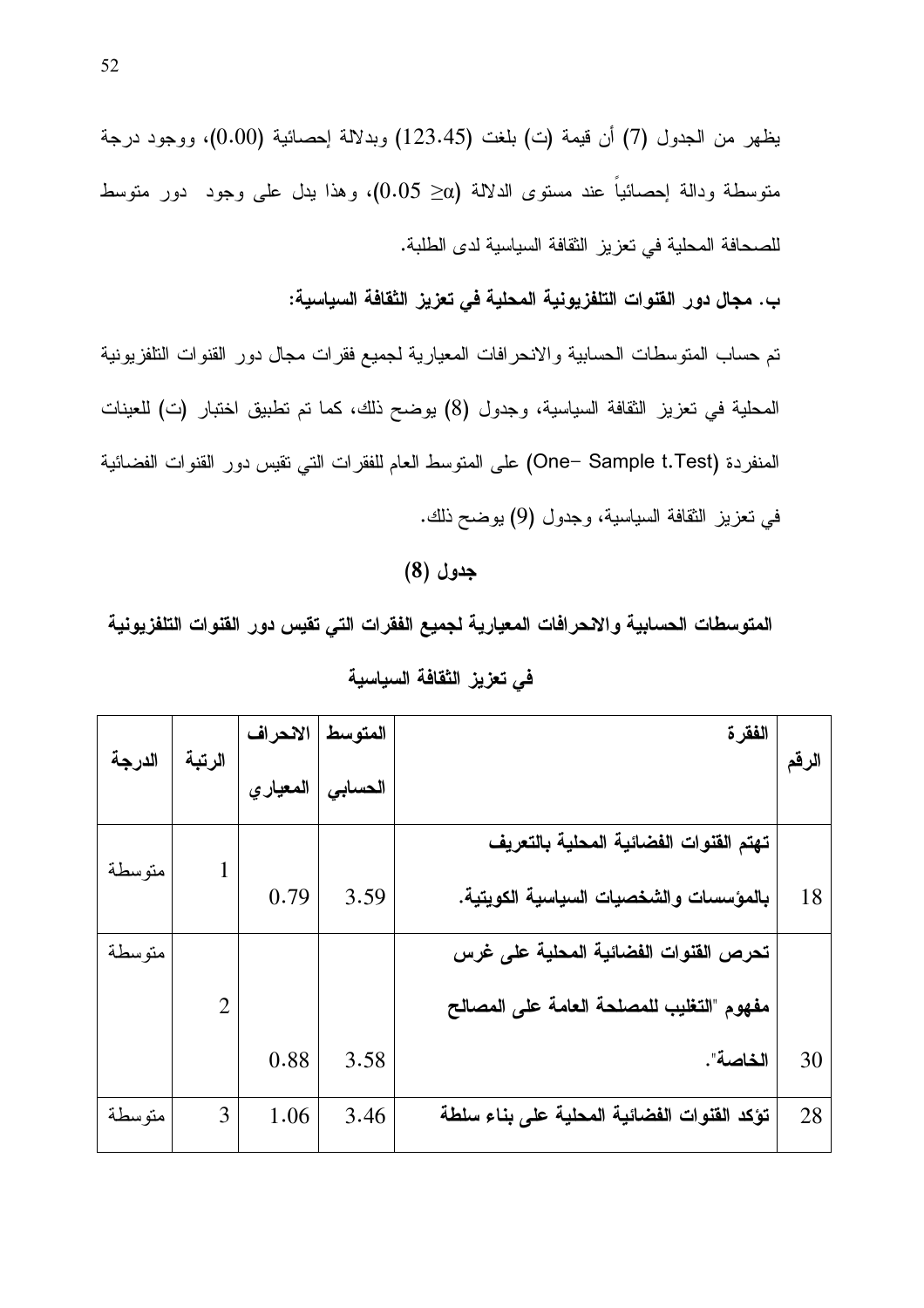|        |                |      |      | وطنية معاصرة.                                    |    |
|--------|----------------|------|------|--------------------------------------------------|----|
| متوسطة | $\overline{4}$ |      |      | تؤكد القنوات الفضائية المحلية على احترام حقوق    |    |
|        |                | 0.96 | 3.44 | الطفل والمرأة.                                   | 26 |
| متوسطة | 5              |      |      | تعزز القنوات الفضائية المحلية مفاهيم             |    |
|        |                | 0.65 | 3.37 | الديمقر اطية.                                    | 19 |
| متوسطة | 6              |      |      | تؤكد القنوات الفضائية على أن كل المجتمع أصبح     |    |
|        |                | 0.85 | 3.35 | قادر على المشاركة السياسية.                      | 24 |
| متوسطة | $\overline{7}$ |      |      | تحرص القنوات الفضائية المحلية على جعل            |    |
|        |                | 0.92 | 3.33 | المجتمع العربي مجتمعا مدنيا أكثر منه حكوميا.     | 32 |
| متوسطة | 8              |      |      | تعزز القنوات الفضائية المحلية مفاهيم التعددية    |    |
|        |                | 1.17 | 3.28 | السياسية.                                        | 17 |
| متوسطة | 9              |      |      | تدعم القنوات الفضائية المحلية المساواة بالمشاركة |    |
|        |                | 0.86 | 3.23 | السياسية.                                        | 31 |
| متوسطة | 10             |      |      | تشعر القنوات الفضائية المحلية كل مواطن بأنه      |    |
|        |                | 0.97 | 3.21 | جز ء من الحياة السياسية في الوطن.                | 29 |
| متوسطة | 11             |      |      | تؤمن القنوات الفضائية المحلية بمشاركة المرأة في  |    |
|        |                | 0.93 | 2.76 | الحياة السياسية.                                 | 22 |
| متوسطة | 12             |      |      | تؤكد القنوات الفضائية المحلية وجوب مشاركة        |    |
|        |                | 1.05 | 2.75 | المنظمات العالمية.                               | 23 |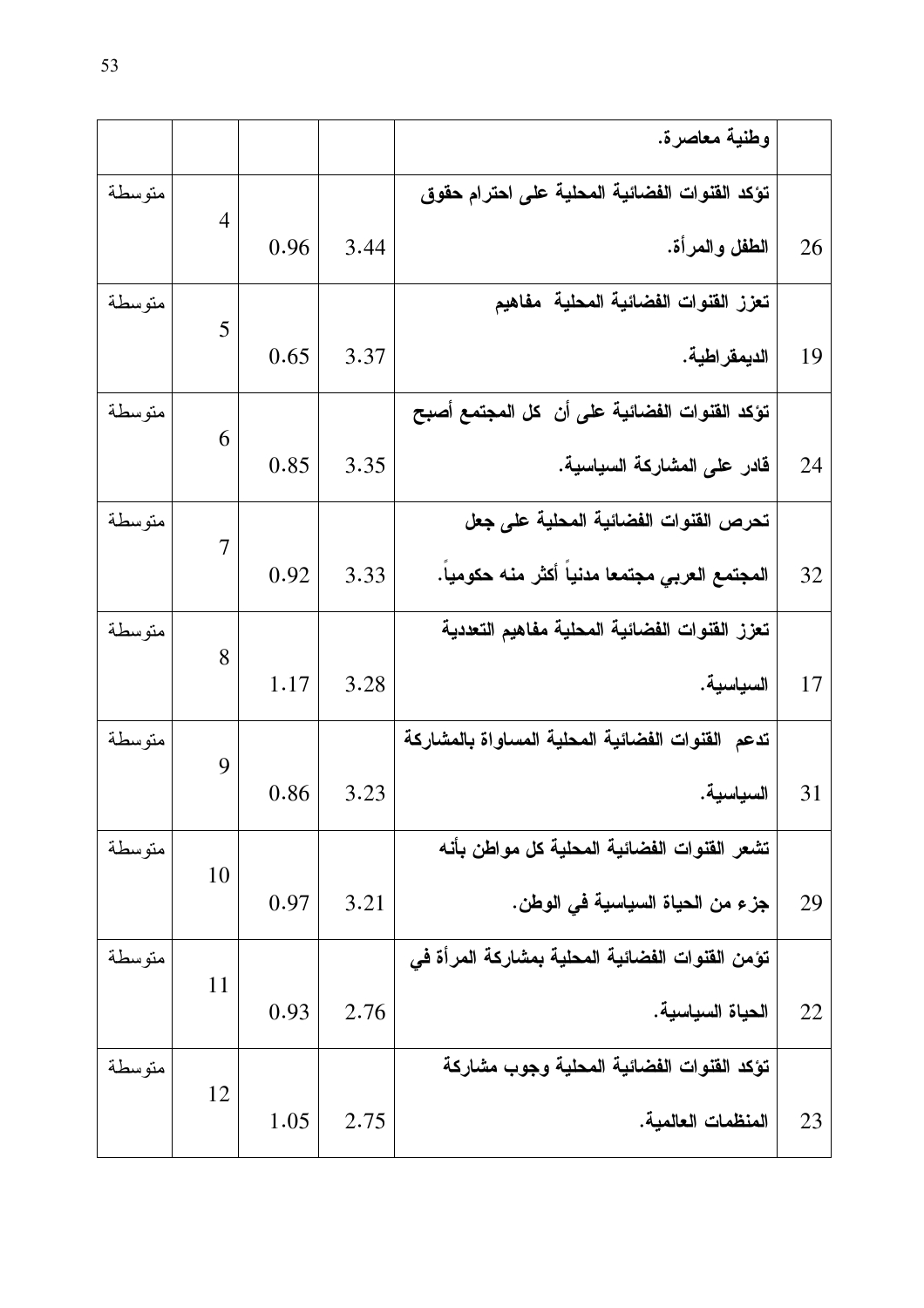| متوسطة |    |      |      | تعزز القنوات الفضائية المحلية التوجهات السياسية |    |
|--------|----|------|------|-------------------------------------------------|----|
|        | 13 | 0.98 | 2.71 | الشعبية.                                        | 21 |
| متوسطة |    |      |      | تدعم القنوات الفضائية المحلية مبدأ الشورى في    |    |
|        | 14 | 1.04 | 2.69 | الحياة السياسية.                                | 20 |
| متوسطة |    |      |      | تؤكد القنوات الفضائية المحلية على وجوب تداول    |    |
|        | 15 | 1.11 | 2.64 | السلطة.                                         | 25 |
| متوسطة |    |      |      | تؤكد القنوات الفضائية المحلية على وجوب إتاحة    |    |
|        | 16 | 1.00 | 2.59 | الفرصة للمعارضة لتعبر عن نفسها.                 | 27 |
| متوسطة |    | 0.46 | 3.12 | المتوسط العام                                   |    |

يلاحظ من الجدول (8) أن دور القنوات النلفزيونية في نعزيز الثقافة السياسية لدى الطلبة بشكل عام كانت متوسطة، إذ بلغ المتوسط الحسابي (3.12) وانحراف معياري (0.46)، وجاءت جميع الفقرات في الدرجة المتوسطة، إذ نراوحت المتوسطات الحسابية بين (3.59 2.59)، وجاءت بالرنبة الأولى الفقرة (18) التي نتص على " تهتم القنوات الفضائية المحلية بالتعريف بالمؤسسات والشخصيات السياسية الكويتية " بمتوسط حسابي (3.59) والحراف معياري (0.79) وبدرجة متوسطة، وجاءت في الرتبة الثانية الفقرة (30) التي نتص على " تحرص القنوات الفضائية المحلية على غرس مفهوم "التغليب للمصلحة العامة على المصالح الخاصة " بمنوسط حسابي (3.58) وانحراف معياري (0.88) وبدرجة متوسطة، وجاءت في الرتبة قبل الأخيرة الفقرة (25) التي نتص على " تؤكد القنوات الفضائية المحلية على وجوب نداول السلطة" بمنوسط حسابي (2.64) وانحراف معياري (1.11) وبدرجة متوسطة، وجاءت في الرتبة الأخيرة الفقرة (27) التي نتص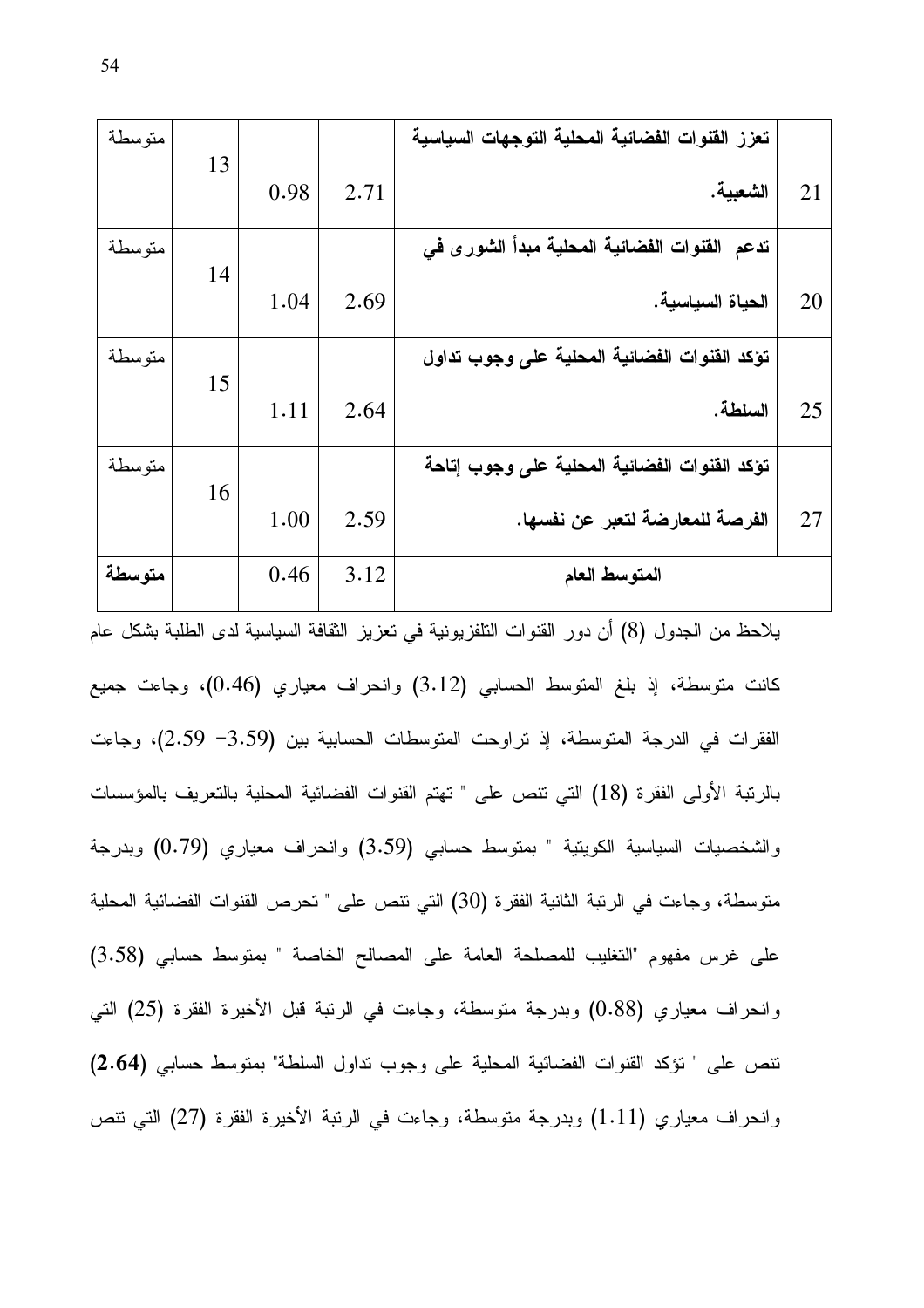على " تؤكد القنوات الفضائية المحلية على وجوب إتاحة الفرصة للمعارضة لتعبر عن نفسها " بمنوسط حسابي (2.59) وانحراف معياري (1.00) وبدرجة منوسطة.

## جدول (9)

نتائج تطبيق اختبار (ت) للعينات المنفردة (One– Sample t.Test) على المتوسط العام

| الدلالة   | قيمة (ت) | درجات  | الانحراف | المتوسط | المجال              |  |
|-----------|----------|--------|----------|---------|---------------------|--|
| الإحصائية |          | الحرية | المعياري | الحسابى |                     |  |
|           |          |        |          |         | دور القنوات         |  |
| 0.000     | 121.25   | 323    | 0.46     | 3.12    | التلفزيونية المحلية |  |
|           |          |        |          |         | في تعزيز الثقافة    |  |
|           |          |        |          |         | السياسية لدى        |  |
|           |          |        |          |         | الطلبة              |  |
|           |          |        |          |         |                     |  |

لقياس دور القنوات الفضائية في تعزيز الثقافة السياسية لدى الطلبة

يظهر من الجدول (9) أن قيمة (ت) بلغت (121.25) وبدلالة إحصائية (0.00)، ووجود درجـــة متوسطة ودالة احصائياً عند مستوى الدلالة (α≤ 0.05)، وهذا بدل على وجــود دور متوســط للقنوات النلفزيونية في تعزيز الثقافة السياسية لدى الطلبة.

ج. مجال دور الإذاعة المحلية في تعزيز الثقافة السياسية:

نم حساب المنوسطات الحسابية والانحرافات المعيارية لجميع فقرات مجال الإذاعة المحليــة فـــي تعزيز الثقافة السياسية، وجدول (10) يوضح ذلك، كما تم تطبيق اختبار (ت) للعينـــات المنفـــردة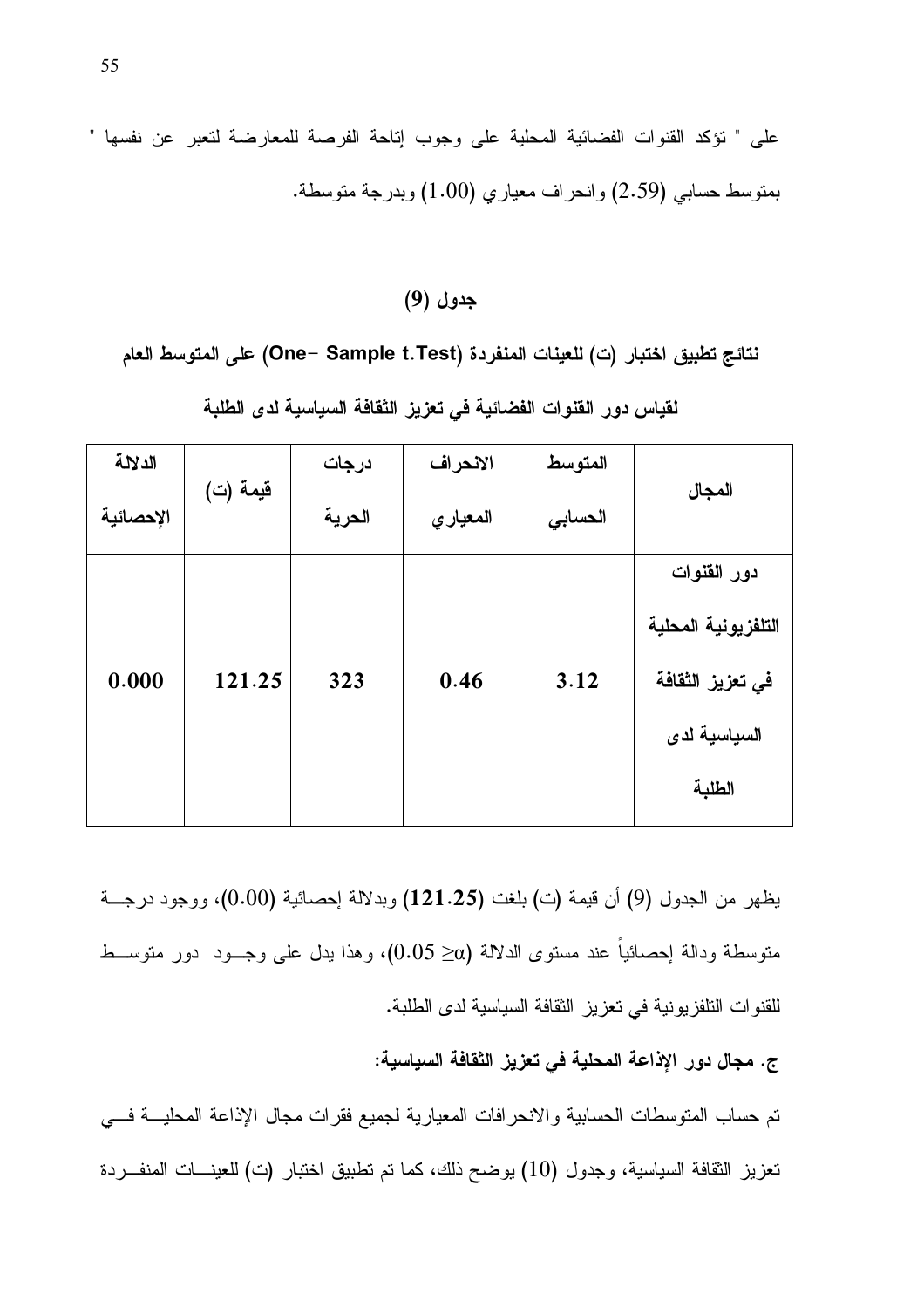(One– Sample t.Test) على المنوسط العام للفقرات التي نقيس دور الإذاعة المحلية في تعزيز النقافة السياسية، وجدول (11) بوضح ذلك.

# $(10)$  جدول

المتوسطات الحسابية والانحرافات المعيارية لجميع الفقرات التي تقيس الإذاعة المحلية في تعزيز

| الدرجة | الرتبة         | الانحراف | المتوسط | الفقرة                                          |       |
|--------|----------------|----------|---------|-------------------------------------------------|-------|
|        |                | المعيارى | الحسابى |                                                 | الرقم |
|        |                |          |         | تتناول الإذاعة المحلية مواضيع تؤكد على القيم    |       |
| متوسطة | $\mathbf{1}$   | 0.93     | 3.61    | الأمنية.                                        | 39    |
| متوسطة | $\overline{2}$ | 0.73     | 3.59    | تحرص الإذاعة المحلية على انتقاد المال السياسى.  | 46    |
| متوسطة | 3              |          |         | تحرص الإذاعة المحلية على الإفادة من التجارب     |       |
|        |                | 0.75     | 3.57    | العالمية في بناء الوعي السياسي.                 | 43    |
| متوسطة | 3              |          |         | تؤكد الإذاعة المحلية على تنمية الإحساس بالحقوق  |       |
|        |                | 0.81     | 3.57    | السياسية.                                       | 41    |
| متوسطة |                |          |         | تؤكد الإذاعة المحلية على إقامة السلطة وممارستها |       |
|        | 5              | 0.70     | 3.55    | وفق قواعد الدستور.                              | 34    |
| متوسطة |                |          |         | تؤكد الإذاعة المحلية على تعزيز مفاهيم المشاركة  |       |
|        | 6              | 1.04     | 3.53    | السياسية.                                       | 35    |
| متوسطة | 7              | 1.01     | 3.52    | تؤكد الإذاعة المحلية على الاقتراع بعيدا عن      | 40    |

الثقافة السياسية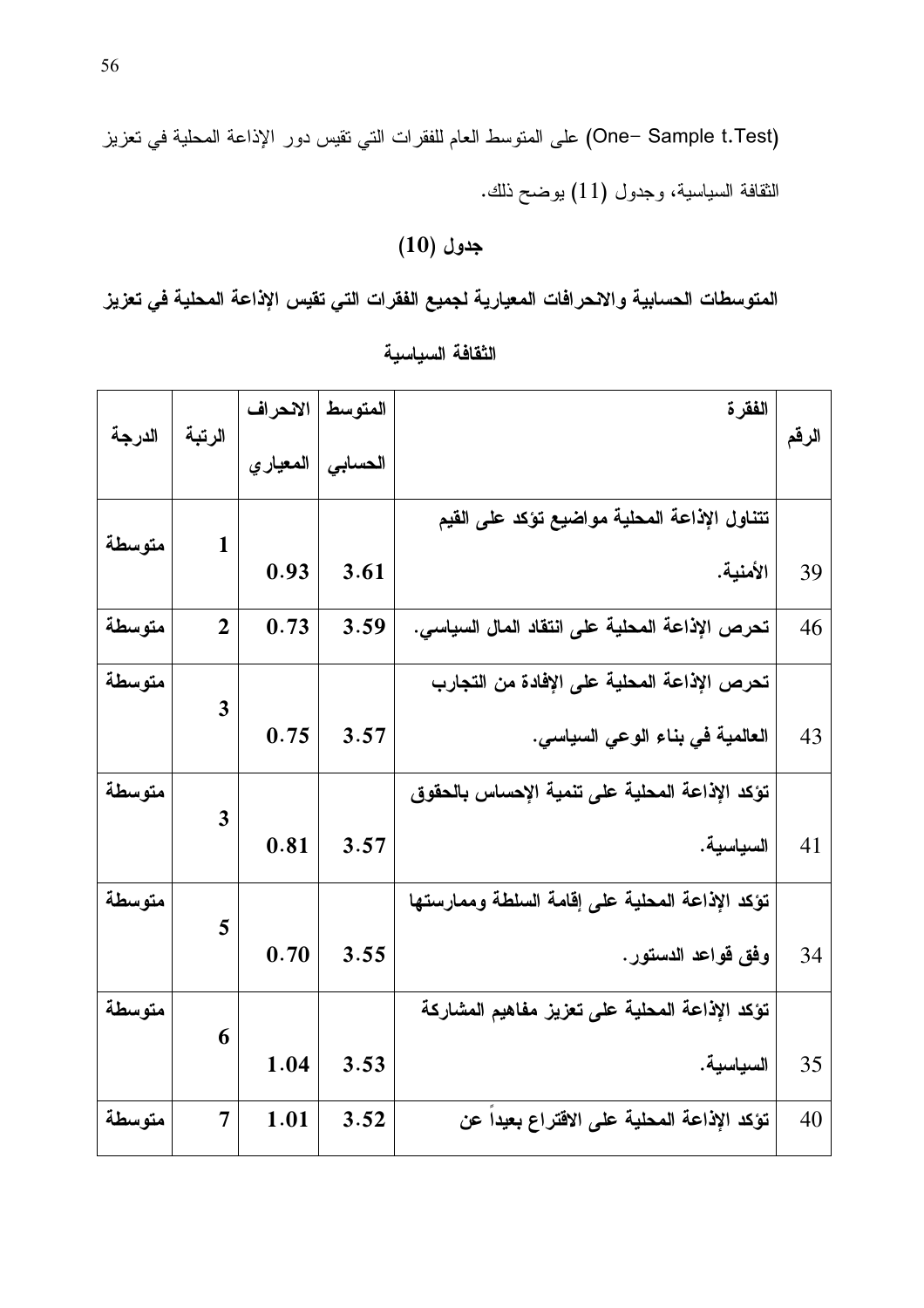|        |    |      |      | المصالح الشخصية.                               |    |
|--------|----|------|------|------------------------------------------------|----|
| متوسطة | 8  |      |      | تهتم الإذاعة المحلية برؤية الشباب للحياة       |    |
|        |    | 0.90 | 3.51 | السياسية.                                      | 47 |
| متوسطة | 9  |      |      | تبث الإذاعة المحلية برامج عن قوانين الانتخاب   |    |
|        |    | 0.79 | 3.50 | وكيفية إدارتها.                                | 37 |
| متوسطة | 10 |      |      | تؤكد الإذاعة المحلية على عدم الخوف والخضوع     |    |
|        |    | 0.99 | 3.49 | المطلق للسلطة.                                 | 38 |
| متوسطة | 11 |      |      | تؤكد الإذاعة المحلية بفكرة وصول المرأة         |    |
|        |    | 0.77 | 3.47 | للبرلمان.                                      | 48 |
| متوسطة | 12 |      |      | تحرص الإذاعة المحلية على بث برامج سياسية       |    |
|        |    | 0.88 | 3.45 | هادفة.                                         | 42 |
| متوسطة |    |      |      | تؤكد الإذاعة المحلية على تنمية الإحساس         |    |
|        | 13 | 0.85 | 3.39 | بالمسؤولية عند الاقتراع.                       | 45 |
| متوسطة |    |      |      | عززت الإذاعة المحلية حالة عدم الرضا تجاه بعض   |    |
|        | 14 | 1.10 | 3.38 | الأنظمة الحاكمة عريبا.                         | 44 |
| متوسطة | 15 | 1.08 | 3.26 | تؤكد الإذاعة المحلية على الوصول السلمى للسلطة. | 36 |
| متوسطة | 16 |      |      | تؤكد الإذاعة المحلية على رفض استخدام القوة ضد  |    |
|        |    | 0.90 | 3.19 | المعارضين.                                     | 33 |
| متوسطة |    | 0.49 | 3.47 | المتوسط العام                                  |    |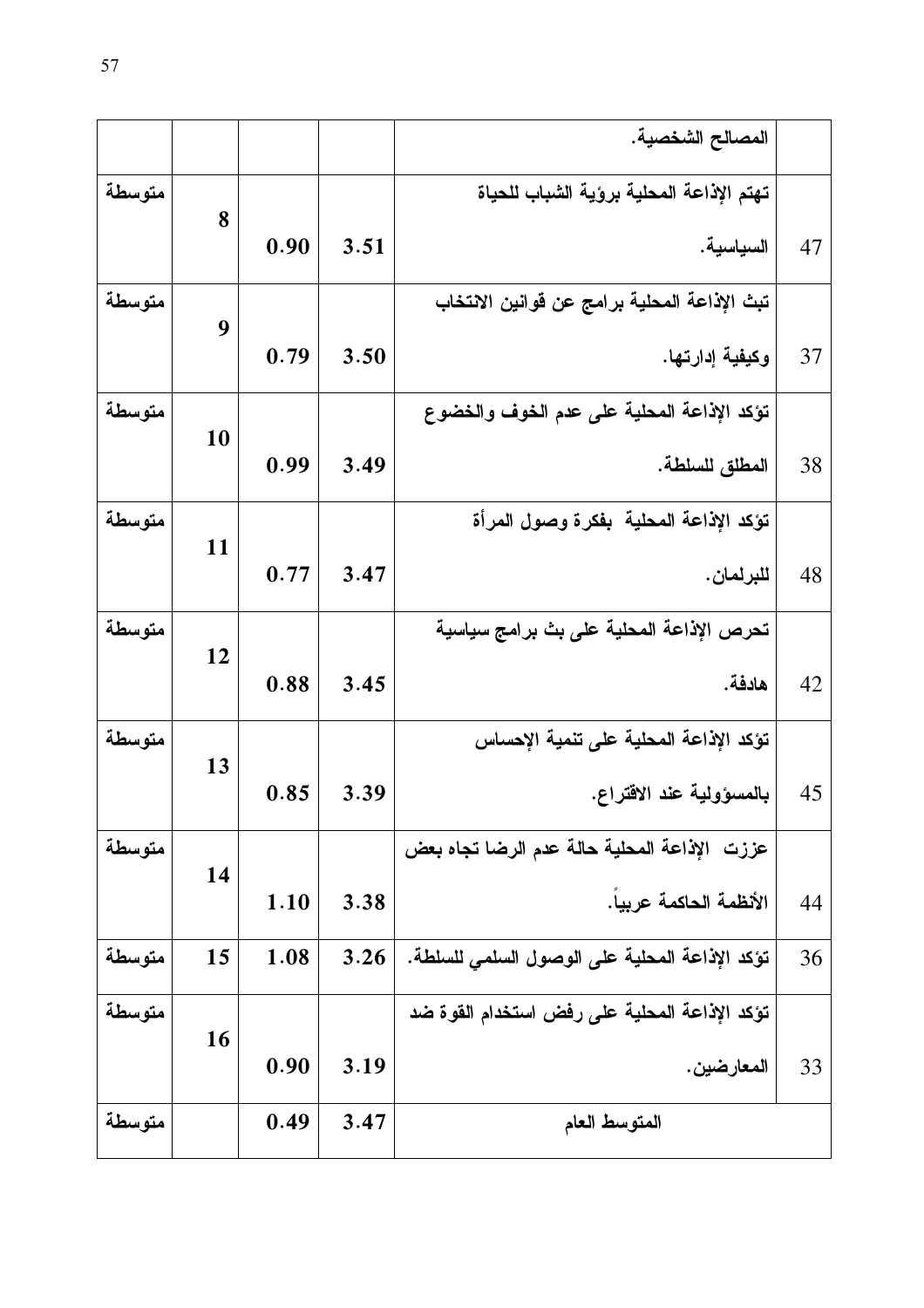يلاحظ من الجدول (10) أن دور الإذاعة المحلية في تعزيز الثقافة السياسية لدى الطلبة بشكل عام كانت متوسطة، إذ بلغ المتوسط الحسابي (3.47) وانحراف معياري (0.49)، وجاءت جميع الفقرات في الدرجة المتوسطة، إذ تراوحت المتوسطات الحسابية بين (3.61– 3.19)، وجاءت بالرتبة الأولى الفقرة (39) التي نتص على " نتتاول الإذاعة المحلية مواضيع نؤكد على القيم الأمنية " بمنوسط حسابي (3.61) وانحراف معياري (0.93) وبدرجة متوسطة، وجاءت في الرنبة الثانية الفقرة (46) التي نتص على " تحرص الإذاعة المحلية على انتقاد المال السياسي" بمتوسط حسابي (3.59) وانحراف معياري (0.73) وبدرجة متوسطة، وجاءت في الرتبة قبل الأخيرة الفقرة (36) التي تتص على " تؤكد الإذاعة المحلية على الوصول السلمي للسلطة" وبمنوسط حسابي (3.26) و انحر اف معياري (1.08) وبدرجة منوسطة، وجاءت في الرتبة الأخيرة الفقرة (33) التي نتص على " نؤكد الإذاعة المحلية على رفض استخدام القوة ضد المعارضين" بمتوسط حسابي (3.19) وانحراف معياري (0.90) وبدرجة متوسطة.

#### $(11)$  جدول

نتائج تطبيق اختبار (ت) للعينات المنفردة (One– Sample t.Test) على المتوسط العام

| الدلالة   |          | درجات  | الانحراف | المتوسط |                                                                   |  |
|-----------|----------|--------|----------|---------|-------------------------------------------------------------------|--|
| الإحصائية | قيمة (ت) | الحرية | المعياري | الحسابى | المجال                                                            |  |
| 0.000     | 126.07   | 323    | 0.49     | 3.47    | دور الإذاعة المحلية<br>في تعزيز الثقافة<br>السياسية لدى<br>الطلبة |  |

#### لقياس دور الإذاعة المحلية فى تعزيز الثقافة السياسية لدى الطلبة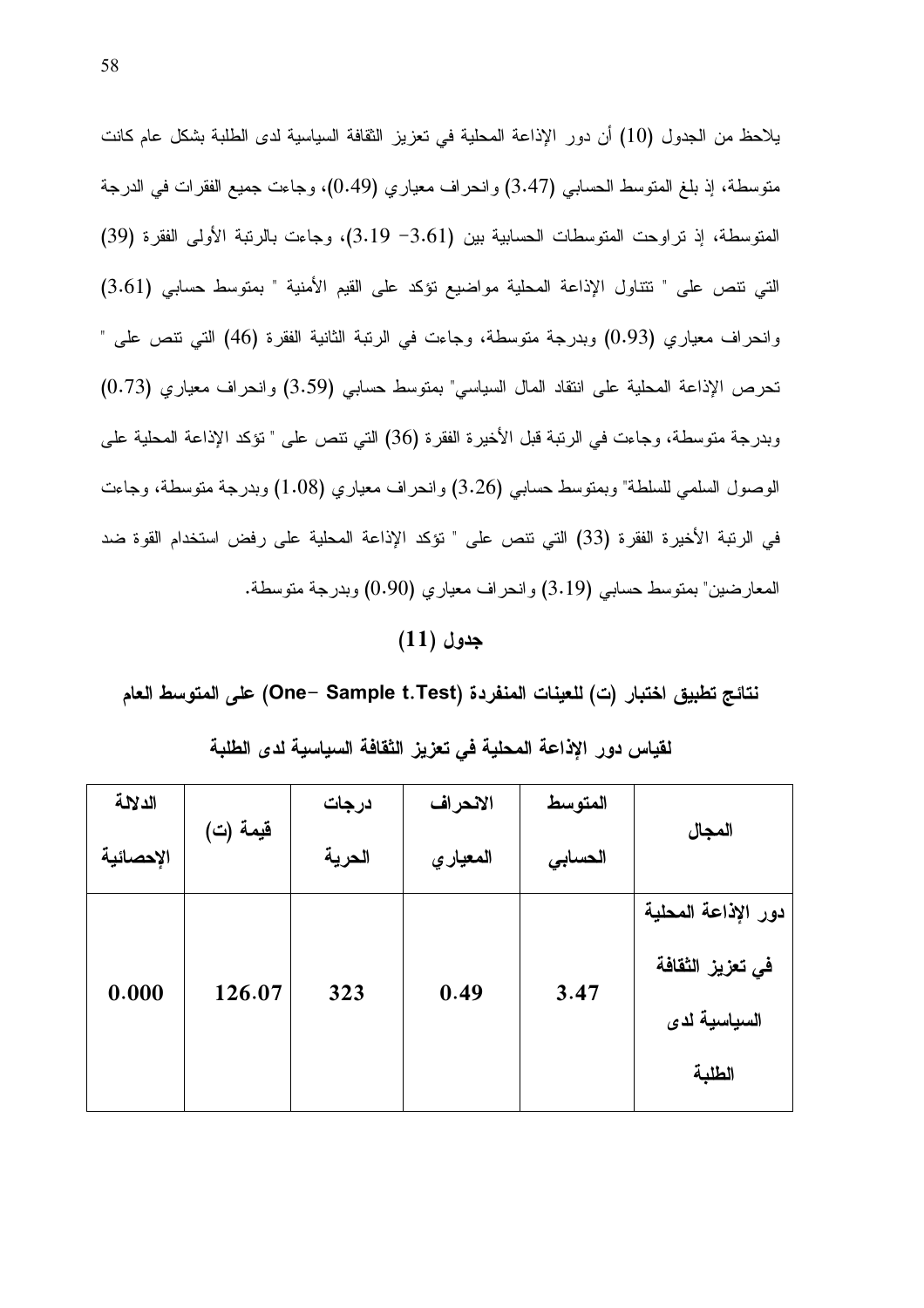يظهر من الجدول (11) أن قيمة (ت) بلغت (126.07) وبدلالسة اٍحـــصـائية (0.00)، ووجـــود درجـــة متوسطة ودالة اٍحصائيا عند مستوى الدلالة (20 $\geqslant 0.05$ )، وهذا بدل على وجـــود دور متوســـط للإذاعـــة المحلية في تعزيز الثقافة السياسية لدى الطلبة.

السوّال الخامس: ما دور وسائل الإعلام المحلية في تعزيز الثقافة السياسية لدى الشباب الكويتي؟ للإجابة عن السؤال تم استخراج المتوسطات الحسابية والانحرافات المعيارية للأداة بشكل عام ولكل مجال من مجالات الدراسة، وجدول (12) يوضح ذلك، كما تم تطبيق اختبار (ت) للعينــــات المنفـــردة ( –One Sample t.Test)، على المتوسط العام للأداة ككل، وجدول (13) يوضح ذلك.

# $(12)$  جدول

المتوسطات الحسابية والانحرافات المعيارية للأداة بشكل عام ولكل مجال من مجالات الدراسة

|        |                | الانحراف |                 | المجال                     |                |
|--------|----------------|----------|-----------------|----------------------------|----------------|
| الدرجة | الرتبة         | المعياري | المتوسط الحسابى |                            | الرقم          |
|        |                |          |                 | دور الإذاعة المحلية في     |                |
| متوسطة | $\mathbf{1}$   | 0.49     | 3.47            | تعزيز الثقافة السياسية     | 3              |
|        |                |          |                 | دور الصحافة المحلية في     |                |
| متوسطة | $\overline{2}$ | 0.50     | 3.41            | تعزيز الثقافة السياسية     | 1              |
| متوسطة |                |          |                 | دور الفنوات التلفزيونية في |                |
|        | 3              | 0.46     | 3.12            | تعزيز الثقافة السياسية     | $\overline{2}$ |
| متوسطة |                | 0.45     | 3.33            | الأداة ككل                 |                |

يلاحظ من الجدول (12) أن دور وسائل الإعلام المحلية في نعزيز الثقافة السياسية لدى الطلبة

بشكل عام جاءت بدرجة منوسطة، إذ بلغ المنوسط الحسابي (3.33) وانحراف معياري (0.45)،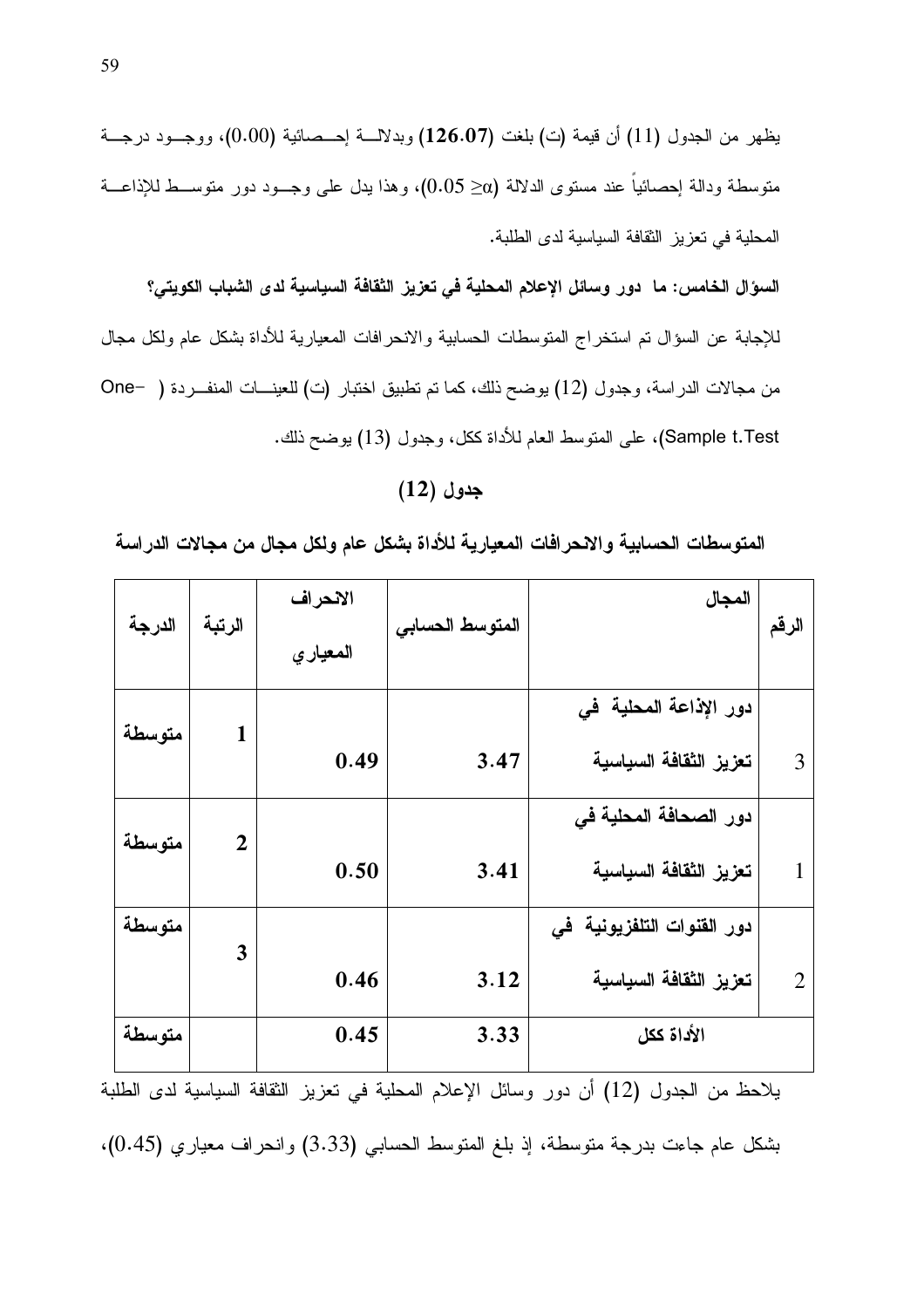وجاءت جميع المجالات في الدرجة المتوسطة، إذ تراوحت المنوسطات الحسابية للمجالات بين (3.12 – 3.12)، وجاءت بالرنبة الأولى مجال (3) " دور الإذاعة المحلية في تعزيز الثقافة السياسية " بمتوسط حسابي (3.47) وانحراف معياري (0.49) وبدرجة متوسطة، وجاءت في الرنبة الثانية مجال (1) " دور الصحافة المحلية في تعزيز الثقافة السياسية" بمتوسط حسابي (3.41) وانحراف معياري (0.50) وبدرجة متوسطة، وجاء في الرنبة الأخيرة مجال (2) " دور القنوات التلفزيونية في تعزيز الثقافة السياسية " بمتوسط حسابي (3.12) وانحراف معياري (0.46) وبدرجة متوسطة.

# $(13)$  جدول

نتائج تطبيق اختبار (ت) للعينات المنفردة (One– Sample t.Test) على المتوسط العام للأداة ككل لقياس دور وسائل الإعلام المحلية بشكل عام في تعزيز الثقافة السياسية لدى الشباب

|        | درجات              | الانحراف | المتوسط |                   |  |
|--------|--------------------|----------|---------|-------------------|--|
|        | الحرية<br>المعياري |          | الحسابى | المجال            |  |
|        |                    |          |         | دور وسائل الاعلام |  |
|        |                    |          |         | المحلية بشكل عام  |  |
| 132.34 | 323                | 0.45     | 3.33    | في تعزيز الثقافة  |  |
|        |                    |          |         | السياسية لدى      |  |
|        |                    |          |         | الطلبة            |  |
|        | قيمة (ت)           |          |         |                   |  |

الكويتى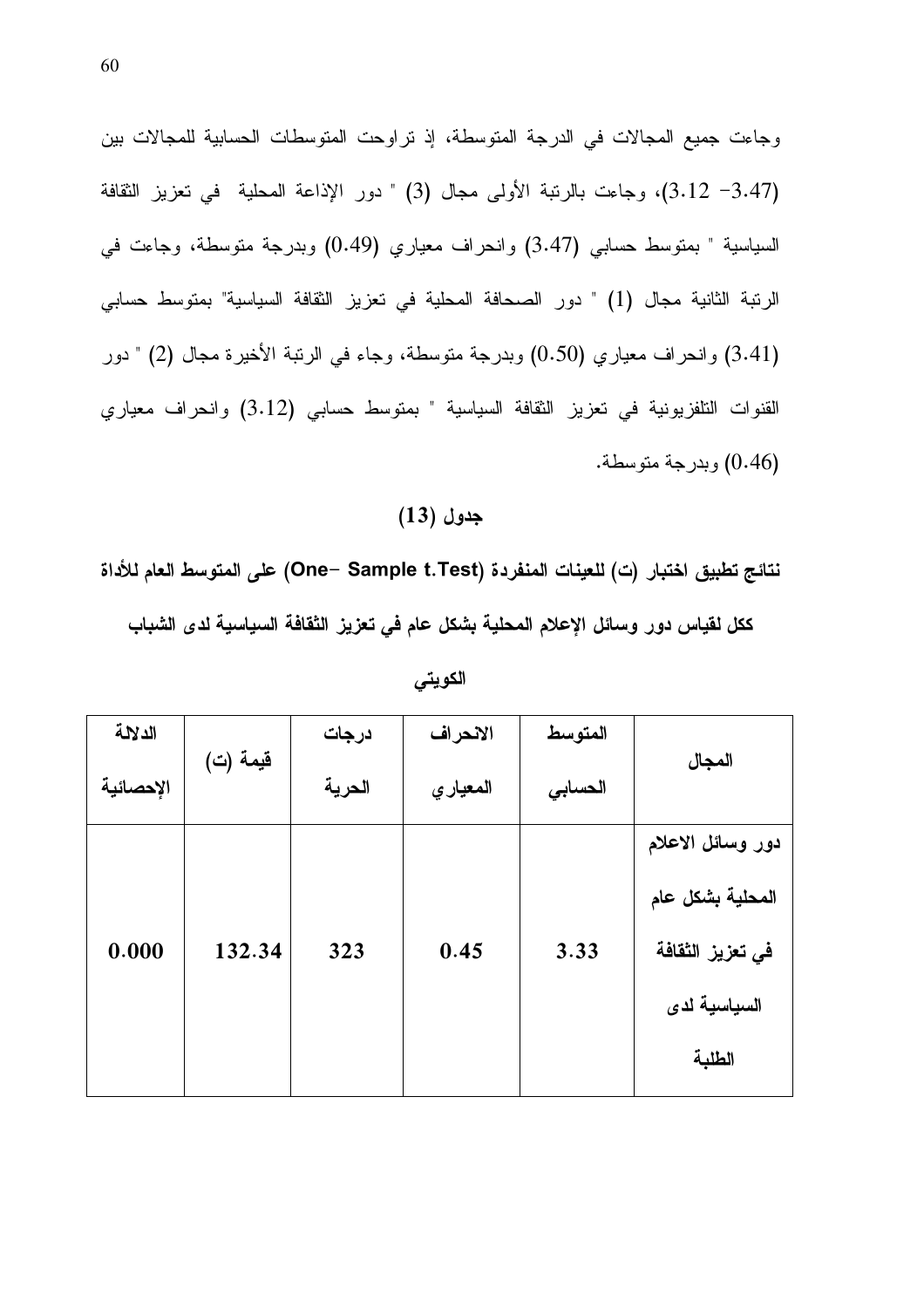يظهر من الجدول (13) أن قيمة (ت) بلغت (132.34) وبدلالة إحـــصائية (0.000)، ووجـــود درجة متوسطة ودالة إحصائيا عند مستوى الدلالة (2 $\alpha \geq 0.05$ )، وهذا يدل على وجود دور متوسط لوسائل الاعلام المحلية بشكل عام في تعزيز النقافة السياسية لدى الطلبة.

النتائج المتعلقة باختبار فرضيات الدراسة:

تم اختبار نظريات الدراسة وفق تسلسلها، وكالآتي:

الفرضية الأولى: يختلف مستوى التأثيرات الناتجة عن التعرض لوسائل الإعلام المحلية باختلاف الجنس .

من أجل الكشف عن الفروق في مستوى التأثيرات الناتجة عن التعرض لوسائل الإعلام المحلية باختلاف متغير الجنس، تم حساب المتوسطات الحسابية والانحرافات المعيارية، كما تم نطبيق اختبار (t–test) ويظهر الجدول (14) ذلك.

جدول (14)

المتوسطات الحسابية والانحرافات المعيارية ونتيجة اختبار (T.test) لاختبار دلالة الفروق في

مستو ى التأثير ات الناتجة عن التعرض لوسائل الإعلام المحلية تبعا لمتغير الجنس

| مستوى   |        | الانحراف             | المتوسط |       |       |
|---------|--------|----------------------|---------|-------|-------|
| الدلالة | قيمة ت | المعيار ي<br>الحسابى |         | العدد | الجنس |
| $*.044$ | .816   | 0.54                 | 3.31    | 144   | ذكر   |
|         |        | 0.36                 | 3.34    | 180   | أنثى  |

 $\alpha \leq 0.05$ ) تشير النتائج في الجدول (14) إلى وجود فروق ذات دلالة إحصائية عند مستوى في مستوى التأثيرات الناتجة عن التعرض لوسائل الإعلام المحلية تبعا لمتغير الجنس، استنادا إلى قيمة (ت) المحسوبة لذٍ بلغت (816.) وبمستوى دلالة (0.045)، حيث كان الفرق لصىالح الإناث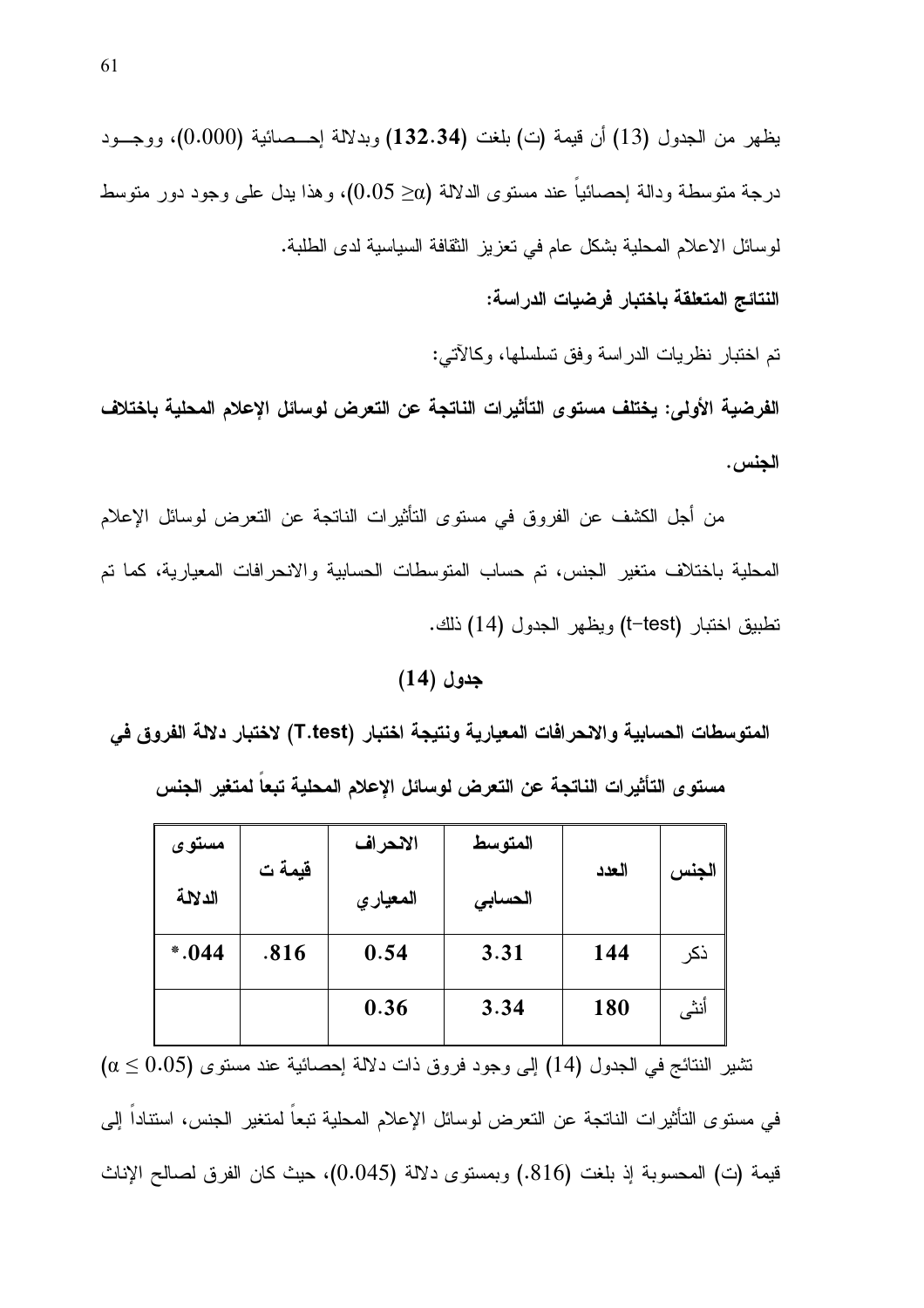بدليل ارتفاع متوسطاتهن الحسابية. وبالاعتماد على هذه النتيجة نقبل فرضية الدراسة الأولى "يختلف مستوى التأثير ات الناتجة عن التعرض لوسائل الإعلام المحلية باختلاف الجنس". الفرضية الثانية: يختلف مستوى التأثيرات الناتجة عن التعرض لوسائل الإعلام المحلية باختلاف العمر .

تم حساب المنوسطات الحسابية والانحرافات المعيارية في مستوى التأثيرات الناتجة عن النعرض لوسائل الإعلام المحلية لدى الطلبة، نبعا لمنغير العمر، ويظهر الجدول (15) ذلك.

#### الجدول(15)

المتوسطات الحسابية والانحرافات المعيارية في مستوى التأثيرات الناتجة عن التعرض لوسائل الإعلام المحلية، تبعا لمتغير العمر

| الانحراف المعياري | المتوسط<br>الحسابى | العدد      | المؤهل الطمي   |
|-------------------|--------------------|------------|----------------|
| 0.34              | 3.39               | <b>100</b> | من 22–27 سنة   |
| 0.42              | 3.32               | 45         | أكثر من 27 سنة |
| 0.51              | 3.29               | 179        | أقل من 22 سنة  |

يلاحظ من الجدول (15) وجود فروق ظاهرية بين مستوى التأثيرات الناتجة عن التعرض لوسائل الإعلام المحلية، تبعا لمتغير العمر، إذ حصلت فئة (من 22–27 سنة) على أُعلِّي منوسط حسابي بلغ (3.39)، وجاءت فئة (أكثر من 27 سنة) بالربِّبة الثانية بمنوسط حسابي بلغ (3.32)، وأخيرًا جاءت فئة (أقل من 22 سنة) بمتوسط حسابي بلغ (3.29)، ولتحديد فيما إذا كانت الفروق بين المتوسطات ذات دلالة احصائية عند مستوى دلالة (0.05) تم تطبيق تحليل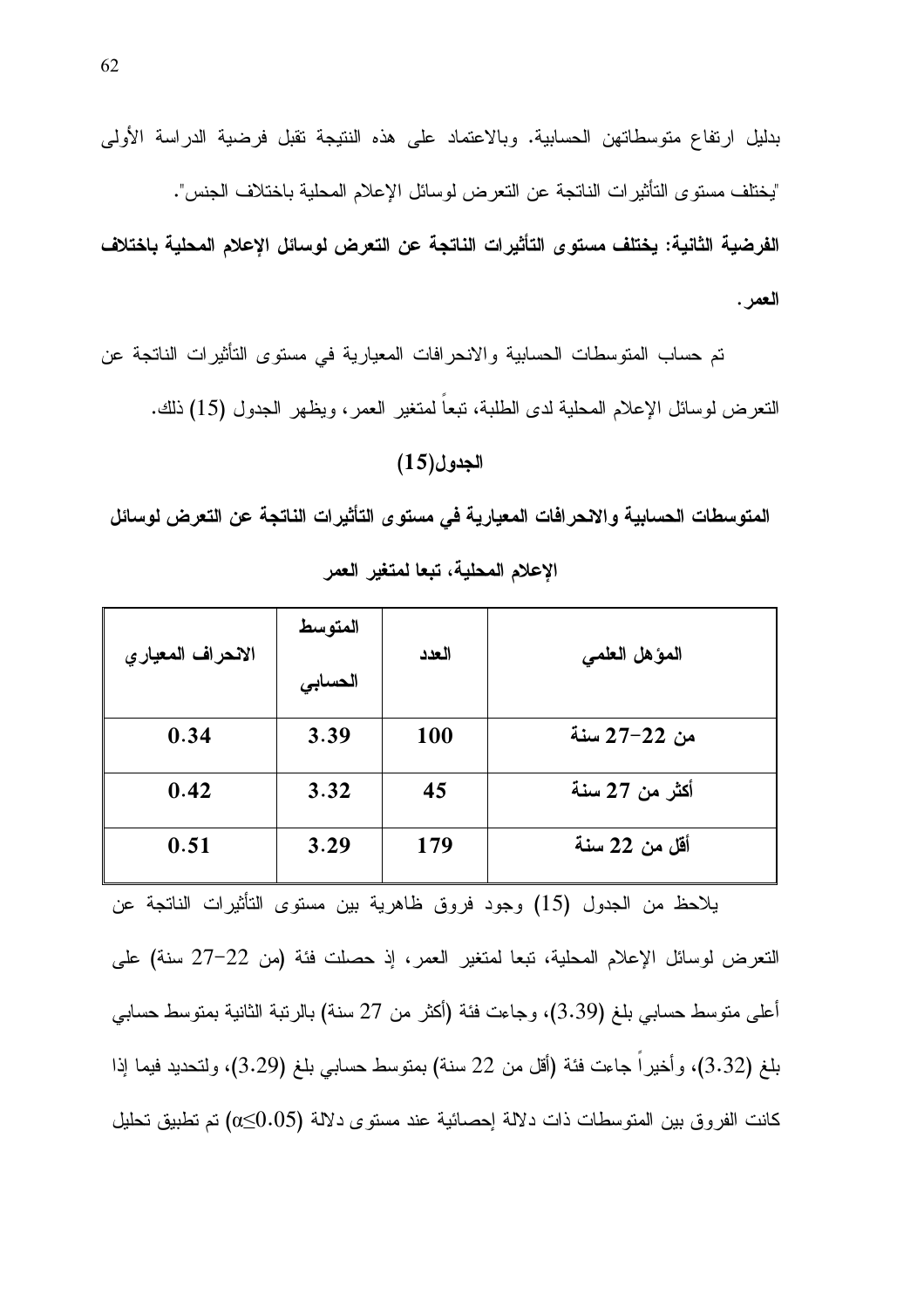النباين الأحادي (One Way ANOA)، وجاءت نتائج تحليل النباين على النحو الذي يوضحه الجدول (16):

## $(16)$  الجدول

تحليل التباين الأحادي لإيجاد دلالة الفروق في مستوى التأثيرات الناتجة عن التعرض لوسائل الإعلام المحلية، تبعا لمتغير العمر

|               |        | متوسط    | درجات       | مجموع    |               |
|---------------|--------|----------|-------------|----------|---------------|
| مستوى الدلالة | قيمة ف | المربعات | الحرية      | المربعات | مصدر التباين  |
| $*0.003$      | 2.760  | .207     | $\mathbf 2$ | .413     | بين المجموعات |
|               |        | .206     |             | 66.026   | داخل          |
|               |        |          | 321         |          | المجموعات     |
|               |        |          | 323         | 66.439   | المجموع       |

 $\leq 0.05$ نشير النتائج في الجدول (16) إلى وجود فروق ذات دلالة إحصائية عند مستوى (0.05 في مستوى التأثيرات الناتجة عن التعرض لوسائل الإعلام المحلية، تبعاً لمتغير العمر ، استتاداً  $(\alpha$ إلى قيمة ف المحسوبة إذ بلغت (2.760)، وبمستوى دلالة (0.003). ولمعرفة عائدية الفروق تم عمل اختبار شيفية للفروق وجدول (17) يوضح ذلك.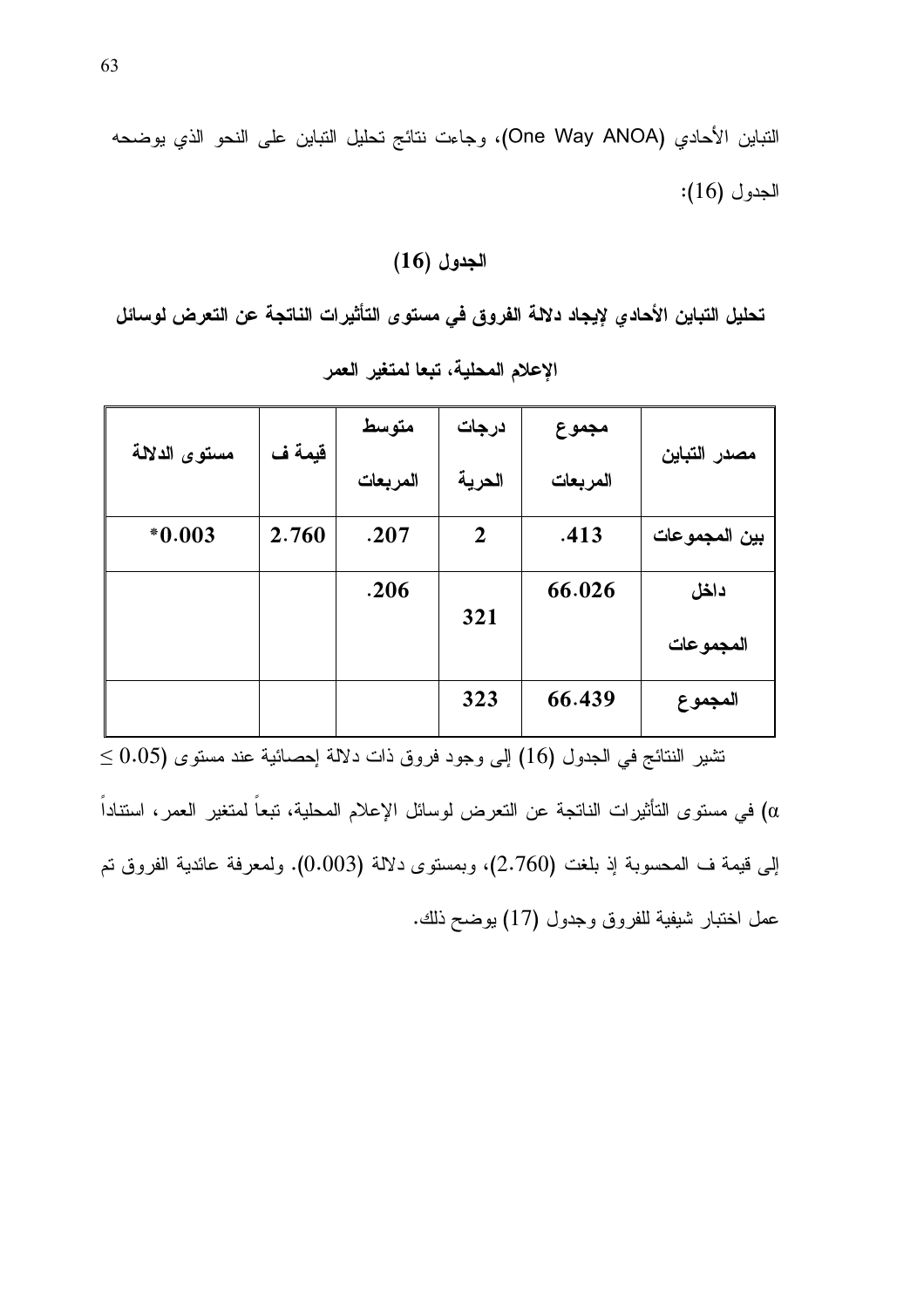## الجدول (17)

اختبار شبفيه لتحديد عائدية الفروق في مستوى التأثيرات الناتجة عن التعرض لوسائل الإعلام

| أقل من 22 سنة | أكثر من 27 | من 22–27 | المتوسط | الخبرة         |
|---------------|------------|----------|---------|----------------|
| 3.29          | 3.32       | 3.39     | الحسابى |                |
| $0.12*$       | 0.02       |          | 3.39    | من 22–27 سنة   |
| 0.11          |            |          | 3.32    | أكثر من 27 سنة |
|               |            |          | 3.29    | أقل من 22 سنة  |

المحلية، تبعاً لمتغير العمر

• الفرق دال إحصائياً عند مستوى ( 0.05 )

يظهر من الجدول (17) أن الفرق كان لصالح فئة (من 22–27 سنة) مع فئة (أقل من 22 سنة). وبالاعتماد على هذه النتيجة تقبل فرضية الدراسة الثانية "يختلف مستوى التأثيرات الناتجة عن النعرض لوسائل الإعلام المحلية باختلاف العمر".

الفرضية الثالثة: يختلف مستوى التأثيرات الناتجة عن التعرض لوسائل الإعلام المحلية باختلاف الجامعة.

تم حساب المنوسطات الحسابية والانحرافات المعيارية في مستوى التأثيرات الناتجة عن النعرض لوسائل الإعلام المحلية لدى الطلبة، نبعاً لمتغير الجامعة، ويظهر الجدول (18) ذلك.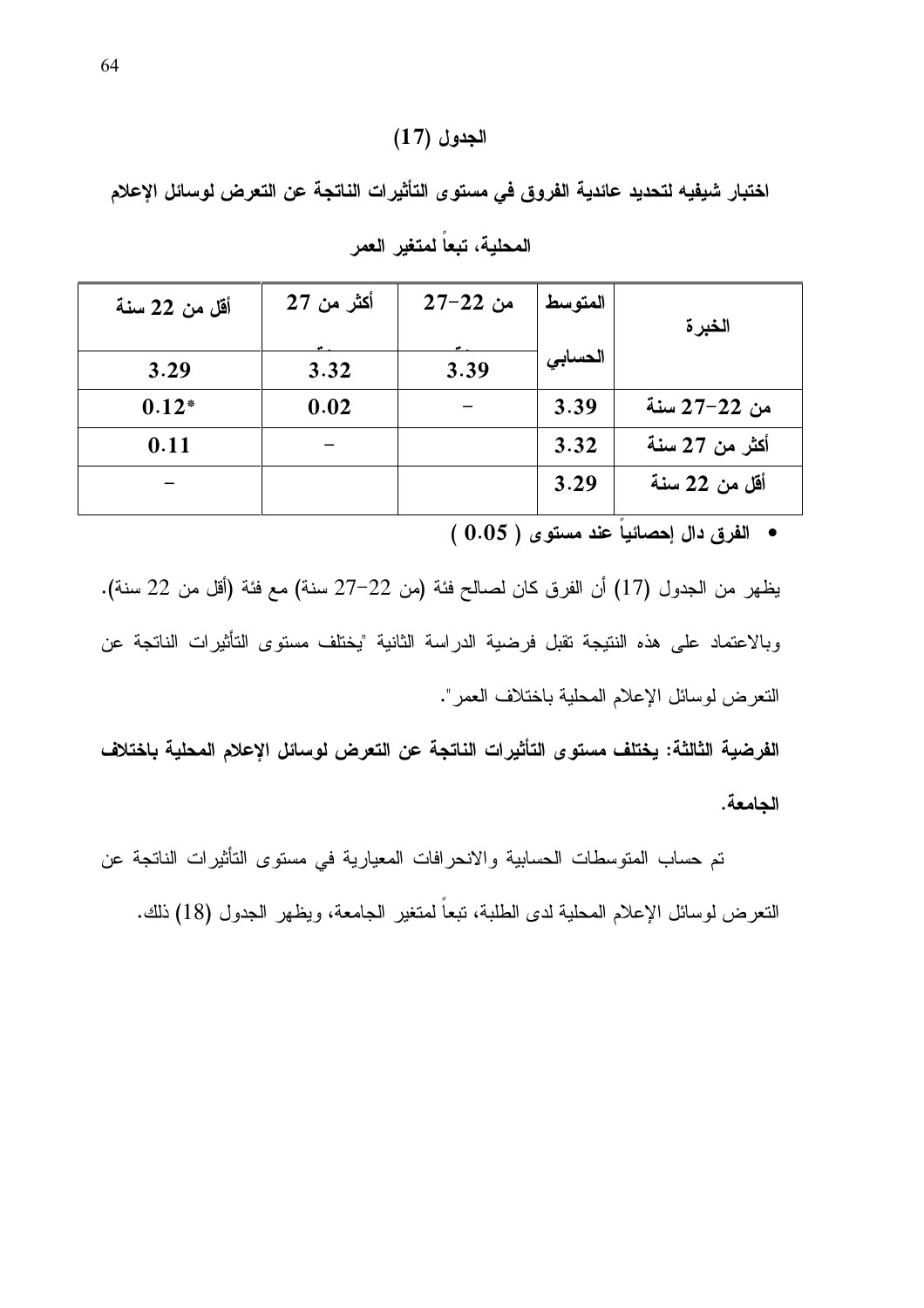## الجدول(18)

المتوسطات الحسابية والانحرافات المعيارية في مستوى التأثيرات الناتجة عن التعرض لوسائل ã

| الانحراف المعياري | المتوسط<br>الحسابى | العدد | المؤهل العلمى             |
|-------------------|--------------------|-------|---------------------------|
| 0.44              | 3.36               | 108   | كلية التربية الأساسية     |
| 0.44              | 3.34               | 108   | جامعة العلوم والتكنولوجيا |
| 0.48              | 3.30               | 108   | جامعة الكويت              |

|  |  |  | الإعلام المحلية، تبعا لمتغير الجامعة |  |
|--|--|--|--------------------------------------|--|
|--|--|--|--------------------------------------|--|

يلاحظ من الجدول (18) وجود فروق ظاهرية بين مستوى التأثيرات الناتجة عن التعرض لوسائل الإعلام المحلية، تبعا لمتغير الجامعة، إذ حصلت (كلية التربية الأساسية) على أعلى منوسط حسابي بلغ (3.36)، وجاءت (جامعة العلوم والنكنولوجيا) بالرنبة الثانية بمنوسط حسابي بلغ (3.34)، وأخيراً جاءت (جامعة الكويت) بمنوسط حسابي بلغ (3.35)، ولتحديد فيما إذا كانت الفروق بين المتوسطات ذات دلالة إحصائية عند مستوى دلالة (0.05) تم تطبيق تحليل النباين الأحادي (One Way ANOA)، وجاءت نتائج تحليل النباين على النحو الذي يوضحه الجدول (19):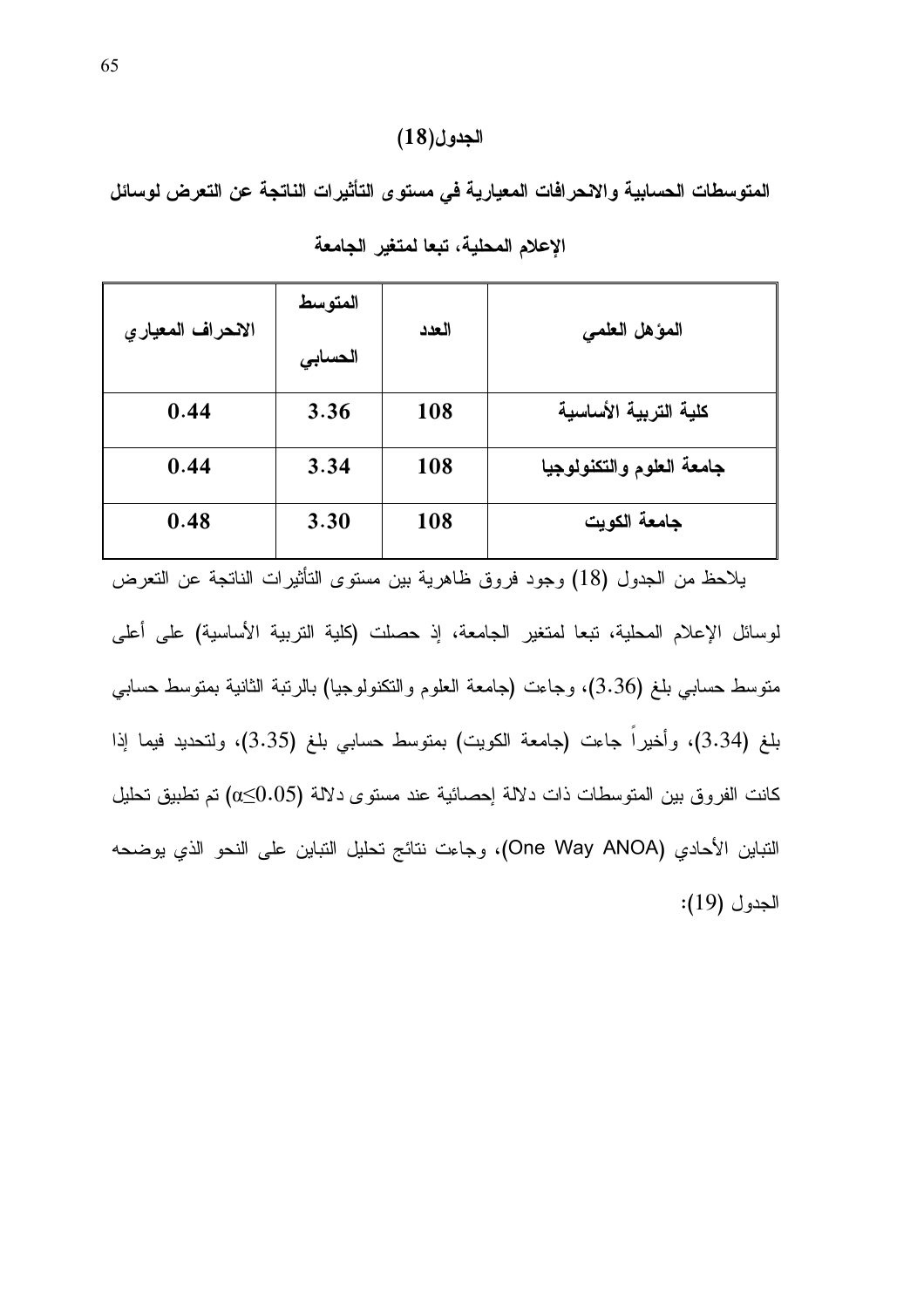## الجدول (19)

تحليل التباين الأحادي لإيجاد دلالة الفروق في مستوى التأثيرات الناتجة عن التعرض لوسائل

| مستوى الدلالة | قيمة ف | متوسط    | درجات          | مجموع    |               |
|---------------|--------|----------|----------------|----------|---------------|
|               |        | المربعات | الحرية         | المربعات | مصدر التباين  |
| .162          | 1.4    | .088     | $\overline{2}$ | .176     | بين المجموعات |
|               |        | .206     | 321            | 66.263   | داخل          |
|               |        |          |                |          | المجموعات     |
|               |        |          | 323            | 66.439   | المجموع       |

|  | الإعلام المحلية، تبعا لمتغير الجامعة |  |
|--|--------------------------------------|--|
|  |                                      |  |

تشير النتائج في الجدول (19) إلى عدم وجود فروق ذات دلالة إحصائية عند مستوى في مستوى التأثيرات الناتجة عن التعرض لوسائل الإعلام المحلية، تبعا لمتغير  $\alpha \leq 0.05$ ) الجامعة، استناداً إلى قيمة ف المحسوبة إذ بلغت (1.4)، وبمستوى دلالة (162.). وبالاعتماد على هذه النتيجة ترفض فرضية الدراسة الثالثة "يختلف مستوى التأثيرات الناتجة عن التعرض لوسائل الإعلام المحلية باختلاف الجامعة" وتقبل الفرضية البديلة النالية: "لا يختلف مستوى التأثيرات الناتجة عن النعرض لوسائل الإعلام المحلية باختلاف الجامعة".

الفرضية الرابعة: يختلف مستوى التأثر المعرفي الناتج عن التعرض لوسائل الإعلام المحلية باختلاف مستوى الاعتماد على وسائل الإعلام؛ إذ كلما زاد الاعتماد على وسائل الإعلام زادت التأثير ات المعر فية الناتجة عن هذا الاعتماد.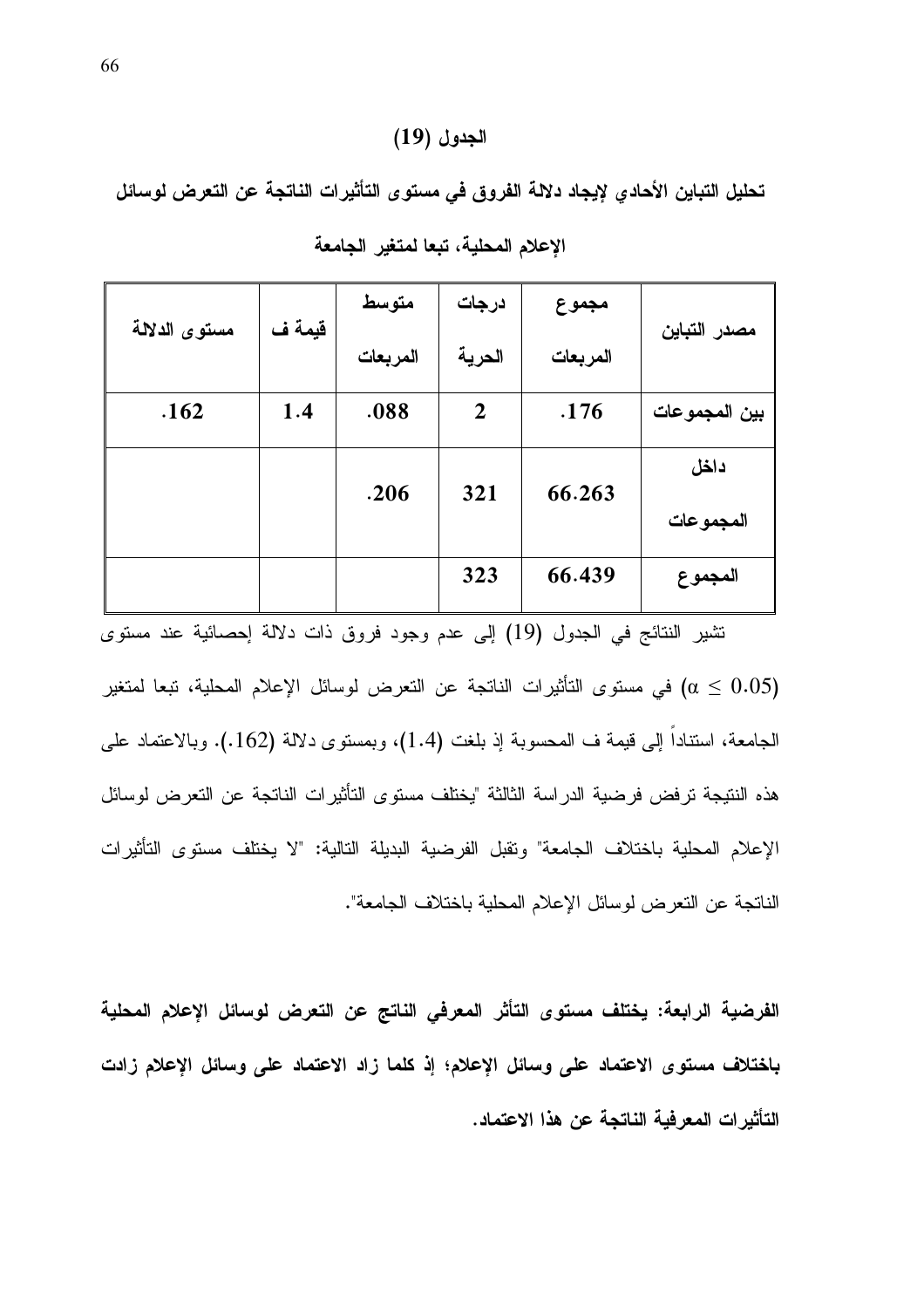لاختبار صحة الفرضية تم استخراج المتوسطات الحسابية والانحرافات المعيارية لمجالات الدراسة الثلاثة: مجال "دور الصحافة المحلية في تعزيز الثقافة السياسية"، مجال "دور القنوات الفضائية في تعزيز الثقافة السياسية"، مجال ": دور الإذاعة المحلية في تعزيز الثقافة السياسية"، تبعاً لمتغير "مدة التعرض لوسائل الإعلام المحلية في اليوم"، وجدول (20) ببين ذلك، ولتحديد فيما إذا كانت الفروق بين المتوسطات ذات دلالة إحصائية عند مستوى دلالة (0.05  $(0.05 \geq 0.05)$  تم تطبيق تحليل النباين الأحادي (One Way ANOA)، جدول (21) يبين ذلك، ولمعرفة عائدية الفروق تم عمل اختبار شيفية للفروق، جدول (22) بيين ذلك.

## الجدول (20)

المتوسطات الحسابية والانحرافات المعيارية لمستوى التأثر المعرفى لأفراد عينة الدراسة، تبعا

| الانحراف | المتوسط | العدد | الخبرة               | المجال               |
|----------|---------|-------|----------------------|----------------------|
| المعياري | الحسابى |       |                      |                      |
| 0.41     | 3.29    | 180   | أقل من نصف ساعة      | دور الصحافة المحلبة  |
| 0.48     | 3.35    | 124   | من نصف ساعة إلى ساعة | في تعزيز الثقافة     |
| 0.66     | 3.37    | 20    | أكثر من ساعة         | السياسية             |
| 0.45     | 3.33    | 324   | المجموع              |                      |
| 0.46     | 3.36    | 152   | أقل من ساعتين        | دور القنوات الفضائية |
| 0.47     | 3.30    | 122   | من 2–3 ساعات         | في تعزيز الثقافة     |
| 0.39     | 3.39    | 50    | أكثر من ثلاث ساعات   | السياسية             |

لمتغير مدة التعرض لوسائل الاعلام المحلية في اليوم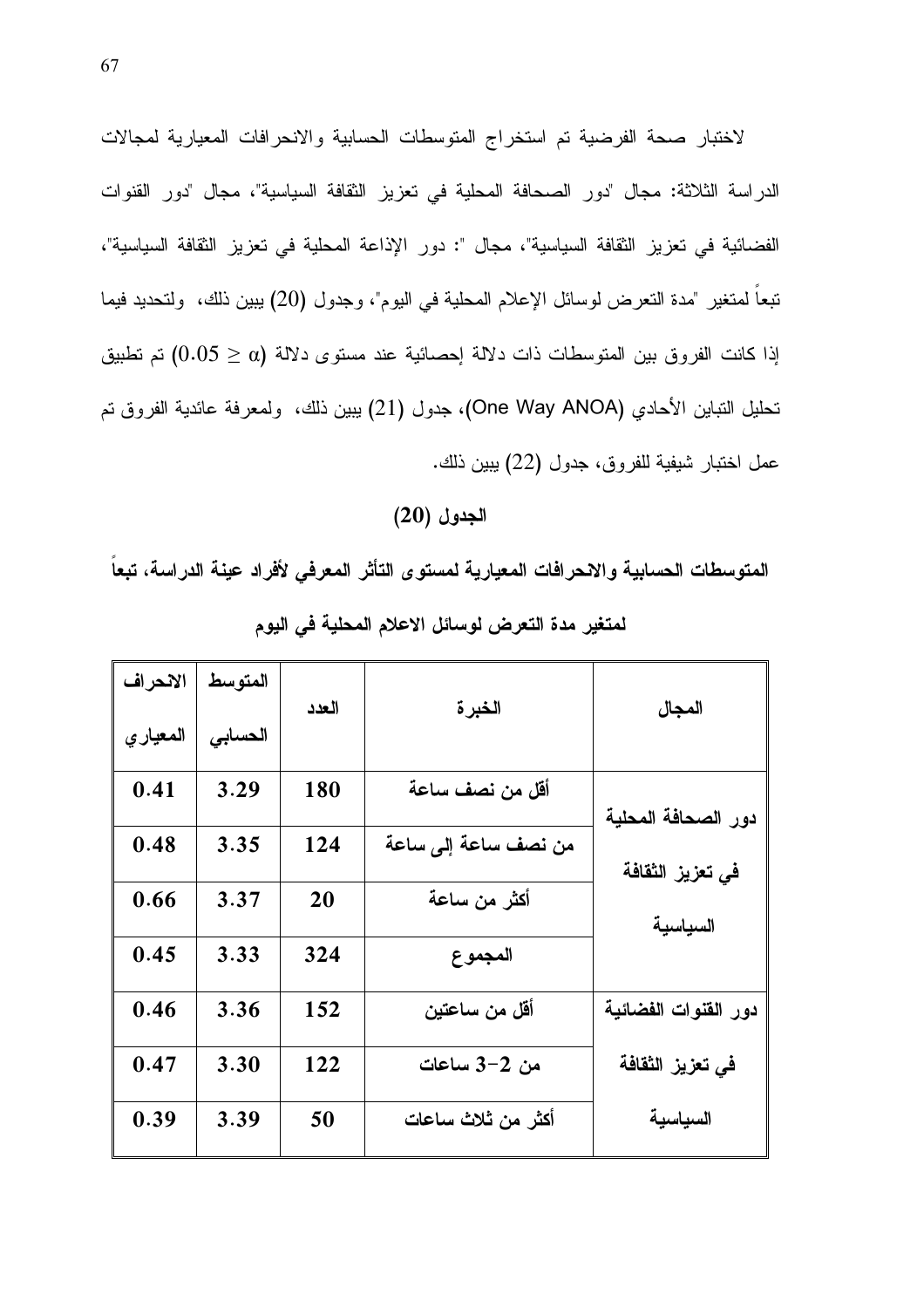| 0.45 | 3.35 | 324 | المجموع            |                     |
|------|------|-----|--------------------|---------------------|
| 0.46 | 3.34 | 230 | أقل من ساعتين      | دور الإذاعة المحلية |
| 0.47 | 3.28 | 62  | من 2–3 ساعات       | في تعزيز الثقافة    |
| 0.38 | 3.37 | 32  | أكثر من ثلاث ساعات | السياسية            |
| .46  | 3.33 | 324 | المجموع            |                     |

يلاحظ من الجدول (20) وجود فروق ظاهرية بين المتوسطات الحسابية المعيارية لمستوى التأثر المعرفي لأفراد عينة الدراسة، تبعا لمتغير مدة التعرض لوسائل الاعلام المحلية في اليوم، إذ حصلت فئة (أكثر من ساعة) في مجال " دور الصحافة المحلية في تعزيز الثقافة السياسية " على أعلى متوسط حسابي بلغ (3.37)، تلتها فئة (من نصف ساعة إلى ساعة) بمتوسط حسابي بلغ (3.35)، وجاءت بالمرتبة الأخيرة فئة (أقل من نصف ساعة) بمتوسط حسابي بلغ (3.29)، وفي مجال " دور القنوات الفضائية في تعزيز الثقافة السياسية" فقد جاءت فئة (أكثر من ثلاث ساعات) في المرتبة الأولى بمنوسط حسابي (3.39)، نلتها فئة (من 2–3 ساعات) بمنوسط حسابي (3.30)، وجاءت بالمرتبة الأخيرة فئة (أقل من ساعتين)، وبمنوسط حسابـي(3.36). وفي مجال " دور الإذاعة المحلية في تعزيز الثقافة السياسية " فقد جاءت فئة (أكثر من ثلاث ساعات) في المرتبة الأولى بمتوسط حسابي (3.37)، تلتها فئة (من 2–3 ساعات) بمتوسط حسابي (3.28)، وجاعت بالمرتبة الأخيرة فئة (أقل من ساعتين)، وبمنوسط حسابي (3.34). ولتحديد فيما إذا كانت الفروق بين المتوسطات ذات دلالة إحصائية عند مستوى دلالة (0.05  $\alpha \leq 0.5$  تم تطبيق تحليل النباين الأحادي ( One way ANOVA)، وجاءت نتائج تحليل النباين على النحو الذي يوضحه  $(21)$  الجدول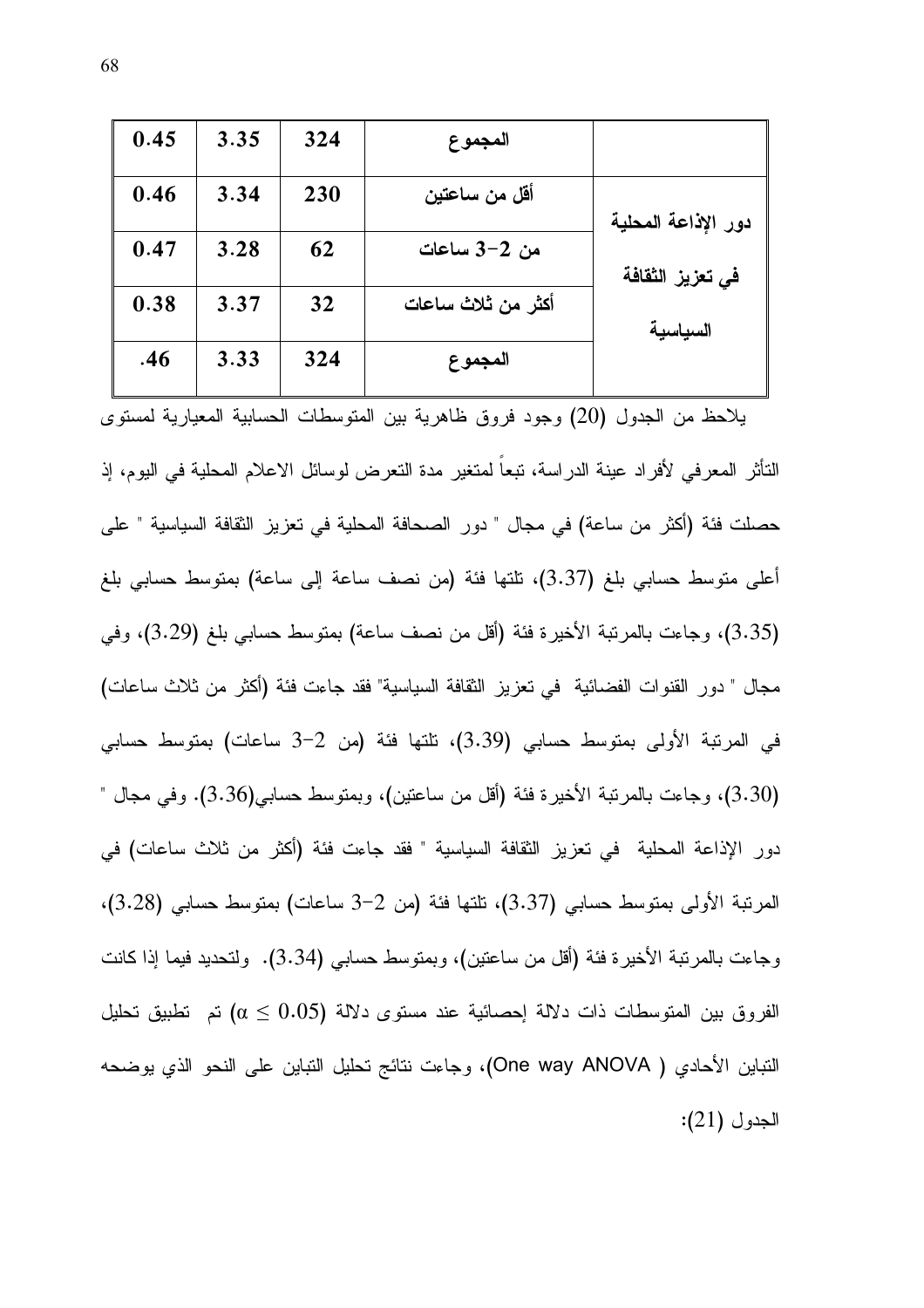## الجدول (21)

تحليل التباين الأحادي لإيجاد دلالة الفروق لمستوى التأثر المعرفى لأفراد عينة الدراسة لكل

| مستوى    | قيمة ف | متوسط    | درجات          | مجموع    | مصدر التباين   | المجال                       |
|----------|--------|----------|----------------|----------|----------------|------------------------------|
| الدلالة  |        | المربعات | الحرية         | المربعات |                |                              |
| $*0.023$ | 1.280  | .214     | $\overline{2}$ | .427     | بين المجموعات  | دور الصحافة المحلية          |
|          |        | .206     | 321            | 66.012   | داخل المجموعات | في تعزيز الثقافة             |
|          |        |          | 323            | 66.439   | المجموع        | السياسية                     |
| $*0.000$ | 2.990  | .123     | $\overline{2}$ | .245     | بين المجموعات  |                              |
|          |        | .206     | 321            | 66.194   | داخل المجموعات | دور القنوات الفضائية         |
|          |        |          | 323            | 66.439   | المجموع        | في تعزيز الثقافة<br>السياسية |
| $*0.000$ | 2.321  | .087     | $\overline{2}$ | .174     | بين المجموعات  | دور الإذاعة المحلية          |
|          |        | .206     | 321            | 66.265   | داخل المجموعات | في تعزيز الثقافة             |
|          |        |          | 323            | 66.439   | المجموع        | السياسية                     |

مجال من مجالات الدراسة، تبعاً لمتغير مدة التعرض لوسائل الاعلام المحلية في اليوم

تشير النتائج في الجدول (21) إلى وجود فروق ذات دلالة إحصائية عند مستوى (0.05  $\alpha \leq 0.05$  في مستوى التأثيرات المعرفية الناتجة عن التعرض لوسائل الإعلام المحلية، تبعاً لمتغير مدة التعرض لوسائل الاعلام المحلية في اليوم، في جميع مجالات الدراسة، استناداً إلى قيمة ف المحسوبة إذ بلغت (1.280)، وبمستوى دلالة (0.023) في مجال دور الصحافة المحلية في تعزيز الثقافة السياسية، وبلغت (2.990)، وبمسنوى دلالة (0.000) في مجال دور القنوات الفضائية في تعزيز الثقافة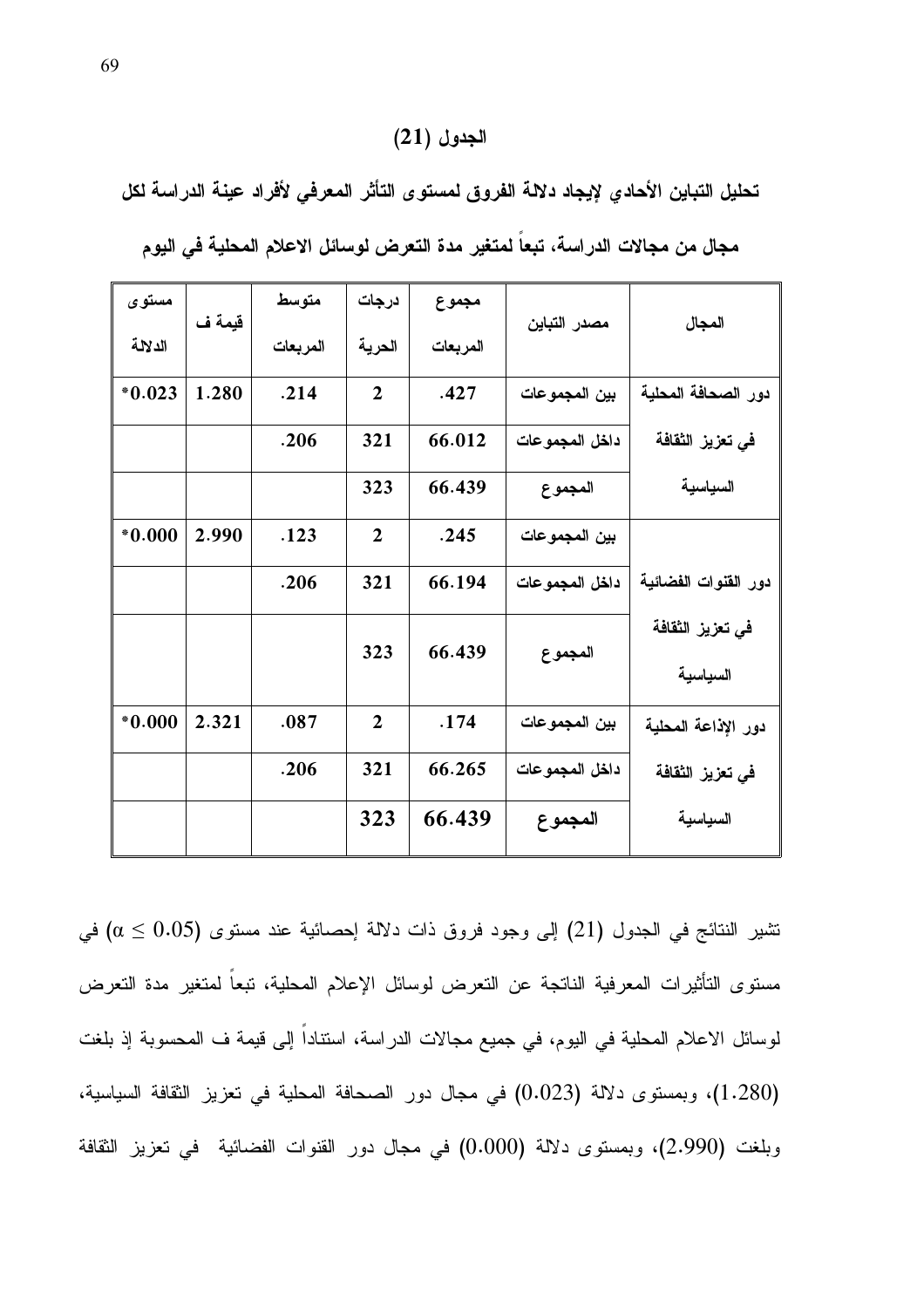السياسية، وبلغت (2.321)، وبمستوى دلالة (0.000) في مجال دور الإذاعة المحلية في تعزيز الثقافة السياسية. ولمعرفة عائدية الفروق تم عمل اختبار شيفية للفروق لجميع مجالات الدراسة، وجدول (22) بوضح ذلك.

# الجدول (22)

نتائج اختبار شافييه للمقارنات البعدية لاختبار اثر مدة التعرض لوسائل الاعلام المحلية، في مستو ي

| أكثر من ساعة    | من نصف ساعة | أقل من                   | المتوسط | متوسط قراءة الصحف       |
|-----------------|-------------|--------------------------|---------|-------------------------|
| 3.37            | 3.35        | 3.29                     | الحسابي | المحلية في اليوم        |
| $0.123*$        | 0.212       |                          | 3.29    | أقل من نصف ساعة         |
| 0.111           |             |                          | 3.35    | من نصف ساعة إلى         |
|                 | $\sim$      | $\overline{\phantom{0}}$ | 3.37    | أكثر من ساعة            |
| أكثر من ثلاث    | من 2−3      | أقل من                   | المتوسط | متوسط مشاهدة قنوات      |
| 3.39            | 3.30        | 3.36                     | الحسابى | التلفزيون المحلية في    |
| $0.421*$        | 1.00        |                          | 3.36    | أقل من ساعتين           |
| 0.281           |             |                          | 3.30    | <u>من 2-3 ساعات</u>     |
|                 |             |                          | 3.39    | أكثر من ثلاث ساعات      |
| أكثر من ثلاث    | من 2−3      | أقل من                   | المتوسط | متوسط الاستماع للإذاعات |
| 3.37            | 3.28        | 3.34                     | الحسابى | المحلية في اليوم        |
| $0.394*$        | 0.160       | -                        | 3.34    | <u>أقل من ساعتين</u>    |
| 0.357           |             |                          | 3.28    | من 2-3 ساعات            |
| $\gamma = 0.01$ | $\sim$ $-$  | $\frac{1}{2}$            | 3.37    | أكثر من ثلاث ساعات      |

التأثر المعرفي لأفراد عينة الدراسة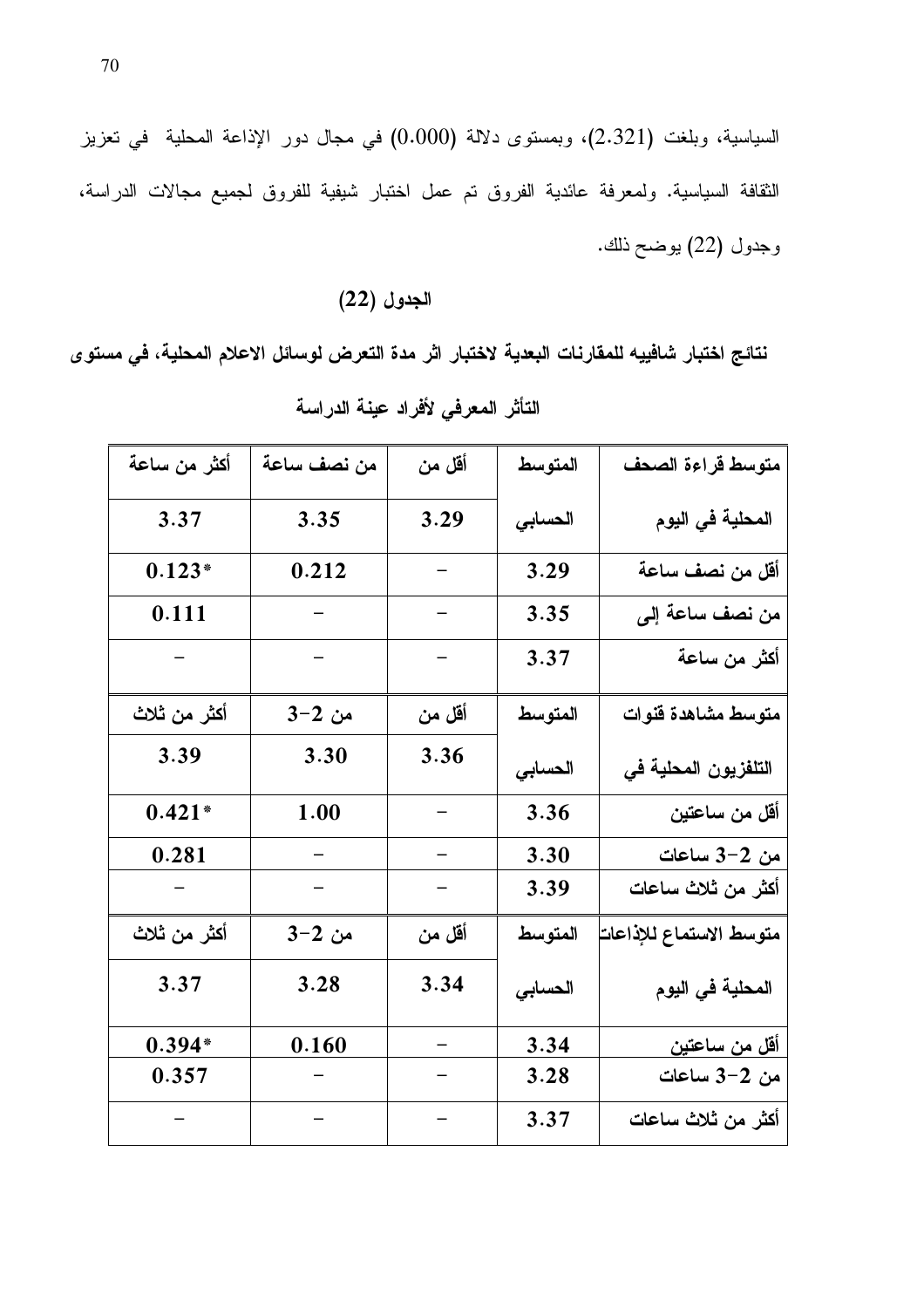نبين بيانات الجدول (22) أن الفروق كانت لصالح فئة (أكثر من ساعة) في متوسط قراءة الصحف المحلية، وكانت لصـالح فئة (أكثر من ثلاث ساعات) في متوسط مشاهدة قنوات النلفزيون المحلية في اليوم، وكانت لصالح فئة (أكثر من ثلاث ساعات) في متوسط الاستماع للإذاعات المحلية في اليوم. وبالاعتماد على هذه النتيجة يتضح قبول فرضية الدراسة الخامسة "يختلف مستوى التأثر المعرفي الناتج عن التعرض لوسائل الإعلام المحلية باختلاف مستوى الاعتماد على وسائل الإعلام؛ إذ كلما زاد الاعتماد على وسائل الإعلام زادت التأثيرات المعرفية الناتجة عن هذا الاعتماد".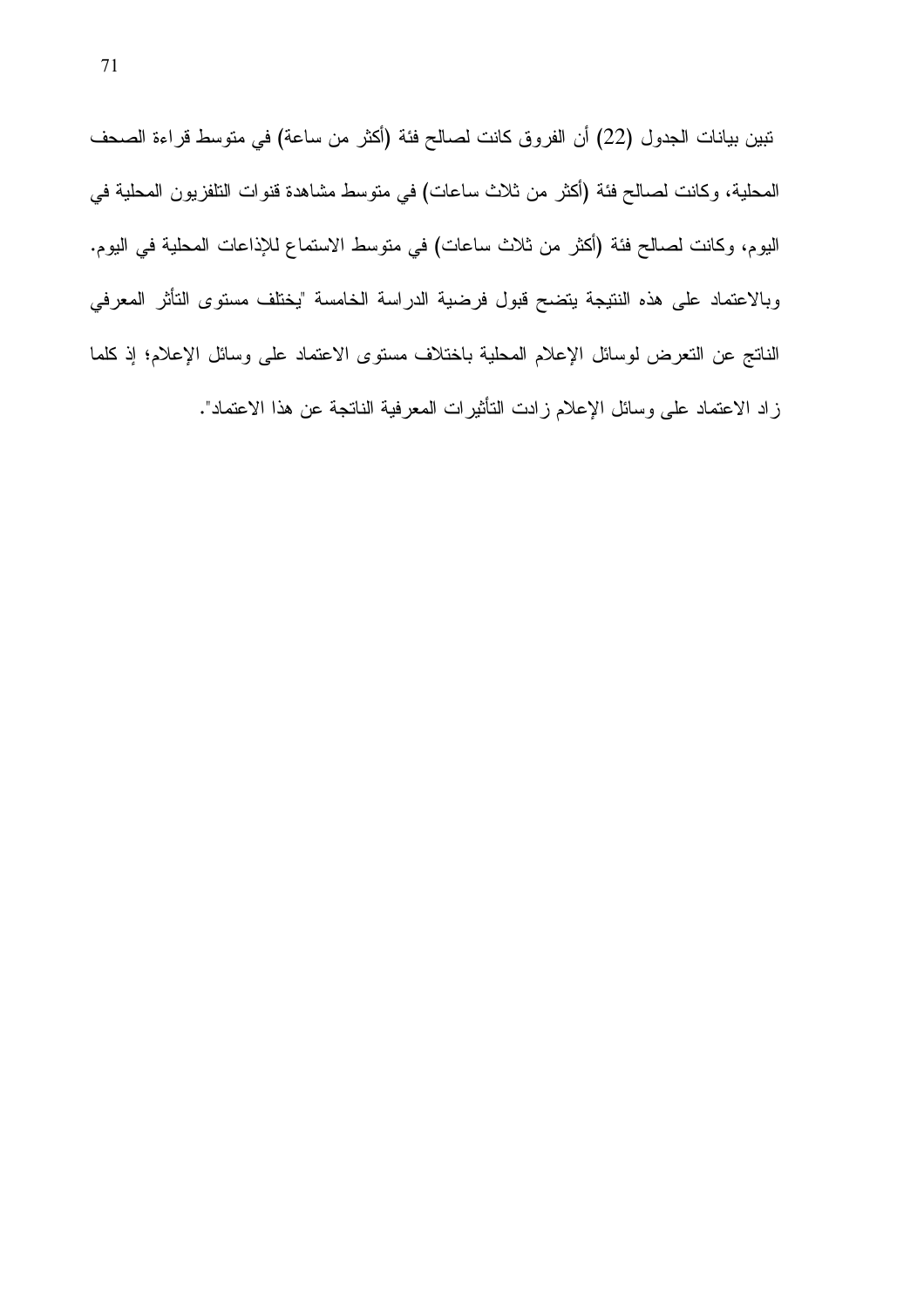#### الفصل الخامس

#### مناقشة النتائج

يتضمن هذا الفصل مناقشة النتائج التي توصلت إليها الدراسة والتي هدفت نعَّرُف دور وسائل الإعلام المحلية الكويتية في تعزيز الثقافة السياسية لدى الشباب الكويتي، وتفسير هذه النتائج بالإضافة إلى نقديم بعض النوصيات، وقد نم استعراض مناقشة النتائج مرتبة وفقاً لأسئلة الدراسة على النحو التالي:

السؤال الأول: ما متوسط الوقت الذي يتعرض فيه المبحوثين لقنوات التلفزيون المحلية؟ أظهرت نتائج السؤال الأول منوسط الوقت الذي يتعرض فيه المبحوثين لقنوات النلفزيون المحليـــة بشكل يومي، إذ أن أغلب المبحوثين يتعرضون أقل من ساعتين يوميا وبنسبة (0.47)، في حـــين يتعرض ما نسبته (0.38) من أفراد العينة من 2–3 ساعات بوميا ، وأخير يتعرض مـــا نـــسبته (0.15) من أفراد العينة أكثر من ثلاث ساعات في اليوم. وربما تعزى هذه النتيجة الى أن طلبة الجامعة يقضون معظم أوقاتهم في الجامعة خلال أيام الدوام الرسمي، وينشغلون بأيام الإجازة أيضا بمنابعة دروسهم، اضافة الى وجود كثير من الطلبة الذين يعملون الى جانب دراستهم الجامعية مما يقلل من فرصة التعرض لقنوات النلفاز المحلية، إضافة الى رغبة الشباب في متابعة بعض القنوات والمحطات العالمية التي تحاكي ميولهم واهتماماتهم، كنلك التي تهـــتم بعــــرض أفــــلام (Action)، والأغانـي، والأزياء، والتـي نقلل من فرصـة النعرض للقنوات النلفزيون المحلية فـي الكويت، وحتـي في حال رغبة الشباب بسماع الأخبار المحلية وخاصة نلك المتعلقة بالانتخابــات، والاحتجاجـــات، فانهم يفضلون النعرض لبعض القنوات العربية والعالمية، بسبب الانجاهات السلبية التسى نكونست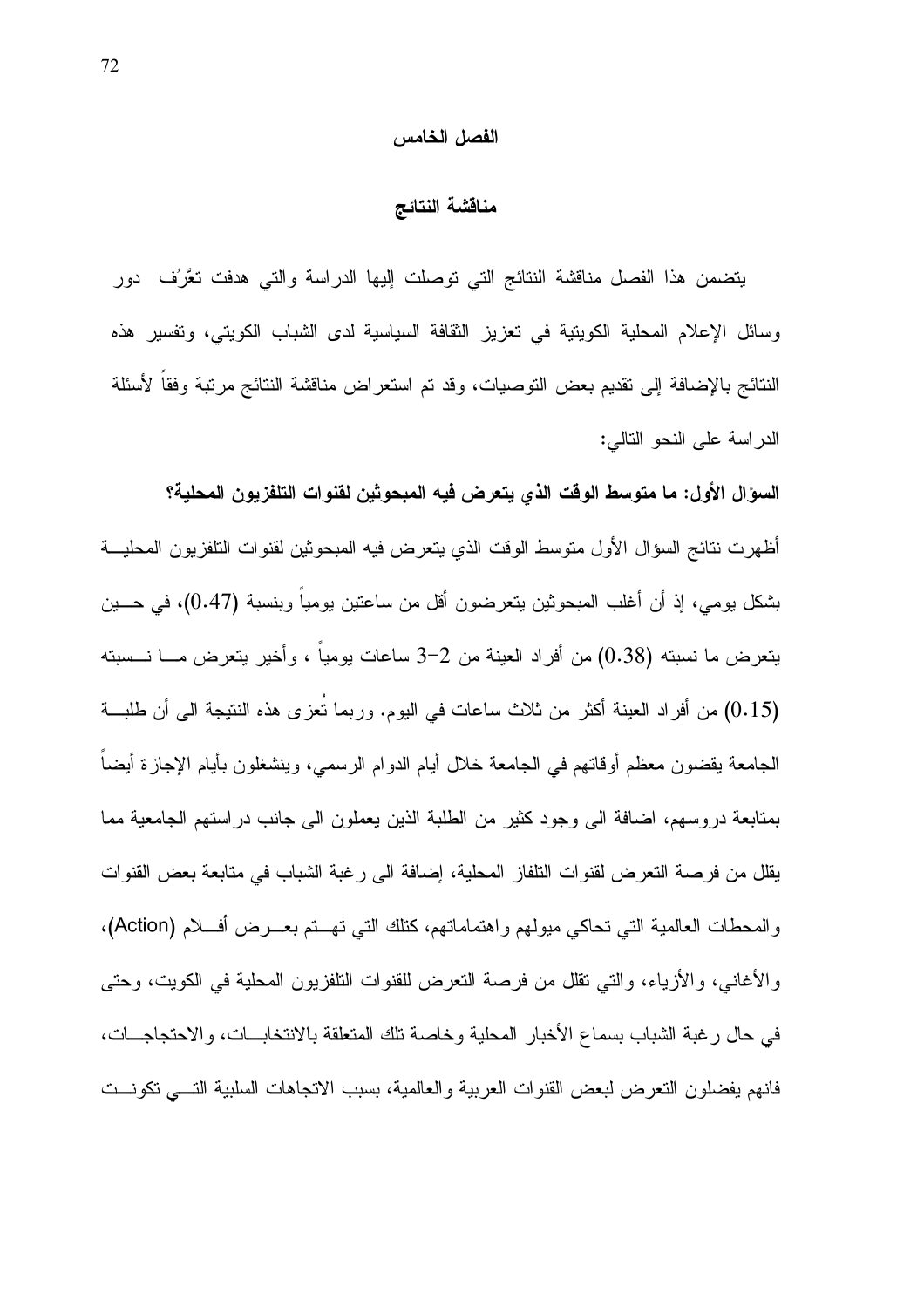لديهم نحو مصداقية القنوات التلفزيونية المحلية، وربما هذه الاسباب مجتمعة جعلت أغلب الـــشباب يتعرضون للقنوات التلفزيونية المحلية أقل من ساعتين بوميا.

مناقشة النتائج المتعلقة بالسوال الثاني: ما متوسط الوقت الذي يستمع فيه المبحـــوثين للإذاعـــة المحلية ؟

أظهرت نتائج السؤال الثاني متوسط الوقت الذي يستمع فيه المبحوثين للإذاعة المحلية بشكل يومي، إذ أن اغلبهم يستمعون أقل من ساعتين يومياً وبنسبة (0.71)، في حين يستمع ما نـــسبته (0.19) من أفراد العينة من 2–3 ساعات بومياً ، وأخير يستمع ما نسبته (0.10) من أفراد العينة أكثر من ثلاث ساعات. وربما نعزى هذه النتيجة أيضاً الى أن معظم الطلبة يقضون أغلب اوقاتهم في متابعة دروسهم، إضافة الى الانتشار الواسع للمحطات النلفزيونية الفضائية التي أصبحت نقــدم الأخبـــار بالصوت والصورة، وبالنتيجة يقل تعرض الطلبة للإذاعة بشكل عام بما فيها الإذاعــة المحليــة، إضافة الى عدم نبني البرامج الإذاعية بشكل عام برامج هادفة تسلط الــضوء علـــي المــشكلات الاجتماعية، والتعليمة والصحية، أو نقديم برامج توعوية تعليمية، أو استضافة أطباء مشهورين أو من على شاكلتهم لتقديم النصح في مجال ما؛ بل نكاد نتحصر برامج الإذاعة المحلية بتقديم موجز أو نشرة الأخبار الهادفة لبيان تحركات أهم السياسيين ومنجزاتهم في الكويت، وتقديم مزيج مـــن الأغاني الوطنية، وأغاني الشباب؛ هذه الأسباب مجتمعة وربما هذه الاسباب مجتمعة جعلت أغلب الشباب يتعرضون للإذاعة المحلية أقل من ساعتين يوميا.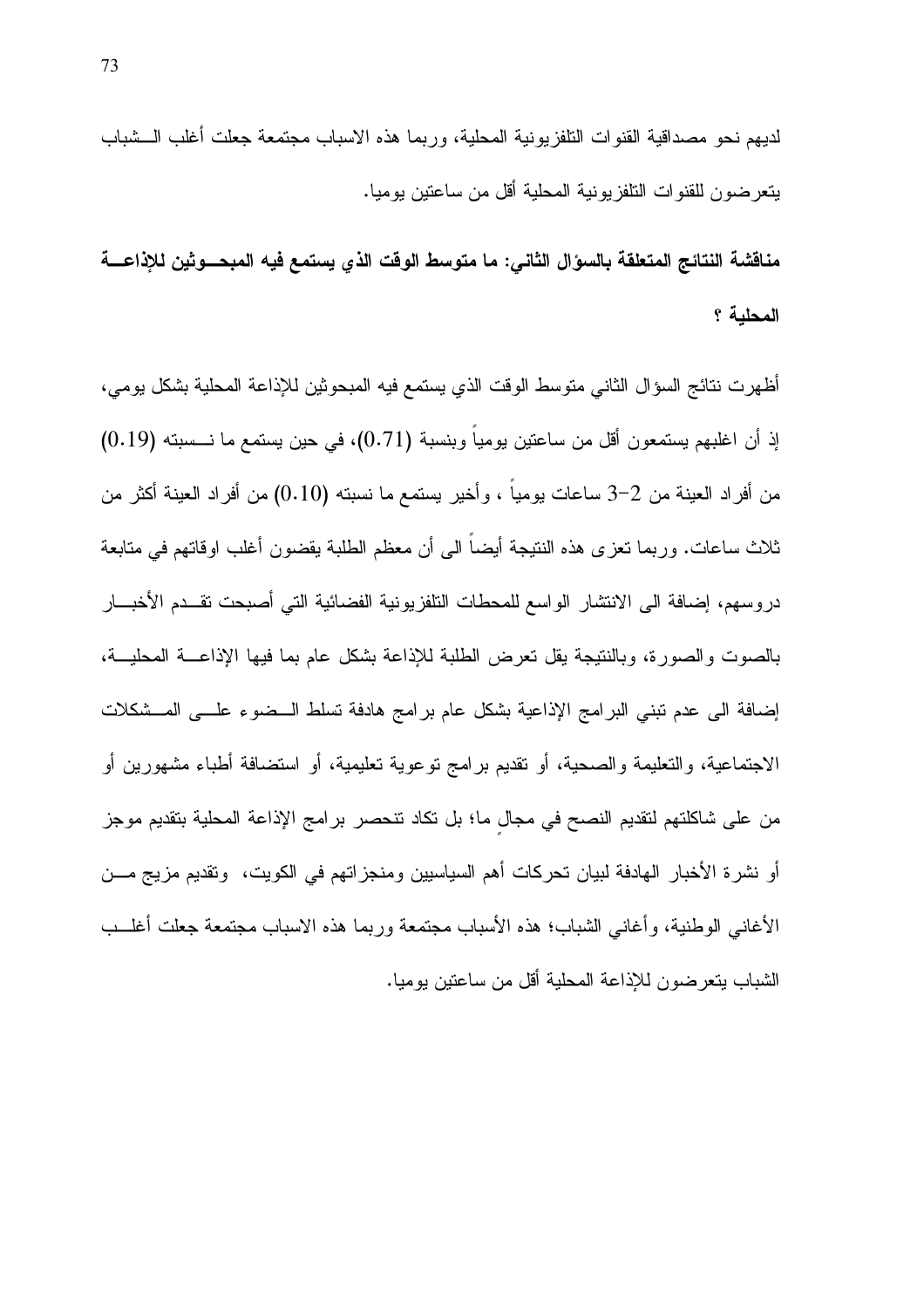مناقشة النتائج المتعلقة بالسؤال الثالث: ما متوسط ما متوسط قراءة الــصحف المحليـــة لـــدى المبحوثين؟

أظهرت نتائج السؤال الثالث منوسط الوقت الذي يتعرض فيه المبحوثين الصحف المحليــــة بـــشكل يومي، إذ أن اغلبهم يتعرضون أقل من نصف ساعة وبنسبة (0.56)، في حين يتعرض ما نـــسبته (0.38) من أفراد العينة من نصف ساعة الى ساعة بوميا ، وأخير يتعرض ما نسبته (0.06) من أفراد العينة أكثر من ساعة ، وربما نعزى هذه النتيجة الى النقدم الواسع فسى مجــال الاتـــصـال والنواصل في الكويت، وخاصة بعد أن غطت شبكة الانترنت جميع منـــاطق الكويـــت، وانتـــشار الهواتف الذكية التبي أناحت للطلبة الحصول على المعلومة بشكل فوري؛ وهذا مكن الشباب مــن متابعة أخبار الساعة فضلاً عن اليوم، ومكنهم ايضاً من الحصول على المعلومات والأخبـــار دون تَكَلُّف أعباء مادية إضافية ثمناً للصحف المحلية؛ لذا ربما هذه الاسباب مجتمعـــة جعلـــت أغلـــب الشباب يتعرضون للصافة المحلية أقل من نصف ساعة في اليوم.

مناقشة النتائج المتعلقة بالسؤال الرابع: هل يختلف دور وسائل الإعلام المحلية الكويتية في تعزيز الثقافة السياسية لدى الشباب الكويتي باختلاف نوع الوسيلة التعليمية (صحف، إذاعة، قنوات تلفزيونية)؟

#### أظهرت نتائج السوال الرابع:

أ. أن دور الصحافة المحلية في تعزيز الثقافة السياسية لدى الطلبة بشكل عام كانت متوسطة، إذ بلغ المتوسط الحسابي (3.41) وبانحراف معياري (0.50)، وجاءت جميع الفقرات في الدرجتين المرتفعة والمتوسطة، إذ نراوحت المتوسطات الحسابية بين (3.93– 2.77)، وربما يعزى ذلك الى وعي المبحوثين بالاهتمام المتواضع الذي توليه الصحافة المحلية للقضايا العالمية المعاصرة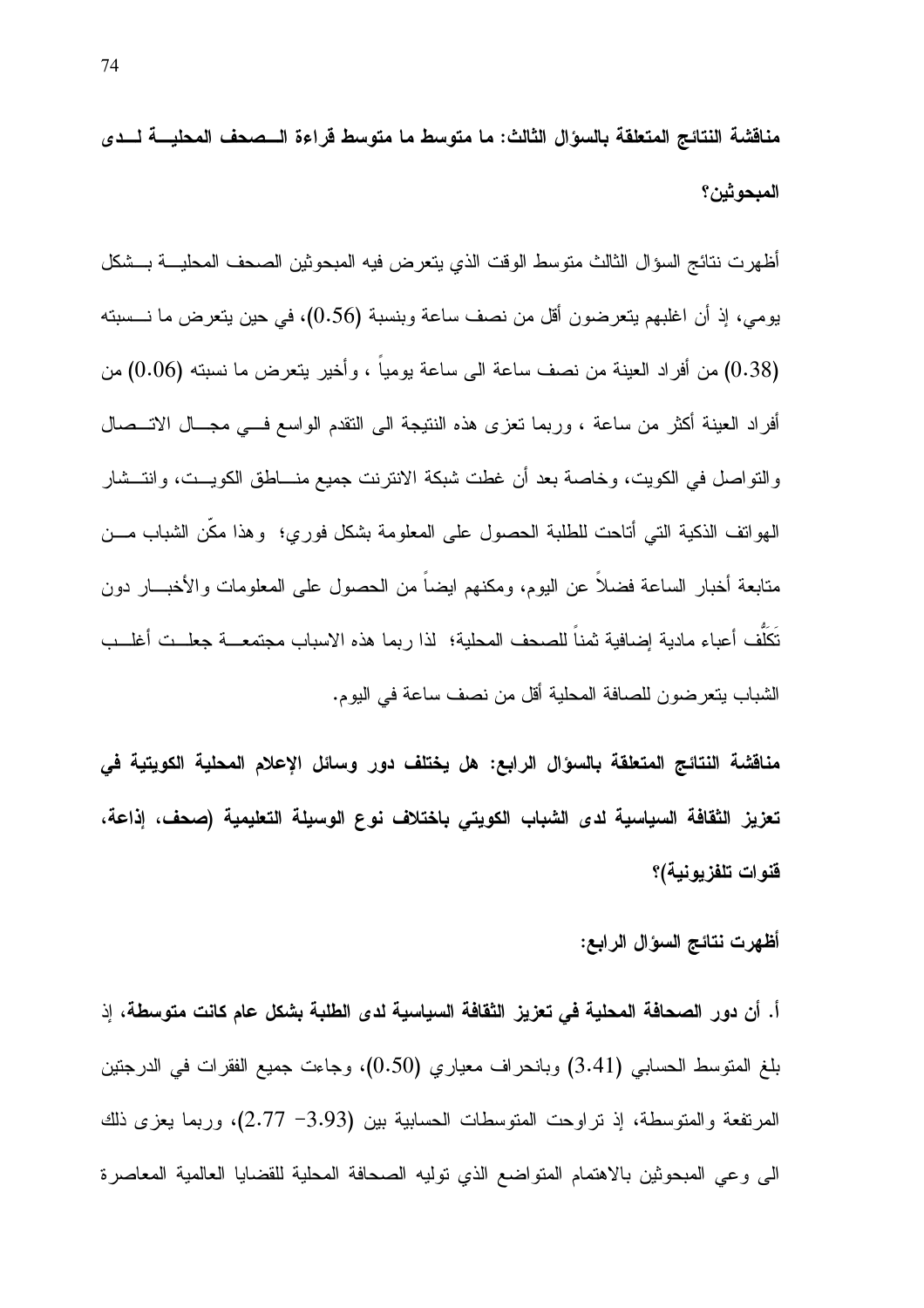المتعلقة بالديمقر اطية والمساواة والشفافية والعدالة في التعليم والمناصب، والتركيز على نشر الوعي بحقوق الإنسان والنأكيد على حرية النعبير عن الرأي، ورفض السلطة المطلقة للدولة، والنأكيد على ضرور ة وجود أحزاب في الحياة السياسية الكوينية لا سيما أن الأحزاب الكوينية لم تولد الى الآن بشكل رسمي في الكويت، إضافة على عدم تبنيها برامج توعوية حول قوانين الانتخاب والحملات الانتخابية، وتوعية المواطنين بان الوصول السلمى للسلطة يتم من خلال صناديق الاقتراع،؛ لذا رِيما هذه الأسباب مجتمعة انعكست على مستوى دور الصحافة المحلية في تعزيز الثقافة السياسية لدى الطلبة بشكل عام.

وأظهرت نتائج الدراسة أن الفقرة (15) التي نتص على " نؤكد الصحافة المحلية على سيادة القانون" جاءت بالرنبة الأولى بمنوسط حسابي (3.72) وانحراف معياري (0.85) وبدرجة مرتفعة، وربما نعزى هذه النتيجة الى وعى المبحوثين بأن طبيعة الدولة الكويتية تُعد أقرب إلى دولة القبيلة والحزب الواحد، منها إلى دولة المؤسسات، وأقرب إلى دولة الولاء الشخصبي، منها إلى دولة الموضوعية القانونية، وبدلا من أن يكون الدستور سابقا على شخص الحاكم، فإنه لا يزال في غالبية الأحوال يتبعه، ويرتهن بإرادته، فالقانون في الكويت مرتبط بِنَوِ جِهاتِ الْحِكومةِ والأسرِ ةِ الْحَاكِمةِ، لَذا سِعتِ الصَّحفِ الْمَحلِّيةِ لَتَعزِيزِ سِيادةِ القانونِ في الكويت؛ لا سيما أن الصحف الكويتية تؤمن بنظرية أنها مُدانة للحكومة بوجودها وبقائها، واتفق هذا التفسير مع نتيجة دراسة وجسيسزاك وسميث (Wojcieszak& Smith, 2014) والتي أظهرت نتائجها ان وسائل الاعلام وخاصة النلفاز مُسيس لصالح الحكومة.

وجاءت في الرنبة الثانية الفقرة (11) التي نتص على " نؤكد الصحافة المحلية على الانتماء للوطن والأمة العربية والإسلامية " بمنوسط حسابي (4.07) وانحراف معياري (0.97) وبدرجة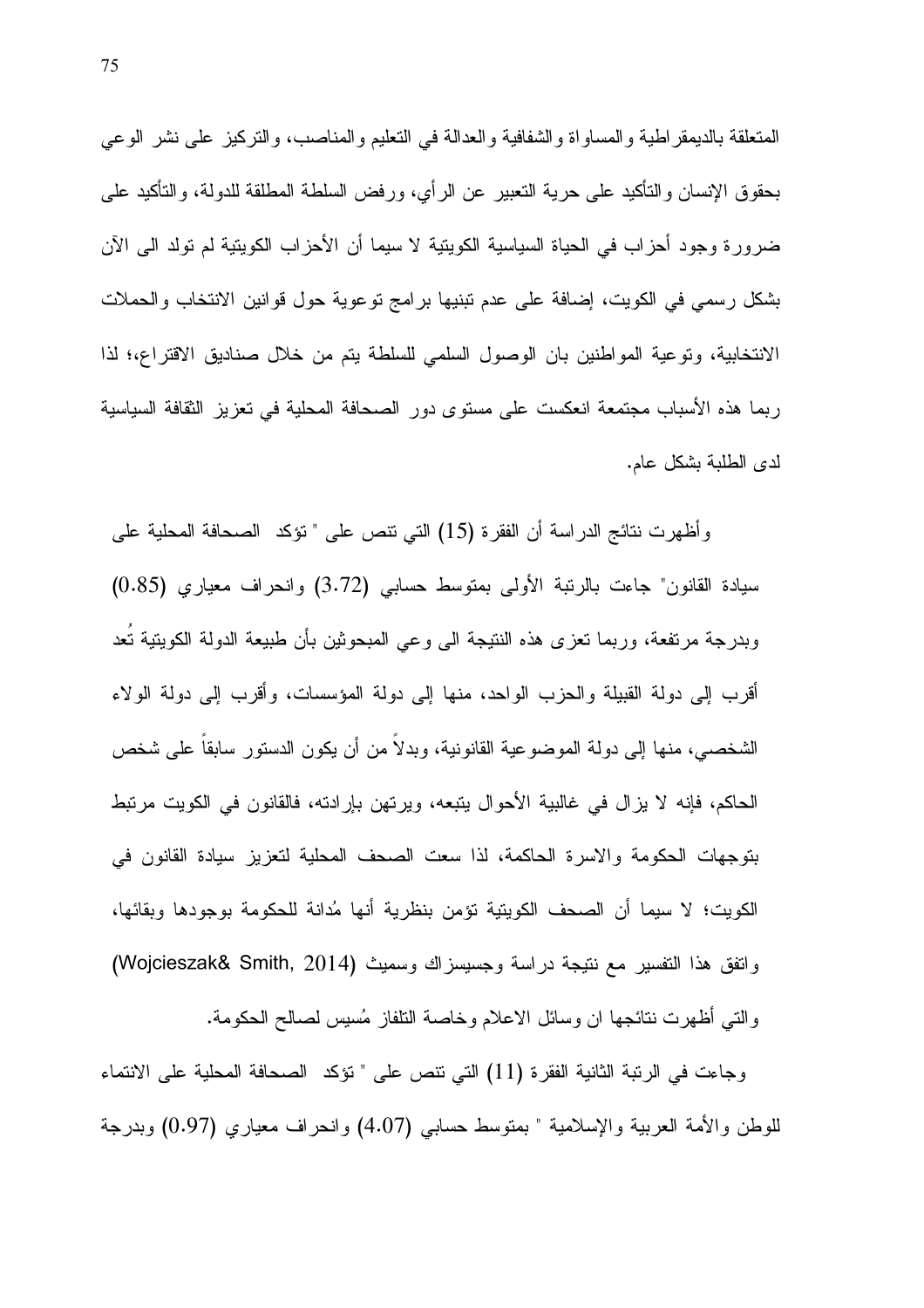مرتفعة، وربما نعزى هذه النتيجة أيضاً الى ملاحظة المبحوثين التوجهات الشعبية والحكومية الرامية الى نعزيز الانتماء للوطن والأمة العربية، وهذا النوجه الشعبي والحكومي نابع من وحي الدين الاسلامي، واللغة والثقافة العربية، والذي إنعكس بدوره على الصحافة المحلية الكويتية، كما جاءت الفقر ة (5) التي نتص على " نتنقد الصحافة المحلية السيادة القومية للدولة" في الرنبة قبل الأخيرة بمنوسط حسابي (3.23) وانحراف معياري (0.94) وبدرجة منوسطة، وربما نعزى هذه النتيجة الى إدراك المبحوثين أن نقد السيادة القومية للدولة الكويتية تتعارض مع التوجهات الحكومية الكويتية؛ لا سيما أن السيادة القومية للدولة الكويتية مرتبطة بالهوية الوطنية والتي تمثل شعور الانتماء والثقافة المشتركة للشعب الكويتي من وجهة نظر الحكومة، لذا فإن نقد هذه السيادة ومحاولة تعزيز الثقافة السياسية بغرس مفاهيم الديمقراطية والدولة المدنية والوصول السلمى للسلطة من خلال صناديق الاقتراع يتعارض مع نوجهات الحكومة والحكم الوراثي، مما يجعل فرصة تعزيز الصحافة لهذه المحاور متواضعة.

وأظهرت النتائج أيضاً أن الفقرة (7) التي نتص على " تعزز الصحافة المحلية أهمية دور منظمات حقوق الإنسان " جاءت في الرنبة الأخيرة بمنوسط حسابي (2.77) وانحراف معياري (1.06) وبدرجة متوسطة. وربما تعزي هذه النتيجة الى إدراك المبحوثين بتأثر الصحافة المحلية بالتوجهات الحكومية الكويتية، تلك الحكومات التي لا زالت تعتبر أن حقوق الإنسان هو خيار استراتيجي مرتبط بالمعاهدات والمواثيق الدولية والمفاوضات، وغير نابع من إيمان بحقوق الانسان ذاتها وخاصة تلك الحقوق المتعلقة بقضايا ( البدون) و(المجنسون)، وحقوق المرأة، وعدم استخدام القوة ضد المعارضة؛ وربما الوعبي الشعبي بهذا الحقوق لا يروق للحكومة الكويتية، لذا فإن هذه الاسباب مجتمعة إنعكست على عدم نبنى الصحافة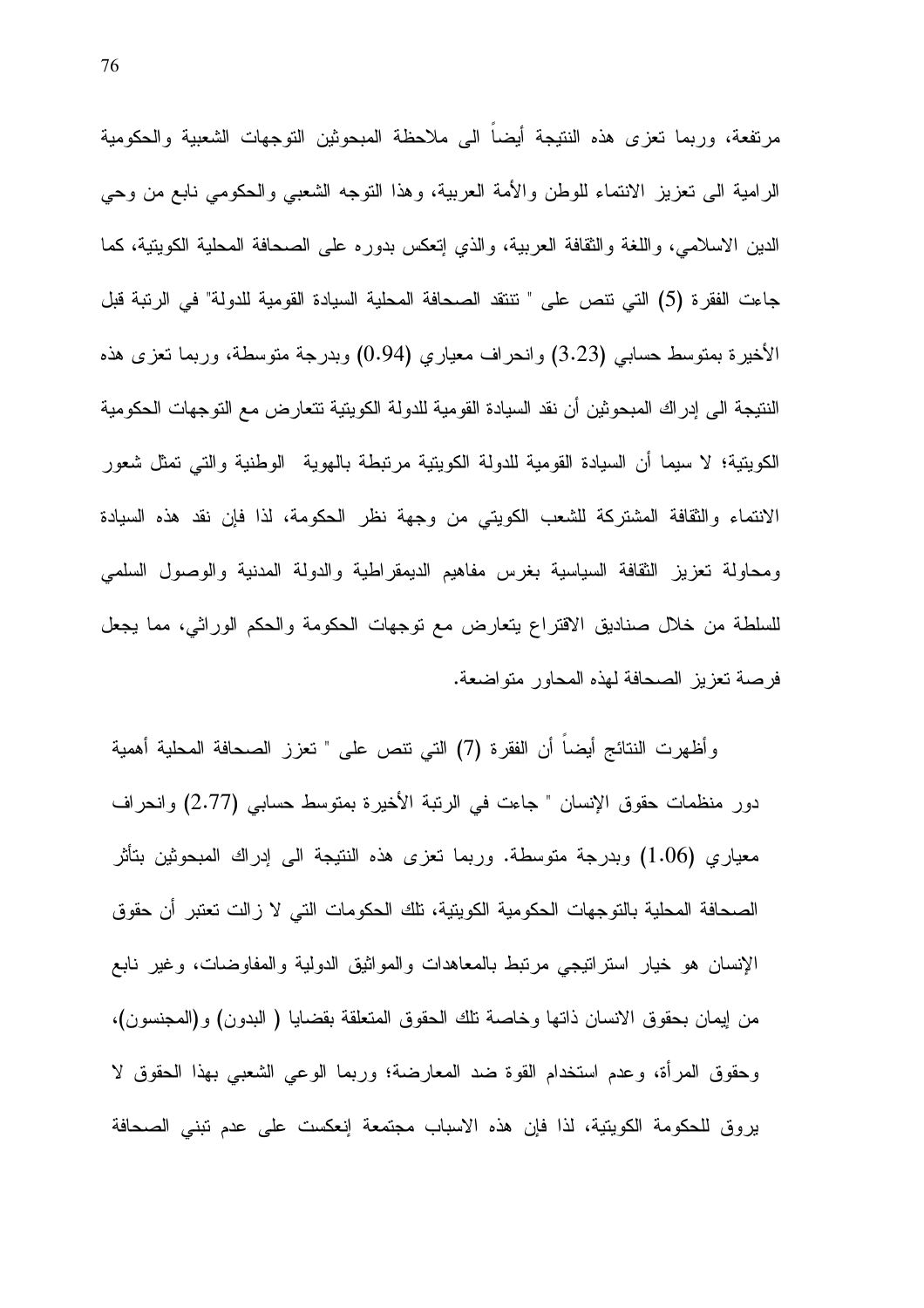المحلية تعزيز الثقافة السياسية لدى الشباب في جانب حقوق الانسان تحديدا. وانفقت هذا التفسير مع نتيجة دراسة الحسبان (2010) والتي هدفت التعرف إلى دور القنوات الفضائية الكويتية الخاصة في نشكيل الرأي السياسي للمواطن الكويتي والتي أظهرت نتائجها وجود فجوة بين فاعلية الإعلام في تعزيز التتمية السياسية لوجود إعلام حكومة لا إعلام دولة. واختلفت نتيجة لدراسة الحالية مع نتيجة دراسة خليفة (2004) والتي أظهرت نتائجها أن لكل من الصحف عامة والصحف الحزبية خاصة دوراً كبيراً في التوجيه والإرشاد والتثقيف ونقل الأخبار المختلفة الاقتصادية والاجتماعية والسياسية وغيرها, فالمقال الصحفى بما يشمله من وجهات نظر الكاتب في الموضوعات يسهم في زيادة التتشئة السياسية.

ب. أظهرت النتائج أن أن دور القنوات التلفزيونية المحلية في تعزيز الثقافة السياسية لدى الطلبة بشكل عام كانت متوسطة، إذ بلغ المتوسط الحسابي (3.12) وانحراف معياري (0.46)، وجاءت جميع الفقرات في الدرجة المتوسطة، إذ تراوحت المتوسطات الحسابية بين (3.59 2.59)، وربما نعزى هذه النتيجة الى وعي المبحوثين بالدور المتواضع الذي نتبناه القنوات الفضائية المحلية في الكويت في دعم مبدأ الشورى في الحياة السياسية، وتعزيز التوجهات الشعبية السياسية التي تصب في مصلحة الوطن حتى لو تبنتها المعارضة، وتسليط الضوء على أهمية مشاركة المنظمات العالمية في الحياة المدنية والسياسة الكويتية خاصة فيما يتعلق حقوق الانسان والديمقراطية، وتعزيز نقافة أن المجتمع الكويتي مجتمع مدنيبي أكثر منه حكوميا، وبما ان القنوات الفضائية المحلية الكويتية لاز الت نؤمن بفكر ة أنها مدانة للحكومة في وجودها وبقائها، فإنها مضطرة لتُمَثِّل النوجهات الحكومية؛ مما انعكس على دور القنوات الفضائية في تعزيز الثقافة السياسية لدى الطلبة بشكل عام واتفق هذا التفسير مع نتيجة دراسة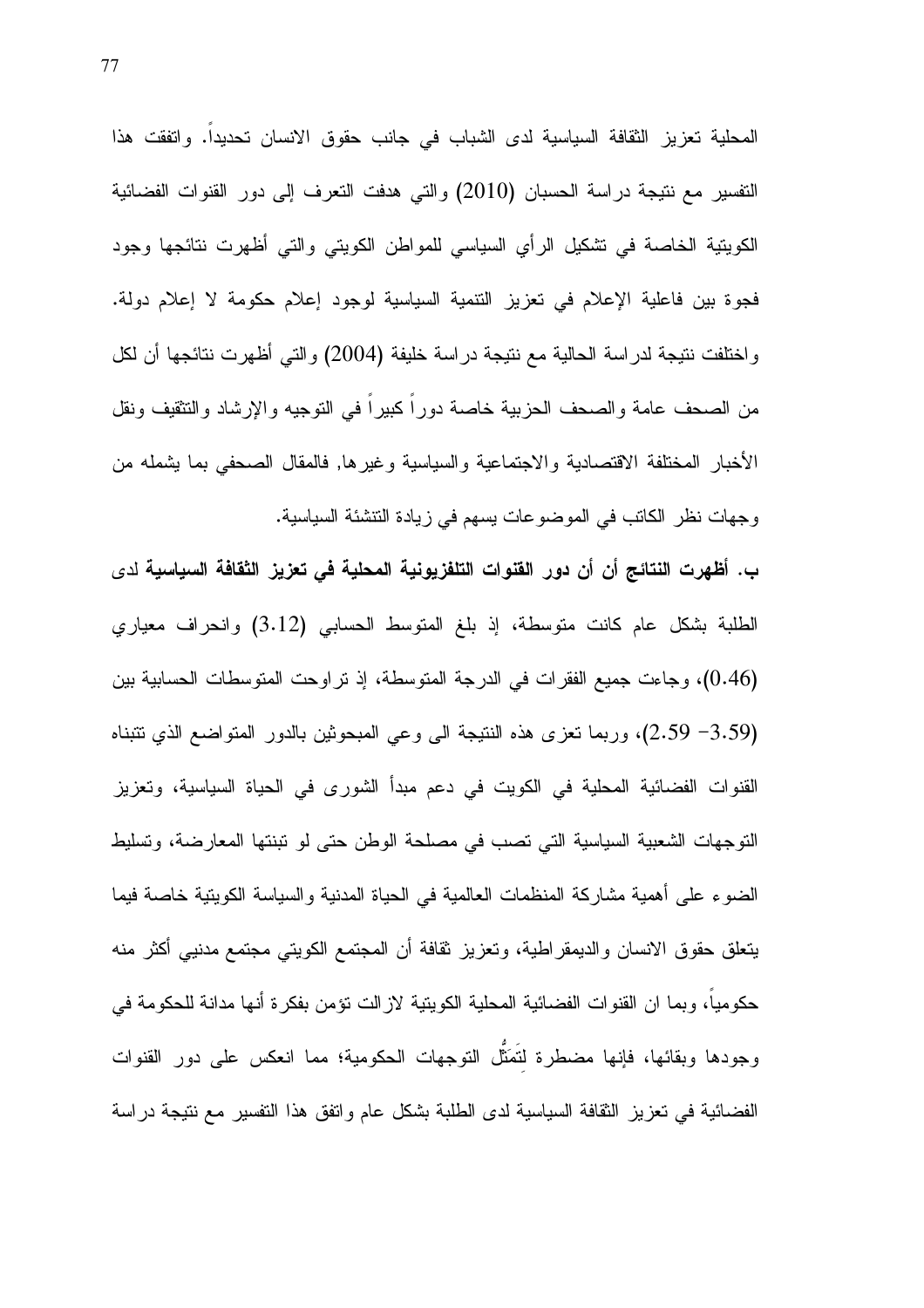وجسيسزاك وسميث (Wojcieszak& Smith, 2014) والتي أظهرت نتائجها ان وسائل الاعلام وخاصة النلفاز مُسيس لصىالح الحكومة.

وأظهرت النتائج أن الفقرة (18) التي نتص على "تهتم القنوات الفضائية المحلية بالنعريف بالمؤسسات والشخصيات السياسية الكوينية" جاءت بالرنبة الأولى بمنوسط حسابي (3.59) وانحراف معياري (0.79) وبدرجة متوسطة، وربما نعزى هذه النتيجة الى ملاحظة المبحوثين نتاسق توجهات القنوات النلفزيونية المحلية الكويتية مع التوجهات الحكومية، والتي تحاول إبراز إنجازات الأسرة الحاكمة وكبار رجال الدولة، ذلك لتعزيز قبول الحكومة لدى الإرادة الشعبية، واختلفت نتيجة الدراسة الحالية مع نتيجة دراسة اسماعيل (1991) التي هدفت النعرف إلى دور نشرات الأخبار في النلفزيون المصري في النتشئة السياسية للمر اهقين، إذ أظهرت نتائجها أن نشرات الأخبار ركزت على الشخصيات غير المصرية أكثر من الشخصبات المصر بة.

وجاءت الفقرة (30) التي نتص على " تحرص القنوات الفضائية المحلية على غرس مفهوم "التغليب للمصلحة العامة على المصالح الخاصة " في الرنبة الثانية بمنوسط حسابي (3.58) وانحراف معياري (0.88) وبدرجة متوسطة، وربما نعزى هذه النتيجة الى ملاحظة أفراد عينة الدراسة نزايد الاهتمام في الأونة الاخيرة بغرس مفهوم تغليب المصلحة العامة على المصالح الخاصة، في ظل كشف قضايا فساد مالي واداري، وفي ضوء الصيحات المتعالية لمحاربة الفساد ومحاسبة المفسدين نزايد اهتمام القنوات النلفزيونية المحلية بتغليب للمصلحة العامة على المصالح الخاصة، والدعوة لتبني الشفافية كمنهج.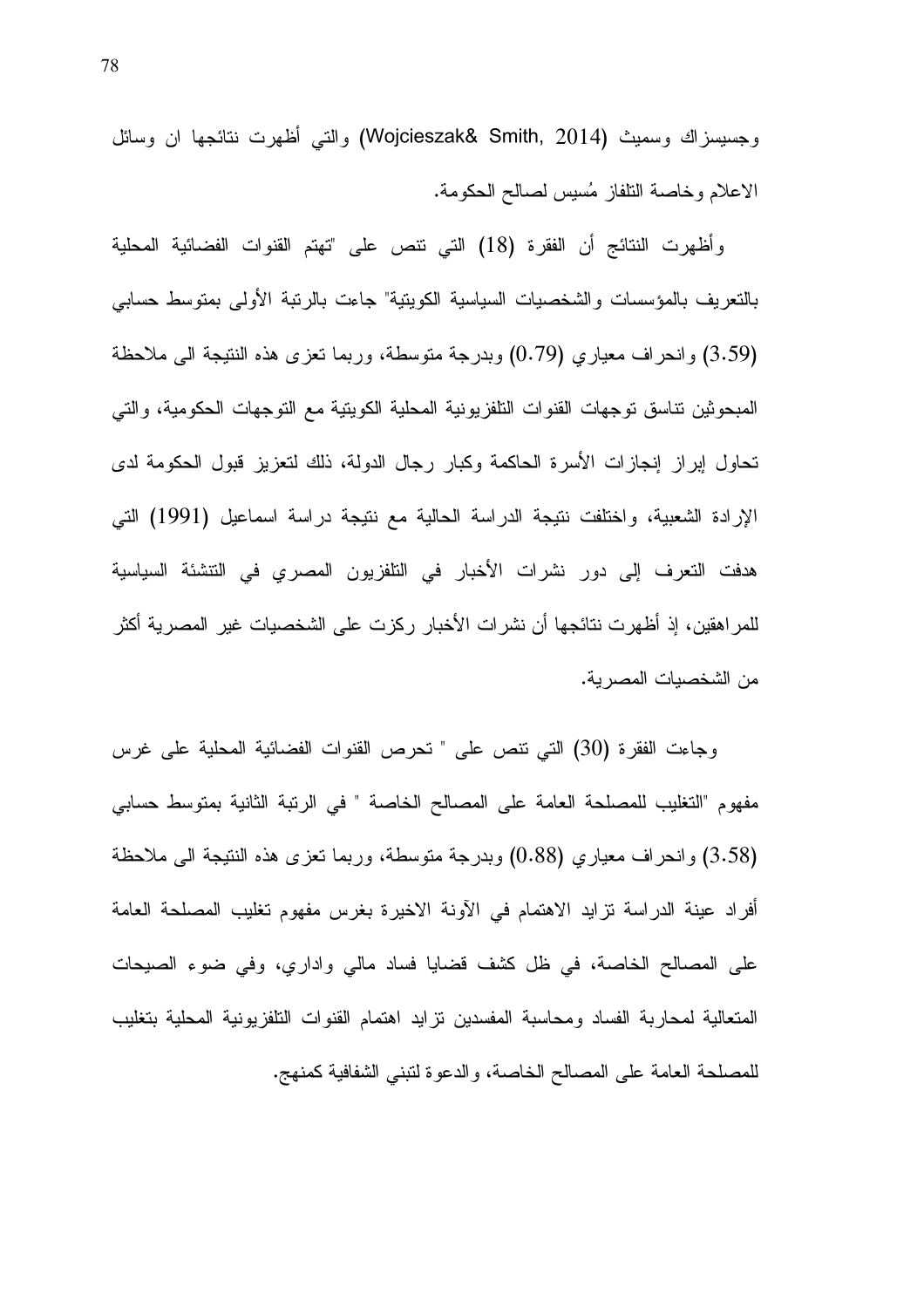وجاءت الفقرة (25) التي نتص على " نؤكد القنوات الفضائية المحلية على وجوب نداول السلطة" في الرتبة قبل الأخيرة، بمتوسط حسابي (2.64) وانحراف معياري (1.11) وبدرجة منوسطة، وربما نعزى هذه النتيجة الى إدراك أفراد عينة الدراسة أن القنوات الفضائية المحلية لا تُرَوِّج على نداول السلطة، كون نداول السلطة عبر صناديق الاقتراع يعد مخالفاً لنظام الحكم الوراثي في دولة الكويت، وكون الحرية الصحافية في الكويت لا زالت مقيدة بتوجهات الحكومة، فإن القنوات الفضائية لا تولى هذا الموضوع أهميته سيما أن طُرِحَه يَعد مخالف لنظام الحكم في الكويت.

وجاءت في الرنبة الأخيرة الفقرة (27) التي نتص على " تؤكد القنوات الفضائية المحلية على وجوب إتاحة الفرصة للمعارضة لتعبر عن نفسها " بمتوسط حسابي (2.59) وانحراف معياري (1.00) وبدرجة متوسطة، وربما تعزى هذه النتيجة الى وعي أفراد عينة الدراسة بعدم تُمَثِّل القنوات الفضائية المحلية لدورها في إناحة الفرصة للمعارضة لنعبر عن نفسها، بل أن اللقاءات التلفزيونية محصورة الى حد كبير بالشخصيات الموالية للحكومة، ولا نتاح الفرصة للمعارضة عن أهدافها وسياساتها إلا ما ندر ، ولا يكتب للمعارضة التعبير عن نفسها عبر القنوات الفضائية المحلية عادة إلا عندما يمثلها نائب في مجلس الأمة. واتفقت هذا التفسير مع نتيجة دراسة الحسبان (2010) والتي هدفت النعرف إلى دور القنوات الفضائية الكويتية الخاصة في تشكيل الرأي السياسي للمواطن الكويتي والتي أظهرت نتائجها وجود فجوة بين فاعلية الإعلام في تعزيز التتمية السياسية لوجود إعلام حكومة لا إعلام دولة، واتفقت نتيجة الدراسة الحالية مع نتيجة دراسة العاطي (2004) والتي أظهرت نتائجها وجود اثر للنلفزيون على التتشئة السياسية للمراهقين وخاصة فيما يتعلق بالوعى والثقافة السياسية.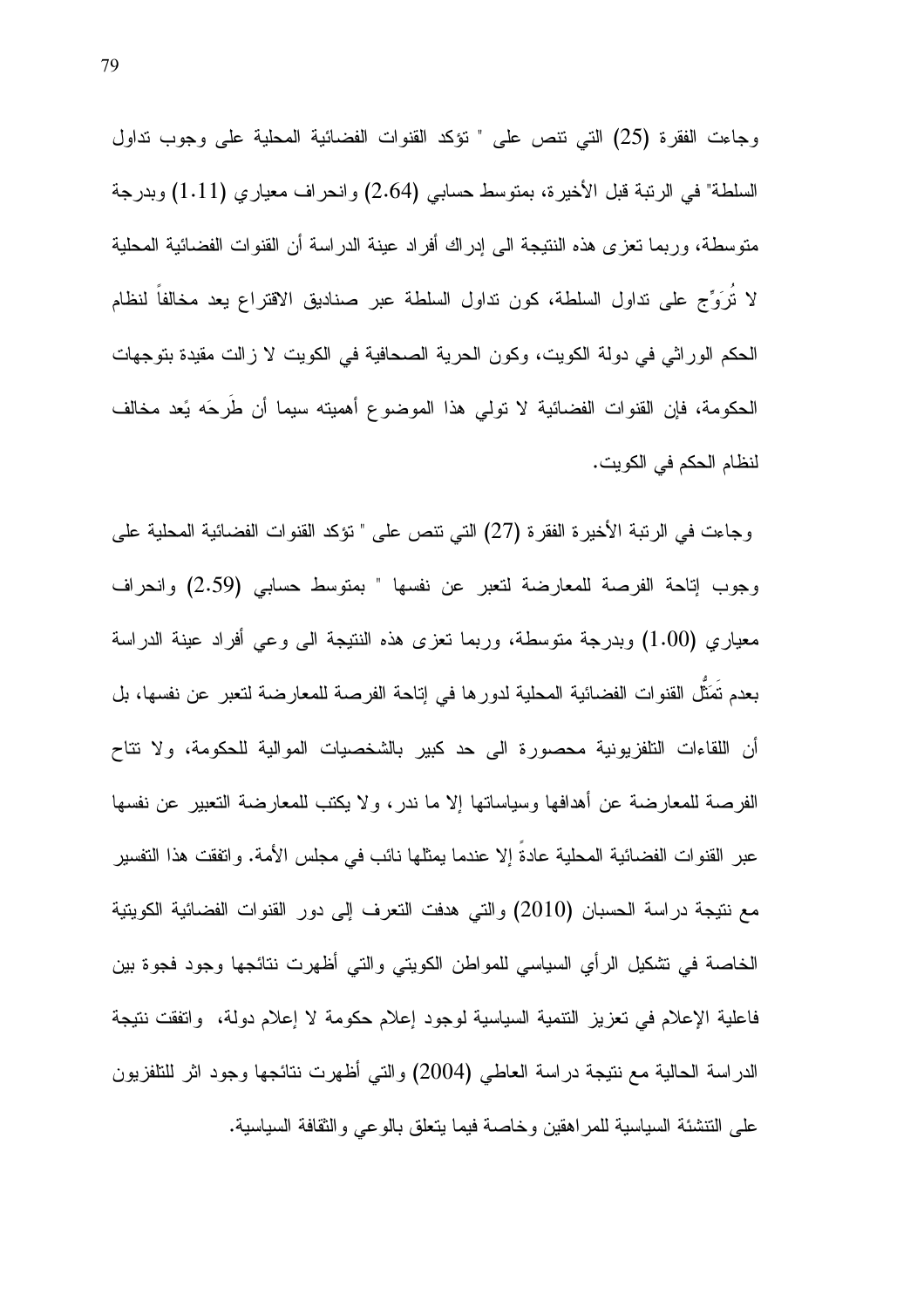ج. أظهرت النتائج أيضاً أن دور الإذاعة المحلية في تعزيز الثقافة السياسية لدى الشباب بشكل عام كانت متوسطة، إذ بلغ المتوسط الحسابي (3.47) وانحراف معياري (0.49)، وجاءت جميع الفقرات في الدرجة المتوسطة، إذ نراوحت المتوسطات الحسابية بين (3.61-3.19)، وربما نعزى هذه النتيجة الى إدراك افراد عينة الدراسة بتواضع الاهتمام الذي نوليه الإذاعة المحلية في تعزيز ثقافة الشباب السياسية، من خلال التأكيد على نتمية الإحساس بالحقوق السياسية، والحرص على الإفادة من التجارب العالمية في بناء الوعي السياسي، ونبنيها نشر مفاهيم إقامة السلطة وممارستها وفق قواعد الدستور، و تعزيز مفاهيم المشاركة السياسية، والنأكيد على الاقتراع بعيدا عن المصالح الشخصية، والاهتمام برؤية الشباب للحياة السياسية، وبث برامج عن قوانين الانتخاب وكيفية إدارتها، والتأكيد على عدم الخوف والخضوع المطلق للسلطة، وتعزيز حقوق المرأة السياسية، وبث برامج سياسية هادفة، ووجاءت الفقرة (39) التي نتص على " نتتاول الإذاعة المحلية مواضيع نؤكد على القيم الأمنية " بالرتبة الأولى بمنوسط حسابي (3.61) وانحراف معياري (0.93) وبدرجة متوسطة، وربما ذلك يعزى الى إدراك أفراد عينة الدراسة لتوجهات الصحافة المحلية التي تستجيب الى معطيات الحاضر والتوجيهات الحكومية، وخاصة بعد الحالة التي شهدها الشارع الكويتي مؤخرا، ووقاية مما وصلت اليه بعض الدول العربية من حالة انفلات أمني، وحفاظاً على الحكومة والنظام الحاكم، نزايد اهتمام الإذاعة المحلية بالقيم الأمنية واصبحت كلمات مثل (أمن) و(أمان) تُسمَع على الإذاعة الكويتية بين الحين والآخر في اليوم الواحد وخاصة عندما نتأزم المواقف السياسية، وجاءت الفقرة (46) التي نتص على " نحرص الإذاعة المحلية على انتقاد المال السياسي" في الرئبة الثانية بمتوسط حسابي (3.59) وانحراف معياري (0.73) وبدرجة متوسطة، ورما نعزى هذه النتيجة الى ملاحظة أفراد عينة الدراسة نزايد دور الإذاعة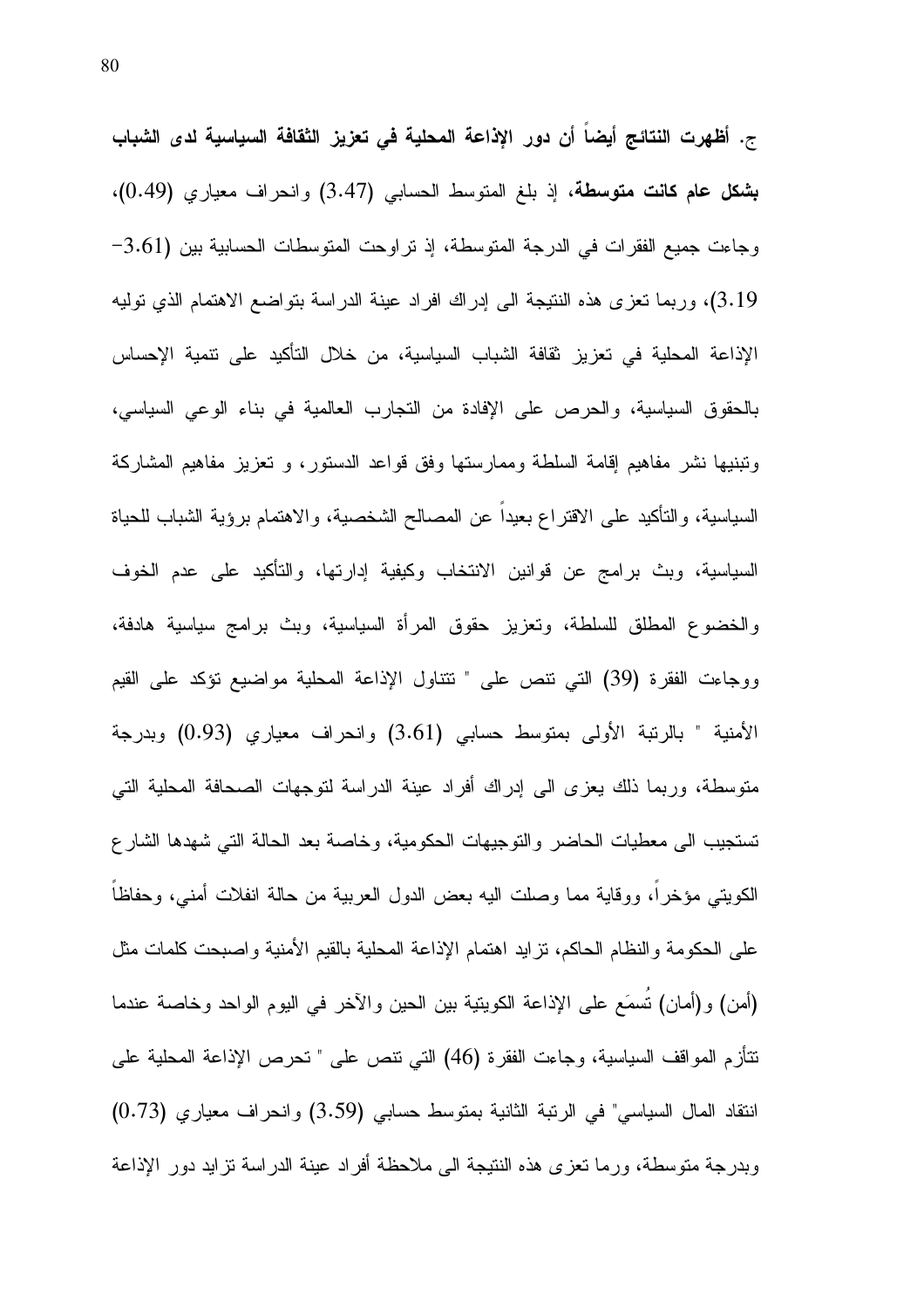المحلية في محاربة المال السياسي، الذي أصبح استخدامه في الحملات الانتخابية والترويج لها ومحاولة دفع بعض الأشخاص للترشح أو الانسحاب على مستوى الأفراد والجماعات ظاهرة متكررة، وفي ضوء تعالى الصيحات الشعبية بمحاربة المال السياسي، وتغليب المصلحة العامة؛ ازداد اهتمام الإذاعة المحلية بهذا الجانب، وجاءت الفقرة (36) التي تتص على " تؤكد الإذاعة المحلية على الوصول السلمي للسلطة" في الرنبة قبل الأخيرة وبمنوسط حسابي (3.26) وانحراف معياري (1.08) وبدرجة متوسطة، وربما نعزى هذه النتيجة الى إدراك أفراد عينة الدراسة أن دور الإذاعة المحلية متواضع في بث برامج تستهدف نشر الوعي بمفاهيم نداول السلطة، كون نداول السلطة لا ينسجم مع نظام الحكم الوراثي في دولة الكويت، وجاءت الفقرة (33) التي نتص على " نؤكد الإذاعة المحلية على رفض استخدام القوة ضد المعارضين" في الرنبة الأخيرة بمتوسط حسابي (3.19) وانحراف معياري (0.90) وبدرجة متوسطة، وربما تعزى هذه النتيجة الى وعي أفراد عينة الدراسة لدور الإذاعة المحلية المتواضع في رفض استخدام القوة ضد المعارضين، ذلك لأن القوة لا تستخدم بالضرورة إلا من قبل السلطات الحكومية في الكويت؛ وبما أن الحرية الصحفية في الكويت لازالت مقيدة، تقلص دورها في التأكيد على رفض استخدام القوة ضد المعارضين، واتفق هذا التفسير مع نتيجة در اسة وجسيسز اك وسميث (Wojcieszak& Smith, 2014) و التبي أظهرت نتائجها ان وسائل الاعلام وخاصة التلفاز مُسيس لصـالـح الـحكومة. وانفقت ننيجة لدراسة الـحالية مـع نتيجة دراسة العاطي (2004) والتي أظهرت نتائجها وجود اثر للراديو على التتشئة السياسية للمر اهقين وخاصة فيما يتعلق بالوعي والنقافة السياسية.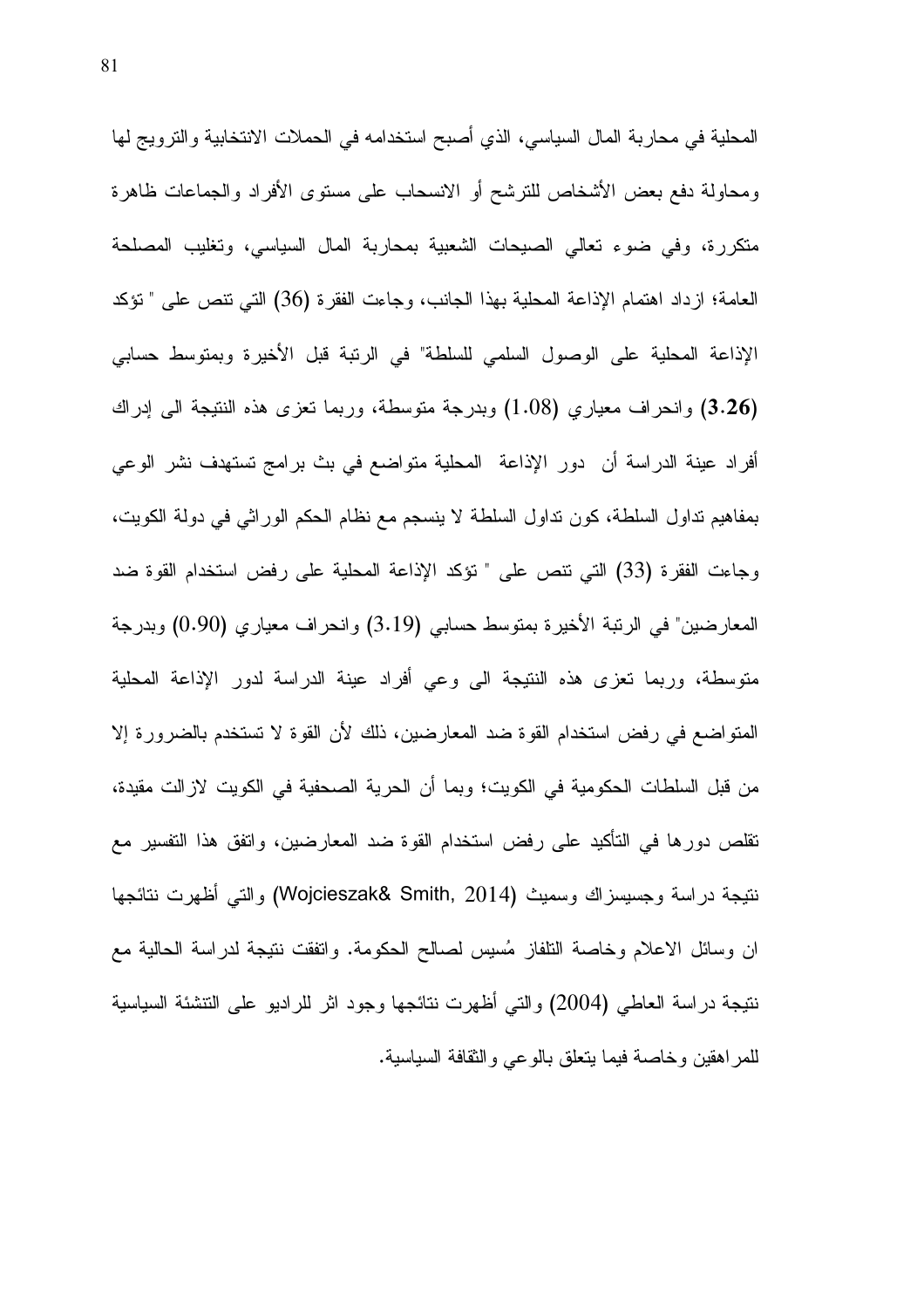مناقشة النتائج المتعلقة بالسؤال الخامس: ما دور وسائل الإعلام المحلية في تعزيز الثقافة السياسية لدى الشباب الكويتي؟

أظهرت نتائج السؤال الخامس أن دور وسائل الإعلام المحلية في تعزيز الثقافة السياسية لدى الطلبة بشكل عام كانت متوسطة، إذ بلغ المتوسط الحسابي (3.33) وانحراف معياري (0.45)، وجاءت جميع المجالات في الدرجة المنوسطة، إذ نراوحت المنوسطات الحسابية للمجالات بين (3.47– 3.12)، وربما تعزى هذه النتيجة الى اضطلاع وسائل الإعلام المحلية بدور منواضع في تعزيز الثقافة السياسية لدى الشباب الكويتي، كنشر الوعي بالوصول السلمي للسلطة ووجوب نداول السلطة، ورفض استخدام القوة ضد المعارضين ووجوب إناحة الفرصة للمعارضة لتعبر عن نفسها، وتعزيز حالة عدم الرضا تجاه بعض الأنظمة الحاكمة عربياً، و أهمية دور منظمات حقوق الإنسان، وقيم الديمقراطية، وربما ذلك يعود في مجمله الـى نـأثير النوجهات السياسية الـحكومية علـى وسائل الاعلام المـحلية. وانفقت ننيجة الدراسة الحالية مع نتيجة دراسة إبراهيم (2002) والتي أظهرت وجود اثر لنشرات الأخبار والمواد الإخبارية على التتشئة السياسية للمراهقين وخاصة فيما يتعلق بالوعى والثقافة السياسية، واتفقت نتيجة لدراسة الحالية مع نتيجة دراسة كايناك (Kaynak, 2006) والتي أظهرت نتائجها ان وسائل الاعلام نؤثر على النقافة السياسية للشباب، ونؤثر في نشكيل فيمهم السياسية، كما تؤثِّر وسائل الاعلام بالفاعلية السياسية لدى الشباب، بينما اختلفت مع نتيجة دراسة لان ( Lane, 2008) والتي أظهرت نتائجها وجود دور قوي لوسائل الاعلام في المشركة السياسية.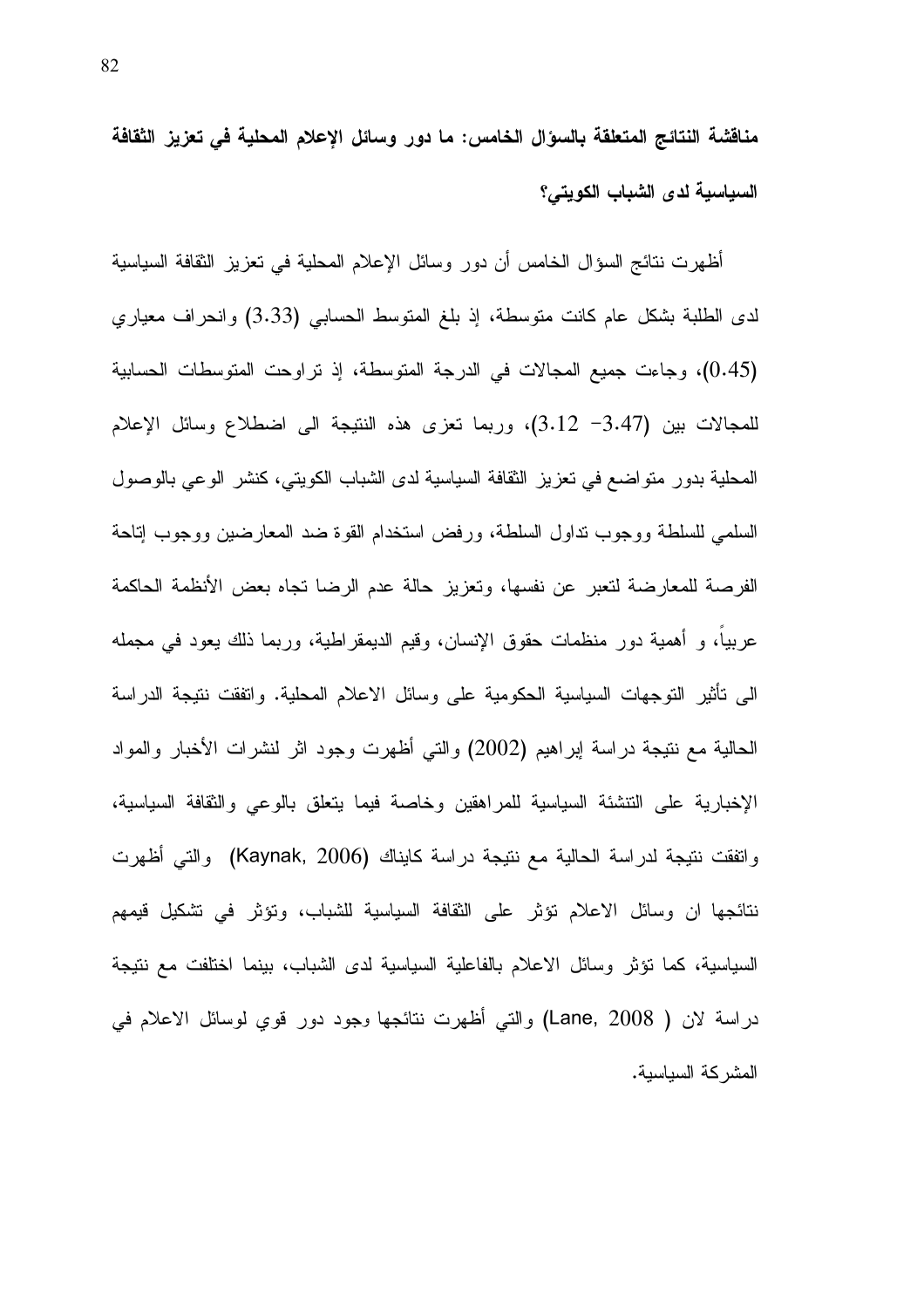#### مناقشة النتائج المتعلقة بفرضيات الدراسة:

نم مناقشة فرضيات الدراسة وفقا لتسلسلها، وكالآتي:

مناقشة النتائج المتعلقة بفرضية الدراسة الأولى: يختلف مستوى التأثيرات الناتجة عن التعرض لوسائل الاعلام المحلية باختلاف الجنس.

أظهرت نتائج الفرضية الأولى وجود فروق ذات دلالة احصائية عند مستوى (0.05 ≤ α) في مستو ي التأثير ات الناتجة عن التعر ض لو سائل الإعلام المحلية تبعا لمتغير الجنس، استنادا إلى قيمة (ت) المحسوبة إذ بلغت (816.) وبمستوى دلالة (0.045)، حيث كان الفرق لصالح الإناث بدليل ارتفاع متوسطاتهن الحسابية. وبالاعتماد على هذه النتيجة تقبل فرضية الدراسة الأولى "بختلف مستوى التأثيرات الناتجة عن التعرض لوسائل الإعلام المحلية باختلاف الجنس"، وربما يعود ذلك الى أن الإناث يقضين فترة في المنزل أكثر من الشباب مما يجعل فترة تعرضهن لوسائل الاعلام أكثر من الشباب، وبالنالي بزداد النَّاثر المعرفي لديهن أكثر من الشباب، وانفقت نتيجة الدراسة الحالية مع نتيجة دراسة أمين (2003) والتي أظهرت نتائجها أن الإناث أكثر استماعا من الذكور , اتفقت نتيجة الدراسة الحالية مع نتيجة دراسة حمايل (2011) والتي أظهرت نتائجها وجود فروق ذات دلالة إحصائية بين نقديرات أفراد عينة الدراسة حول دور إذاعة امن اف ام في تعزيز الانتماء الوطني لدى الطلبة الجامعيين في جامعة الشرق الأوسط تعزى لمتغير الجنس .

واختلفت نتيجة الدراسة الحالية مع نتيجة دراسة اسماعيل (1991) والتي أظهرت نتائجها أن الذكور أكثر معرفة من الإناث بالمعلومات السياسية. واختلفت مع نتيجة در اسة إبراهيم (2002)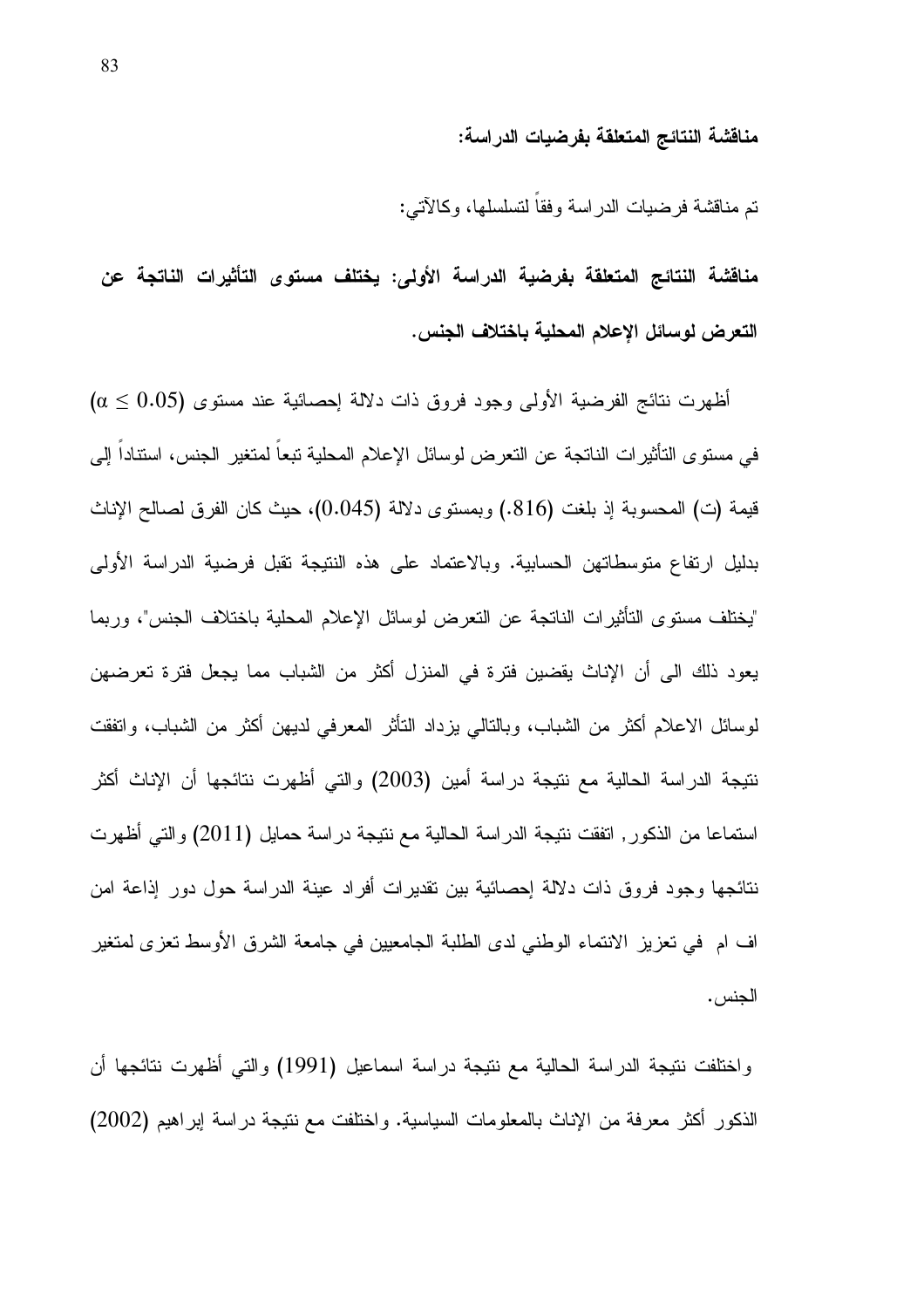والتي أظهرت عدم وجود فروق تعزى لمتغير الجنس، واختلفت نتيجة الدراسة الحالية مع نتيجة در اسة العز عزي (2009) والتي أظهرت نتائجها عدم وجود فروق تعزى لمتغير الجنس.

مناقشة النتائج المتعلقة بفرضية الدراسة الثانية: يختلف مستوى التأثيرات الناتجة عن التعرض لوسائل الإعلام المحلية باختلاف العمر .

أظهرت نتائج الفرضية الثانية وجود فروق ذات دلالة إحصائية عند مستوى (0.05  $\alpha \leq 0.05$  في مستوى التأثيرات الناتجة عن التعرض لوسائل الإعلام المحلية، تبعا لمتغير العمر ، ، استنادا إلىي قيمة ف المحسوبة إذ بلغت (2.760)، وبمستوى دلالة (0.003)، ولصـالـح فئة (من 22–27 سنة) مع فئة (أقل من 22 سنة). وبالاعتماد على هذه النتيجة نقبل فرضية الدراسة الثانية "يختلف مستوى التأثيرات الناتجة عن التعرض لوسائل الإعلام المحلية باختلاف العمر". وربما تعزى هذه النتيجة –بحسب ما أظهرته نتائج الفرضية الرابعة – الى أن فئة (من 22–27 سنة) أكثر تعرضا لوسائل الإعلام من فئة (أقل من 22 سنة)، وبالنالي يزداد النأثر المعرفي لدى فئة (من 22–27 سنة) أكثر من فئة (أقل من 22 سنة).

مناقشة النتائج المتعلقة بفرضية الدراسة الثالثة: يختلف مستوى التأثيرات الناتجة عن التعرض لوسائل الإعلام المحلية باختلاف الجامعة.

أظهرت نتائج الفرضية الثالثة عدم وجود فروق ذات دلالة إحصائية عند مستوى (0.05  $\alpha \leq 0.05$ في مستوى التاثيرات الناتجة عن التعرض لوسائل الإعلام المحلية، تبعا لمتغير الجامعة، استتادا إلى قيمة ف المحسوبة إذ بلغت (1.4)، وبمستوى دلالة (162.). وبالاعتماد على هذه النتيجة ترفض فرضية الدراسة الثالثة "يختلف مستوى التأثيرات الناتجة عن التعرض لوسائل الإعلام المحلية باختلاف الجامعة" وتقبل الفرضية البديلة التالية: "لا يختلف مستوى التأثيرات الناتجة عن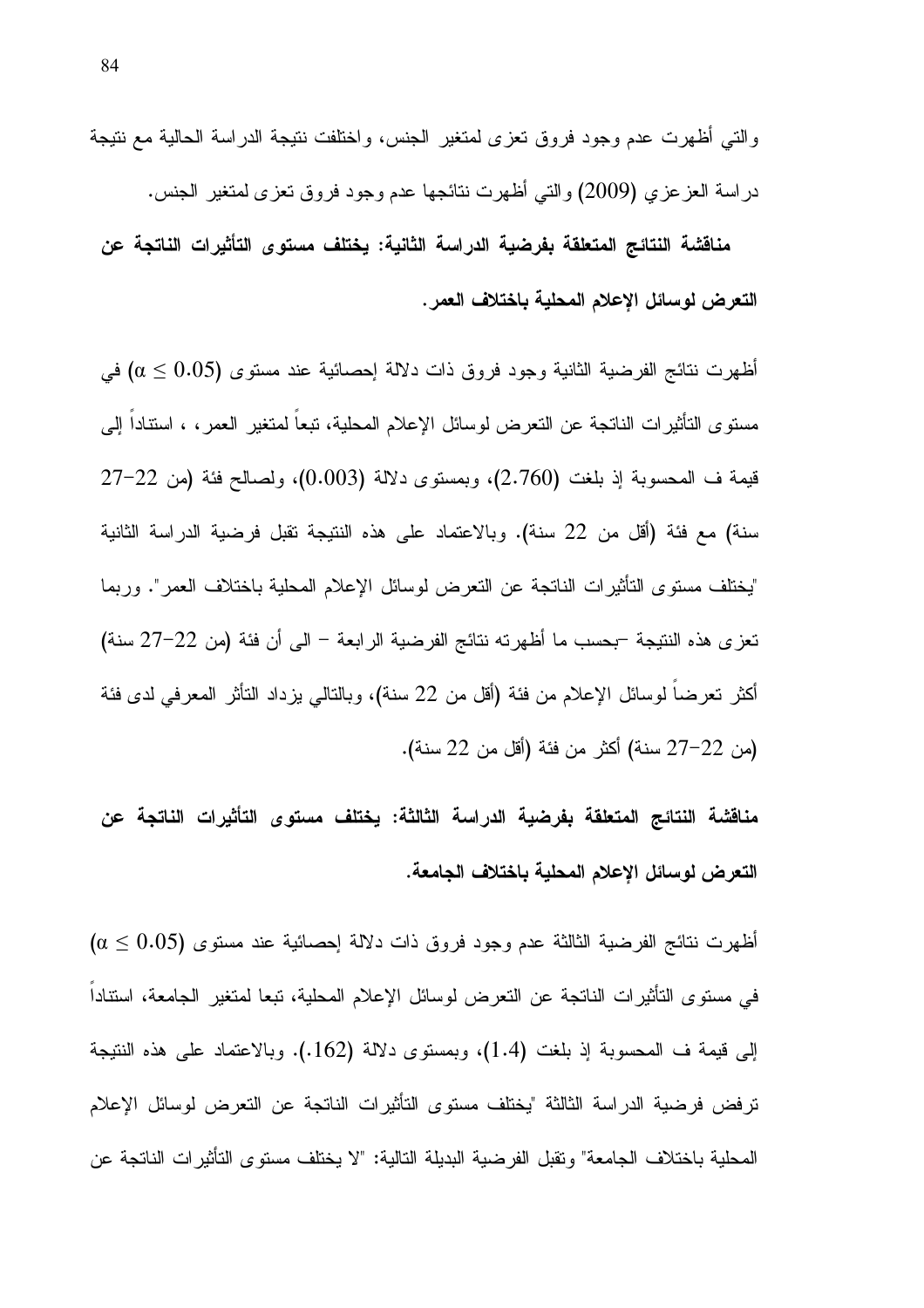النعرض لوسائل الإعلام المحلية باختلاف الجامعة"، وربما يعزى ذلك إلى التشابه الكبير في الاسلوب والطرح والمساقات والثقافة التبي ينلقاها كافة المتعلمين على مستوى الجامعات باختلافها، إضافة إلى النطور العلمي السريع وثورة الانصالات والانترنت التي أناحت مصادر المعرفة لكافة الطلبة الجامعيين باختلاف مواقعهم الجغرافية، ونلقي الطلبة نفس المستوى من المهارات بدءاً بالتحاقهم بالجامعات، ولعل هذه الأسباب مجتمعة قلصت من أثر متغير ( الجامعة) على وجهات نظر أفراد عينة الدراسة، واختلفت نتيجة الدراسة الحالية مع نتيجة دراسة العزعزى (2009) والتي أظهرت نتائجها وجود فروق تعزى لمتغير الجامعة.

مناقشة النتائج المتعلقة بفرضية الدراسة الرابعة: يختلف مستوى التأثر المعرفى الناتج عن التعرض لوسائل الإعلام المحلية باختلاف مستوى الاعتماد على وسائل الإعلام؛ إذ كلما زاد الاعتماد على وسائل الإعلام زادت التأثيرات المعرفية الناتجة عن هذا الاعتماد.

أظهرت نتائج الفرضية الرابعة وجود فروق ذات دلالة إحصائية عند مستوى (0.05  $\alpha \leq 0.05$ في مستوى التأثيرات المعرفية الناتجة عن التعرض لوسائل الإعلام المحلية، تبعا لمتغير مدة النعرض لوسائل الاعلام المحلية في اليوم، في جميع مجالات الدراسة، استنادا إلى قيمة ف المحسوبة إذ بلغت (1.280)، وبمستوى دلالة (0.023) في مجال دور الصحافة المحلية في تعزيز ِ النقافة السياسية، وكانت الفروق لصالح فئة (أكثر من ساعة) في متوسط قراءة الصحف المحلية، وبلغت (2.990)، وبمستوى دلالة (0.000) في مجال دور القنوات الفضائية في نعزيز الثقافة السياسية، ولصالح فئة (أكثر من ثلاث ساعات) في منوسط مشاهدة قنوات التلفزيون المحلية في اليوم، وبلغت (2.321)، وبمستوى دلالة (0.000) في مجال دور الإذاعة المحلية في تعزيز النقافة السياسية، ولصالح فئة (أكثر من ثلاث ساعات) في متوسط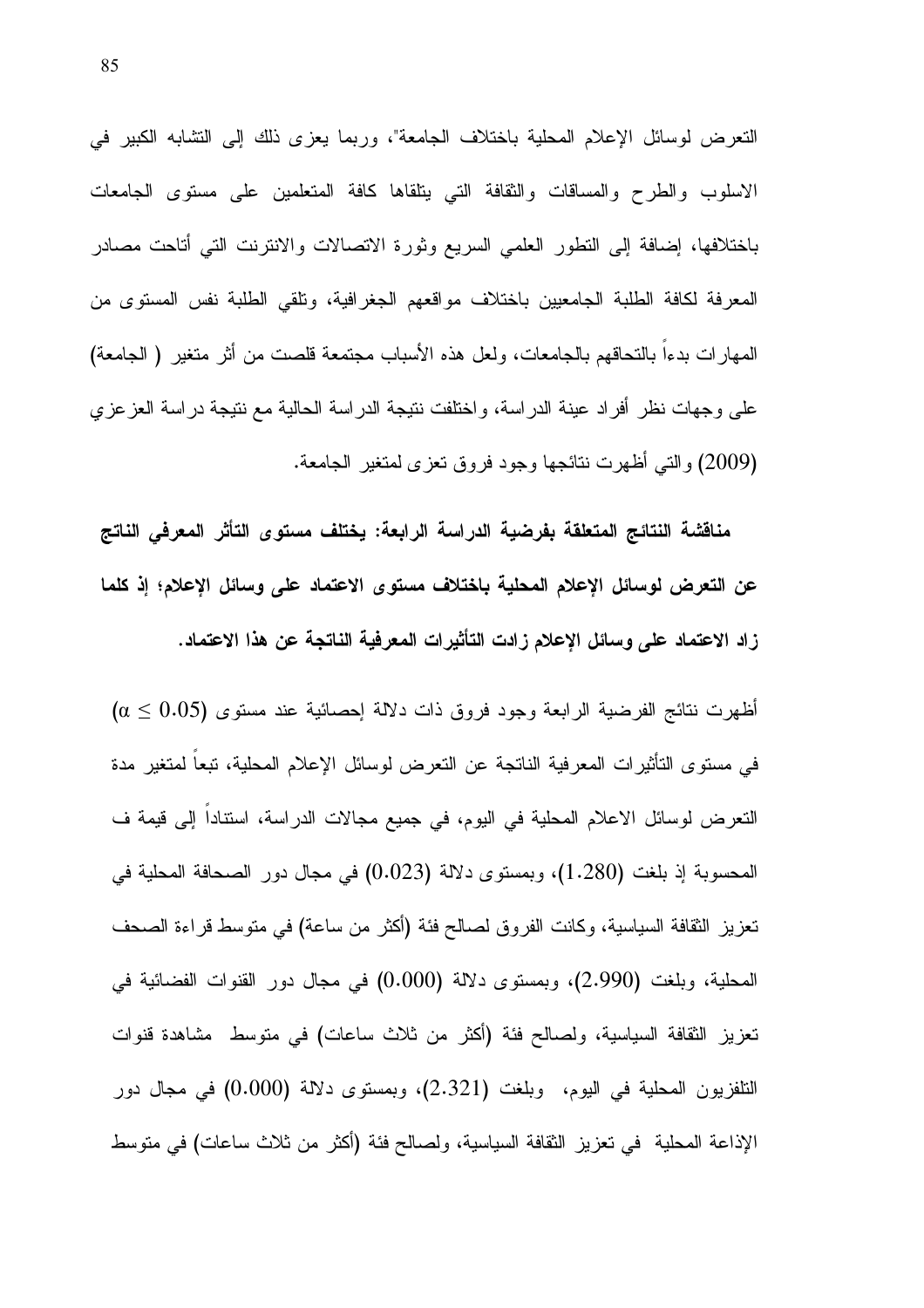الاستماع للإذاعات المحلية في اليوم. وبالاعتماد على هذه النتيجة يتضح قبول فرضية الدراسة الخامسة "يختلف مستوى التأثر المعرفي الناتج عن التعرض لوسائل الإعلام المحلية باختلاف مستوى الاعتماد على وسائل الإعلام؛ إذ كلما زاد الاعتماد على وسائل الإعلام زادت التأثيرات المعرفية الناتجة عن هذا الاعتماد"، وربما تعزى هذه النتيجة إلىي ان ازدياد تعرض أفراد عينة الدراسة لوسائل الاعلام زاد من الاعتماد على هذه الوسائل وبالتالي زاد التاثير المعرفي لديهم، وانفقت ننيجة لدراسة الحالية مع نتيجة دراسة لان ( Lane, 2008) والتي أظهرت نتائجها ووجود فروق ذات دلالة احصائية في مستوى تعرض الأفراد لوسائل الاعلام ووعيهم بالقضايا السياسية، بينما اختلفت مع نتيجة دراسة العزعزي (2009) والتي أظهرت نتائجها عدم وجود فروق ذات دلالة إحصائية بين معدل الاعتماد على وسائل الإعلام المختلفة ومعدل حجم المشاركة السياسية ومعدل مستوى المعرفة السياسية للشباب الجامعي.

#### التوصيات:

في ضوء النتائج التي نوصلت إليها الدراسة قدم الباحث بعض التوصيات ومنها: – نبني قنوات النلفزيون المحلي برامج هادفة تحاكي اهتمامات وميول الطلبة الجامعيين. – عمل قنوات الاذاعة المحلية على بث برامج جاذبة للشباب وقادرة على التأثير في تفافتهم. – انخاذ الصحافة المحلية منهجاً عصرياً في عرض وتقديم الموضوعات بما يتلاءم وفكر ونوجهات الشباب من خلال نضمين الاهتمام بالقضايا السياسية والرياضية والتعليمية. – ننبني القائمين على وسائل الاعلام المحلية الية لنعزيز النقافة السياسية لدى الطلبة؛ من خلال تعزيز الوعي السياسي بالقضايا المحلية والعالمية، ونبنى عرض وبث برامج سياسية هادفة في كافة المجالات السياسية.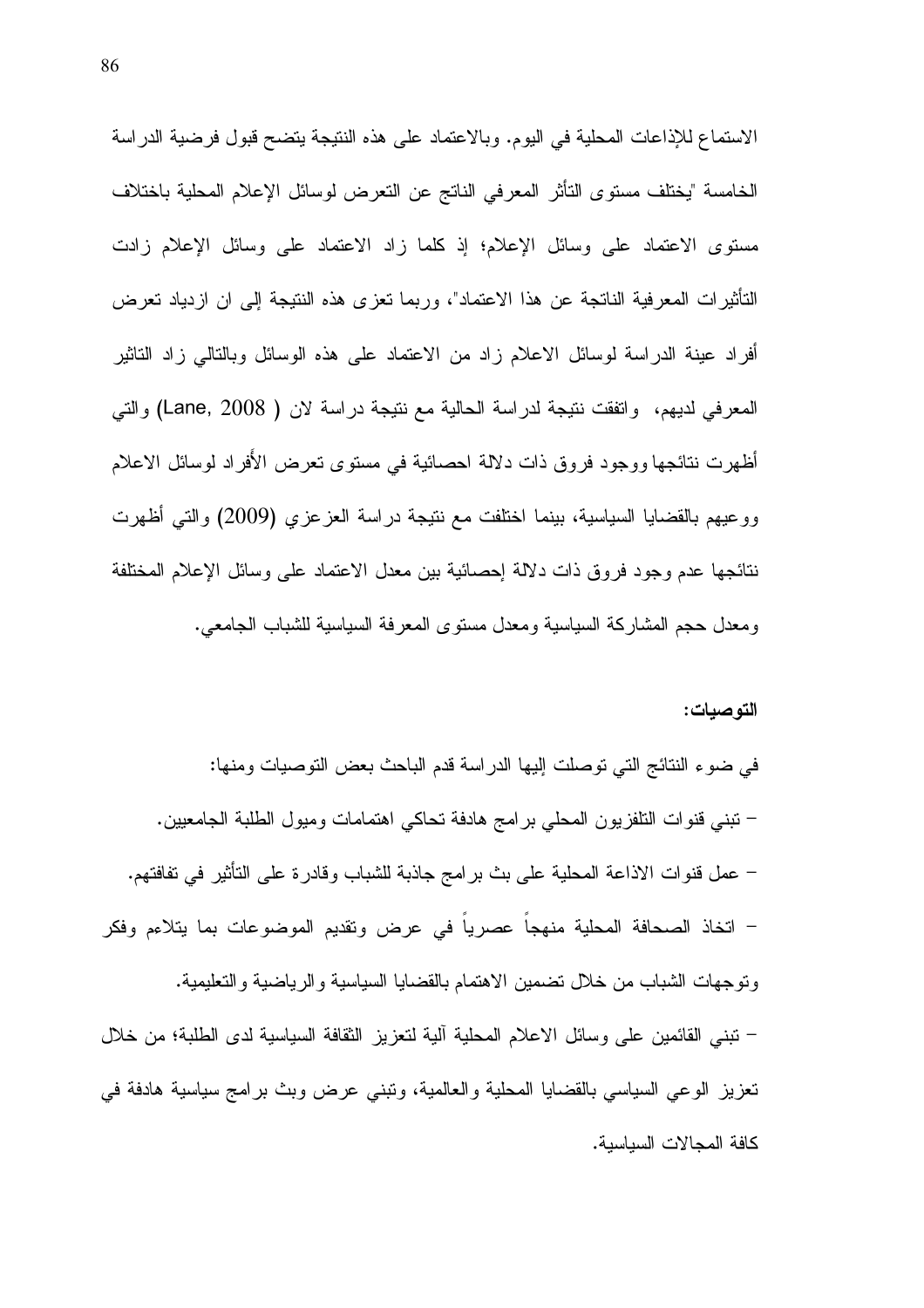– إجراء دراسة لتَعَرُّف معيقات تعزيز الثقافة السياسية لدى الشباب الكويتي بالاعتماد على وسائل الاعلام المحلية.

– إجراء المزيد من الدراسات لتَعَرُّف دور وسائل الإعلام المحلية في تعزيز الثقافة السياسية

لدى الشباب مقننة على مجتمعات أخرى، ومقارنة نتائجها مع نتائج الدراسة الحالية.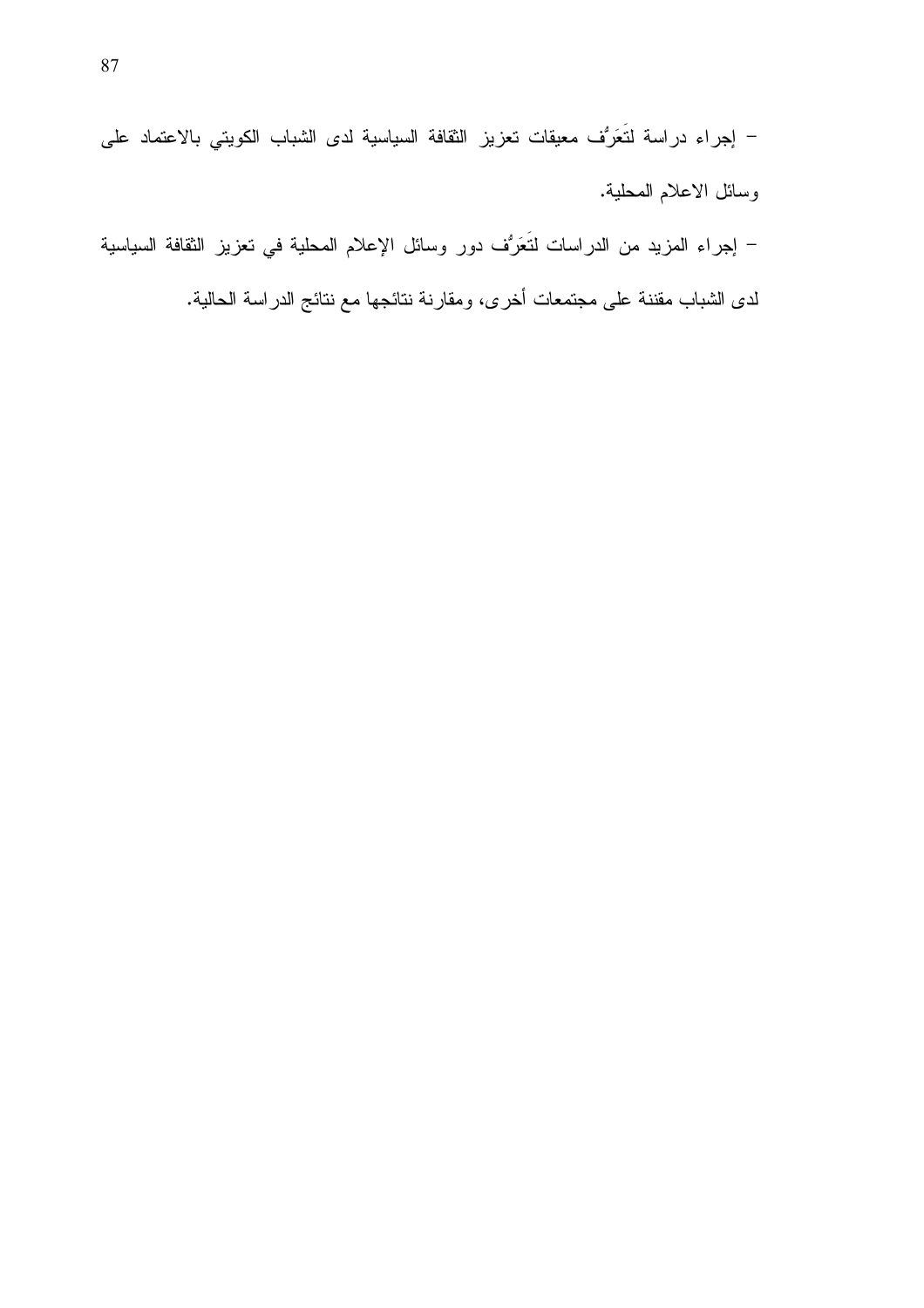- 1. إبراهيم، سراج. (2002). دور نشرات الأخبار والمواد الإخبارية في التلفزيون المحلي في **التنشئة السياسية للمراهقين (**رسالة ماجستير غير منشورة). قسم الاعلام، جامعة عين شمس، مصر .
	- 2. أبو إصبع, صالح. (2005). **قضايا إعلامية**. عمان: دار مجدلاوي للنشر.
	- 3. أبو إصبع, صالح. (2012). ا**لدعاية والرأي العام**. عمان: دار البركة للنشر والتوزيع.
		- 4. أبو شنب, جمال. (2013). **نظريات الاتصال والإعلام.** مصر : جامعة الإسكندرية.
			- 5. أبو عوقوب, اياد. (2012). الإعلام الإذاعي والتلفزيوني. عمان: دار البداية.
- 6. احمد, احمد. (2008). **نظريات الإعلام. جمهورية.** مصر العربية: المكتبة العصرية للنشر .
- 7. إسماعيل, محمود. (1991). نشرات الأخبار في التلفزيون المصرى والتنشئة السياسية **للمراهقين (**رسالة ماجستير غير منشورة). جامعة عين شمس، مصر .
- 8. اسماعيل، محمود. (2003). مبادئ علم الاتصال ونظريات التأثير، ط1. القاهرة: الدار العالمية للنشر والنوزيع.
- 9. أمين, ناصر . (2003). دور الإذاعة والصحافة المحلية في التنشئة السياسية للمراهقين (رسالة ماجستير غير منشورة). جامعة عين شمس، مصر .
- 10. بن روان, بالقاسم. (2007). وسائل الإعلام والمجتمع. الجزائر: دار الخلدونية للنشر والتوزيع.
- 11. الجبور٬ سناء. (2010). الإعلام والرأي العام العربي والعالمي. عمان: دار أسامة للنشر .
- 12. الحسبان, بشار. (2010). ا**لتنمية السياسية والإعلام في الأردن (** دراسة ميدانية على أعضاء نقابة الصحفيين الأر دنيين). جامعة آل البيت، الار دن.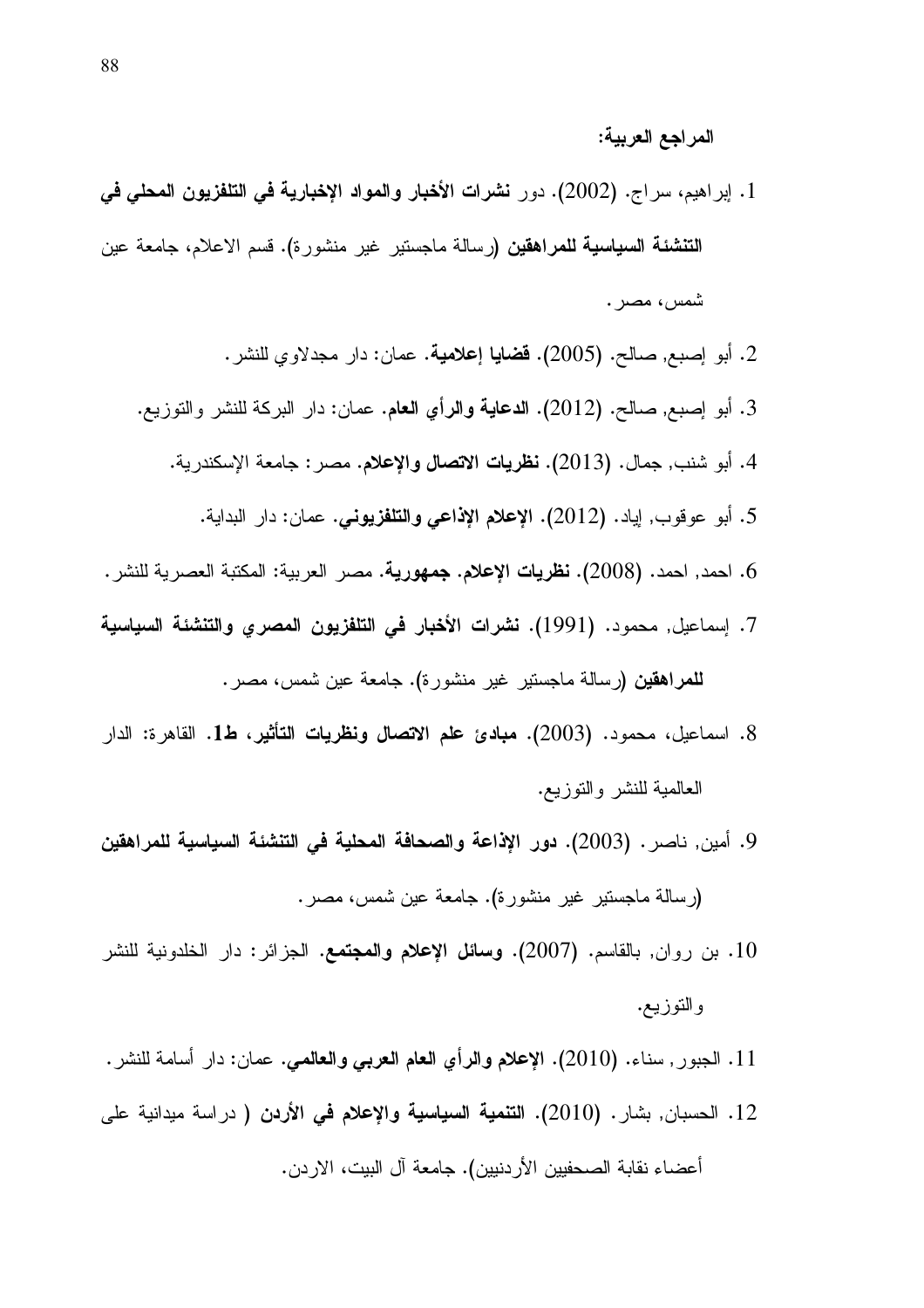- 13 . حسين, فتحية. (2003). ا**لصحافة والحصافة**. الكويت: دار قرطاس للنشر .
- 14. حلس, موسى, ومهدي, ناصر .(2010). دور وسائل الإعلام في تشكيل الوعي الاجتماعي لدى الشباب الفلسطيني (رسالة ماجستير منشورة). **مجلة جامعة الأزهر بغزة, سلسلة** العلوم الإنسانية (2(12)، 233–233.
- 15. حمايل, عبد. (2011). دور إ**ذاعة" امن اف ام" في تعزيز الانتماء الوطني لدى الطلبة الجامعيين (**رسالة ماجستير منشورة).. جامعة الشرق الأوسط, عمان، الاردن.
- 16. الخالدي، حازم. (2012). ا**لفضائيات العربية وقضايانا المصيرية**. وزارة الثقافة، عمان، الاردن.
- 17. الخزرجي، ثامر. (2013). ا**لنظم السياسية الحديثة والسياسات العامة**. عمان: دار مجدلاوي للنشر والنوزيع.
- 18. خليفة, محمد. (2004). دور المقال المنشور في الصحف الحزبية في التنشئة السياسية (رسالة ماجستير غير منشورة). جامعة عين شمس، مصر .
- 19. السرحان, عطا. (2010). العوامل المؤثرة على نمط الثقافة السياسية في البادية الأ**ردنية** (رسالة ماجستير منشورة). جامعة آل البيت، الاردن.
- 20. السرور، علام؛ والألوسي، سؤدد. (2012). **وسائل الاعلام والصراعات السياسية**. عمان: دار اسامة للنشر والنوزيع.
- 21. الشايجي, هلال. (1989). ا**لصحافة في الكويت والبحرين منذ نشأتها حتى عهد** الاستقلال. البحرين: مطبوعات بانوراما الخليج.
- 22. الشنوفي, المنصف, وأخرون. (1995). **دراسات إعلامية**. الكويت: ذات السلاسل للطباعة و النشر .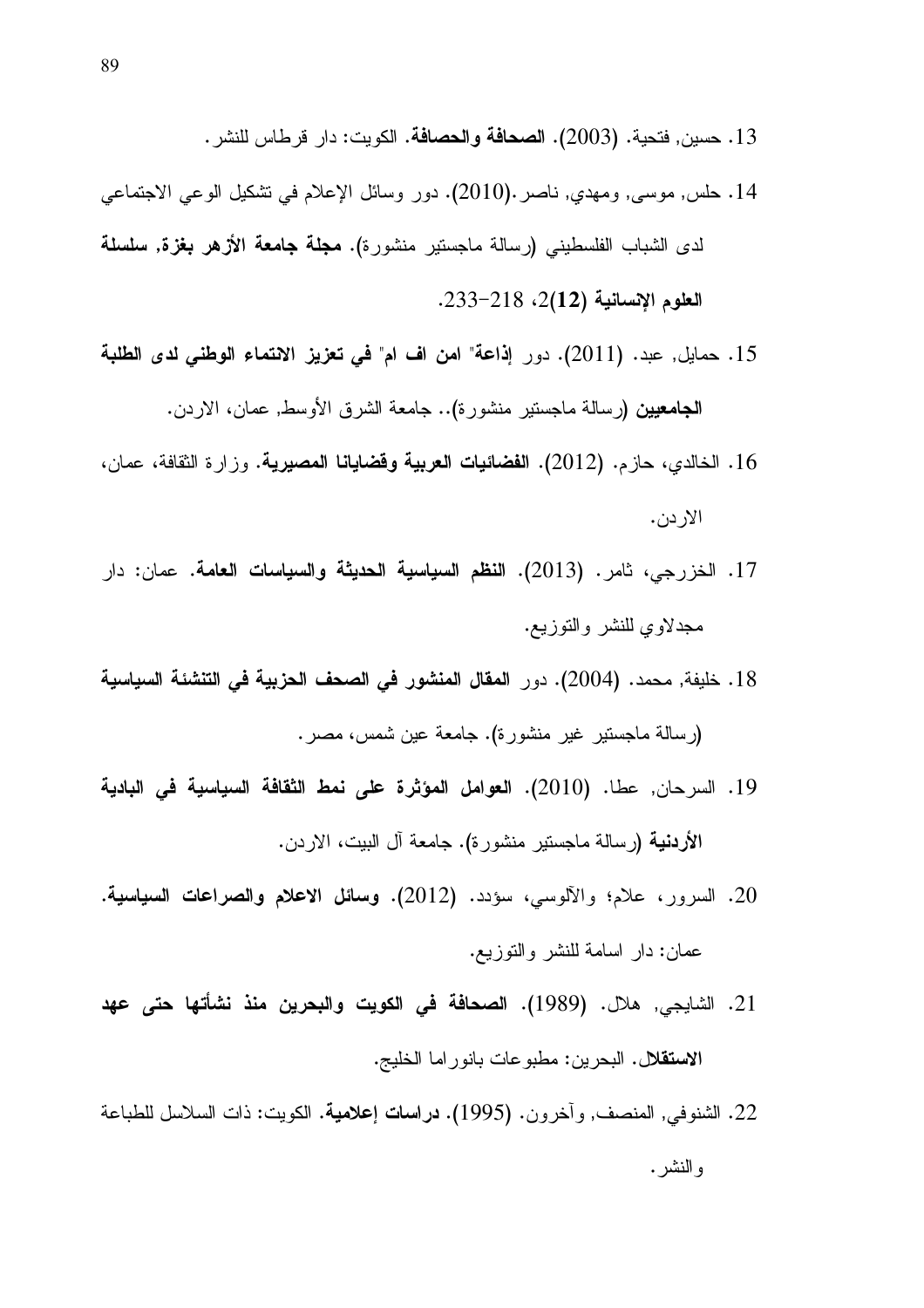- 23. الشهيبي, راقي.(1993). **دور الإذاعة المرئية في نشر قيم المشاركة السياسية ف***ي* **ليبيا(**رسالة ماجستير غير منشورة). جامعة قاريونس, ليبيا.
- 24. الصيفي، حسن. (2009). ا**لفضائيات العربية في عصر العولمة الفرص والتحديات** الواقع والطموحات. القاهرة: دار اينراك للنشر والتوزيع.
- 25. العاطي، علاء (2004). **دور الراديو والتلفزيون في التنشئة السياسية (**رسالة دكتوراه غير منشورة). جامعة عين شمس، مصر .
	- 26. عبد الحميد, صلاح. (2013). الإعلام والثورات العربية. القاهرة: مؤسسة طيبة للنشر .
- 27. العبد، عاطف. (1993). الاتصال والراي العام الاسس النظرية والاسهامات العربية. القاهرة: دار الفكر العربي.
	- 28. العبد, عاطف. (2006). الإ**علام والمجتمع**. القاهرة: دار الفكر العرب*ي*.
	- 29. عبد الملك، احمد. (2000). **فضائيات**. عمان: دار المجدلاوي للنشر والنوزيع.
- 30. عبد الله, محمد. (1986). ا**لصحافة والصحفيون في الكويت**. الكويت: ذات السلاسل للطباعة والنشر .
	- 31. عبد الله, محمد. (1985). **صحافة الكويت**. الكويت: مجلة در اسات الخليج.
- 32. عريقات, احمد. (2008). **دور التلفزيون الأردني في توعية الشباب أثناء الانتخابات** ا**لبرلمانية لـعام (2007) (**رسالة ماجستير منشورة). جامعة الشرق الأوسط، عمان، الاردن.
- 33. العزعزي, وديع. (2009). **دور وسائل الإعلام في تشكيل الوعي السياسي للشباب اليمني (**رسالة ماجستير غير منشورة). جامعة صنعاء، اليمن.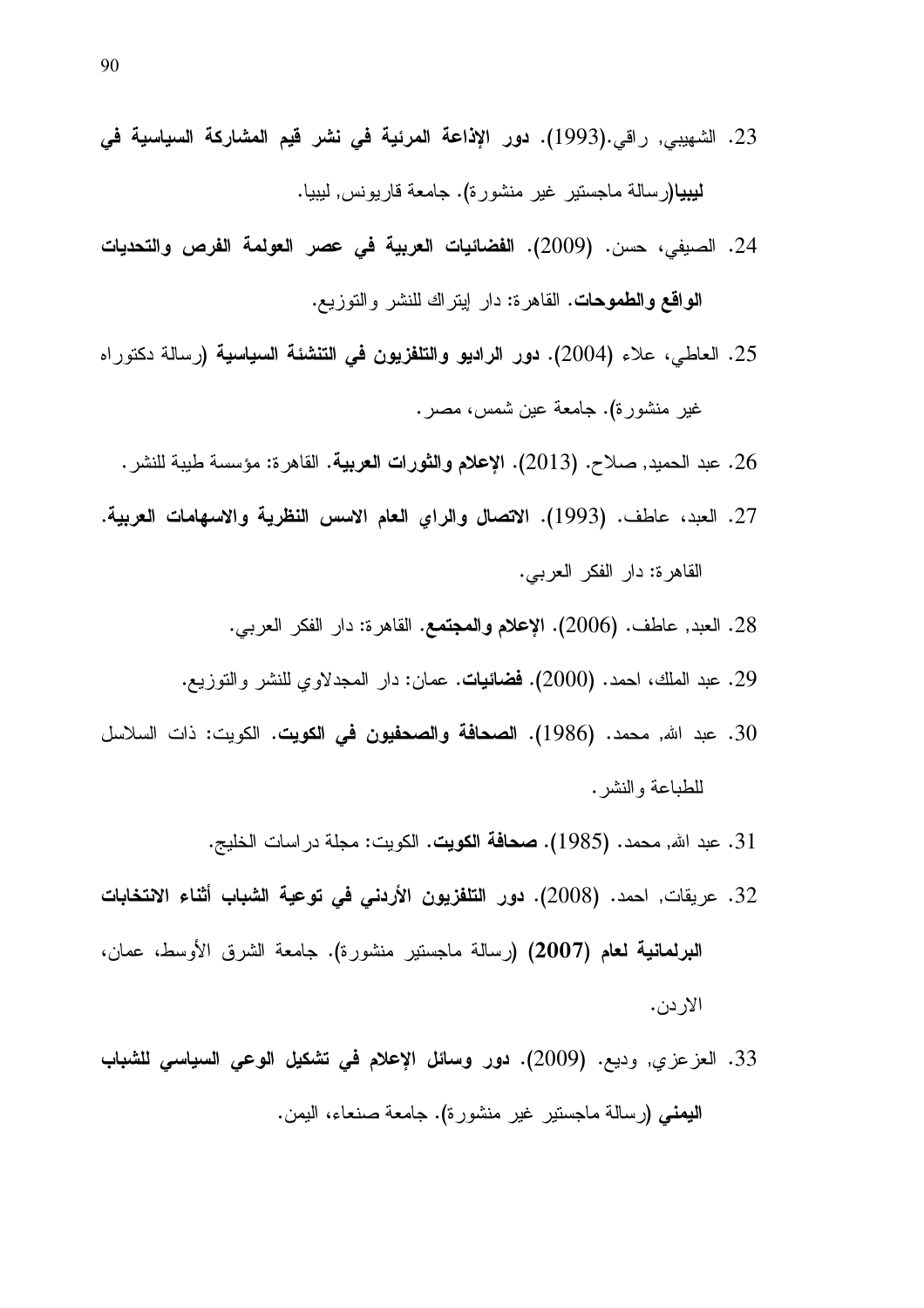- 34. عطوان، فارس. (2008). ا**لفضائيات العربية ودورها الاعلامي**. عمان: دار اسامة للنشر والتوزيع.
	- 35. العليوي، فايد. (2012). الثقافة السياسية السعودية. السعودية: المركز الثقافي العربي.
- 36. العمري, بلال. (2011). أثر المتغيرات الاجتماعية– الاقتصادية غلى الثقافة السياسية لأ**ساتذة الجامعات الأردنية. (**رسالة ماجستير منشورة). جامعة آل البيت، الاردن.
	- 37. الفريح, سهام. (1998). **هنا الكويت**. الكويت: مكتبة الكويت.
- 38. الفضلي, محمد. (2010). دور القنوات الفضائية الكويتية الخاصة في تشكيل الرأي **السياسي للمواطن الكويتي (**رسالة ماجستير منشورة). جامعة الشرق الأوسط للدر اسات العليا، عمان، الاردن.
- 39. القرعان, سلطان. (2000). العوامل المؤثرة على نمط الثقافة السياسية في الريف الأردنسي. (رسالة ماجستير منشورة). جامعة أل البيت، الاردن.
	- 40. الكيلاني، موسى. (1993). الإعلام السياسي والاسلام. مصر : مؤسسة الرسالة.
- 41. محسن, حاتم. (2009). دور وسائل الإعلام في تنمية الوعي بمفاهيم السلامة الوقائية والصحة المهنية لدى العمال في الأردن(رسالة ماجستير منشورة). جامعة الشرق الأوسط للدر اسات العليا، عمان، الاردن.
- 42. ميرل، جون؛ ولوينشتاين، رالف. (2012). الاعلام وسيلة ورسالة: رؤى جديدة في الا**تصال (**ترجمة ساعد خضر العرابي الساعدي). الرياض: دار المريخ.
- 43. النعيمات, محمد. (2010). دور الصحافة الأردنية في التنمية السياسية. (رسالة ماجستير منشورة). جامعة الشرق الأوسط للدراسات العليا، عمان الاردن.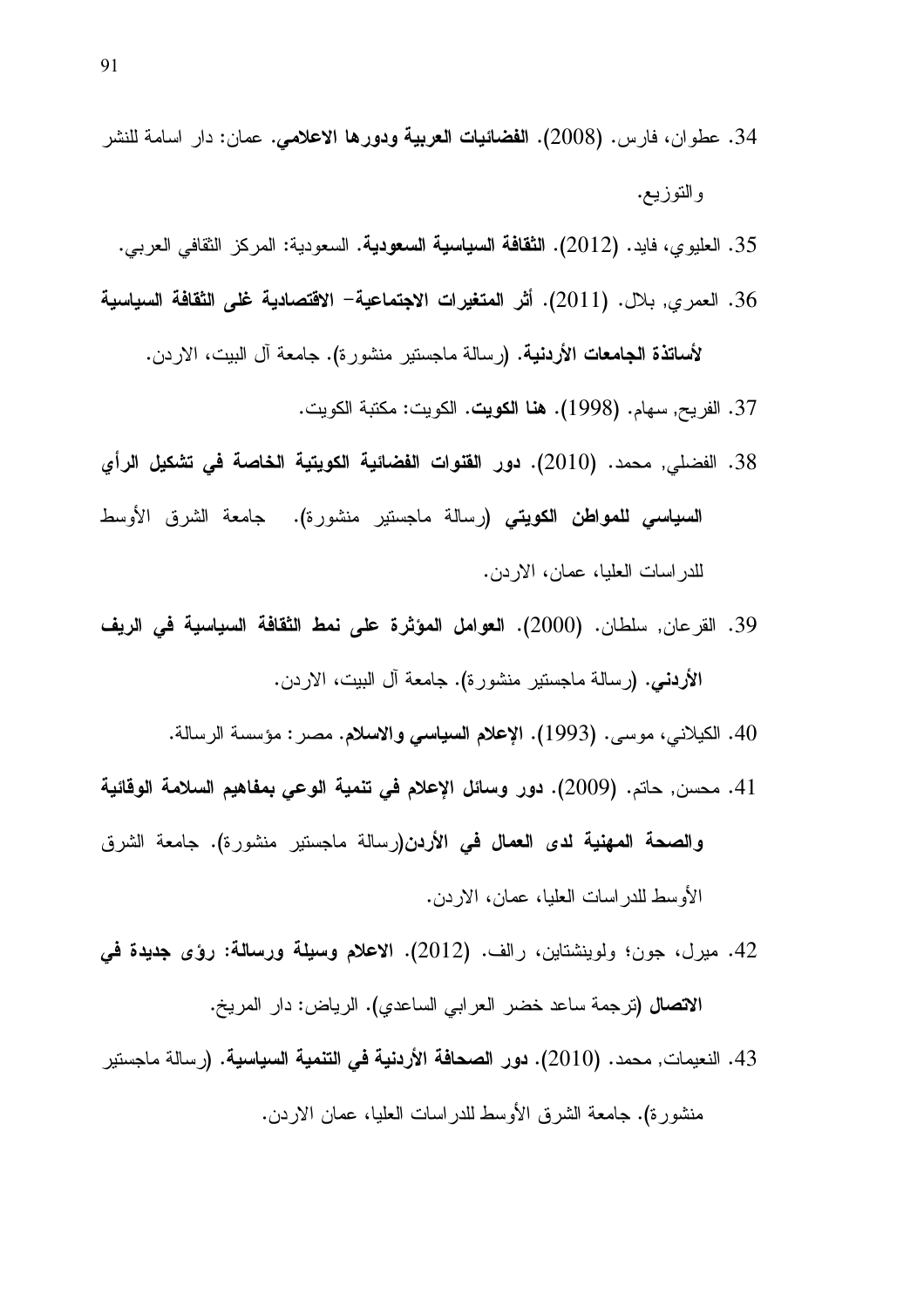44. الهاشمي، مجد. (2008). الاعلام الدبلوماسي والسياسي. عمان: دار اسامة للنشر والتوزيع.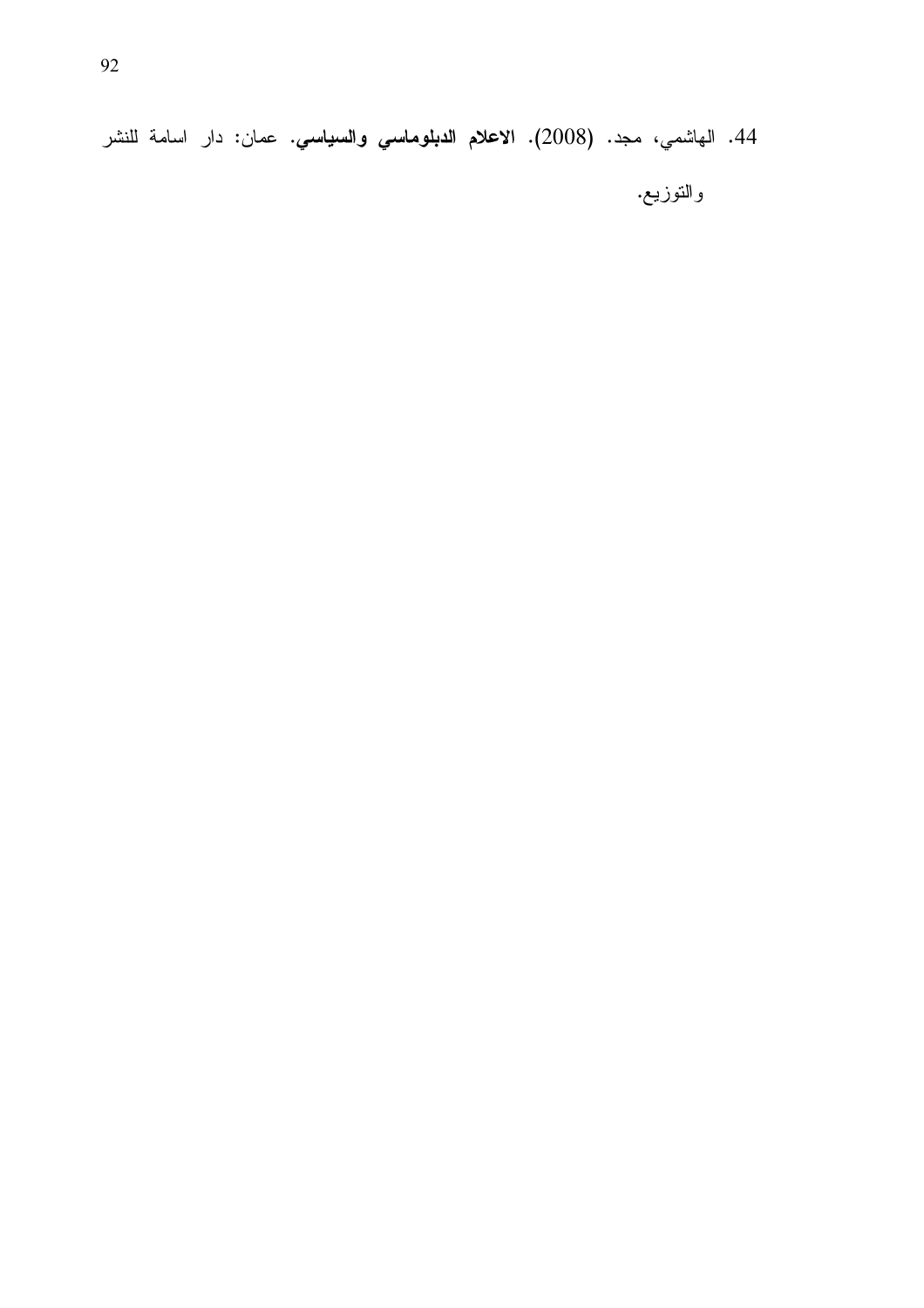- 1. Alam, M. (2013). Raising the Influence of the Media in Instilling Political Efficacy amongst Youth. Journal of Development Communication. Vol. 24 Issue 1, p37-50. 14p.
- 2. Ball, R. & Defleurs, W. (1993). Dependency model of mass communication effects. Op. cit. p66.
- 3. Bernard, C. (1998). The Press and forign Policy. Princeton Univ. Press.
- 4. Graber.D.(1999). Media Power In Politics. Congressional.
- 5. Donald, L. & Thomas, A. (1983). Community Influential, Media Dependence in dealing with controversial Local issue, Journalism Quarterly, Vol. 60No. 3.
- 6. Gabrial, A. Bringham, E. (1981). Comparative Politics, System, Process and Policy. University of Illinois Press, P 83.

7. Jan D. (1993). Man's Right of Communication. UNSECO. Publication.

8. Kaynak, M. (2006). Exploring Political Efficacy in the Global Context: An Analysis of Political Culture, Efficacy and Media Use in Asia. Conference Papers  $-$  International Studies Association.  $2006$ Annual Meeting, p1.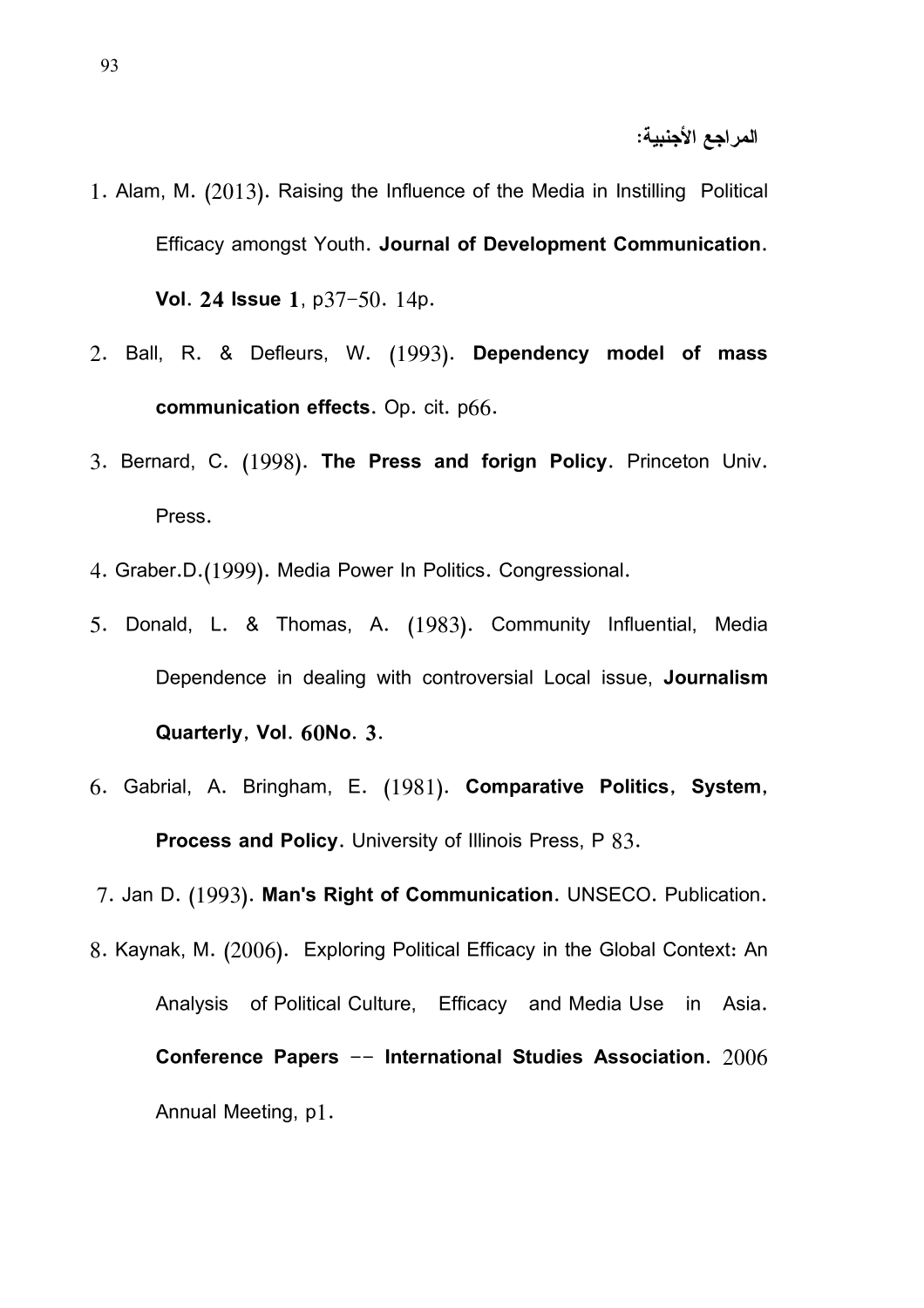9. Lane, R. (2005). The Effects of Media on the Political Participation of

Members, Annual Review of Sociology,  $3(5)$  pp.  $.98-87$ .

- 10. Ronald P. (1991). Democratic Political Theory. New Jersey, Princeton U.P.
- 11. Stanley, J., Baran, K. (2006). Mass Communication Theory, Foundations, Ferment and Future. USA, Thomason WADSWARTH. PP195-199.
- 12. Wojcieszak, M. & Smith, B. (2014). Will politics be tweeted? New media use by Iranian youth in 2011. New Media & Society. Feb2014, Vol. 16 Issue 1,  $p91-109$ . 19p.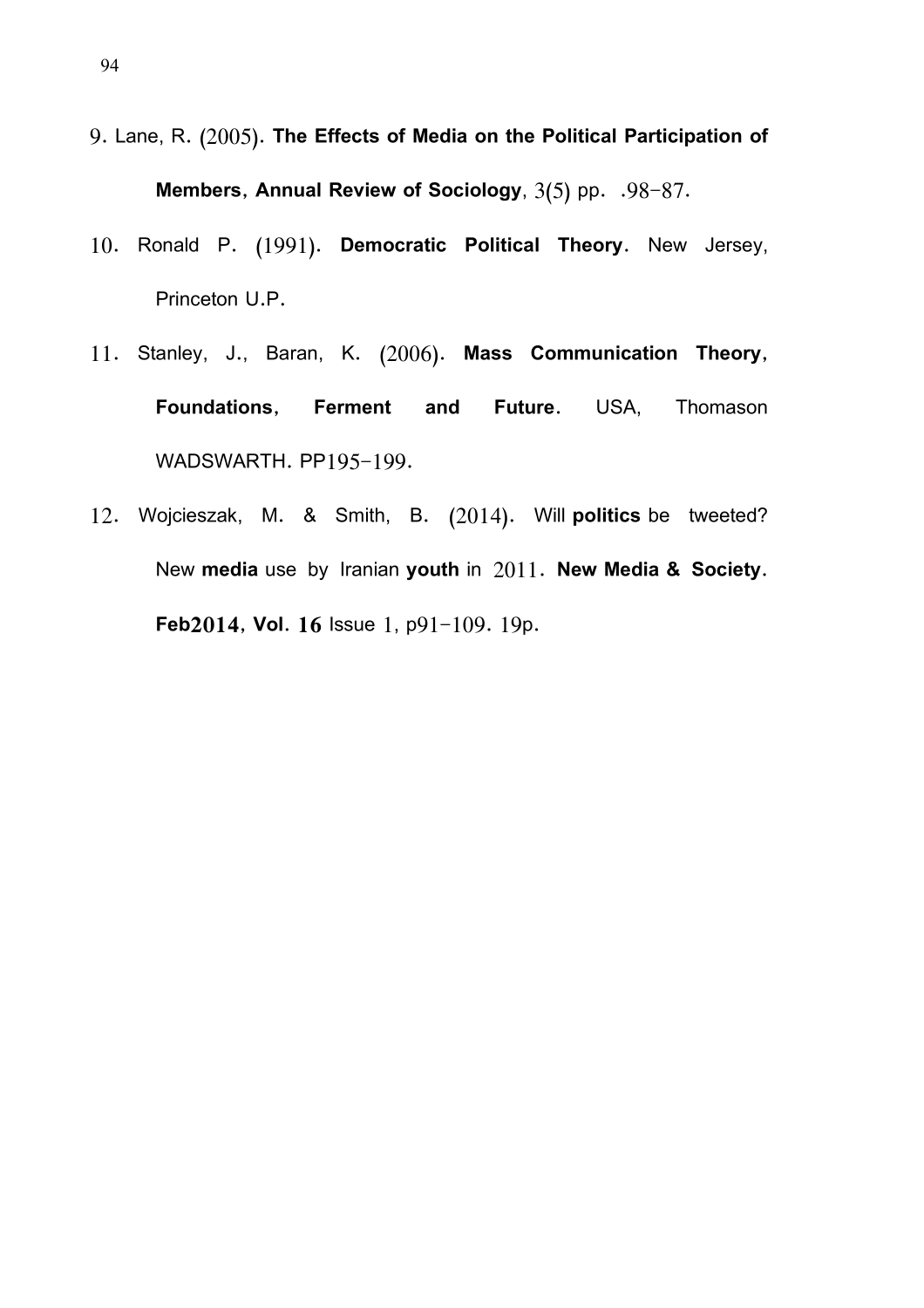## ملحق (1)

دور وسائل الإعلام المحلية الكويتية في تعزيز الثقافة السياسية لدى الشباب الكويتي بصورتها الأولبة

بسم الله الرحمن الرحيم

| الجامعة |
|---------|
| الكلية  |
| القسم   |

السلام عليكم ورحمة الله وبركاته،،

يقوم الباحث بإجراء دراسة ميدانية بعنوان" دور وسائل الإعلام المحلية الكويتية في تعزيز الثقافة السياسية لدى الشباب الكويتي" وذلك استكمالاً لمتطلبات الحصول على درجة الماجستير في الإعلام، و نظر اً لطبيعة الدر اسة، فقد تطلب تحقيق أهدافها تطوير ۖ إستبانة كأداة للدر اسة ِ

وبما أنكم من ذوي الاختصاص والخبرة في هذا المجال يشرفني أن أعرض على سعادتكم الصورة الأولية للإستبانة، راجيًا التكرم بتحديد مدى مناسبتها لما وضعت من أجل قياسه، وسلامة صياغة فقراتها، ومدى وضوحها ودقتها، وإضافة ما ترونه مناسبًا، وذلك سعيًّا للوصول بالاستبانة إلى المستوى الذي يسمح بتطبيقها على عبنة الدر اسة

> مع وافر الشكر والتقدير على جميل نصحكم، وحسن تعاونكم والله أسأل أن ينفع بكم ويجز اكم خير الجزاء

الباحث

عبد الله حميد صـاخر العنز ي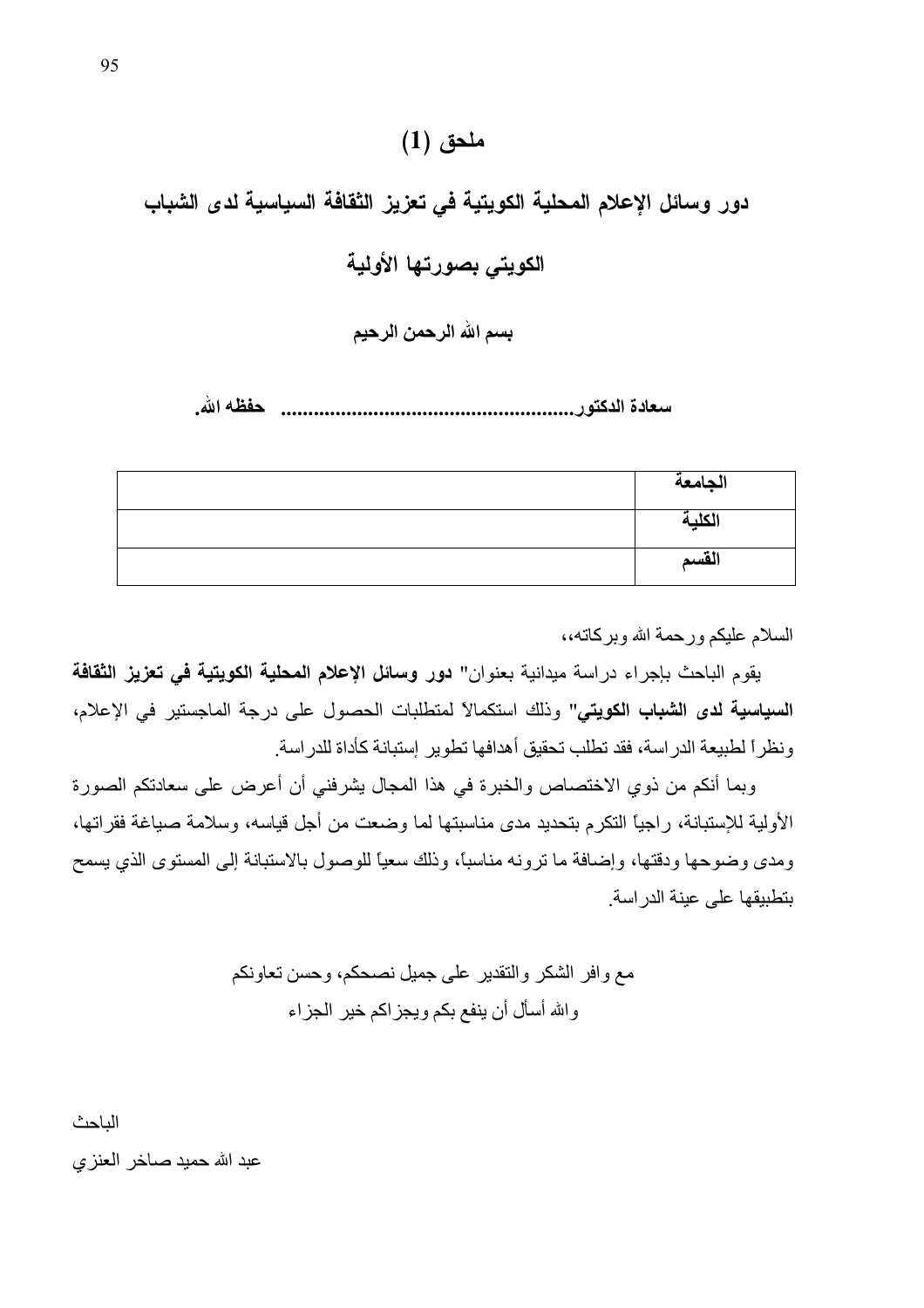|                | الجامعة                     | □ جامعة الكويت        | ك جامعة العلوم والنكنولوجيا |                      |  |  |  |  |  |
|----------------|-----------------------------|-----------------------|-----------------------------|----------------------|--|--|--|--|--|
| $\overline{2}$ | المستوى الأكاديمي:          | □ بكالوريوس           | □ در اسات عليا              |                      |  |  |  |  |  |
| 3              | النوع الاجتماعي:            | □ ذکر                 | □ أنثى                      |                      |  |  |  |  |  |
| $\overline{4}$ | متوسط مــشاهدتى لقنـــوات   | أقل من ساعتين         | من 2–3 ساعات                | □ أكثـــــر مــــــن |  |  |  |  |  |
|                | التلفزيون المحلية في اليوم: |                       |                             | ثلاث ساعات           |  |  |  |  |  |
| 5              | متوسط استماعي للإذاعسات     | أقل من ساعتين         | من 2-3 ساعات                |                      |  |  |  |  |  |
|                | المحلية في اليوم:           |                       |                             | ثلاث ساعات           |  |  |  |  |  |
| 6              | متوسط قراءتي للمحدف         | أقل من نصف            | من نصف ساعة                 |                      |  |  |  |  |  |
|                | المحلية في اليوم:           | ساعة                  | إلى ساعة                    | ساعة                 |  |  |  |  |  |
| 7              |                             | $22$ أقل من $\square$ | $27-22$                     | □ أكثر من 27         |  |  |  |  |  |

الجزء الأول: البيانات الأولية الخاصة بالمبحوثين:

القسم الثاني: الرجاء وضع إشارة (X) عند الإجابة التي تراها مناسبة

| تحتاج التعديل التالي: | غير<br>مناسبة | مناسبة | <u>الدو افع</u>                                                    | الرقم         |
|-----------------------|---------------|--------|--------------------------------------------------------------------|---------------|
|                       |               |        | المحور الأول: دور الصحافة المحلية في تعزيز الثقافة السياسية:       |               |
|                       |               |        | تؤكد الصحافة المحلية على حرية التعبير عن الرأي.                    |               |
|                       |               |        | تعزز الصحافة المحلية المساواة بالمشاركة السياسية                   | $\mathcal{L}$ |
|                       |               |        | تؤكد الصحافة المحلية على مبدأ انتخاب برلمان رقابي لا<br>خدمی.      | 3             |
|                       |               |        | تؤكد الصحافة المحلية على الوصول للسلطة من خلال<br>صناديق الاقتراع. |               |
|                       |               |        | تنتقد الصحافة المحلية السيادة القومية للدولة                       | 5             |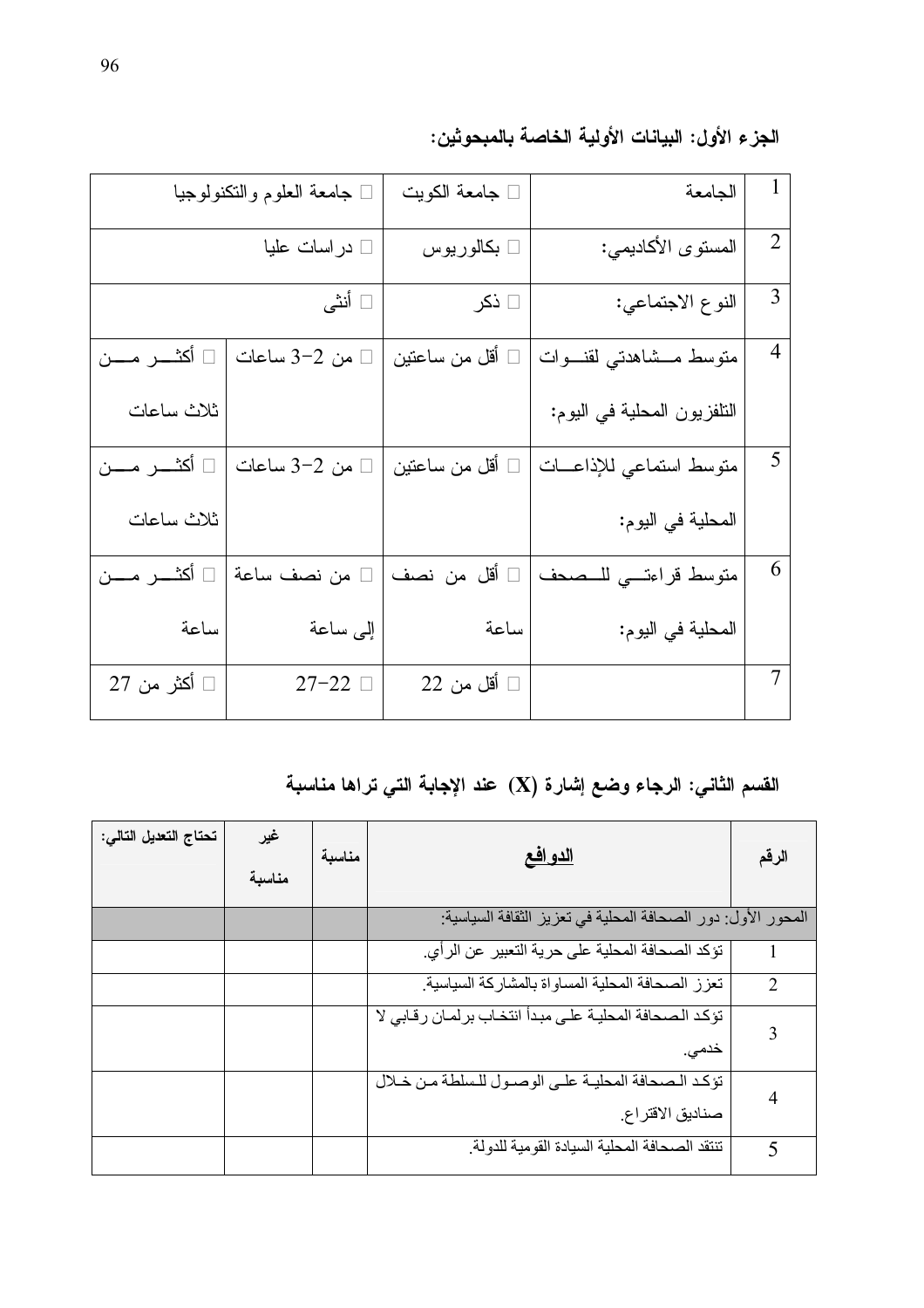| تحتاج التعديل التالي: | غير    | مناسبة | <u>الدو افع</u>                                                                  |       |
|-----------------------|--------|--------|----------------------------------------------------------------------------------|-------|
|                       | مناسبة |        |                                                                                  | الرقم |
|                       |        |        | نؤكد الصحافة المحلية على حقوق المواطن السياسية.                                  | 6     |
|                       |        |        | تعزز الصحافة المحلية أهمية دور منظمات حقوق الإنسان                               | 7     |
|                       |        |        | تؤكد الصحافة المحلية على ضرورة وجود أحزاب في                                     | 8     |
|                       |        |        | الحياة السياسية<br>تعزز الصحافة المحلية أهمية التمثيل الديمقراطي الحر            | 9     |
|                       |        |        | تؤكد الصحافة المحلية على الاهتمام بعناصر ومقومات                                 |       |
|                       |        |        | الوحدة الوطنية                                                                   | 10    |
|                       |        |        | تؤكد الصحافة المحلية على الانتماء للوطن والأمة العربية<br>والإسلامية             | 11    |
|                       |        |        | تحـاول الـصحافة المحليــة تأكيـد أن النظــام الحــاكم لــم يعـد                  | 12    |
|                       |        |        | المسيطر الوحيد على الحياة السياسية.                                              |       |
|                       |        |        | تؤكد الصحافة المحلية رفض السلطة المطلقة                                          | 13    |
|                       |        |        | تقدم الصحافة المحلية معلومات عن دور المجلس التشريعي<br>أو النيابي <sub>.</sub>   | 14    |
|                       |        |        | تؤكد الصحافة المحلية على سيادة القانون                                           | 15    |
|                       |        |        | تحرص الصحافة المحليـة علـى تعزيـز الـوعي الـسياسي<br>بالقضايا المحلية والعالمية  | 16    |
|                       |        |        | تسلط الصحافة الضوء على الفساد الإداري والمالي.                                   | 17    |
|                       |        |        | المحور الثاني: دور القنوات الفضائية في تعزيز الثقافة السياسية:                   |       |
|                       |        |        | تعزز القنوات الفضائية المحلية مفاهيم التعددية السياسية                           | 18    |
|                       |        |        | تهتم القنوات الفضائية المحلية بالتعريف بالمؤسسات                                 | 19    |
|                       |        |        | والشخصيات السياسية الكويتية<br>تعزز القنوات الفضائية المحلية مفاهيم الديمقر اطية |       |
|                       |        |        | تدعم القنوات الفضائية المحلية مبدأ الشورى فيي الحياة                             | 20    |
|                       |        |        | السياسية                                                                         | 21    |
|                       |        |        | تعزز القنوات الفضائية المحلية التوجهات السياسية القومية                          | 22    |
|                       |        |        | تؤمن القنوات الفضائية المحلية بمشاركة المرأة في الحياة<br>السياسية               | 23    |
|                       |        |        | تؤكد القنوات الفضائية المحلية وجوب مشاركة المنظمات                               | 24    |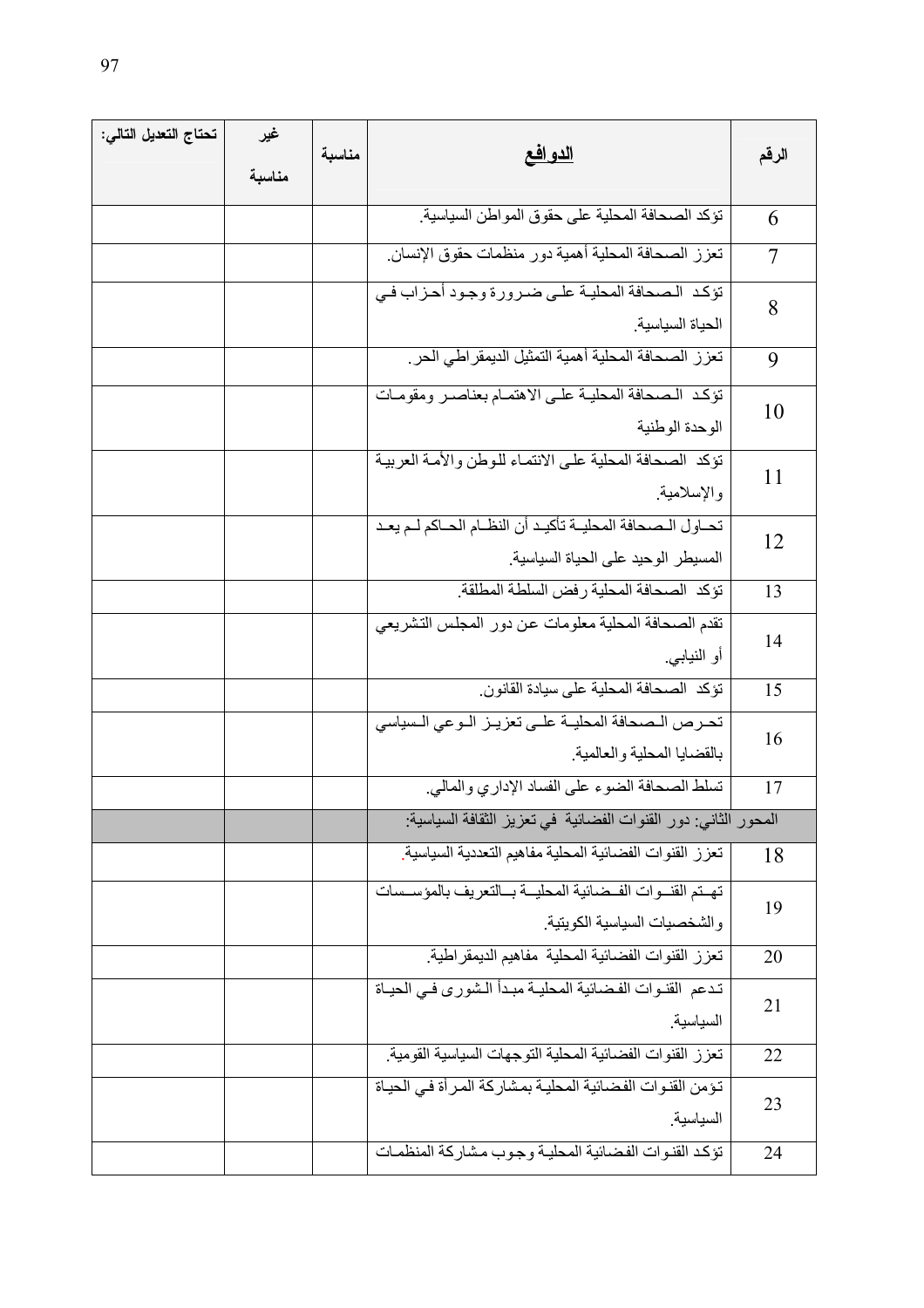| تحتاج التعديل التالي: | غير    |        |                                                               |       |
|-----------------------|--------|--------|---------------------------------------------------------------|-------|
|                       | مناسبة | مناسبة | <u>الدو افع</u>                                               | الرقم |
|                       |        |        | العالمية                                                      |       |
|                       |        |        | تؤكد القنوات الفضائية علىي أن كل المجتمع أصبح قـادر           |       |
|                       |        |        | على المشاركة السياسية                                         | 25    |
|                       |        |        | نؤكد القنوات الفضائية المحلية على وجوب نداول السلطة           | 26    |
|                       |        |        | تؤكد القنوات الفضائية المحلية على احترام حقوق الطفل           |       |
|                       |        |        | والمرأة                                                       | 27    |
|                       |        |        | تؤكد القنوات الفضائية المحلية على وجوب إتاحة الفرصة           |       |
|                       |        |        | للمعارضة لتعبر عن نفسها.                                      | 28    |
|                       |        |        | تؤكد القنوات الفضائية المحلية على بناء سلطة وطنية             | 29    |
|                       |        |        | معاصرة                                                        |       |
|                       |        |        | تشعر القنوات الفضائية المحلية كل مواطن بأنـه جزء من           | 30    |
|                       |        |        | الحياة السياسية في الوطن.                                     |       |
|                       |        |        | تحرص القنوات الفضائية المحليــة علــى غـرس مفهــوم            | 31    |
|                       |        |        | "التغليب للمصلحة العامة على المصالح الخاصة".                  |       |
|                       |        |        | تسدعم القنسوات الفسضائية المحليسة المسساواة بالمسشاركة        | 32    |
|                       |        |        | السياسية                                                      |       |
|                       |        |        | تحرص القنوات الفضائية المحلية على جعل المجتمع العربي          | 33    |
|                       |        |        | مجتمعا مدنياً أكثر منه حكومياً.                               |       |
|                       |        |        | تعزز القنوات الفضائية الانتماء للوطن                          | 34    |
|                       |        |        | المحور الثالث: دور الإذاعة المحلية في تعزيز الثقافة السياسية: |       |
|                       |        |        | تؤكد الإذاعــة المحليــة علــى رفـض اسـتخدام القــوة ضــد     | 35    |
|                       |        |        | المعار ضين.                                                   |       |
|                       |        |        | تؤكد الإذاعة المحلية على إقامة السلطة وممارستها وفق           | 36    |
|                       |        |        | قواعد الدستور                                                 |       |
|                       |        |        | تؤكد الإذاعة المحلية على تعزيز مفاهيم المشاركة السياسية       | 37    |
|                       |        |        | تؤكد الإذاعة المحلية على الوصول السلمي للسلطة                 | 38    |
|                       |        |        | تبث الإذاعـة المحليـة بـرامج عـن قـوانين الانتخـاب وكيفيـة    | 39    |
|                       |        |        | إدارتها.                                                      |       |
|                       |        |        | تؤكد الإذاعة المحلية على عدم الخوف والخضوع المطلق             | 40    |
|                       |        |        | للسلطة                                                        |       |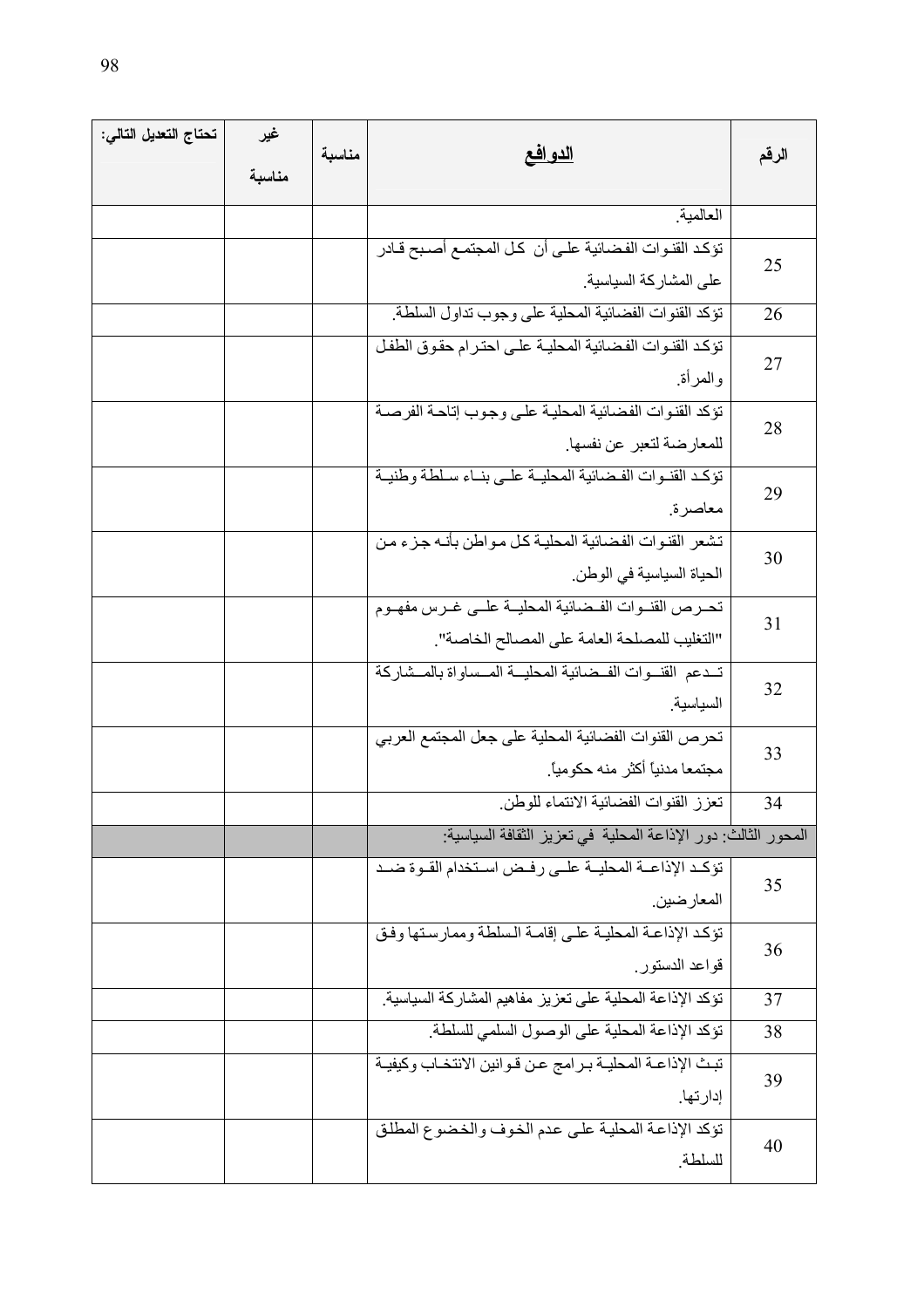| تحتاج التعديل التالي: | غير<br>مناسبة | مناسبة | <u>الدو افع</u>                                                               | الرقم |
|-----------------------|---------------|--------|-------------------------------------------------------------------------------|-------|
|                       |               |        | تتناول الإذاعة المحلية مواضيع تؤكد على القيم الأمنية                          | 41    |
|                       |               |        | تؤكد الإذاعــة المحليــة علــى الاقتــراع بعيـدأ عـن المـصـالح<br>الشخصبة     | 42    |
|                       |               |        | تؤكد الإذاعة المحلية على تنمية الإحساس بالحقوق السياسية.                      | 43    |
|                       |               |        | تحرص الإذاعة المحلية على بث برامج سياسية هادفة.                               | 44    |
|                       |               |        | تحرص الإذاعة المحلية على الإفادة من التجارب العالمية في<br>بناء الوعي السياسي | 45    |
|                       |               |        | عززت الإذاعة المحلية حالة عدم الرضا نجاه بعض<br>الأنظمة الحاكمة عربياً.       | 46    |
|                       |               |        | تؤكد الإذاعة المحلية على تنمية الإحساس بالمسؤولية عند<br>الاقتراع             | 47    |
|                       |               |        | تحرص الإذاعة المحلية على انتقاد المال السياسي.                                | 48    |
|                       |               |        | تهتم الإذاعة المحلية برؤية الشباب للحياة السياسية                             | 50    |
|                       |               |        | نؤكد الإذاعة المحلية بفكرة وصول المرأة للبرلمان                               | 51    |
|                       |               |        | تؤكد الإذاعة على تنمية الوعي السياسي لدى الشباب.                              | 52    |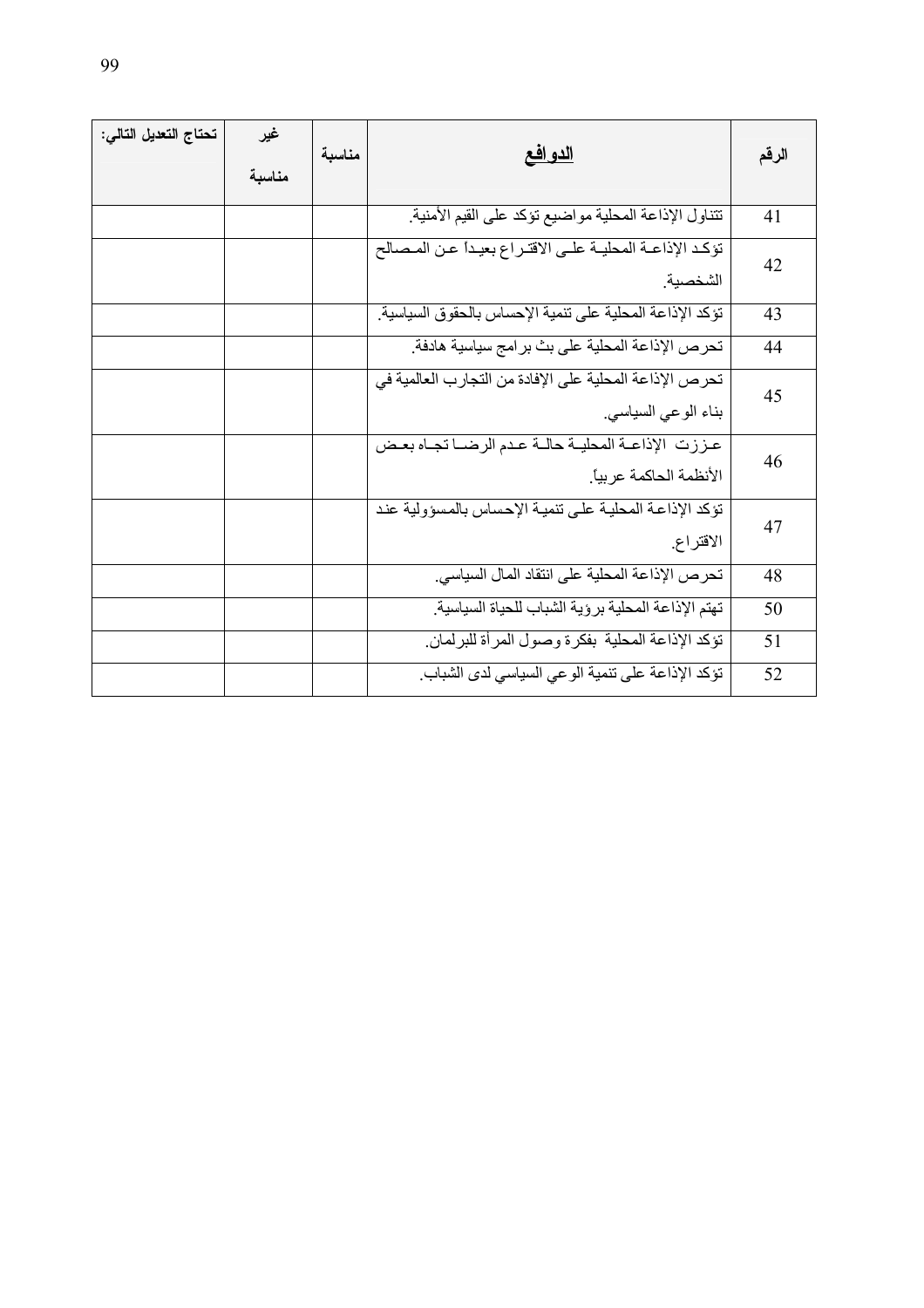## ملحق (2)<br>قائمة بأسماء المحكمين

| جامعة الشرق الأوسط (قسم الإعلام) | الاستاذة الدكتورة صباح |
|----------------------------------|------------------------|
| جامعة الشرق الأوسط (قسم الإعلام) | الدكتور محمد المناصبير |
| جامعة الشرق الأوسط(قسم الإعلام)  | الدكتور بوسف ابوعيد    |
| جامعة الشرق الأوسط (قسم الإعلام) | الدكتورة عاليه ادريس   |
| جامعة الشرق الأوسط (قسم الإعلام) | الدكتورة بارعة شقير    |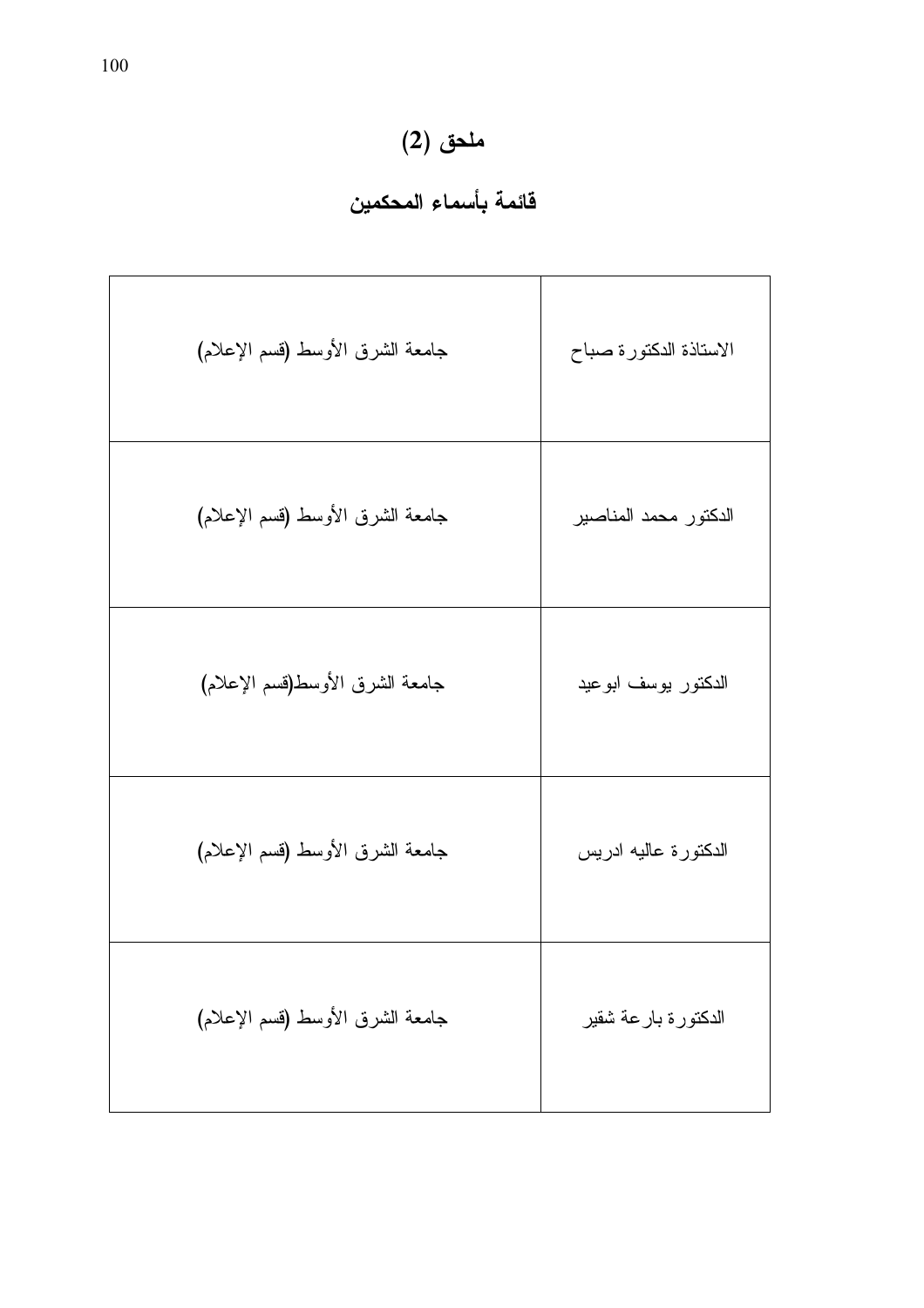دور وسائل الإعلام المحلية الكويتية في تعزيز الثقافة السياسية لدى الشباب الكويتي بصورتها النهائية

بسم الله الرحمن الرحيم

جامعة الشرق الأوسط قسم الإعلام

أخي الطالب، أختى الطالبة،،،، تحية طيبة وبعد،،،

السلام عليكم ورحمة الله وبركاته،،

يقوم الباحث بإجراء دراسة ميدانية بعنوان" **دور وسائل الإعلام المحلية الكويتية في تعزيز الثقافة** السياسية لدى الشباب الكويتي" وذلك استكمالاً لمتطلبات الحصول على درجة الماجستير في الإعلام". وقد تم اختيار كم ضمن عينة الدر اسة للإجابة عن الاستبانة المر فقة

يرجى النفضل بوضع علامة ( / ) في المكان الذي ترونه مناسبًا علمًا بان اجاباتكم ستبقى سرية وهي لأغراض البحث العلمي، ولا داعي لذكر الاسم

الناحث

عبد الله حميد صـاخر الـعنز ي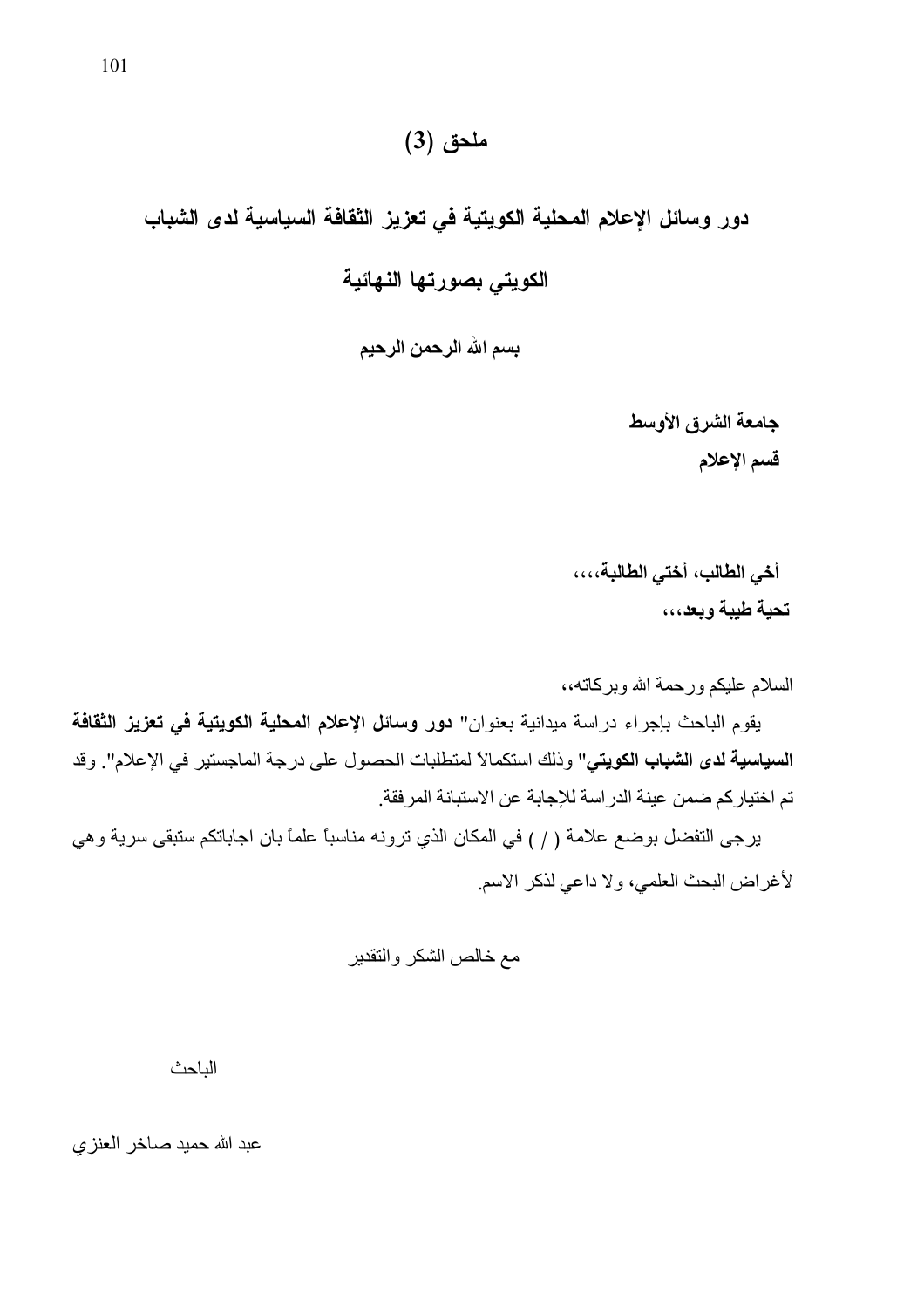| 1              | النوع الاجتماعي:            | ⊡ ذکر                 | □ أنثى               |                     |
|----------------|-----------------------------|-----------------------|----------------------|---------------------|
| $\overline{2}$ | الجامعة                     | □ جامعة الكويت        | □ جامعـــة العلـــوم | كلية التربيــة      |
|                |                             |                       | والتكنولوجيا         | الأساسية            |
| 3              | متوسط مــشاهدتي لقنـــوات   | أقل من ساعتين         | من 2–3 ساعات         | أكثـــــر مــــــن  |
|                | النلفزيون المحلية في اليوم: |                       |                      | ثلاث ساعات          |
| $\overline{4}$ | متوسط استماعي للإذاعــات    | أقل من ساعتين         | من 2–3 ساعات         | أكثــــــر مــــــن |
|                | المحلية في اليوم:           |                       |                      | ثلاث ساعات          |
| 5              | متوسط قراءتى للمصحف         | أقل من نصف            | من نصف ساعة          | أكثــــر مـــــن    |
|                | المحلية في اليوم:           | ساعة                  | إلى ساعة             | ساعة                |
| 6              | العمر                       | $22$ أقل من $\square$ | $27-22$              | □ أكثر من 27        |

| الجزء الأول: البيانات الأولية الخاصة بالمبحوثين: |  |  |  |  |
|--------------------------------------------------|--|--|--|--|
|--------------------------------------------------|--|--|--|--|

| أيداً | نادرآ | أحيانا | غالباً | دائما | <u>الدو افع</u>                                              | الرقم          |
|-------|-------|--------|--------|-------|--------------------------------------------------------------|----------------|
|       |       |        |        |       | المحور الأول: دور الصحافة المحلية في تعزيز الثقافة السياسية: |                |
|       |       |        |        |       | نؤكد الصحافة المحلية على حرية التعبير عن الرأي.              | 1              |
|       |       |        |        |       | تعزز الصحافة المحلية المساواة بالمشاركة السياسية             | $\overline{2}$ |
|       |       |        |        |       | نؤكد الصحافة المحلية على مبدأ انتخاب برلمان رقابي لا خدمي.   | 3              |
|       |       |        |        |       | تؤكد الصحافة المحلية على الوصول للسلطة من خلال صناديق        | 4              |
|       |       |        |        |       | الاقتراع                                                     |                |
|       |       |        |        |       | تنتقد الصحافة المحلية السيادة القومية للدولة                 | 5              |
|       |       |        |        |       | تؤكد الصحافة المحلية على حقوق المواطن السياسية.              | 6              |
|       |       |        |        |       | تعزز الصحافة المحلية أهمية دور منظمات حقوق الإنسان.          | 7              |
|       |       |        |        |       | تؤكد المصحافة المحليـة علـى ضـرورة وجـود أحـزاب فـى الحيـاة  | 8              |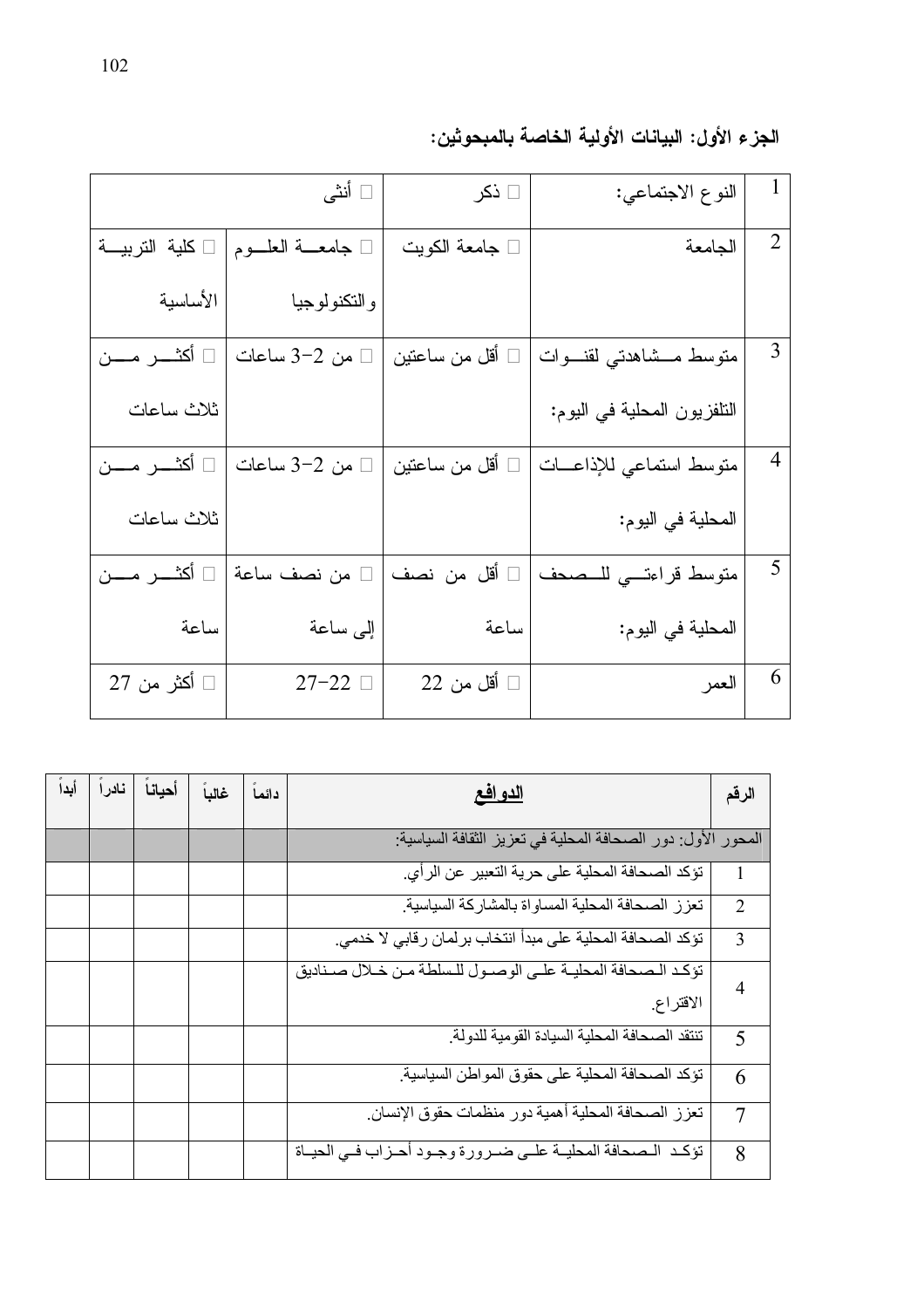| أيدآ | نادراً | أحياناً | غالباً | دائما | <u>الدو افع</u>                                                     | الرقم |
|------|--------|---------|--------|-------|---------------------------------------------------------------------|-------|
|      |        |         |        |       | السياسية                                                            |       |
|      |        |         |        |       | تعزز الصحافة المحلية أهمية التمثيل الديمقراطي الحر                  | 9     |
|      |        |         |        |       | تؤكد الصحافة المحلية على الاهتمام بعناصر ومقومات الوحدة الوطنية     | 10    |
|      |        |         |        |       | تؤكد الصحافة المحلية على الانتماء للوطن والأمة العربية والإسلامية   | 11    |
|      |        |         |        |       | تحاول الصحافة المحلية تأكيد أن النظام الحاكم لم يعد المسيطر الوحيد  | 12    |
|      |        |         |        |       | على الحياة السياسية                                                 |       |
|      |        |         |        |       | تؤكد الصحافة المحلية رفض السلطة المطلقة                             | 13    |
|      |        |         |        |       | تقدم الصحافة المحلية معلومات عن دور المجلس التشريعي أو النيابي.     | 14    |
|      |        |         |        |       | نؤكد الصحافة المحلية على سيادة القانون                              | 15    |
|      |        |         |        |       | تحرص الصحافة المحلية على تعزيز الوعي السياسي بالقضايا المحلية       | 16    |
|      |        |         |        |       | والعالمية                                                           |       |
|      |        |         |        |       | المحور الثاني: دور القنوات الفضائية في تعزيز الثقافة السياسية:      |       |
|      |        |         |        |       | تعزز القنوات الفضائية المحلية مفاهيم التعددية السياسية              | 17    |
|      |        |         |        |       | تهتم القنوات الفضائية المحلية بالتعريف بالمؤسسات والشخصيات          | 18    |
|      |        |         |        |       | السياسية الكويتية                                                   |       |
|      |        |         |        |       | تعزز القنوات الفضائية المحلية مفاهيم الديمقر اطية                   | 19    |
|      |        |         |        |       | تدعم القنوات الفضائية المحلية مبدأ الشورى في الحياة السياسية        | 20    |
|      |        |         |        |       | تعزز القنوات الفضائية المحلية التوجهات السياسية الشعبية             | 21    |
|      |        |         |        |       | تؤمن القنوات الفضائية المحلية بمشاركة المرأة في الحياة السياسية     | 22    |
|      |        |         |        |       | تؤكد القنوات الفضائية المحلية وجوب مشاركة المنظمات العالمية         | 23    |
|      |        |         |        |       | تؤكد القنوات الفضائية على أن كل المجتمع أصبح قادر على المشاركة      | 24    |
|      |        |         |        |       | السياسية                                                            |       |
|      |        |         |        |       | نؤكد القنوات الفضائية المحلية على وجوب نداول السلطة                 | 25    |
|      |        |         |        |       | تؤكد القنوات الفضائية المحلية على احترام حقوق الطفل والمرأة         | 26    |
|      |        |         |        |       | تؤكد القنوات الفضائية المحلية على وجوب إتاحة الفرصىة للمعارضة       | 27    |
|      |        |         |        |       | لتعبر عن نفسها                                                      |       |
|      |        |         |        |       | تؤكد القنوات الفضائية المحلية على بناء سلطة وطنية معاصرة.           | 28    |
|      |        |         |        |       | تشعر القنـوات الفـضائية المحليـة كـل مـواطن بأنــه جـزء مـن الحيـاة | 29    |
|      |        |         |        |       | السياسية في الوطن.                                                  |       |
|      |        |         |        |       | تحرص القنوات الفضائية المحلية على غرس مفهوم "التغليب للمصلحة        | 30    |